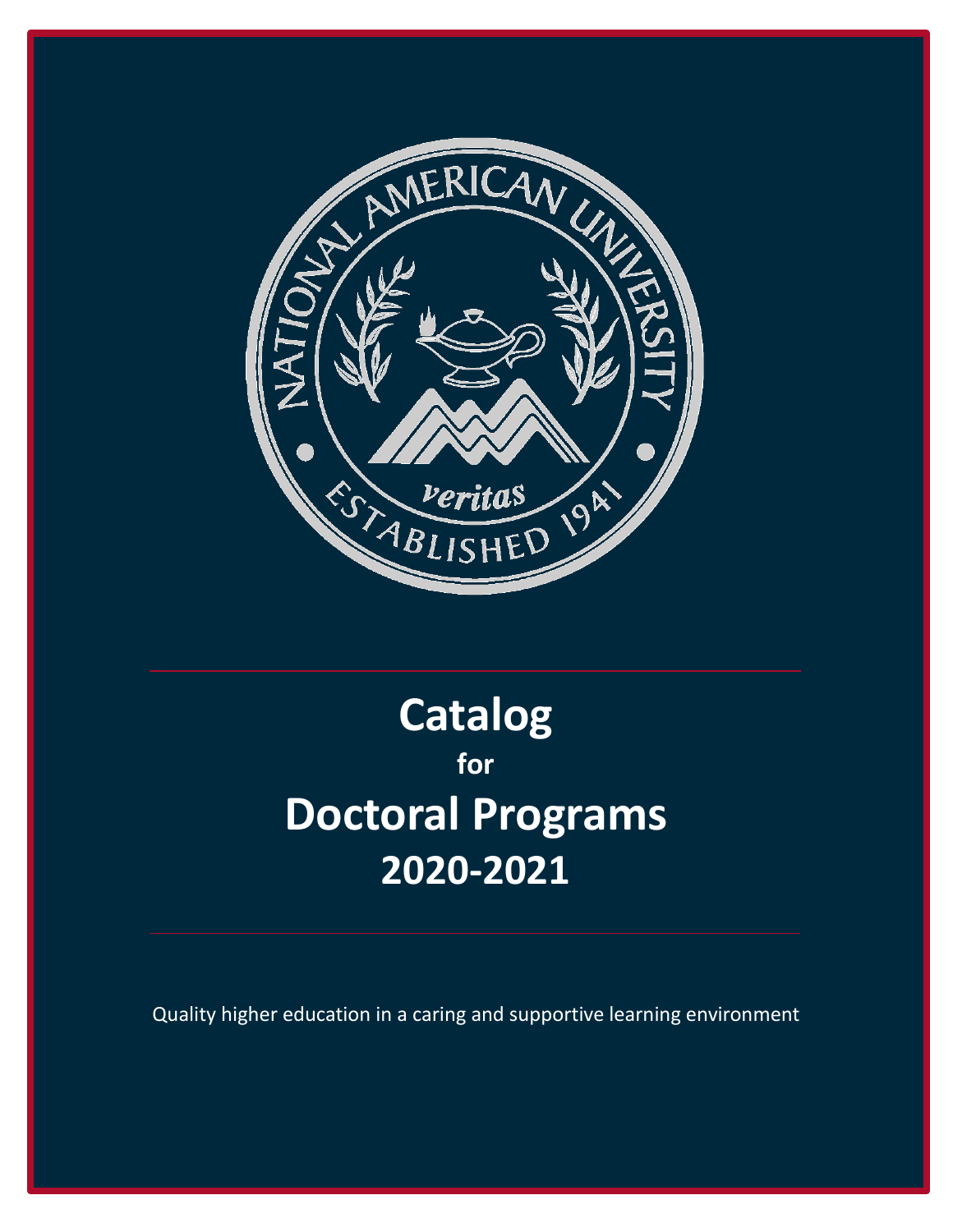# <span id="page-1-0"></span>**TABLE OF CONTENTS**

| NATIONAL AMERICAN UNIVERSITY LOCATIONS  1                                       |
|---------------------------------------------------------------------------------|
|                                                                                 |
| HAROLD D. BUCKINGHAM GRADUATE SCHOOL  2                                         |
|                                                                                 |
|                                                                                 |
|                                                                                 |
|                                                                                 |
|                                                                                 |
| <b>ACCREDITATIONS - AUTHORIZATIONS - APPROVALS3</b>                             |
| EQUAL EDUCATIONAL OPPORTUNITY POLICY  4                                         |
|                                                                                 |
|                                                                                 |
| DOCTOR OF STRATEGIC SECURITY (DSS) - ACADEMIC                                   |
|                                                                                 |
|                                                                                 |
|                                                                                 |
| DSS ACADEMIC CALENDAR 2022-20237                                                |
|                                                                                 |
| DSS ACADEMIC CALENDAR 2024-2025 8                                               |
|                                                                                 |
| DOCTOR OF EDUCATION (EDD) - ACADEMIC                                            |
|                                                                                 |
| EDD ACADEMIC CALENDAR 2020-2021  10                                             |
| EDD ACADEMIC CALENDAR 2021-2022  11                                             |
| EDD ACADEMIC CALENDAR 2022-2023  12                                             |
| EDD ACADEMIC CALENDAR 2023-2024  13                                             |
| EDD ACADEMIC CALENDAR 2024-2025  13                                             |
| EDD ACADEMIC CALENDAR 2025-2026  14                                             |
|                                                                                 |
|                                                                                 |
| ADMISSION REQUIREMENTS - DSS 16                                                 |
| ADMISSION REQUIREMENTS - EDD  16                                                |
| <b>INTERNATIONAL STUDENT ADMISSION REQUIREMENTS16</b>                           |
|                                                                                 |
| MASTER'S TO DOCTOR OF STRATEGIC SECURITY 17<br>PHILOSOPHY AND PROCESS - DSS  17 |
| STUDENTS ADMITTED ON A CONDITIONAL OR                                           |
| PROBATIONARY ADMISSION STATUS 18                                                |
| <b>CONVERSION OF STUDENTS ADMITTED ON A</b>                                     |
| PROBATIONARY ADMISSION STATUS TO REGULAR                                        |
|                                                                                 |
|                                                                                 |
|                                                                                 |
|                                                                                 |
| ATTENDANCE AND PARTICIPATION POLICY  20                                         |
|                                                                                 |

| FALSIFICATION OF EDUCATIONAL RECORDS22                                      |  |
|-----------------------------------------------------------------------------|--|
|                                                                             |  |
|                                                                             |  |
|                                                                             |  |
| GRADUATION REQUIREMENTS - DSS  23                                           |  |
| GRADUATION REQUIREMENTS - EDD23                                             |  |
|                                                                             |  |
| <b>INSTITUTIONAL REVIEW BOARD POLICY  24</b>                                |  |
|                                                                             |  |
|                                                                             |  |
|                                                                             |  |
|                                                                             |  |
|                                                                             |  |
|                                                                             |  |
|                                                                             |  |
| NATURAL DISASTER ACADEMIC ACCOMMODATION26                                   |  |
|                                                                             |  |
| REGULAR AND SUBSTANTIVE INTERACTION LEARNER                                 |  |
|                                                                             |  |
|                                                                             |  |
|                                                                             |  |
|                                                                             |  |
|                                                                             |  |
|                                                                             |  |
|                                                                             |  |
|                                                                             |  |
|                                                                             |  |
|                                                                             |  |
|                                                                             |  |
| TIME LIMITATIONS AND TERMINATION FROM THE                                   |  |
|                                                                             |  |
|                                                                             |  |
| TRANSFERABILITY OF CREDIT DISCLOSURE29                                      |  |
|                                                                             |  |
|                                                                             |  |
|                                                                             |  |
|                                                                             |  |
| ACADEMIC ADVISING AND NAVIGATING 31                                         |  |
| <b>ACADEMIC RELIEF FOR U.S. MILITARY</b>                                    |  |
|                                                                             |  |
| ALCOHOL AND DRUG USE POLICY 32                                              |  |
|                                                                             |  |
| STUDENT AND LEARNER SERVICES31<br>AMERICANS WITH DISABILITIES ACT POLICY 33 |  |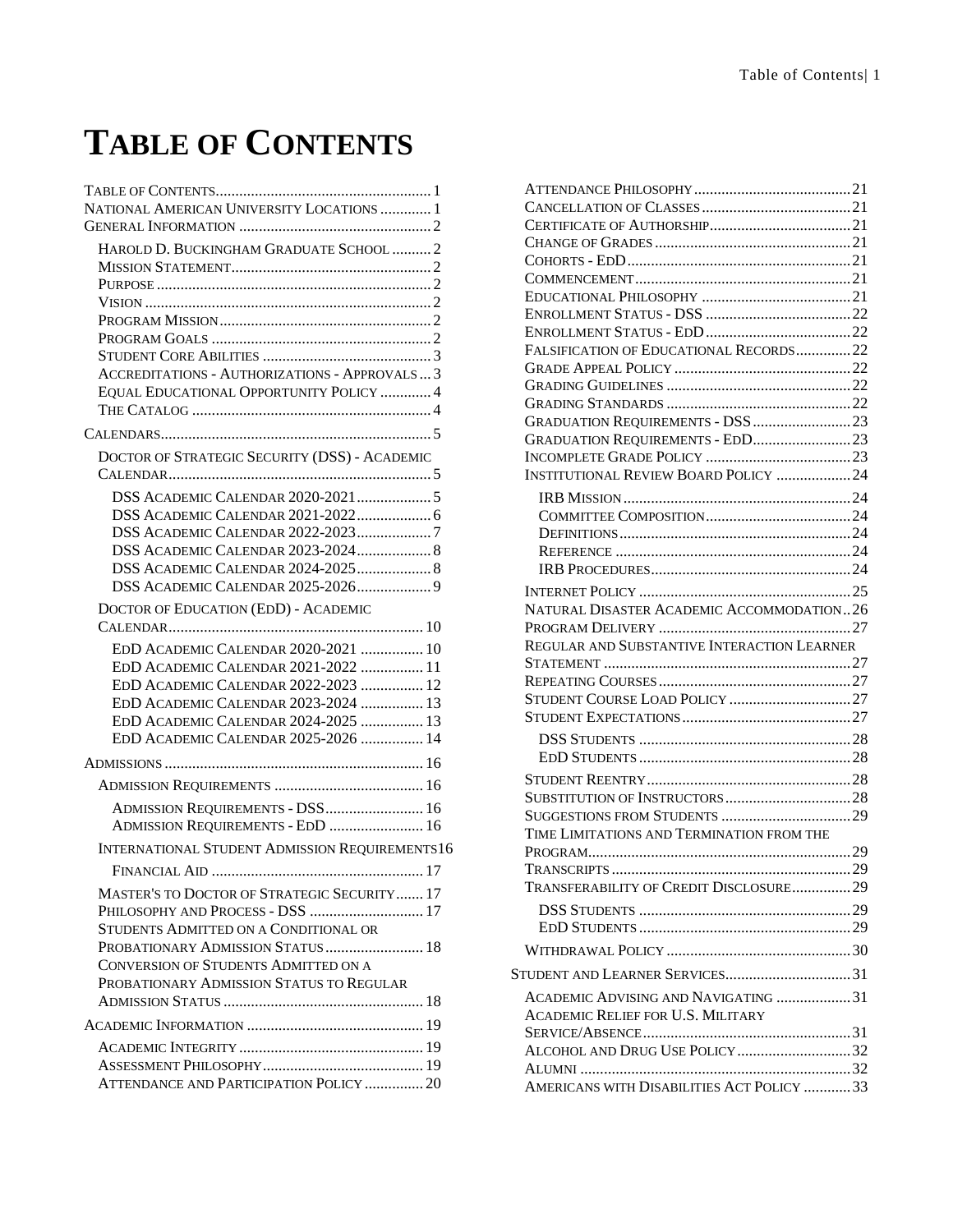#### 2| National American University 2019-2020 Doctoral Catalog

| ORDER OF THE SWORD AND SHIELD (OSS)  34      |  |
|----------------------------------------------|--|
| STUDENT VETERANS ASSOCIATION35               |  |
|                                              |  |
| HARASSMENT, NON-DISCRIMINATION, AND NON-     |  |
|                                              |  |
| JOURNAL OF STRATEGIC SECURITY 37             |  |
|                                              |  |
|                                              |  |
|                                              |  |
|                                              |  |
|                                              |  |
| TITLE IX: SEX DISCRIMINATION AND SEXUAL      |  |
|                                              |  |
|                                              |  |
| SEXUAL ASSAULT HOTLINES  44                  |  |
|                                              |  |
| EXTERNAL COMPLAINT FILING  44                |  |
|                                              |  |
|                                              |  |
| TUITION, FEES, WITHDRAWALS, AND REFUNDS  45  |  |
|                                              |  |
|                                              |  |
|                                              |  |
| WITHDRAWAL AND REFUND POLICY  45             |  |
|                                              |  |
|                                              |  |
| WITHDRAWALS AND REFUNDS 45                   |  |
|                                              |  |
| CALIFORNIA STUDENT TUITION RECOVERY FUND 46  |  |
|                                              |  |
|                                              |  |
| FINANCIAL AID AND SCHOLARSHIP INFORMATION 48 |  |
| VETERAN FINANCIAL ASSISTANCE  48             |  |
| OTHER LOCAL, STATE, AND FEDERAL PROGRAMS 48  |  |
|                                              |  |
| NAU FOUNDATION SCHOLARSHIP OPPORTUNITIES  48 |  |
|                                              |  |
| SATISFACTORY ACADEMIC PROGRESS POLICY50      |  |
|                                              |  |
|                                              |  |
|                                              |  |
|                                              |  |
| SATISFACTORY ACADEMIC PROGRESS STATUS50      |  |
|                                              |  |
|                                              |  |

| NOTIFICATION OF CHANGE IN SAP STATUS 51        |  |
|------------------------------------------------|--|
| RE-ESTABLISHING FEDERAL FINANCIAL AID          |  |
|                                                |  |
|                                                |  |
| SATISFACTORY ACADEMIC PROGRESS TABLES52        |  |
| DOCTOR OF EDUCATION (EDD) (TRIMESTER) 52       |  |
| DOCTOR OF STRATEGIC SECURITY (DSS) (QUARTER)   |  |
|                                                |  |
|                                                |  |
|                                                |  |
|                                                |  |
| CERTIFICATE IN COMMUNITY COLLEGE LEADERSHIP    |  |
|                                                |  |
|                                                |  |
|                                                |  |
| CERTIFICATE IN STRATEGIC SECURITY              |  |
|                                                |  |
|                                                |  |
| DSS - DOCTOR OF STRATEGIC SECURITY58           |  |
|                                                |  |
|                                                |  |
|                                                |  |
|                                                |  |
|                                                |  |
| <b>DSS FACULTY AND DISSERTATION MEMBERS 66</b> |  |
| EDD FACULTY AND DISSERTATION MEMBERS  67       |  |
|                                                |  |
| $     -$<br>$ \alpha$                          |  |

**PUBLISHED SEPTEMBER 2020**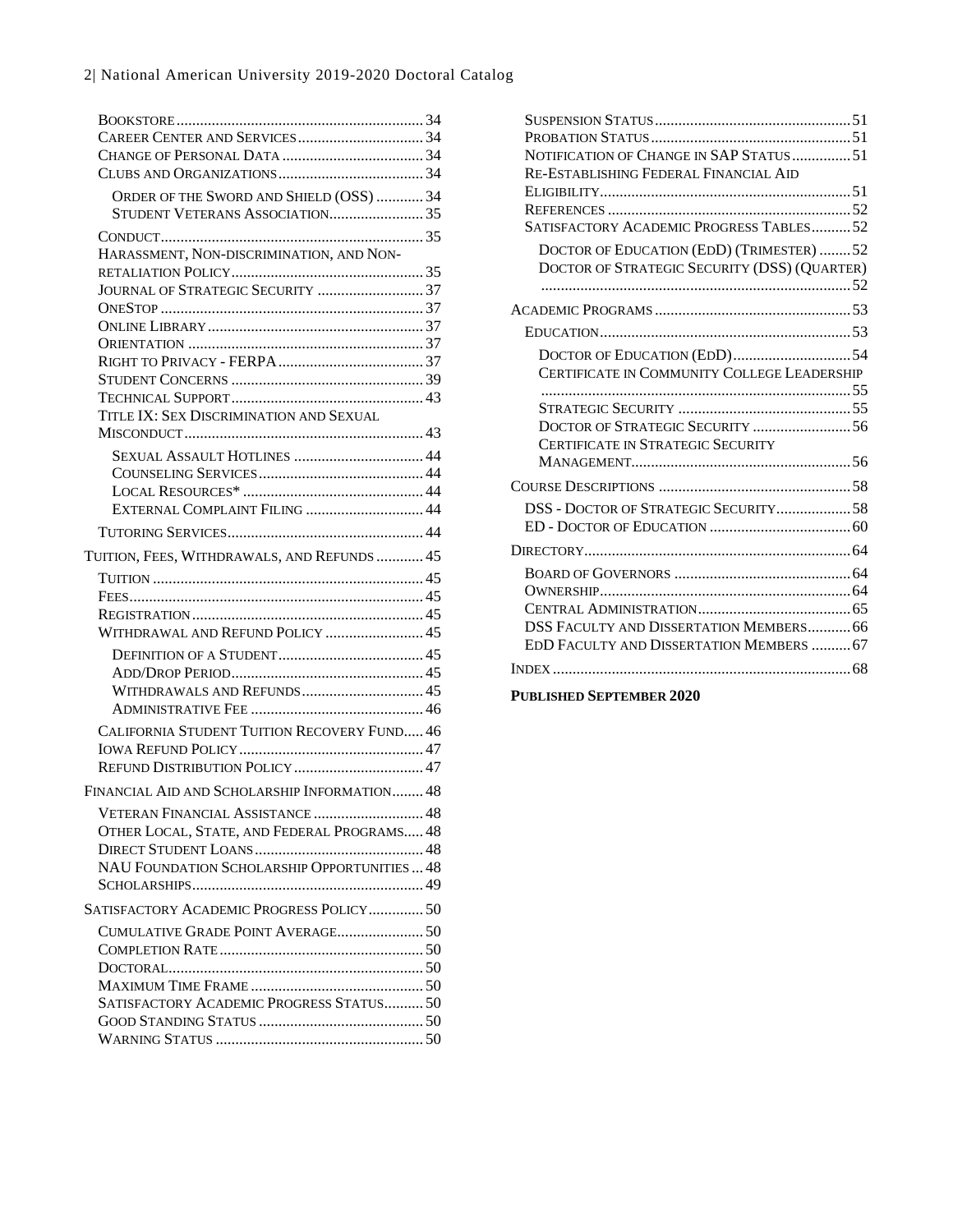# <span id="page-3-0"></span>**NATIONAL AMERICAN UNIVERSITY LOCATIONS**

#### **CENTRAL ADMINISTRATION**

5301 Mount Rushmore Rd. Rapid City, SD 57701 (605) 721-5200 (605) 721-5241 (FAX)

#### **GEORGIA**

Kings Bay 918 USS James Madison Rd, Bldg 1030 Kings Bay, GA 31547 (605) 718-6554 Site Director: Amanda Bryant

#### **SOUTH CAROLINA**

Joint Base Charleston 1000 Pomflant Access Rd. Building 302, Room 162 Goose Creek, SC 29445 (605) 718-6554 Site Director: Amanda Bryant

#### **SOUTH DAKOTA**

Ellsworth Air Force Base 1000 Ellsworth St., Suite 2400-B Ellsworth AFB, SD 57706 (605) 718-6550 (605) 718-6555 (FAX) Site Director: Anthony Sanchez

#### **TEXAS**

Georgetown 1015 W. University Avenue, Suite 700 Georgetown, TX 78628 (512) 942-6750 (512) 942-6755 (FAX) Location Contact: Rhonda Winegar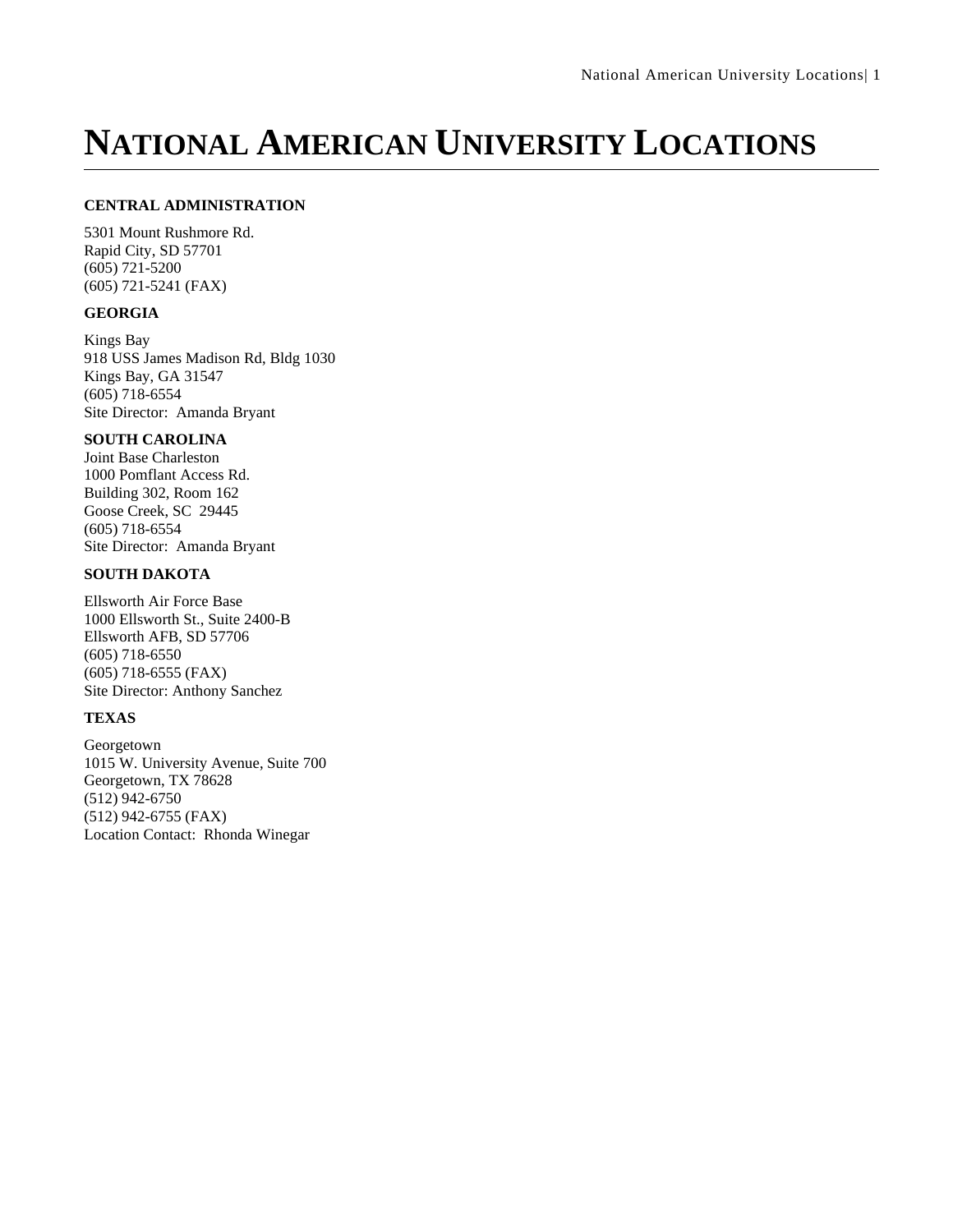# <span id="page-4-0"></span>**GENERAL INFORMATION**

## <span id="page-4-1"></span>**HAROLD D. BUCKINGHAM GRADUATE SCHOOL**

Harold D. Buckingham, a passionate advocate for higher learning, firmly believed that quality educational opportunities and a better quality of life should exist for every person who desired them. In 1963, Mr. Buckingham acquired National American University, then known as National School of Business, and guided its growth for many years. More than two decades after his death in 1995, the university remains committed to his goals and ideals. In his honor, the graduate school is known as the Harold D. Buckingham Graduate School.

"The success of our past greatly inspires us toward success in the future."

~ Harold D. Buckingham

## <span id="page-4-2"></span>**MISSION STATEMENT**

National American University provides innovative learning experiences in a caring and supportive environment for individuals of diverse backgrounds, cultures, and abilities, preparing them for success in technical and professional fields.

### <span id="page-4-3"></span>**PURPOSE**

We create opportunities. We empower people. We transform lives.

# <span id="page-4-4"></span>**VISION**

An innovative university transforming your future.

Adopted by the National American University Board of Governors, October 2019

### <span id="page-4-5"></span>**PROGRAM MISSION**

The mission of the practitioner-oriented graduate programs at National American University is to prepare competent and courageous leaders for the 21st Century through a blended learning environment in which students can explore a global perspective while learning to make regionally relevant decisions.

# <span id="page-4-6"></span>**PROGRAM GOALS**

The goals of the NAU graduate program are to:

- 1. Provide students with a thorough understanding of theory and application related to the area of study so they can collect and analyze data to formulate analytically sound decisions and understand the likely consequences of those decisions.
- 2. Provide students with graduate-level knowledge and skills in current technology application for use in communication, data collection/analysis, and problem solving.
- 3. Involve students in leadership development through participation in classroom and professional activities.
- 4. Foster an interest by students for involvement in student and professional organizations.
- 5. Provide students with an understanding of professional ethics and application to the work environment.
- 6. Prepare students for future leadership positions in for-profit, nonprofit, and/or government organizations.
- 7. Develop a high level of proficiency in verbal and written communications skills required in leadership positions.
- 8. Provide students with opportunities to develop their awareness of the global perspective and to understand how diversity may impact decisions.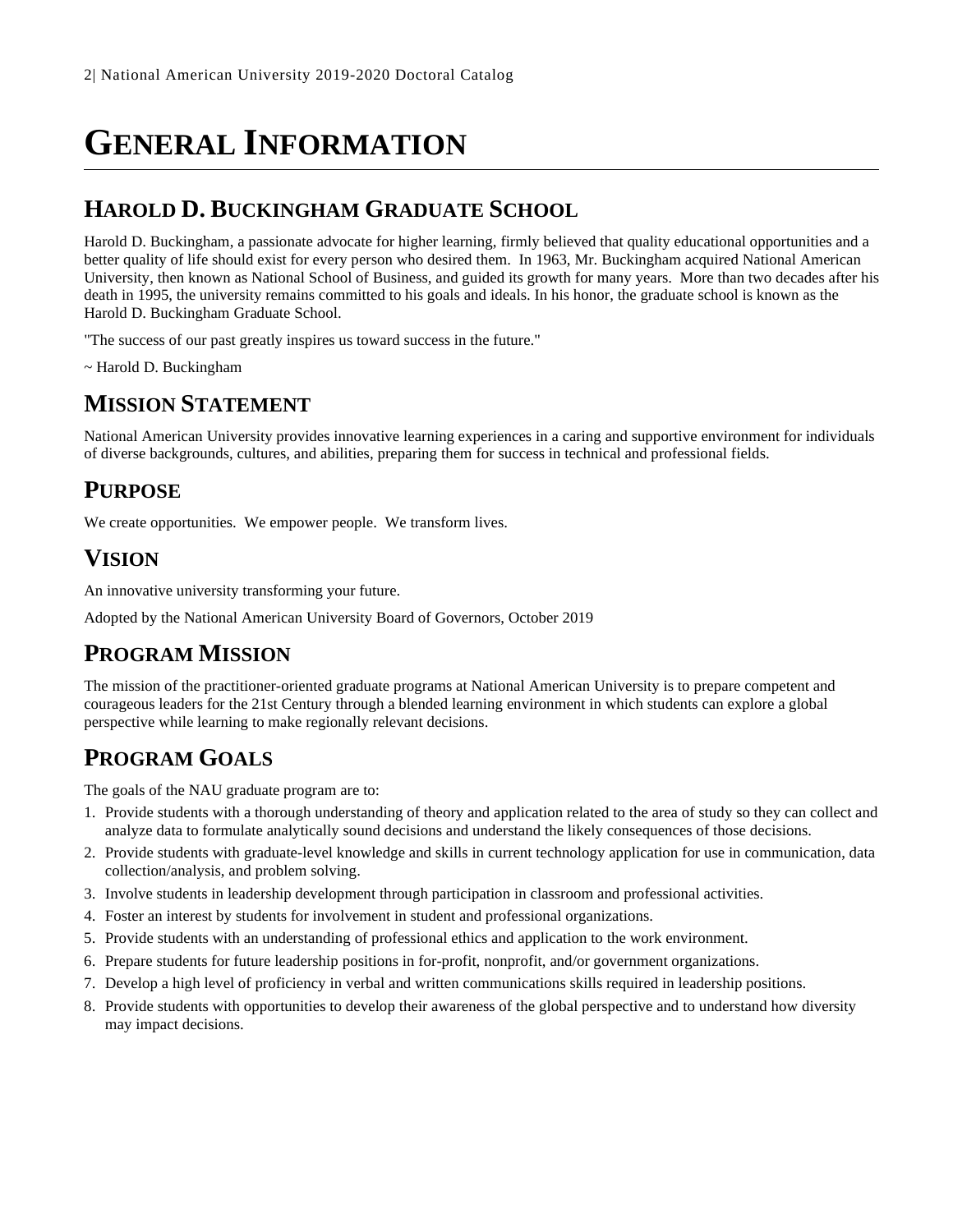# <span id="page-5-0"></span>**STUDENT CORE ABILITIES**

Student core abilities are the intrinsic intellectual skill sets that all students will have successfully demonstrated upon completion of any of NAU's degree programs. These fundamental competencies are the underlying basis of all course, program, and institutional learning goals and outcomes.

- 1. Critical Thinking and Problem Solving is the process of actively and skillfully gathering, organizing, and analyzing information to propose solutions and evaluate their effectiveness.
- 2. Professional Competence is a combination of knowledge and capabilities that allow the performance of a profession according to the standards of practice for the chosen field.
- 3. Collaboration and Communication is the ability to interact with others to create relationships, partnerships, and professional networks, utilizing the exchange of information through speaking, writing, visual, and other appropriate modes of expression.
- 4. Personal and Social Responsibility is the development of a strong work ethic, personal integrity, and competence in ethical and moral reasoning, as well as the ability to consider the viewpoints of others, and the responsibility to contribute to one's wider community.

### <span id="page-5-1"></span>**ACCREDITATIONS - AUTHORIZATIONS - APPROVALS**

#### **Regional Accreditation**

National American University is accredited by the Higher Learning Commission, 230 South LaSalle Street, Suite 7-500, Chicago, IL, 60604, https://hlcommission.org, (800) 621-7440.

National American University is approved by the Higher Learning Commission to offer programs and courses through distance education.

#### **State Authorization**

National American University is authorized to offer numerous online programs in many states, but not all states. Because authorization requirements for online postsecondary education vary from state to state, it is important to review the following information:

- **•** *Authorized Programs* Each prospective student should first visit with an NAU enrollment counselor to confirm that NAU is authorized to offer the program in the student's state of residence.
- *Changing Programs* Any NAU student who is considering changing to another NAU program should first visit with an NAU success coach to determine whether NAU is authorized to offer the program in the student's state of residence.
- **•** *Moving to Another State* Any NAU student who plans to move to another state should first visit with an NAU success coach to determine whether NAU is authorized to offer the program in the student's new state of residence.

#### **Specialized Accreditation**

In addition, the following National American University programs are separately accredited or approved by national educational and professional associations.

National American University has received specialized accreditation for its business programs through the International Accreditation Council for Business Education (IACBE) located at 11374 Strang Line Road in Lenexa, Kan., USA. The list of accredited business programs can be found on the IACBE website: http://iacbe.org/memberpdf/NationalAmericanUniversity.pdf.

The Health Information Technology accreditor of National American University is the Commission on Accreditation for Health Informatics and Information Management (CAHIIM). NAU's accreditation for the associate degree in Health Information Technology has been reaffirmed through 2021. All inquiries about the program's accreditation status should be directed by mail to CAHIIM, 200 East Randolph Street, Suite 5100, Chicago, IL, 60601; by phone at 312.235.3255; or by email at info@cahiim.org. Randolph Street, Suite 5100, Chicago, IL, 60601; by phone at 312.235.3255; or by email at info@cahiim.org.

The Medical Assisting program at Indianapolis is accredited by the Commission on Accreditation of Allied Health Education Programs (www.caahep.org) upon the recommendation of the Medical Assisting Education Review Board (MAERB).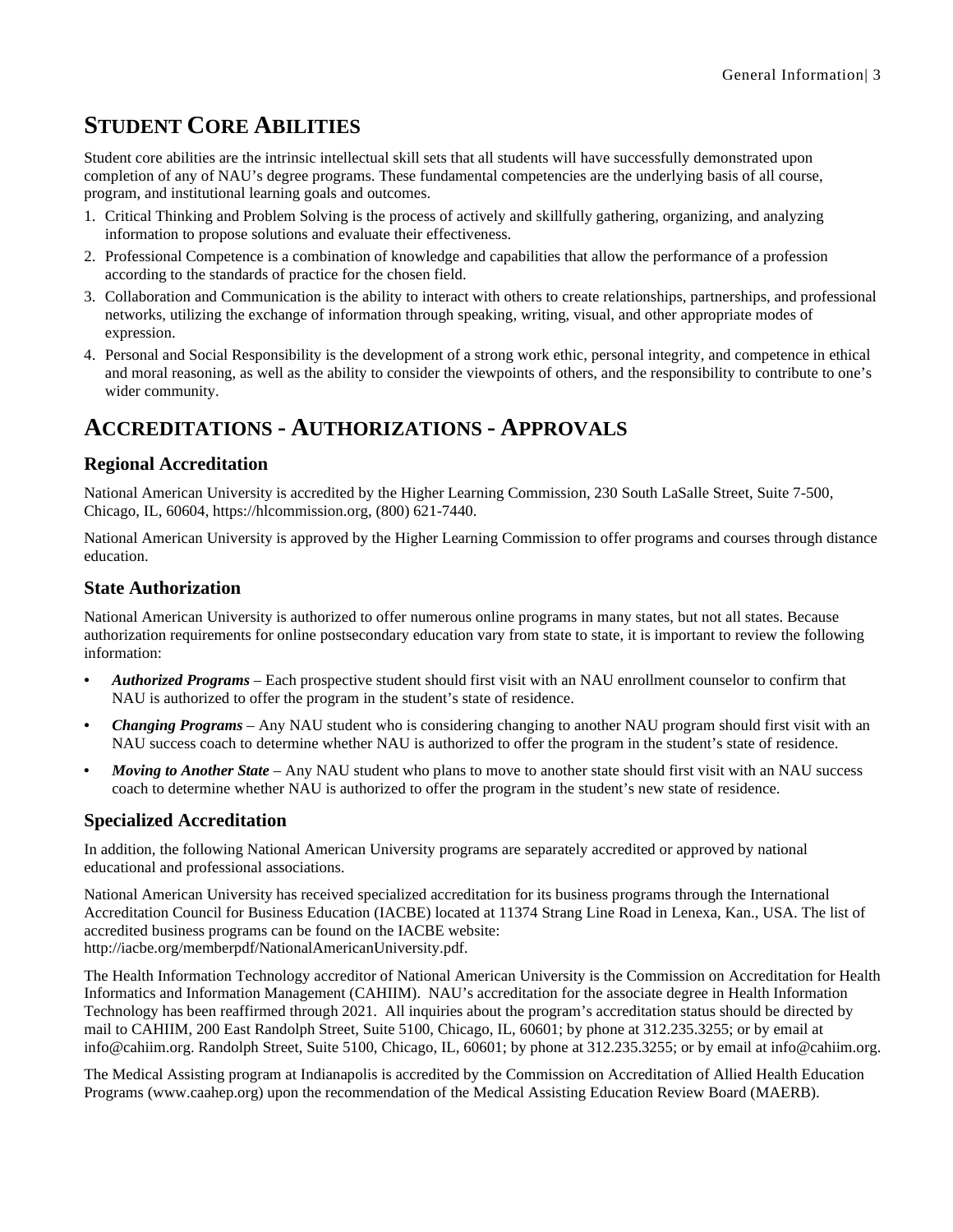#### 4| National American University 2019-2020 Doctoral Catalog

Commission on Accreditation of Allied Health Education Programs, 25400 U.S. Highway 19 North, Suite 158, Clearwater, FL 33763, 727-210-2350. www.caahep.org.

The Medical Laboratory Technician program offered at Overland Park, Kan. is accredited by the National Accrediting Agency for Clinical Laboratory Sciences (NAACLS). National Accrediting Agency for Clinical Laboratory Sciences (NAACLS) can be contacted at 5600 N. River Rd., Suite 720, Rosemont, IL 60018-5119, (847) 939-3597.

The paralegal studies program offered at Rapid City is approved by the American Bar Association (ABA).

Full approval was granted by the New Mexico Board of Nursing for the university's Bachelor of Science in Nursing (BSN) program (Albuquerque).

Full approval was granted by the Texas Board of Nursing for the university's BSN program (Austin/Georgetown).

Full approval was granted by the South Dakota Board of Nursing for the university's BSN program (Rapid City and Sioux Falls).

The pre and post-licensure baccalaureate degree programs in nursing at National American University are accredited as one program by the Commission on Collegiate Nursing Education, One Dupont Circle, NW, Suite 530, Washington DC 20036, (202) 887-6791.

Master's degree programs in nursing at National American University are accredited by the Commission on Collegiate Nursing Education, One Dupont Circle, NW, Suite 530, Washington DC 20036, (202) 887-6791.

National American University is approved for veteran's training and for administering the various educational programs sponsored by state and federal agencies.

National American University is authorized by The Indiana Commission for Higher Education/The Indiana Board for Proprietary Education, 101 W. Ohio Street, Suite 670, Indianapolis, IN 46204-1984. Telephone number (317) 464-4400 ext. 141.

National American University is authorized by the Kansas Board of Regents, 1000 SW Jackson Street, Suite 520, Topeka, KS 66612. Telephone number 785-430-4240.

National American University is registered with the Maryland Higher Education Commission, 6 N. Liberty Street, 10th Floor, Baltimore, MD 21201. Telephone: (410) 767-3388.

# <span id="page-6-0"></span>**EQUAL EDUCATIONAL OPPORTUNITY POLICY**

National American University is committed to providing equal educational and employment opportunity regardless of sex, marital status, race, color, religion, age, ancestry, national origin, disability, or veteran status. Equal educational opportunity includes recruitment and admission; access to courses and facilities; access to academic advising, placement testing, and tutoring services; financial assistance and student employment; health and insurance services; and extracurricular programs and activities.

Questions and comments concerning the university's EEO Policy may be directed to Dr. Cindy Mathena, provost, 5301 Mount Rushmore Rd., Rapid City, SD 57701, email: cmathena@national.edu, or phone: (605) 394-5098.

### <span id="page-6-1"></span>**THE CATALOG**

This catalog contains programs, policies, and procedures of National American University as of the date of its publication. Catalogs are also available online at www.national.edu and through the student portal. National American University reserves the right to adopt, amend, and implement its policies and procedures as it deems appropriate and necessary, and to correct clerical errors. Under certain circumstances, National American University may grant exceptions to its policies and procedures in individual cases when it is determined, in the sole and absolute discretion of the university, that such action would be appropriate to further the mission and purposes of the university.

The provisions of this catalog are not to be regarded as a contract between the student and National American University. The most current version of the catalog is the electronic version, available online.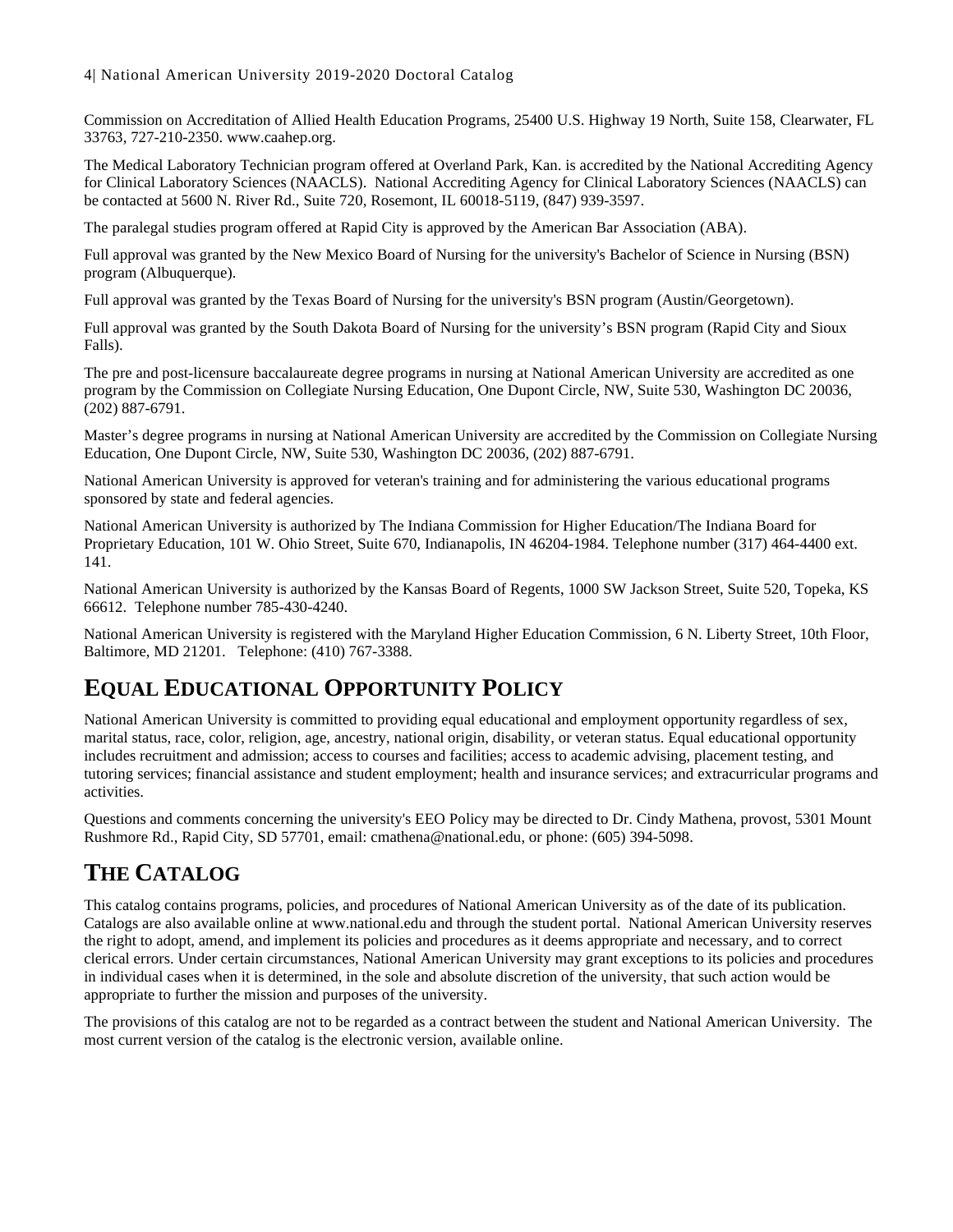# <span id="page-7-0"></span>**CALENDARS**

# <span id="page-7-1"></span>**DOCTOR OF STRATEGIC SECURITY (DSS) - ACADEMIC CALENDAR**

| <b>Summer 2020</b>       |                                                                                                                                                        |
|--------------------------|--------------------------------------------------------------------------------------------------------------------------------------------------------|
| July 6                   | Quarter begins                                                                                                                                         |
| July 12                  | Last day to add classes; last day to drop classes without incurring charges for tuition and<br>fees.                                                   |
| <b>August 20</b>         | Last day to drop regular term classes and receive a grade of "W," which does not<br>adversely affect grade point average but may affect financial aid. |
| September 14 - 20        | Final exams                                                                                                                                            |
| September 20             | Quarter ends                                                                                                                                           |
| September 21 - October 4 | Quarter break                                                                                                                                          |

### <span id="page-7-2"></span>**DSS Academic Calendar 2020-2021**

| <b>Fall 2020</b>      |                                                                                                                                                        |
|-----------------------|--------------------------------------------------------------------------------------------------------------------------------------------------------|
| October 5             | Quarter begins                                                                                                                                         |
| October 11            | Last day to add classes; last day to drop classes without incurring charges for tuition and<br>fees.                                                   |
| November 19           | Last day to drop regular term classes and receive a grade of "W," which does not<br>adversely affect grade point average but may affect financial aid. |
| December 14-20        | Final exams                                                                                                                                            |
| December 20           | <b>Ouarter</b> ends                                                                                                                                    |
| December 21-January 3 | Quarter break                                                                                                                                          |

| <b>Winter 2020-21</b> |                                                                                                                                                        |
|-----------------------|--------------------------------------------------------------------------------------------------------------------------------------------------------|
| January 4             | Quarter begins                                                                                                                                         |
| January 10            | Last day to add classes; last day to drop classes without incurring charges for tuition and<br>fees.                                                   |
| <b>February 18</b>    | Last day to drop regular term classes and receive a grade of "W," which does not<br>adversely affect grade point average but may affect financial aid. |
| <b>March 15-21</b>    | Final exams                                                                                                                                            |
| March 21              | <b>Ouarter</b> ends                                                                                                                                    |
| March 22 - April 4    | Quarter break                                                                                                                                          |

| <b>Spring 2021</b>              |                                                                                                                                                        |
|---------------------------------|--------------------------------------------------------------------------------------------------------------------------------------------------------|
| April 5                         | Quarter begins                                                                                                                                         |
| April 11                        | Last day to add classes; last day to drop classes without incurring charges for tuition and<br>fees.                                                   |
| $\boldsymbol{\mathrm{May\ 20}}$ | Last day to drop regular term classes and receive a grade of "W," which does not<br>adversely affect grade point average but may affect financial aid. |
| June 14-20                      | Final exams                                                                                                                                            |
| June 20                         | <b>Ouarter</b> ends                                                                                                                                    |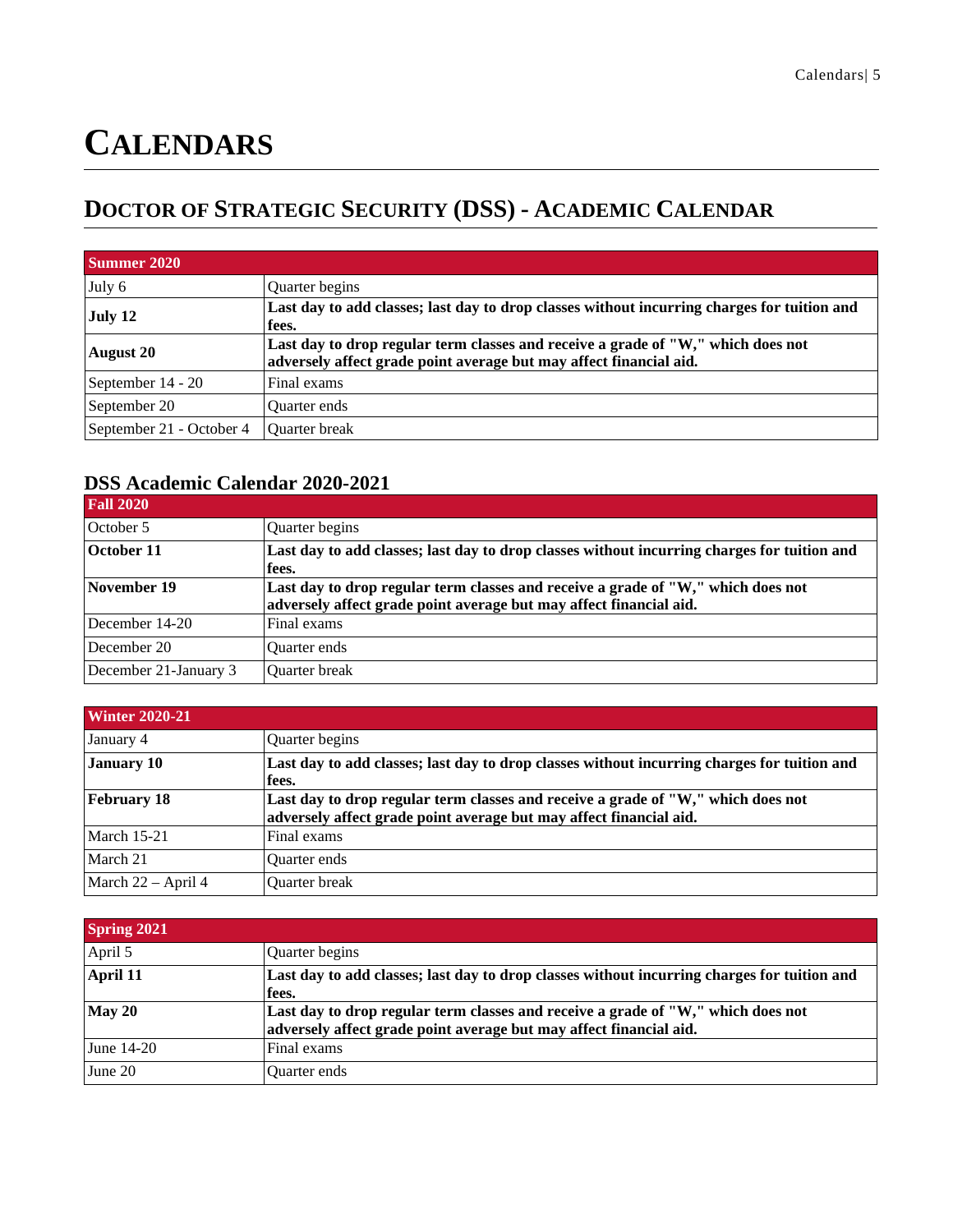| June 21-July 4         | Quarter break                                                                               |
|------------------------|---------------------------------------------------------------------------------------------|
|                        |                                                                                             |
| Summer 2021            |                                                                                             |
| July 5                 | Quarter begins                                                                              |
| July 11                | Last day to add classes; last day to drop classes without incurring charges for tuition and |
|                        | fees.                                                                                       |
| <b>August</b> 19       | Last day to drop regular term classes and receive a grade of "W," which does not            |
|                        | adversely affect grade point average but may affect financial aid.                          |
| September 13-19        | Final exams                                                                                 |
| September 19           | <b>Ouarter</b> ends                                                                         |
| September 20-October 3 | <b>Ouarter</b> break                                                                        |

# <span id="page-8-0"></span>**DSS Academic Calendar 2021-2022**

| <b>Fall 2021</b>      |                                                                                                                                                        |
|-----------------------|--------------------------------------------------------------------------------------------------------------------------------------------------------|
| October 4             | Quarter begins                                                                                                                                         |
| October 10            | Last day to add classes; last day to drop classes without incurring charges for tuition and<br>fees.                                                   |
| November 18           | Last day to drop regular term classes and receive a grade of "W," which does not<br>adversely affect grade point average but may affect financial aid. |
| December $13-19$      | Final exams                                                                                                                                            |
| December 19           | Ouarter ends                                                                                                                                           |
| December 20-January 2 | Quarter break                                                                                                                                          |

| <b>Winter 2021-2022</b> |                                                                                                                                                        |
|-------------------------|--------------------------------------------------------------------------------------------------------------------------------------------------------|
| January 3               | Quarter begins                                                                                                                                         |
| <b>January 9</b>        | Last day to add classes; last day to drop classes without incurring charges for tuition and<br>fees.                                                   |
| <b>February 17</b>      | Last day to drop regular term classes and receive a grade of "W," which does not<br>adversely affect grade point average but may affect financial aid. |
| <b>March 14-20</b>      | Final exams                                                                                                                                            |
| March 20                | <b>Ouarter</b> ends                                                                                                                                    |
| March 21 – April 3      | Quarter break                                                                                                                                          |

| <b>Spring 2022</b> |                                                                                                                                                        |
|--------------------|--------------------------------------------------------------------------------------------------------------------------------------------------------|
| April 4            | Quarter begins                                                                                                                                         |
| April 10           | Last day to add classes; last day to drop classes without incurring charges for tuition and<br>fees.                                                   |
| May 19             | Last day to drop regular term classes and receive a grade of "W," which does not<br>adversely affect grade point average but may affect financial aid. |
| June 13-19         | Final exams                                                                                                                                            |
| June 19            | <b>Ouarter</b> ends                                                                                                                                    |
| June 20-July 4     | Quarter break                                                                                                                                          |

| <b>Summer</b><br>2022 |                |
|-----------------------|----------------|
| July 5                | Quarter begins |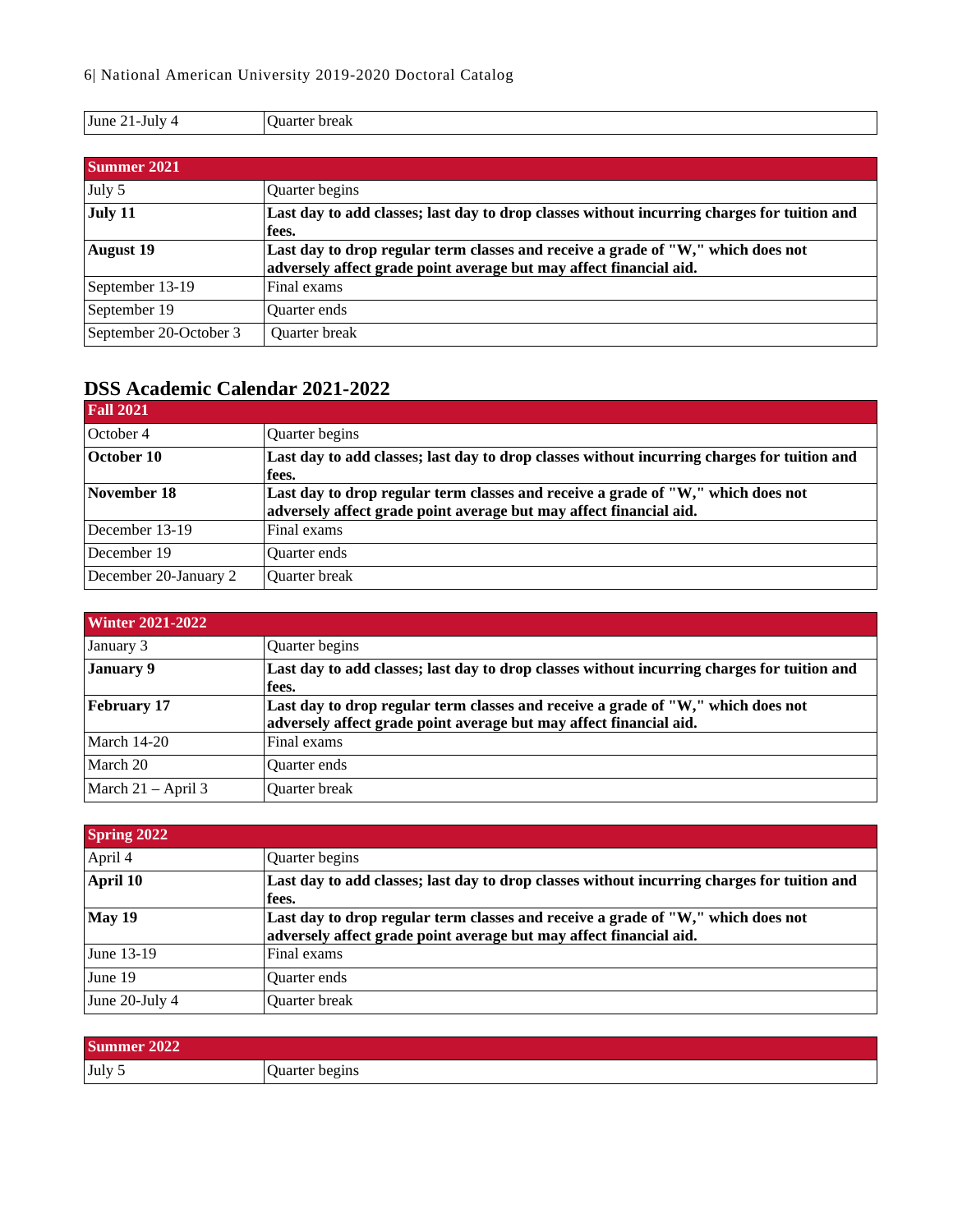| July 11                | Last day to add classes; last day to drop classes without incurring charges for tuition and<br>fees.                                                   |
|------------------------|--------------------------------------------------------------------------------------------------------------------------------------------------------|
| <b>August</b> 19       | Last day to drop regular term classes and receive a grade of "W," which does not<br>adversely affect grade point average but may affect financial aid. |
| September 13-19        | Final exams                                                                                                                                            |
| September 19           | <b>Ouarter</b> ends                                                                                                                                    |
| September 20-October 2 | Quarter break                                                                                                                                          |

# <span id="page-9-0"></span>**DSS Academic Calendar 2022-2023**

| <b>Fall 2022</b>  |                                                                                                      |
|-------------------|------------------------------------------------------------------------------------------------------|
| October 3         | Quarter begins                                                                                       |
| October 9         | Last day to add classes; last day to drop classes without incurring charges for tuition and<br>fees. |
|                   |                                                                                                      |
| November 17       | Last day to drop regular term classes and receive a grade of "W," which does not adversely           |
|                   | affect grade point average but may affect financial aid.                                             |
| December 12-18    | Final exams                                                                                          |
| December 18       | Quarter ends                                                                                         |
| December 19-Jan 1 | Quarter break                                                                                        |

| Winter 2022-2023     |                                                                                                                                                        |
|----------------------|--------------------------------------------------------------------------------------------------------------------------------------------------------|
| January 2            | Quarter begins                                                                                                                                         |
| January 8            | Last day to add classes; last day to drop classes without incurring charges for tuition and<br>fees.                                                   |
| February 16          | Last day to drop regular term classes and receive a grade of "W," which does not adversely<br>affect grade point average but may affect financial aid. |
| <b>March 13-19</b>   | Final exams                                                                                                                                            |
| March 19             | Quarter ends                                                                                                                                           |
| March $20 -$ April 2 | Quarter break                                                                                                                                          |

| Spring 2023    |                                                                                                                                                        |
|----------------|--------------------------------------------------------------------------------------------------------------------------------------------------------|
| April 3        | Quarter begins                                                                                                                                         |
| April 9        | Last day to add classes; last day to drop classes without incurring charges for tuition and<br>fees.                                                   |
| May 18         | Last day to drop regular term classes and receive a grade of "W," which does not adversely<br>affect grade point average but may affect financial aid. |
| June 12-18     | Final exams                                                                                                                                            |
| June 18        | <b>Ouarter</b> ends                                                                                                                                    |
| June 19-July 2 | Quarter break                                                                                                                                          |

| Summer 2023     |                                                                                                                                                        |
|-----------------|--------------------------------------------------------------------------------------------------------------------------------------------------------|
| July 3          | Quarter begins                                                                                                                                         |
| July 9          | Last day to add classes; last day to drop classes without incurring charges for tuition and<br>fees.                                                   |
| August 17       | Last day to drop regular term classes and receive a grade of "W," which does not adversely<br>affect grade point average but may affect financial aid. |
| September 11-17 | Final exams                                                                                                                                            |
| September 17    | <b>Ouarter</b> ends                                                                                                                                    |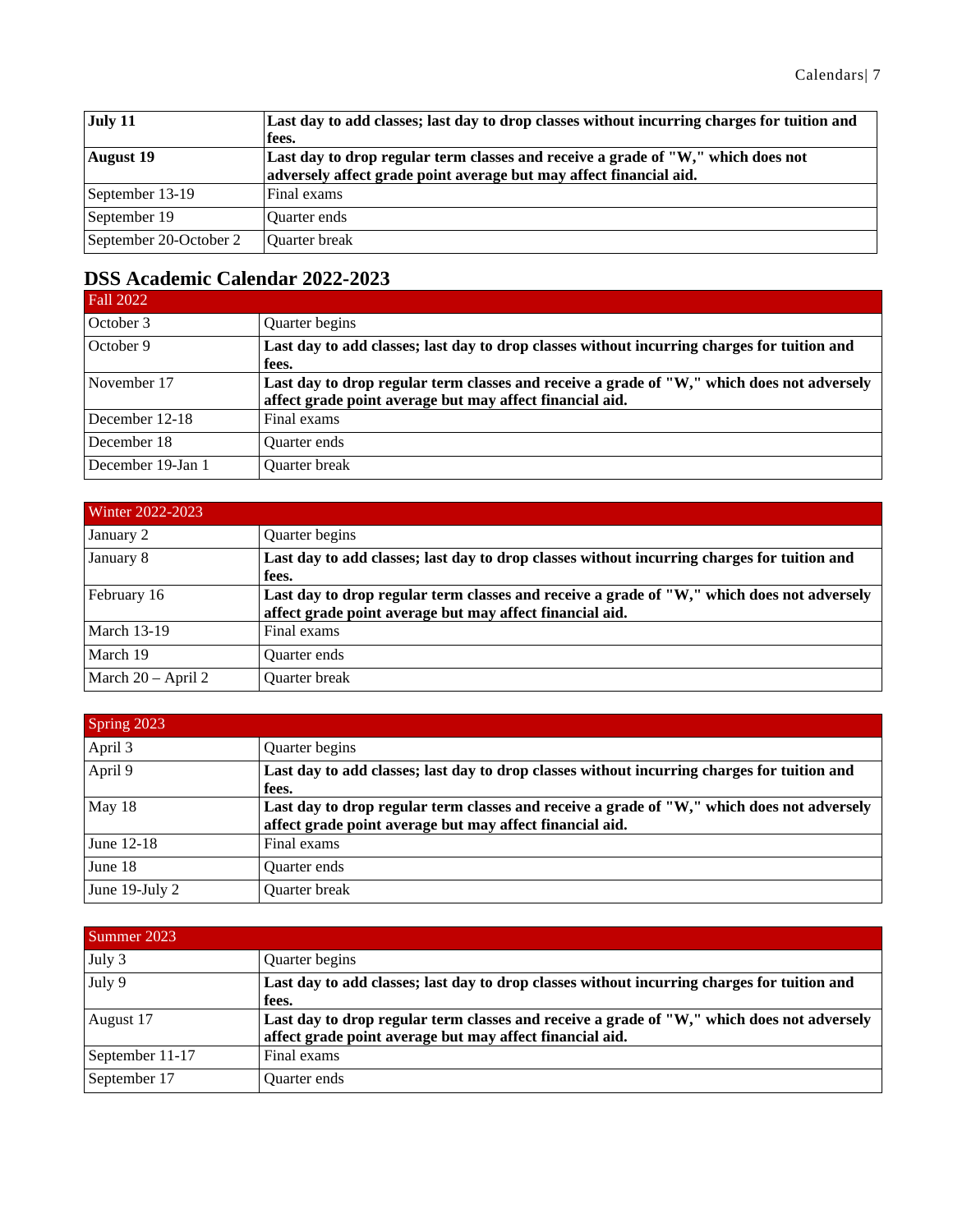| ິ<br>September<br>tember 18-Oct 1 | break<br>וו<br>ະ ເຕະ<br>. |
|-----------------------------------|---------------------------|

### <span id="page-10-0"></span>**DSS Academic Calendar 2023-2024**

| Fall 2023         |                                                                                                                                                        |
|-------------------|--------------------------------------------------------------------------------------------------------------------------------------------------------|
| October 2         | Quarter begins                                                                                                                                         |
| October 8         | Last day to add classes; last day to drop classes without incurring charges for tuition and<br>fees.                                                   |
| November 16       | Last day to drop regular term classes and receive a grade of "W," which does not adversely<br>affect grade point average but may affect financial aid. |
| December 11-17    | Final exams                                                                                                                                            |
| December 17       | Ouarter ends                                                                                                                                           |
| December 18-Jan 1 | Quarter break                                                                                                                                          |

| Winter $2023 - 2024$ |                                                                                                                                                        |
|----------------------|--------------------------------------------------------------------------------------------------------------------------------------------------------|
| January 2            | Quarter begins                                                                                                                                         |
| January 8            | Last day to add classes; last day to drop classes without incurring charges for tuition and<br>fees.                                                   |
| February 16          | Last day to drop regular term classes and receive a grade of "W," which does not adversely<br>affect grade point average but may affect financial aid. |
| <b>March 12-18</b>   | Final exams                                                                                                                                            |
| March 18             | <b>Ouarter</b> ends                                                                                                                                    |
| <b>March 19-31</b>   | Quarter break                                                                                                                                          |

| Spring 2024 |                                                                                                                                                        |
|-------------|--------------------------------------------------------------------------------------------------------------------------------------------------------|
| April 1     | Quarter begins                                                                                                                                         |
| April 7     | Last day to add classes; last day to drop classes without incurring charges for tuition and<br>fees.                                                   |
| May 16      | Last day to drop regular term classes and receive a grade of "W," which does not adversely<br>affect grade point average but may affect financial aid. |
| June 10-16  | Final exams                                                                                                                                            |
| June 16     | <b>Ouarter</b> ends                                                                                                                                    |
| June 17-30  | Quarter break                                                                                                                                          |

| Summer 2024        |                                                                                                                                                        |
|--------------------|--------------------------------------------------------------------------------------------------------------------------------------------------------|
| July 1             | Quarter begins                                                                                                                                         |
| July 7             | Last day to add classes; last day to drop classes without incurring charges for tuition and<br>fees.                                                   |
| August 15          | Last day to drop regular term classes and receive a grade of "W," which does not adversely<br>affect grade point average but may affect financial aid. |
| September 9-15     | Final exams                                                                                                                                            |
| September 15       | <b>Ouarter</b> ends                                                                                                                                    |
| September 16-Oct 6 | Quarter break                                                                                                                                          |

### <span id="page-10-1"></span>**DSS Academic Calendar 2024-2025**

| <b>Fall 2024</b> |                |
|------------------|----------------|
| October          | Juarter begins |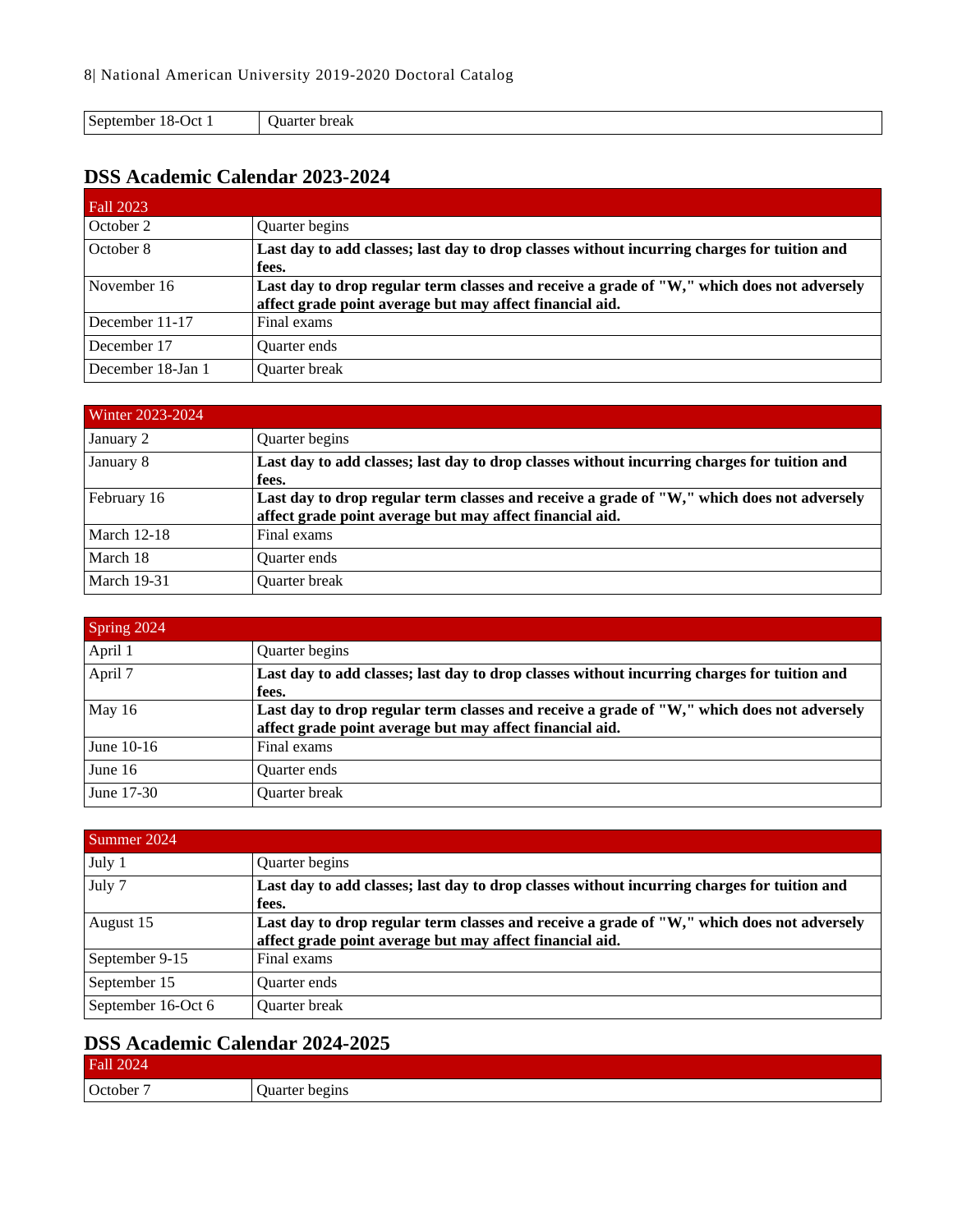| October 13        | Last day to add classes; last day to drop classes without incurring charges for tuition and<br>fees.                                              |
|-------------------|---------------------------------------------------------------------------------------------------------------------------------------------------|
| November 21       | Last day to drop regular classes and receive a grade of "W," which does not adversely affect<br>grade point average but may affect financial aid. |
| December 15-22    | Final exams                                                                                                                                       |
| December 22       | <b>Ouarter ends</b>                                                                                                                               |
| December 23-Jan 5 | Quarter break                                                                                                                                     |

| Winter 2025        |                                                                                                                                                   |
|--------------------|---------------------------------------------------------------------------------------------------------------------------------------------------|
| January 6          | Quarter begins                                                                                                                                    |
| January 12         | Last day to add classes; last day to drop classes without incurring charges for tuition and<br>fees.                                              |
| February 20        | Last day to drop regular classes and receive a grade of "W," which does not adversely affect<br>grade point average but may affect financial aid. |
| <b>March 17-23</b> | Final exams                                                                                                                                       |
| March 23           | <b>Ouarter</b> ends                                                                                                                               |
| March 24-April 6   | Quarter break                                                                                                                                     |

| Spring 2025    |                                                                                                                                                   |
|----------------|---------------------------------------------------------------------------------------------------------------------------------------------------|
| April 7        | Quarter begins                                                                                                                                    |
| April 13       | Last day to add classes; last day to drop classes without incurring charges for tuition and<br>fees.                                              |
| May 22         | Last day to drop regular classes and receive a grade of "W," which does not adversely affect<br>grade point average but may affect financial aid. |
| June 16-22     | Final exams                                                                                                                                       |
| June 22        | <b>Ouarter</b> ends                                                                                                                               |
| June 23-July 6 | <b>Ouarter</b> break                                                                                                                              |

| Summer 2025        |                                                                                                                                           |
|--------------------|-------------------------------------------------------------------------------------------------------------------------------------------|
| July 7             | Quarter begins                                                                                                                            |
| July 13            | Last day to add classes; last day to drop classes without incurring charges for tuition and<br>fees.                                      |
| August 21          | Last day to drop classes and receive a grade of "W," which does not adversely affect grade<br>point average but may affect financial aid. |
| September 15-21    | Final exams                                                                                                                               |
| September 21       | Quarter ends                                                                                                                              |
| September 22-Oct 5 | Quarter break                                                                                                                             |

### <span id="page-11-0"></span>**DSS Academic Calendar 2025-2026**

| <b>Fall 2025</b> |                                                                                                                                                   |
|------------------|---------------------------------------------------------------------------------------------------------------------------------------------------|
| October 6        | Quarter begins                                                                                                                                    |
| October 12       | Last day to add classes; last day to drop classes without incurring charges for tuition and<br>fees.                                              |
| November 20      | Last day to drop regular classes and receive a grade of "W," which does not adversely affect<br>grade point average but may affect financial aid. |
| December 15-21   | Final exams                                                                                                                                       |
| December 21      | <b>Ouarter</b> ends                                                                                                                               |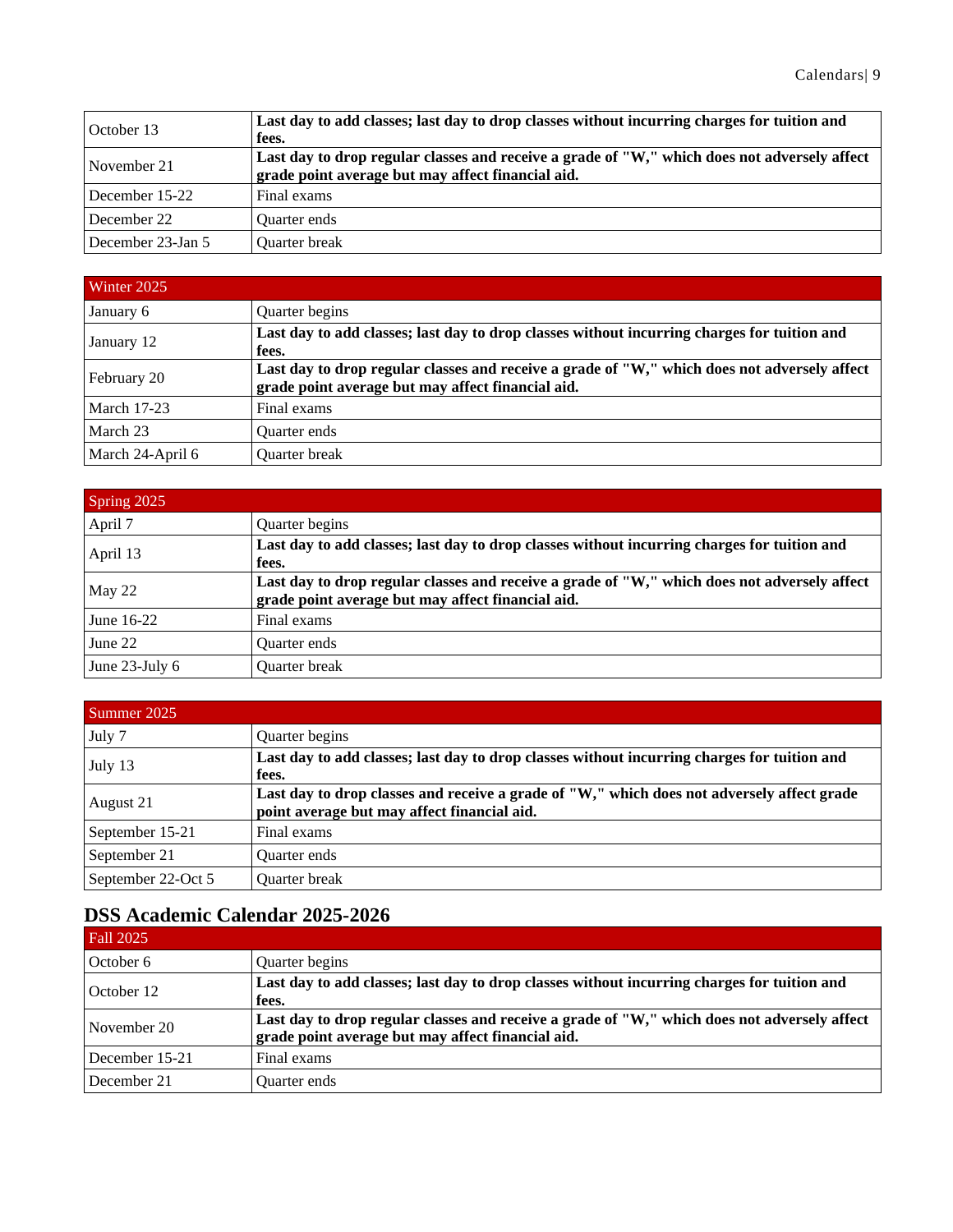| December 22-Jan 4  | <b>Ouarter</b> break                                                                                                                              |
|--------------------|---------------------------------------------------------------------------------------------------------------------------------------------------|
|                    |                                                                                                                                                   |
| Winter 2026        |                                                                                                                                                   |
| January 5          | Quarter begins                                                                                                                                    |
| January 11         | Last day to add classes; last day to drop classes without incurring charges for tuition and<br>fees.                                              |
| February 19        | Last day to drop regular classes and receive a grade of "W," which does not adversely affect<br>grade point average but may affect financial aid. |
| <b>March 15-22</b> | Final exams                                                                                                                                       |
| March 22           | <b>Ouarter ends</b>                                                                                                                               |
| March 22-Apr 5     | <b>Ouarter</b> break                                                                                                                              |

| Spring 2026    |                                                                                                                                                   |
|----------------|---------------------------------------------------------------------------------------------------------------------------------------------------|
| April 6        | Quarter begins                                                                                                                                    |
| April 12       | Last day to add classes; last day to drop classes without incurring charges for tuition and<br>fees.                                              |
| May 21         | Last day to drop regular classes and receive a grade of "W," which does not adversely affect<br>grade point average but may affect financial aid. |
| June 15-21     | Final exams                                                                                                                                       |
| June 21        | Quarter ends                                                                                                                                      |
| June 22-July 5 | <b>Ouarter</b> break                                                                                                                              |

| Summer 2026        |                                                                                                                                                   |
|--------------------|---------------------------------------------------------------------------------------------------------------------------------------------------|
| July 6             | Quarter begins                                                                                                                                    |
| July 12            | Last day to add classes; last day to drop classes without incurring charges for tuition and<br>fees.                                              |
| August 20          | Last day to drop regular classes and receive a grade of "W," which does not adversely affect<br>grade point average but may affect financial aid. |
| September 14-20    | Final exams                                                                                                                                       |
| September 20       | <b>Ouarter</b> ends                                                                                                                               |
| September 21-Oct 4 | Quarter break                                                                                                                                     |

# <span id="page-12-0"></span>**DOCTOR OF EDUCATION (EDD) - ACADEMIC CALENDAR**

### <span id="page-12-1"></span>**EdD Academic Calendar 2020-2021**

| <b>Fall Trimester 2020</b> |                                                                                                                                           |
|----------------------------|-------------------------------------------------------------------------------------------------------------------------------------------|
| August 31                  | Fall Course A begins                                                                                                                      |
| September 6                | Last day to add courses; last day to drop courses without incurring charges for tuition and fees.                                         |
| October $26-30$            | Fall Course A final exams/assessments                                                                                                     |
| October 30                 | Fall Course A ends/Fall Course B begins                                                                                                   |
| November 5                 | Last day to drop courses and receive a grade of "W," which does not adversely affect grade<br>point average but may affect financial aid. |
| December 14-18             | Fall Course B final exams/assessments                                                                                                     |
| December 18                | Fall Trimester ends                                                                                                                       |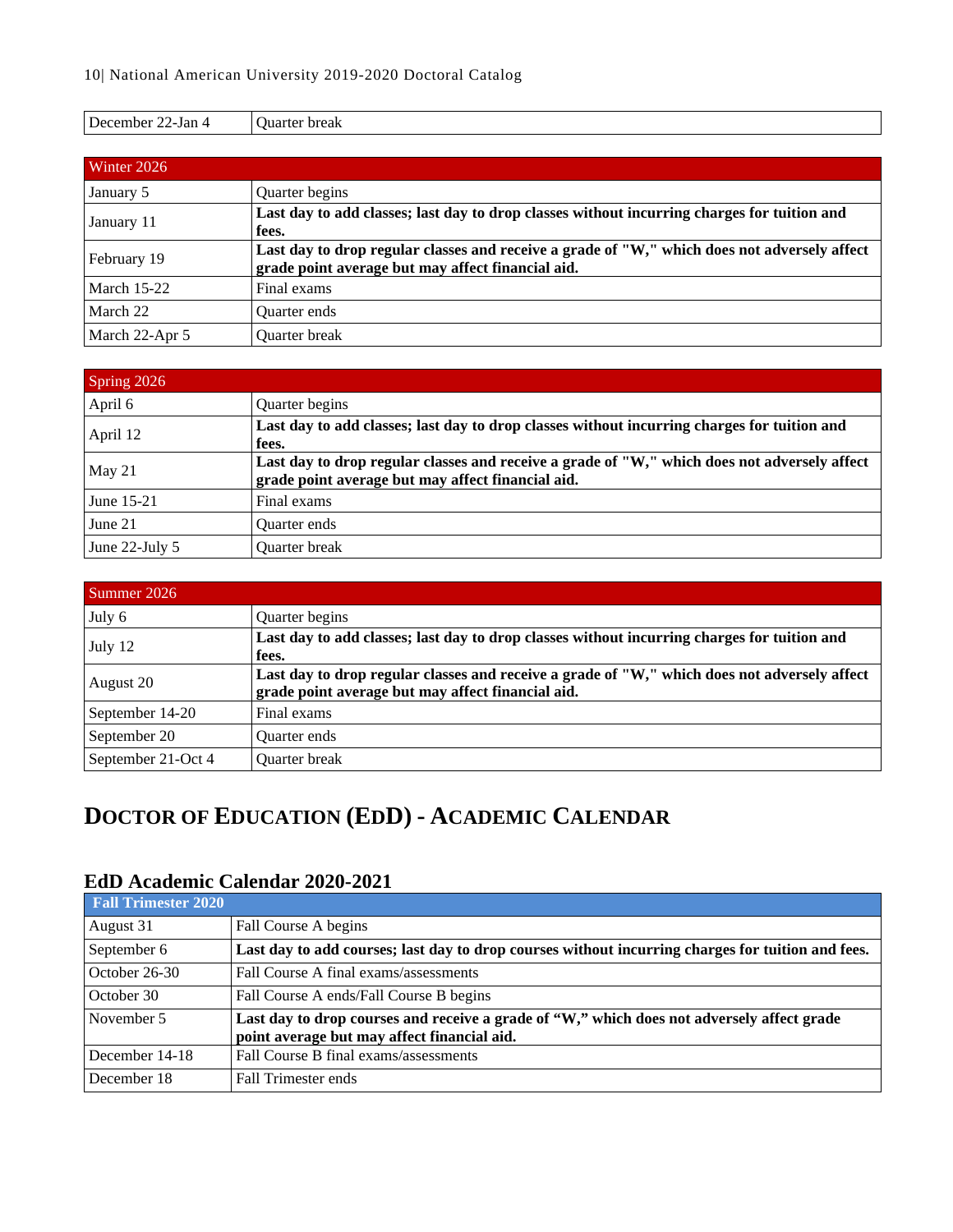| $\overline{\phantom{a}}$<br>December<br>$19$ -Jan | Winter<br><b>Break</b> |
|---------------------------------------------------|------------------------|
|                                                   |                        |

| <b>Spring Trimester 2021</b> |                                                                                                                                           |
|------------------------------|-------------------------------------------------------------------------------------------------------------------------------------------|
| January 4                    | Spring Course A begins                                                                                                                    |
| January 10                   | Last day to add courses; last day to drop courses without incurring charges for tuition and fees.                                         |
| February 22-28               | Spring Course A Final Exams.                                                                                                              |
| February 28                  | Spring Course A ends/Spring Course B begins                                                                                               |
| March 11                     | Last day to drop courses and receive a grade of "W," which does not adversely affect grade<br>point average but may affect financial aid. |
| April 1-23                   | <b>Spring Course B Final Exams</b>                                                                                                        |
| April 23                     | Spring Trimester ends                                                                                                                     |
| April 24-May 2               | <b>Spring Break</b>                                                                                                                       |

| <b>Summer Trimester 2021</b> |                                                                                                                                           |
|------------------------------|-------------------------------------------------------------------------------------------------------------------------------------------|
| May 3                        | Summer Course A begins                                                                                                                    |
| May 9                        | Last day to add courses; last day to drop courses without incurring charges for tuition and fees.                                         |
| June 21-27                   | Summer Course A Final Exams                                                                                                               |
| June 27                      | Summer Course A ends/Summer Course B begins                                                                                               |
| July 7                       | Last day to drop courses and receive a grade of "W," which does not adversely affect grade<br>point average but may affect financial aid. |
| <b>August 16-20</b>          | <b>Summer Course B Final Exams</b>                                                                                                        |
| August 20                    | Summer Trimester ends                                                                                                                     |
| <b>August 21-29</b>          | <b>Summer Break</b>                                                                                                                       |

### <span id="page-13-0"></span>**EdD Academic Calendar 2021-2022**

| <b>Fall Trimester 2021</b> |                                                                                                                                           |
|----------------------------|-------------------------------------------------------------------------------------------------------------------------------------------|
| August 30                  | Fall Course A begins                                                                                                                      |
| September 5                | Last day to add courses; last day to drop courses without incurring charges for tuition and fees.                                         |
| October 19-24              | Fall Course A final exams/assessments                                                                                                     |
| October 24                 | Fall Course A ends/Fall Course B begins                                                                                                   |
| November 3                 | Last day to drop courses and receive a grade of "W," which does not adversely affect grade<br>point average but may affect financial aid. |
| December 13-17             | Fall Course B final exams/assessments                                                                                                     |
| December 17                | Fall Trimester ends                                                                                                                       |
| December 18-Jan 2          | Winter Break                                                                                                                              |

| <b>Spring Trimester 2022</b> |                                                                                                                                           |
|------------------------------|-------------------------------------------------------------------------------------------------------------------------------------------|
| January 3                    | Spring Course A begins                                                                                                                    |
| January 9                    | Last day to add courses; last day to drop courses without incurring charges for tuition and fees.                                         |
| February 22-27               | Spring Course A Final Exams.                                                                                                              |
| February 27                  | Spring Course A ends/Spring Course B begins                                                                                               |
| March 9                      | Last day to drop courses and receive a grade of "W," which does not adversely affect grade<br>point average but may affect financial aid. |
| April 16-22                  | Spring Course B Final Exams                                                                                                               |
| April 22                     | Spring Trimester ends                                                                                                                     |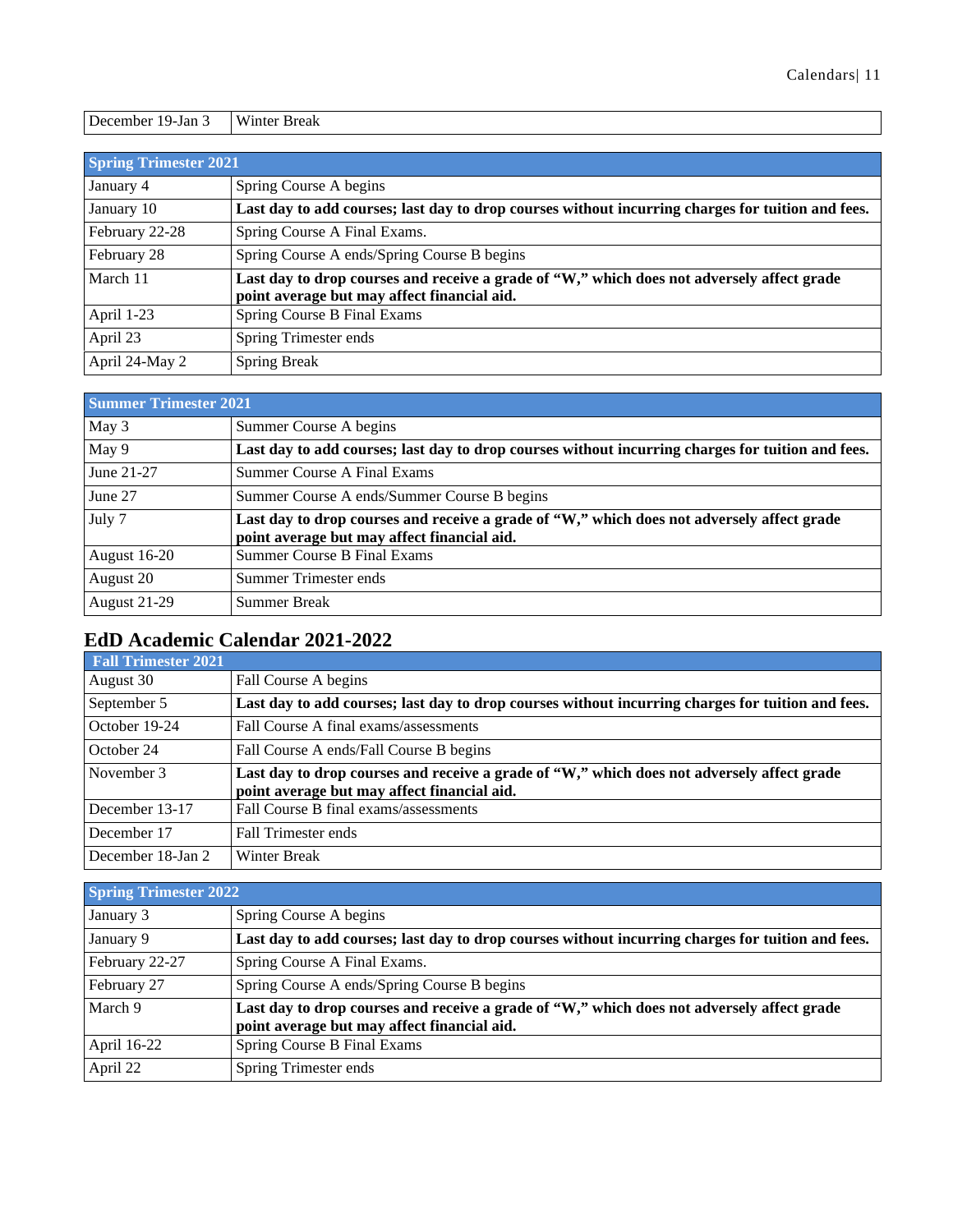| April 22-May 1               | <b>Spring Break</b>                                                                               |
|------------------------------|---------------------------------------------------------------------------------------------------|
|                              |                                                                                                   |
| <b>Summer Trimester 2022</b> |                                                                                                   |
| May 2                        | Summer Course A begins                                                                            |
| May 8                        | Last day to add courses; last day to drop courses without incurring charges for tuition and fees. |
| June 19-24                   | <b>Summer Course A Final Exams</b>                                                                |
| June 24                      | Summer Course A ends/Summer Course B begins                                                       |
| July 2                       | Last day to drop courses and receive a grade of "W," which does not adversely affect grade        |
|                              | point average but may affect financial aid.                                                       |
| <b>August 15-19</b>          | <b>Summer Course B Final Exams</b>                                                                |
| August 19                    | Summer Trimester ends                                                                             |
| August 20-28                 | <b>Summer Break</b>                                                                               |

### <span id="page-14-0"></span>**EdD Academic Calendar 2022-2023**

| <b>Fall Trimester 2022</b> |                                                                                                                                           |
|----------------------------|-------------------------------------------------------------------------------------------------------------------------------------------|
| August 29                  | Fall Course A begins                                                                                                                      |
| September 4                | Last day to add courses; last day to drop courses without incurring charges for tuition and fees.                                         |
| October 17-22              | Fall Course A final exams/assessments                                                                                                     |
| October 22                 | Fall Course A ends/Fall Course B begins                                                                                                   |
| November 2                 | Last day to drop courses and receive a grade of "W," which does not adversely affect grade<br>point average but may affect financial aid. |
| December 12-16             | Fall Course B final exams/assessments                                                                                                     |
| December 16                | Fall Trimester ends                                                                                                                       |
| December 17-Jan 1          | <b>Winter Break</b>                                                                                                                       |

| <b>Spring Trimester 2023</b> |                                                                                                                                           |
|------------------------------|-------------------------------------------------------------------------------------------------------------------------------------------|
| January 2                    | Spring Course A begins                                                                                                                    |
| January 8                    | Last day to add courses; last day to drop courses without incurring charges for tuition and fees.                                         |
| February 21-27               | Spring Course A Final Exams.                                                                                                              |
| February 27                  | Spring Course A ends/Spring Course B begins                                                                                               |
| March 8                      | Last day to drop courses and receive a grade of "W," which does not adversely affect grade<br>point average but may affect financial aid. |
| April 17-21                  | Spring Course B Final Exams                                                                                                               |
| April 21                     | Spring Trimester ends                                                                                                                     |
| April 22-30                  | <b>Spring Break</b>                                                                                                                       |

| <b>Summer Trimester 2023</b> |                                                                                                                                           |
|------------------------------|-------------------------------------------------------------------------------------------------------------------------------------------|
| May 1                        | Summer Course A begins                                                                                                                    |
| May 7                        | Last day to add courses; last day to drop courses without incurring charges for tuition and fees.                                         |
| June 18-23                   | Summer Course A Final Exams                                                                                                               |
| June 23                      | Summer Course A ends/Summer Course B begins                                                                                               |
| July 5                       | Last day to drop courses and receive a grade of "W," which does not adversely affect grade<br>point average but may affect financial aid. |
| <b>August 14-18</b>          | <b>Summer Course B Final Exams</b>                                                                                                        |
| August 18                    | Summer Trimester ends                                                                                                                     |
| August 19-27                 | <b>Summer Break</b>                                                                                                                       |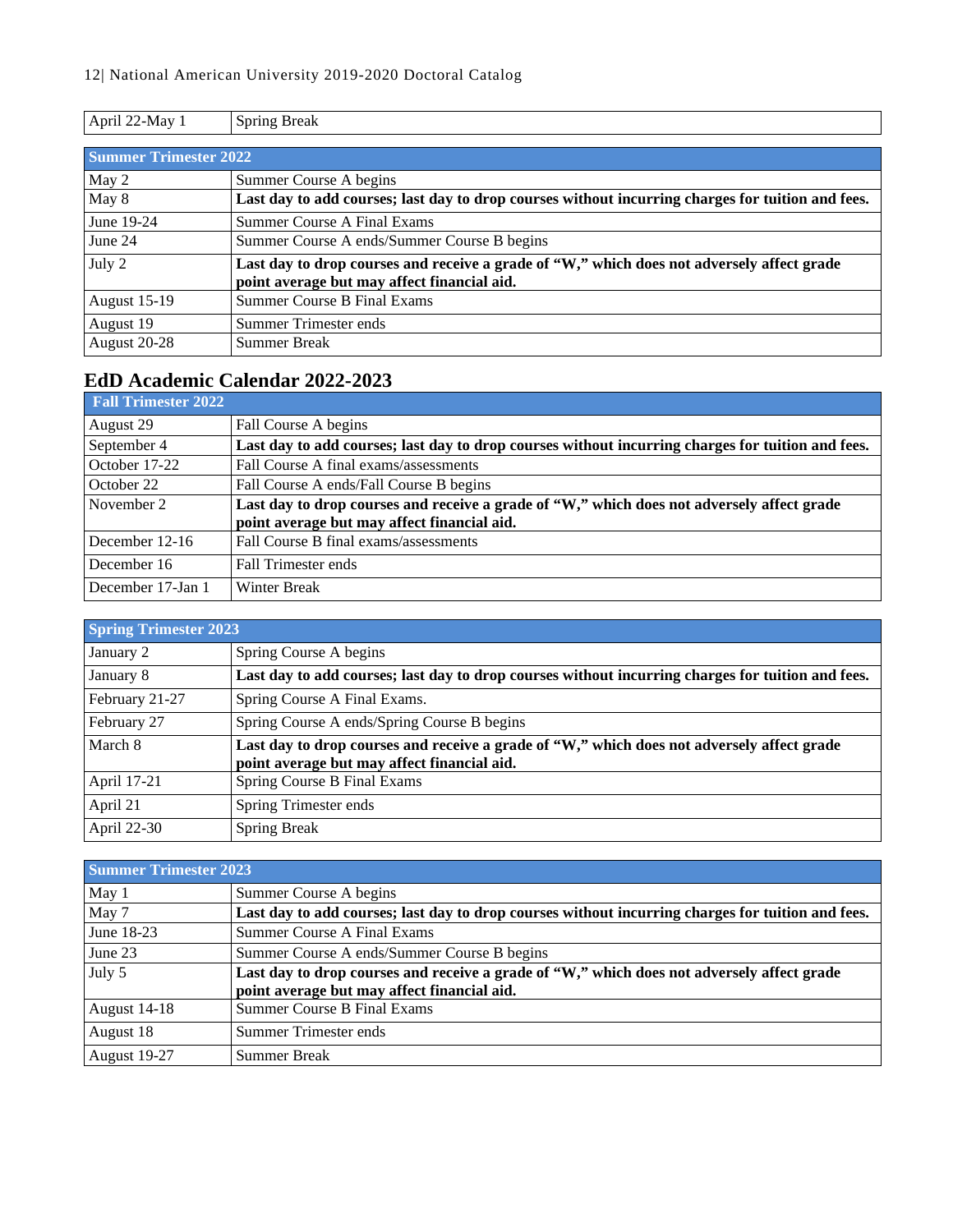### <span id="page-15-0"></span>**EdD Academic Calendar 2023-2024**

| <b>Fall Trimester 2023</b> |                                                                                                                                           |
|----------------------------|-------------------------------------------------------------------------------------------------------------------------------------------|
| August 28                  | Fall Course A begins                                                                                                                      |
| September 3                | Last day to add courses; last day to drop courses without incurring charges for tuition and fees.                                         |
| October 16-21              | Fall Course A final exams/assessments                                                                                                     |
| October 21                 | Fall Course A ends/Fall Course B begins                                                                                                   |
| November 1                 | Last day to drop courses and receive a grade of "W," which does not adversely affect grade point<br>average but may affect financial aid. |
| December 11-15             | Fall Course B final exams/assessments                                                                                                     |
| December 15                | <b>Fall Trimester ends</b>                                                                                                                |
|                            |                                                                                                                                           |

| <b>Spring Trimester 2024</b> |                                                                                                                                           |
|------------------------------|-------------------------------------------------------------------------------------------------------------------------------------------|
| January 2                    | Spring Course A begins                                                                                                                    |
| January 8                    | Last day to add courses; last day to drop courses without incurring charges for tuition and fees.                                         |
| February 20-25               | Spring Course A Final Exams.                                                                                                              |
| February 25                  | Spring Course A ends/Spring Course B begins                                                                                               |
| March 7                      | Last day to drop courses and receive a grade of "W," which does not adversely affect grade point<br>average but may affect financial aid. |
| April 16-20                  | Spring Course B Final Exams                                                                                                               |
| April 20                     | Spring Trimester ends                                                                                                                     |
| April 21-28                  | <b>Spring Break</b>                                                                                                                       |

| <b>Summer Trimester 2024</b> |                                                                                                                                           |
|------------------------------|-------------------------------------------------------------------------------------------------------------------------------------------|
| April 29                     | Summer Course A begins                                                                                                                    |
| May 5                        | Last day to add courses; last day to drop courses without incurring charges for tuition and fees.                                         |
| June 16-21                   | <b>Summer Course A Final Exams</b>                                                                                                        |
| June 21                      | Summer Course A ends/Summer Course B begins                                                                                               |
| July 3                       | Last day to drop courses and receive a grade of "W," which does not adversely affect grade point<br>average but may affect financial aid. |
| <b>August 12-16</b>          | Summer Course B Final Exams                                                                                                               |
| August 16                    | Summer Trimester ends                                                                                                                     |
| <b>August 17-25</b>          | <b>Summer Break</b>                                                                                                                       |

### <span id="page-15-1"></span>**EdD Academic Calendar 2024-2025**

| <b>Fall Trimester 2024</b> |                                                                                                                                           |
|----------------------------|-------------------------------------------------------------------------------------------------------------------------------------------|
| August 26                  | Fall Course A begins                                                                                                                      |
| September 1                | Last day to add courses; last day to drop courses without incurring charges for tuition and fees.                                         |
| October 14-20              | Fall Course A final exams/assessments                                                                                                     |
| October 20                 | Fall Course A ends/Fall Course B begins                                                                                                   |
| October 31                 | Last day to drop courses and receive a grade of "W," which does not adversely affect grade point<br>average but may affect financial aid. |
| December 9-15              | Fall Course B final exams/assessments                                                                                                     |
| December 15                | <b>Fall Trimester ends</b>                                                                                                                |
| December 16-Jan 1          | <b>Winter Break</b>                                                                                                                       |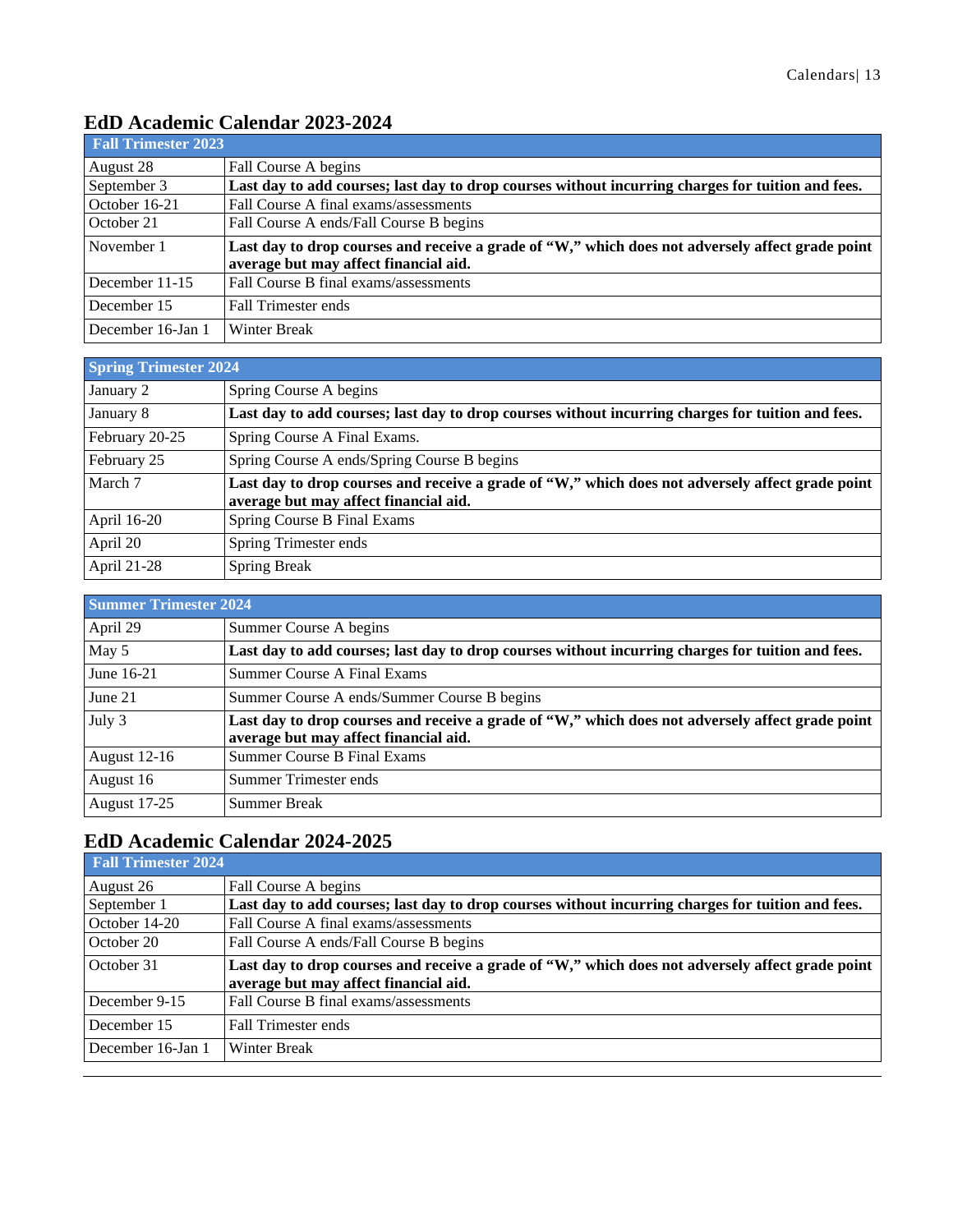#### 14| National American University 2019-2020 Doctoral Catalog

| <b>Spring Trimester 2025</b> |                                                                                                                                           |
|------------------------------|-------------------------------------------------------------------------------------------------------------------------------------------|
| January 2                    | Spring Course A begins                                                                                                                    |
| January 8                    | Last day to add courses; last day to drop courses without incurring charges for tuition and fees.                                         |
| February 20-26               | Spring Course A Final Exams.                                                                                                              |
| February 26                  | Spring Course A ends/Spring Course B begins                                                                                               |
| March 9                      | Last day to drop courses and receive a grade of "W," which does not adversely affect grade point<br>average but may affect financial aid. |
| April 17-23                  | Spring Course B Final Exams                                                                                                               |
| April 23                     | Spring Trimester ends                                                                                                                     |
| April 24-27                  | <b>Spring Break</b>                                                                                                                       |

| <b>Summer Trimester 2025</b> |                                                                                                                                           |
|------------------------------|-------------------------------------------------------------------------------------------------------------------------------------------|
| April 28                     | Summer Course A begins                                                                                                                    |
| May 4                        | Last day to add courses; last day to drop courses without incurring charges for tuition and fees.                                         |
| June 16-22                   | <b>Summer Course A Final Exams</b>                                                                                                        |
| June 22                      | Summer Course A ends/Summer Course B begins                                                                                               |
| July 3                       | Last day to drop courses and receive a grade of "W," which does not adversely affect grade point<br>average but may affect financial aid. |
| <b>August 11-17</b>          | <b>Summer Course B Final Exams</b>                                                                                                        |
| August 17                    | Summer Trimester ends                                                                                                                     |
| August 18-24                 | <b>Summer Break</b>                                                                                                                       |

# <span id="page-16-0"></span>**EdD Academic Calendar 2025-2026**

| <b>Fall Trimester 2025</b> |                                                                                                   |
|----------------------------|---------------------------------------------------------------------------------------------------|
| August 25                  | Fall Course A begins                                                                              |
| August 31                  | Last day to add courses; last day to drop courses without incurring charges for tuition and fees. |
| October 13-19              | Fall Course A final exams/assessments                                                             |
| October 19                 | Fall Course A ends/Fall Course B begins                                                           |
| October 30                 | Last day to drop courses and receive a grade of "W," which does not adversely affect grade point  |
|                            | average but may affect financial aid.                                                             |
| December 8-14              | Fall Course B final exams/assessments                                                             |
| December 14                | <b>Fall Trimester ends</b>                                                                        |
| December 15-Jan 1          | <b>Winter Break</b>                                                                               |

| <b>Spring Trimester 2026</b> |                                                                                                                                           |
|------------------------------|-------------------------------------------------------------------------------------------------------------------------------------------|
| January 2                    | Spring Course A begins                                                                                                                    |
| January 8                    | Last day to add courses; last day to drop courses without incurring charges for tuition and fees.                                         |
| February 20-26               | Spring Course A Final Exams.                                                                                                              |
| February 26                  | Spring Course A ends/Spring Course B begins                                                                                               |
| March 9                      | Last day to drop courses and receive a grade of "W," which does not adversely affect grade point<br>average but may affect financial aid. |
| April 15-23                  | Spring Course B Final Exams                                                                                                               |
| April 23                     | Spring Trimester ends                                                                                                                     |
| April 24-26                  | <b>Spring Break</b>                                                                                                                       |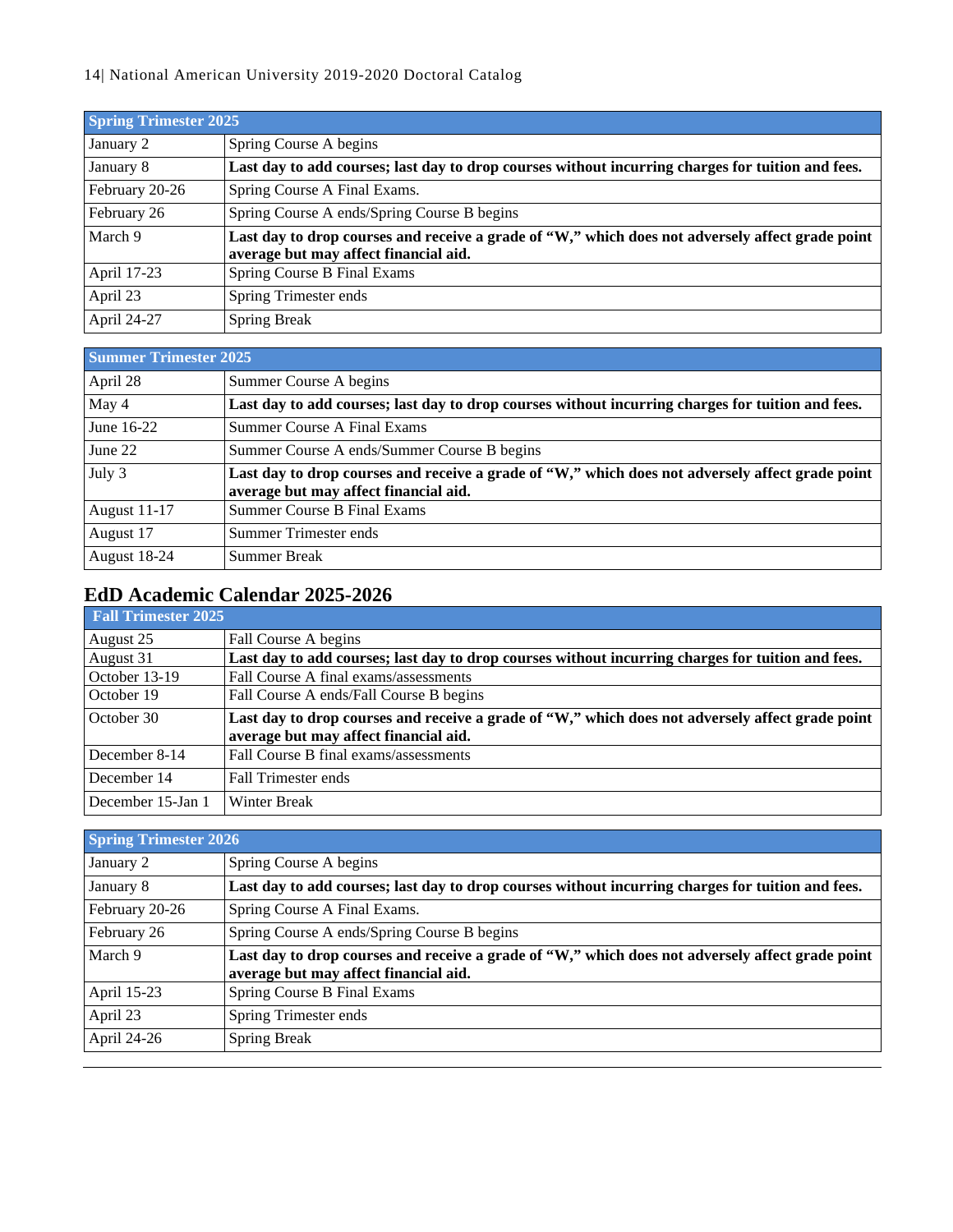| <b>Summer Trimester 2026</b> |                                                                                                                                           |
|------------------------------|-------------------------------------------------------------------------------------------------------------------------------------------|
| April 27                     | Summer Course A begins                                                                                                                    |
| May 3                        | Last day to add courses; last day to drop courses without incurring charges for tuition and fees.                                         |
| June 15-21                   | Summer Course A Final Exams                                                                                                               |
| June 21                      | Summer Course A ends/Summer Course B begins                                                                                               |
| July 2                       | Last day to drop courses and receive a grade of "W," which does not adversely affect grade point<br>average but may affect financial aid. |
| <b>August 10-16</b>          | <b>Summer Course B Final Exams</b>                                                                                                        |
| August 16                    | Summer Trimester ends                                                                                                                     |
| August 17-23                 | Summer Break                                                                                                                              |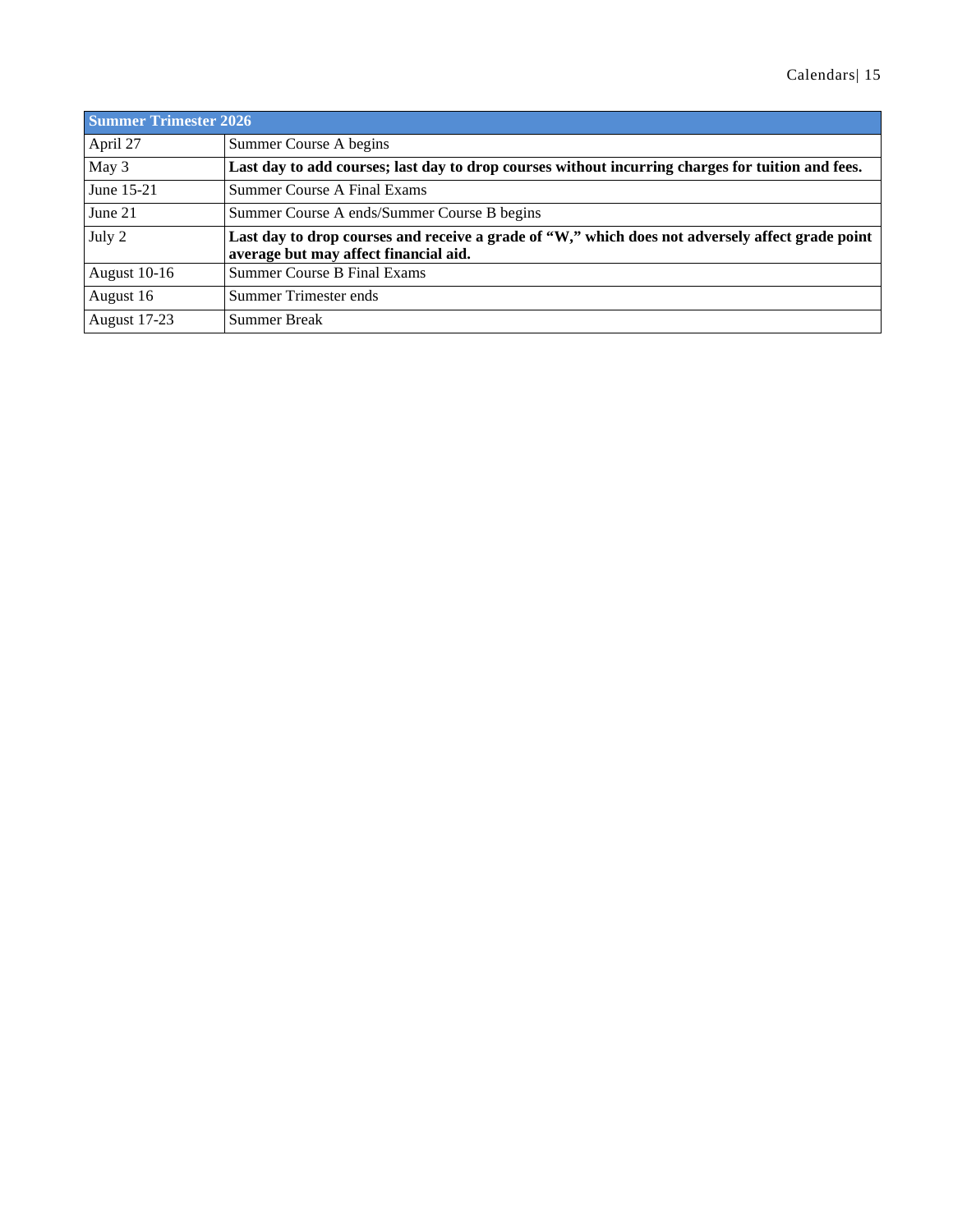# <span id="page-18-0"></span>**ADMISSIONS**

### <span id="page-18-1"></span>**ADMISSION REQUIREMENTS**

The ideal doctoral student is highly motivated, values lifelong learning opportunities, has the ability to perform academic work at the doctoral level, and is able to contribute to the learning environment of fellow doctoral students toward effective leadership in institutions, business, and industry. Admission requirements are designed to ensure that the students in the doctoral programs reflect these attributes.

NAU may require documentation in support of an application as deemed necessary by NAU. The university reserves the right to reject documentation or to request verification of documentation as may be necessary. Admissions documentation is considered the property of the university and will not be returned to the applicant (some exceptions may apply). The university reserves the right to reject any submitted application for enrollment.

#### <span id="page-18-2"></span>**Admission Requirements - DSS**

Admissions for the Doctor of Strategic Security (DSS) program requires evidence of the following:

- Completed enrollment agreement application.
- Documentation of five years' experience in a securityrelated field or a letter of recommendation.
- Official transcripts documenting completion of a master's degree or a bachelor's degree and 45 quarter credits (30 graduate-level semester hours) in strategic security or related field.
- Participation in a verbal interview with the dean of the DSS program (or a designee).
- A writing sample or the completion of a timed writing assessment.

Additional materials may be requested.

#### <span id="page-18-3"></span>**Admission Requirements - EdD**

Admission to the Doctor of Education (EdD) requires the following:

- A completed online application
- A master's degree or higher from a regionally accredited institution of higher education in the United States or, an international higher education institution recognized by the ministry of education or other appropriate government agency and a transcript evaluation from an organization approved by the National Association of Credential Evaluation Services (NACES).
- A minimum cumulative grade point average of 3.00 (of a possible 4.00 GPA) achieved for all previous graduate coursework.
- Three years of related professional experience or letter of recommendation from a professional attesting to the applicant's leadership potential.
- Willingness to matriculate through the program of study as a member of a cohort.

Applicants for admission to the EdD must submit the following items:

- A completed online application
- Provide evidence of completion of a graduate degree in the form of official transcripts from (i) a regionally accredited institution of higher education in the United States; or, (ii) an international higher education institution recognized by the ministry of education or other appropriate government agency and a transcript evaluation from an organization approved by the National Association of Credential Evaluation Services (NACES).
- Current résumé.
- Personal and professional goal statement (up to 500 words)

To complete the online application, please go to: [https://www.national.edu/apply-now/.](https://www.national.edu/apply-now/)

<span id="page-18-4"></span>Note: GRE scores will not be required.

### **INTERNATIONAL STUDENT ADMISSION REQUIREMENTS**

Currently not accepting international students on F1 Visas.

An international student is a student who is not a citizen of, nor a permanent resident of, nor a refugee in, the United States of America or Canada.

In addition to the other doctoral program requirements, international doctoral student applicants who wish to study in the NAU doctoral program must satisfy all of the following criteria for admission:

- 1. Complete and submit an International Graduate Student Application for Admission found at https://www.national.edu/apply-now/.
- 2. Pay a one-time, non-refundable application fee of \$45 U.S. at the time of application *(The fee requirement may be waived for students from organizations with which National American University has an affiliation agreement.).*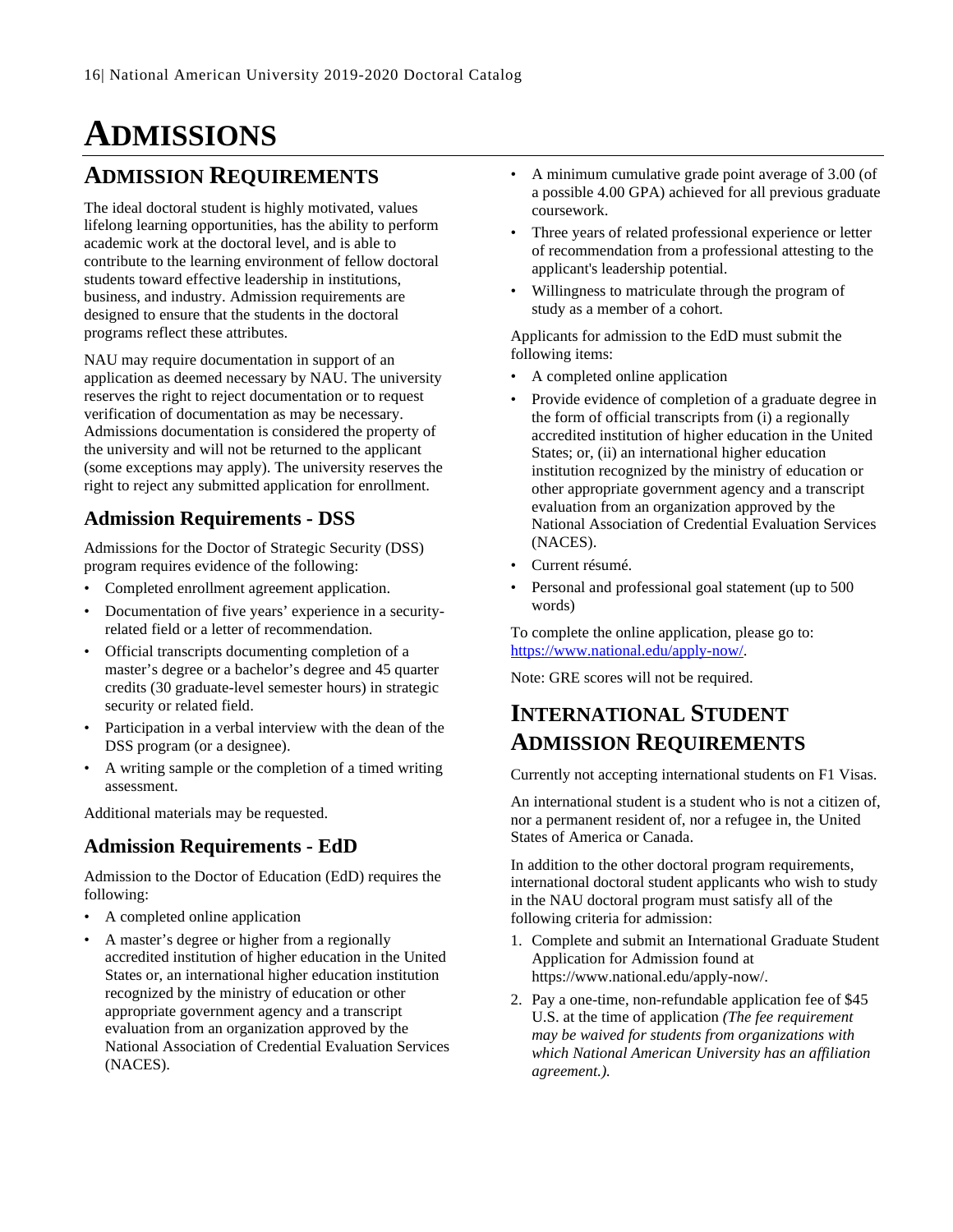- 3. Provide evidence of completion of a graduate degree in the form of official transcripts through one of the following requirements:
	- a. a regionally accredited institution of higher education in the United States; or
	- b. an international higher education institution recognized by the ministry of education or other appropriate government agency and a transcript evaluation from an organization approved by the National Association of Credential Evaluation Services (NACES); or
	- c. an official credential evaluation of the academic transcript or marks sheets from the country where secondary education was completed. The documents presented should be those which would allow the student access to post-secondary education in the home country. Diplomas or certificates of government examinations must show the subjects passed, and grades or marks received. All records should be submitted in the native language, and credentials written in languages other than English must be accompanied by a certified English translation. Translations should be literal and not interpretive. A key to the marking system or grading scale should also be included if it is not indicated on the transcript.
- 4. Demonstrate proficiency in English through satisfaction of one of the following requirements:
	- a. Provide an official Test of English as a Foreign Language (TOEFL) score report indicating a minimum score of 500 for a paper-based, 173 for a computer-based or 61 for an Internet-based exam (The TOEFL must have been taken within the past two calendar years. Official test scores must be sent from the testing agency to National American University. When ordering TOEFL test results, include the university's school code of 6464.).
	- b. Provide an official International English Language Testing System (IELTS) score report with an overall minimum score of 5.0. (The IELTS must have been taken within the past two calendar years. Official test scores must be sent from the testing agency to National American University.)
	- c. Provide evidence of completion of two quarters (or equivalent) of college-level English (excluding ESL courses) with a grade of C or higher at a college or university whose language of instruction is English.

#### <span id="page-19-0"></span>**Financial Aid**

Government-sponsored or subsidized programs are generally not available to international students. International students should consult their country's consul or ambassador for educational benefits sponsored by their home country, or obtain a private sponsor.

# <span id="page-19-1"></span>**MASTER'S TO DOCTOR OF STRATEGIC SECURITY**

There are three paths for a high achieving HPSSS master's student to apply for the Doctor of Strategic Security program:

- 1. **Traditional:** A master's student fully completes the requirements of the master's degree and then applies for the doctorate degree.
- 2. **Dual Credit:** Once admitted, a master's student uses doctorate courses as the four master's open electives courses, which then count both toward the master's and doctorate degrees. Students will be admitted upon completion of 31.5 quarter unit credits towards the master's degree. The dual credit path maintains the integrity, scope, and objectives of both degrees while allowing for programs completion in an accelerated time frame.
- 3. **Blended:** Admitted master's students start the doctorate program without finishing the master's program's culminating project. Students will be admitted upon the completion of 45 quarter unit credits towards the master's degree. The students graduate when successfully completes all requirements for the Doctor of Strategic Security degree. The graduates receive the DSS but not their MS as they move into the doctorate without fully completing the master's program requirements.

To apply, students will have

- Already enrolled in a MS program.
- Earned at least 27 quarter unit credits toward their master's degree.
- <span id="page-19-2"></span>• Earned a cumulative GPA of 3.25 or higher.

### **PHILOSOPHY AND PROCESS - DSS**

Admission to HPSSS is based on evidence of a student's ability to benefit from the educational program and overall potential to render significant contributions to the strategic security profession. Any or all of the following are considered: student's academic record in other institutions, whether the institution is an online accredited university or a traditional school, background check, verbal and written communication skills as demonstrated with the admissions team, professional experience, country of birth and citizenship, motivation and educational objectives.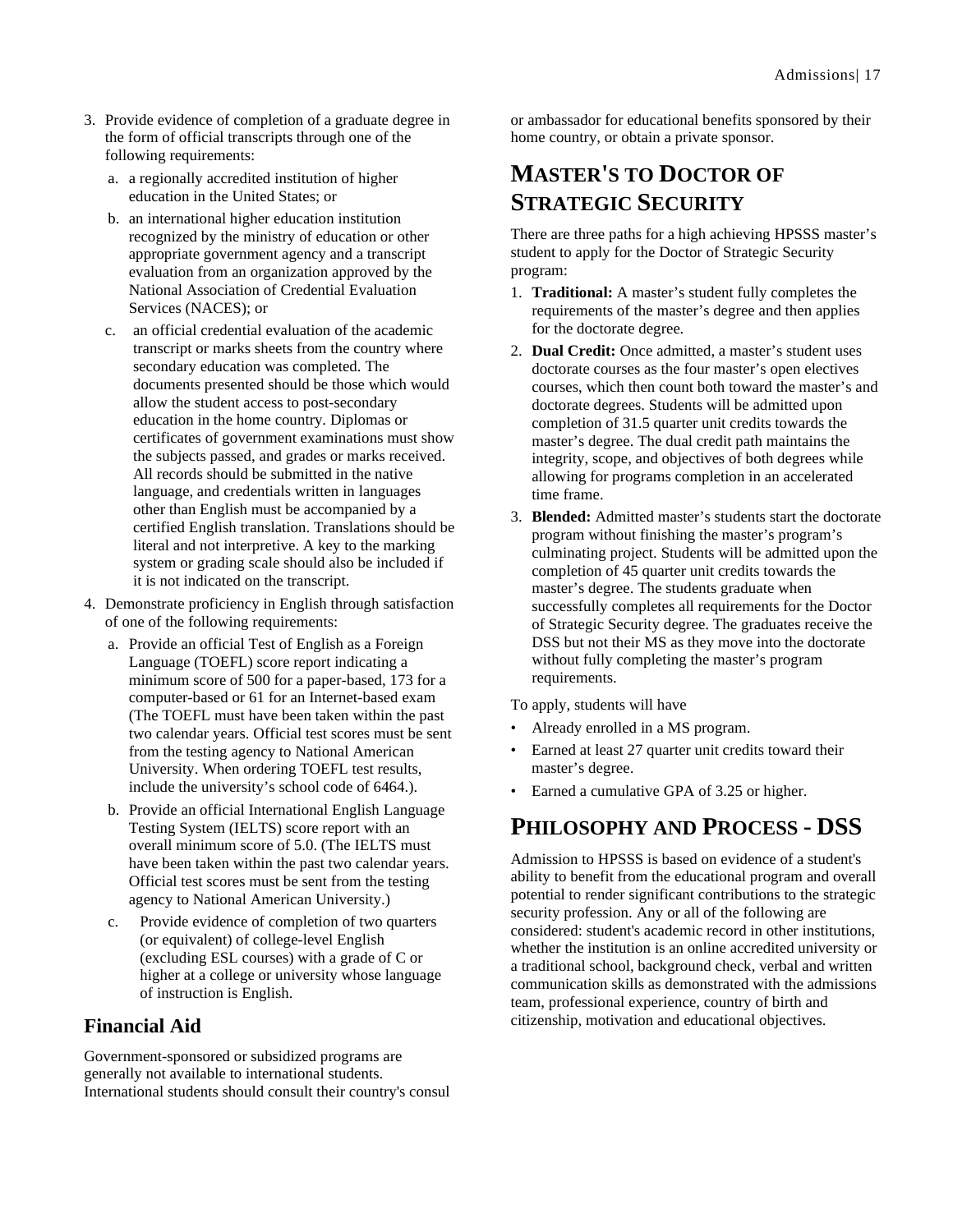# <span id="page-20-0"></span>**STUDENTS ADMITTED ON A CONDITIONAL OR PROBATIONARY ADMISSION STATUS**

Conditional admission acceptance into the doctoral program may be granted to students with unofficial transcripts that demonstrate evidence of completion of a graduate degree under the following provision; the official transcripts must be received prior to the end of the first trimester that a student is enrolled in order to continue in the program.

Probationary admission status may be granted to an applicant who has not yet completed a master's degree, but provides an acceptable plan for completion of the degree within three months of probationary admission to the doctoral program. Under special circumstances, probationary admission status may also be granted to an applicant who did not have a minimum cumulative grade point average of 3.0 achieved for previous graduate coursework, or to an applicant with fewer than three years of related professional experience. Students who are admitted in a probationary status must make satisfactory progress in doctoral courses and complete requirements as planned in order to continue in the program.

# <span id="page-20-1"></span>**CONVERSION OF STUDENTS ADMITTED ON A PROBATIONARY ADMISSION STATUS TO REGULAR ADMISSION STATUS**

Students who have been admitted on a probationary basis will be converted to a regular admission status provided:

- A grade point average of 3.0 is achieved in the first two doctoral program courses taken at National American University; and,
- No more than one final grade of "C" and no grades lower than a "C", are recorded in the first two doctoral courses taken at National American University.
- A grade point average of 3.0 is achieved and maintained.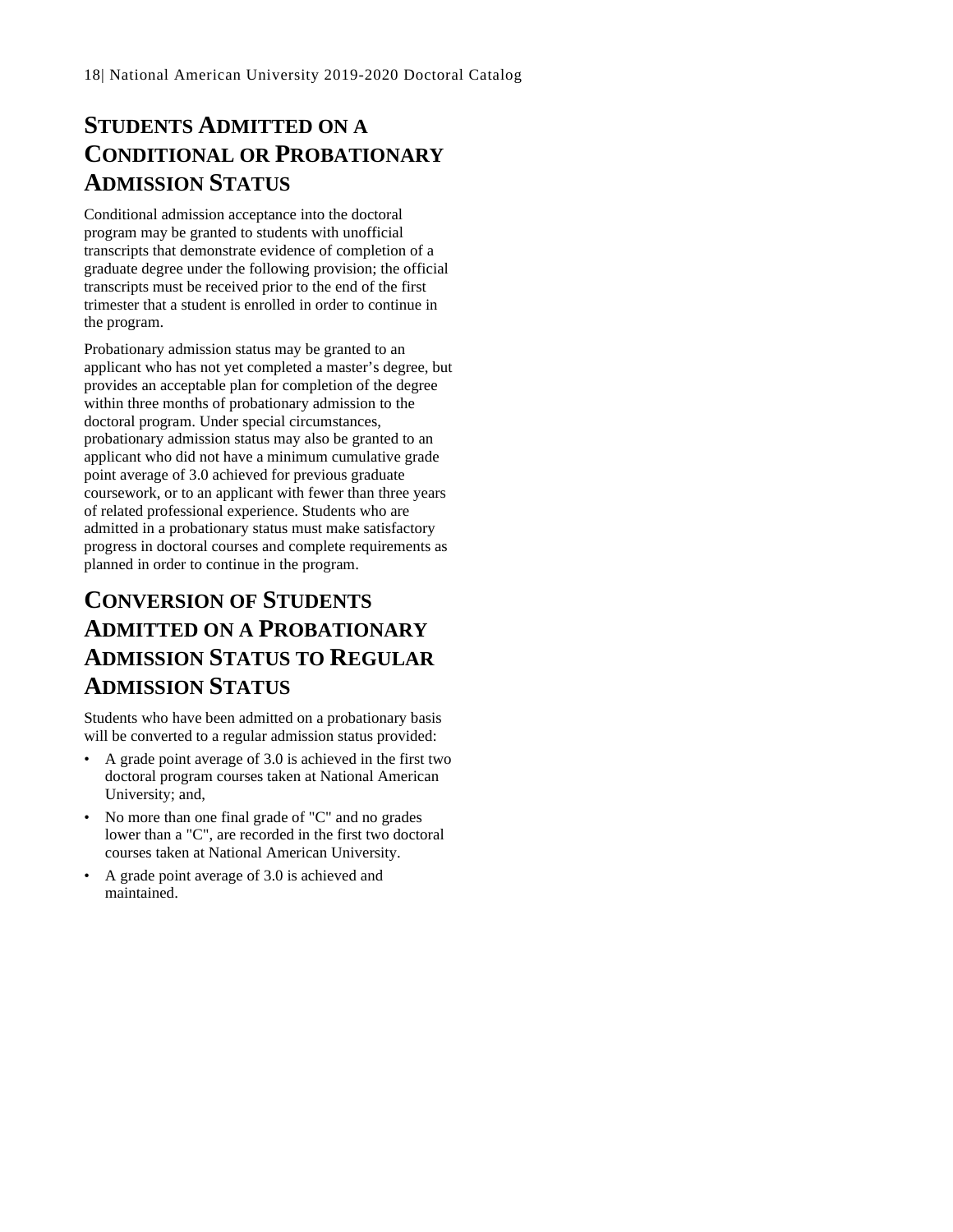# <span id="page-21-0"></span>**ACADEMIC INFORMATION**

# <span id="page-21-1"></span>**ACADEMIC INTEGRITY**

The National American University Mission describes the university's commitment to preparing students for success in technical and professional fields. A significant aspect of this mission relates to academic integrity and the encouragement of honesty and ethical behavior on the part of students and graduates. Academic dishonesty includes, but is not limited to, plagiarizing and/or cheating on assignments, tests or projects; or assisting someone else in these actions.

#### **Students**

Students are encouraged to model behaviors that reflect honesty and integrity, and, therefore, may not engage in or tolerate cheating, plagiarism or other forms of academic dishonesty and/or related misconduct. Students should work in collaboration with each other to accomplish educational objectives; however, they are also responsible for their own understanding of the academic content and for their own work. Students who are unclear about the academic dishonesty examples listed below should seek clarification from a faculty member or staff members with appropriate expertise.

The most common forms of academic dishonesty include but are not limited to:

Cheating:

Using or attempting to use unauthorized assistance, material or student aids in examinations or other academic work. Examples: using a cheat sheet on an exam, copying from another student's exam, copying an exam before it is given, using an online or otherwise automated paraphrasing tool or service without prior permission, collaborating on an assignment without course instructor's consent, or altering exam answers and resubmitting the exam for a better grade.

#### Plagiarism:

Using the ideas, data or language of another without specific and proper acknowledgment. Examples: failing to cite a reference or to use quotation marks where appropriate, or misrepresenting another's work as one's own original creation.

Fabrication and Falsification:

Submitting contrived or altered information in an academic exercise. Examples: inventing data, research results, information or procedures in an academic exercise, reporting false information about internship or practicum experiences, or altering the record of data or experimental procedures or results.

Multiple Submission:

Submitting, without prior permission, substantial portions of the same academic work for credit more than once.

Complicity in Academic Dishonesty:

Knowingly helping or attempting to help another commit an act of academic dishonesty; failing to report instances of academic dishonesty of which the student is aware. Students are responsible for seeking information about accurate documentation of citations and references for specific content areas. Students who are unclear about the cheating and plagiarism examples listed above should seek clarification from a faculty member or staff members with appropriate expertise.

#### **Faculty**

The university trusts the members of the faculty to enforce policies and to establish procedures in their classes that will encourage honesty and ethical behavior on the part of students. The university expects that faculty members will not only make the determination of academic dishonesty but that they will impose the sanctions described below as appropriate.

#### **Penalties**

Penalties are determined in consultation between the faculty member and his or her supervisor in consideration of university policy and based on the severity of the violation and any prior history of academic dishonesty. Penalties include the following:

- 1. Failing grade for test, assignment, or project
- 2. Failing grade for course
- 3. Temporary or permanent suspension (assigned only by the provost)

A student may not withdraw from the course or change the grading option for the course before an allegation of academic dishonesty has been resolved. Generally, if a student has either admitted to the allegation or has been found responsible for academic dishonesty, the student will not be permitted to withdraw from the course or change the grading option for the course.

### <span id="page-21-2"></span>**ASSESSMENT PHILOSOPHY**

National American University provides quality career and professional undergraduate and graduate programs and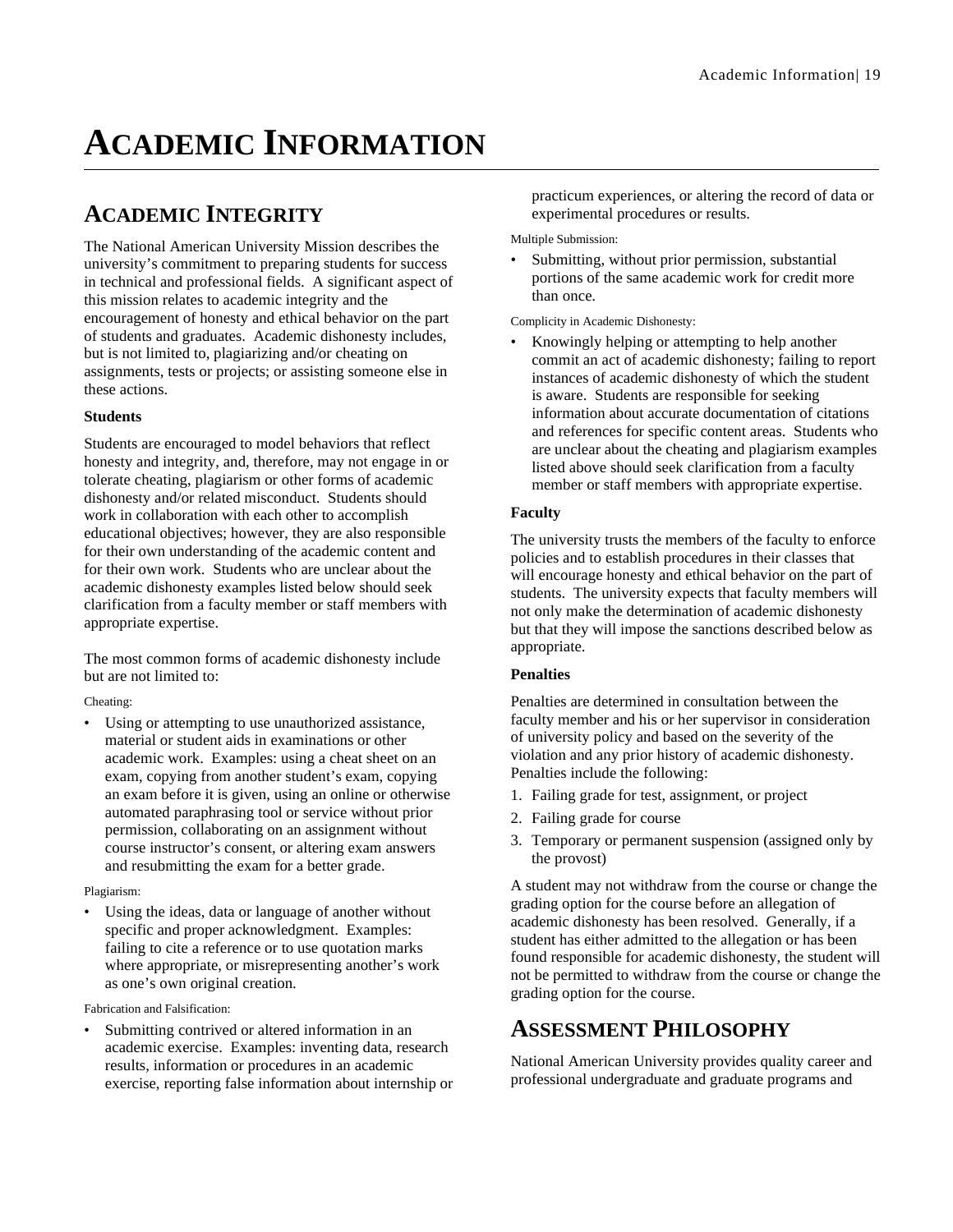continuing education to students from diverse backgrounds; interests and abilities (please refer to the NAU mission statement). In order to achieve its mission, the university community recognizes the importance of:

- Developing strategic and operational plans that are consistent with the stated mission, which promote quality academic and institutional support services and encourage excellent teaching and effective learning;
- Designing new academic programs and support services after appropriate research and planning have been completed so that quality is "built in" to any design;
- Identifying important indicators for academic programs and student services which can be used to measure student learning outcomes and the quality of services provided within and across university departments;
- Measuring these important indicators in a systematic and continuous manner with peer group analysis of resultant data to determine whether areas for improvement in undergraduate and graduate student learning or related services are present;
- Implementing recommended actions, when indicated, and continuing to measure these areas until improvement can be documented; and
- Incorporating the findings from this improvement process into future strategic, budget and operational plans.

Consistent with this philosophy, every student at NAU shall participate in periodic assessment evaluations as a requirement for graduation in order for the university to measure and improve student learning outcomes and student services. A variety of academic and institutional assessment methods are used and may include examinations, competency checklists, portfolio assignments, survey participation, or other means of assessment.

### <span id="page-22-0"></span>**ATTENDANCE AND PARTICIPATION POLICY**

Class attendance is required beginning with the first scheduled class meeting, and students are expected to attend all class sessions for which they are registered. Attendance is taken each scheduled period of instruction in all class sessions. If a student does not attend a registered class session for fourteen consecutive calendar days during scheduled periods of instruction without contacting the instructor or academic advisor, he/she may be administratively dropped from the course. It is the responsibility of the student to arrange to make up all course work missed because of legitimate class absences and to notify the instructor when an absence will occur.

However, instructors may incorporate attendance-taking into tasks that produce in-class participation points.

Attendance shall be defined as an academically-related activity which includes any of the following:

- Attending a class where there is an opportunity for direct interaction between the instructor and students;
- Submitting an academic assignment;
- Taking an exam, an interactive tutorial, or computerassisted instruction;
- Attending a study group that is assigned by the university;
- Participating in an online discussion about academic matters.
- For distance education courses, contributing to an online discussion or initiating contact within the course management system with a faculty member to ask a course-related question.

Students who have attended past the first 60 percent of the scheduled term, as published in the academic calendar, will not be dropped for non-attendance.

#### **Ground Class Attendance**

Students enrolled in ground courses are counted present if they are physically present and actively participates in an academically-related activity.

#### **Online Class Attendance**

Students enrolled in online courses are counted as present if they actively participate weekly in an academicallyrelated activity within the course in the university's learning management system. Documenting that a student logged into an online class is not sufficient, by itself, to demonstrate academic attendance by the student.

In accordance with NAU's attendance policy, students must actively participate at least once per week to be counted present in their online course. Simply logging into the course is not considered attendance; therefore, failure to actively participate may result in withdrawal from the course after 14 consecutive days of non-attendance.

Online students are required to actively participate in a weekly activity in order to be counted present. Weekly activities may include completing a quiz, posting a substantial discussion post, or submitting a required item to the drop box. The online courses are designed to include at least one of these items each week, please refer to the course schedule within the online classroom for weekly requirements.

Weekly participation in online classes is critical to each student's academic success. Failure to participate in weekly activities may affect a student's academic performance; furthermore, it may also result in administrative withdrawal. Participation within the online courses can be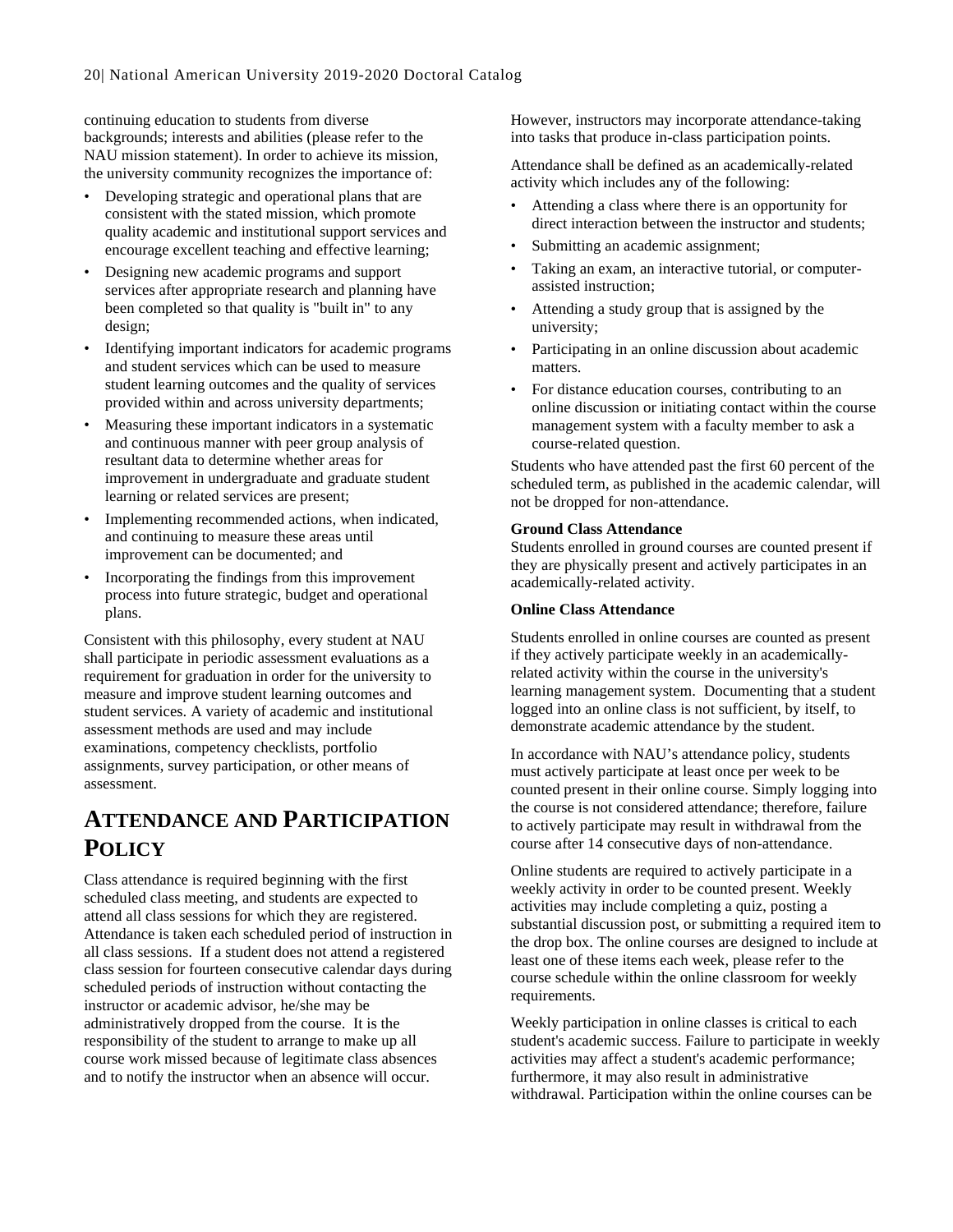verified through the student's access to the secured host site. As a result, the student's participation is permanently recorded through the learning management system.

A student's weekly involvement in course activities can be measured by active participation in the academic endeavor. Students who do not participate within the course in a consistent fashion may jeopardize their academic standing.

Students who have attended past the first 60 percent of the scheduled term, as published in the academic calendar, will not be dropped for non-attendance.

*Please Note:* The foregoing attendance policy does not apply to veteran's educational benefits for students residing in Oklahoma.

### <span id="page-23-0"></span>**ATTENDANCE PHILOSOPHY**

The university's philosophy on attendance supports its mission of career and professional education. The university creates an educational environment that is responsive to the career and professional interests and educational objectives of its students, as well as the needs of employers, government and society. Students are expected to attend all of their classes just as employees are expected to be at work as scheduled in the business world. NAU's goal is to prepare students to be conscientious and productive employees.

NAU creates a caring and supportive learning environment. The university believes that students are more successful if they participate in class, and that they receive great benefit from classroom discussions and the relationships formed with other students and faculty members. Instructors are more likely to recognize that a student is in need of tutoring or other academic support if the student is regularly attending class.

### <span id="page-23-1"></span>**CANCELLATION OF CLASSES**

The university reserves the right to cancel any scheduled class for which there is insufficient enrollment.

# <span id="page-23-2"></span>**CERTIFICATE OF AUTHORSHIP**

Part of the core values expected for the behavior of the doctoral students is their authentic authorship of written assignments. A certificate of authorship must be submitted as a one-time document signed by the student during matriculation that covers the student's tenure with NAU, and other major assignments as required by instructors. Additional documentation is required for verification of authenticity of the dissertation.

# <span id="page-23-3"></span>**CHANGE OF GRADES**

Grades submitted by faculty at the end of each course are not subject to revision on the basis of additional work or completion of new assessments. If a student questions a final grade, the student should first discuss the grade with the professor. If the student is unable to resolve the grade issue with the instructor, the student must submit a grade appeal in writing to the Academic Standards Committee (ASC) within 45 days of the grade being posted at the end of the course. If the grade is denied or dismissed by the ASC, the decision may be appealed to the dean who will convene a grade appeal committee comprised of the dean, and two independent administrators. The decision of the grade appeal committee is final.

# <span id="page-23-4"></span>**COHORTS - EDD**

NAU's EdD program includes participating in a cohort as part of the program experience. The cohorts, comprised of a group of doctoral and postdoctoral students, are designed to engage students in fostering a doctoral culture, developing team interaction, and supporting each other as practitioner-scholars during the program.

Those students who enter the program after the cohort has started will be required to complete missed courses. Students are to contact the vice president and dean to determine options for completing missed courses. All expenses for completing missed courses are the responsibility of the student. Students may visit with their finance counselor to determine funding options that may be available to assist in covering these costs.

Cohort members are urged to foster ties with one another as well as with other EdD program cohorts to enhance networking and long-term connections with colleagues.

### <span id="page-23-5"></span>**COMMENCEMENT**

Commencement is a ceremonious occasion to celebrate educational accomplishments. Graduates are encouraged to attend the annual commencement exercises.

# <span id="page-23-6"></span>**EDUCATIONAL PHILOSOPHY**

National American University stresses academic excellence. Its programs emphasize the importance of thinking rationally, communicating effectively, acting purposefully, and dealing effectively with others and with the environment. The curriculum is designed to enable students to acquire a breadth as well as a depth of knowledge.

NAU faculty members are committed to excellence in the classroom and to the challenge of nurturing the intellectual growth of students. Additionally, because of the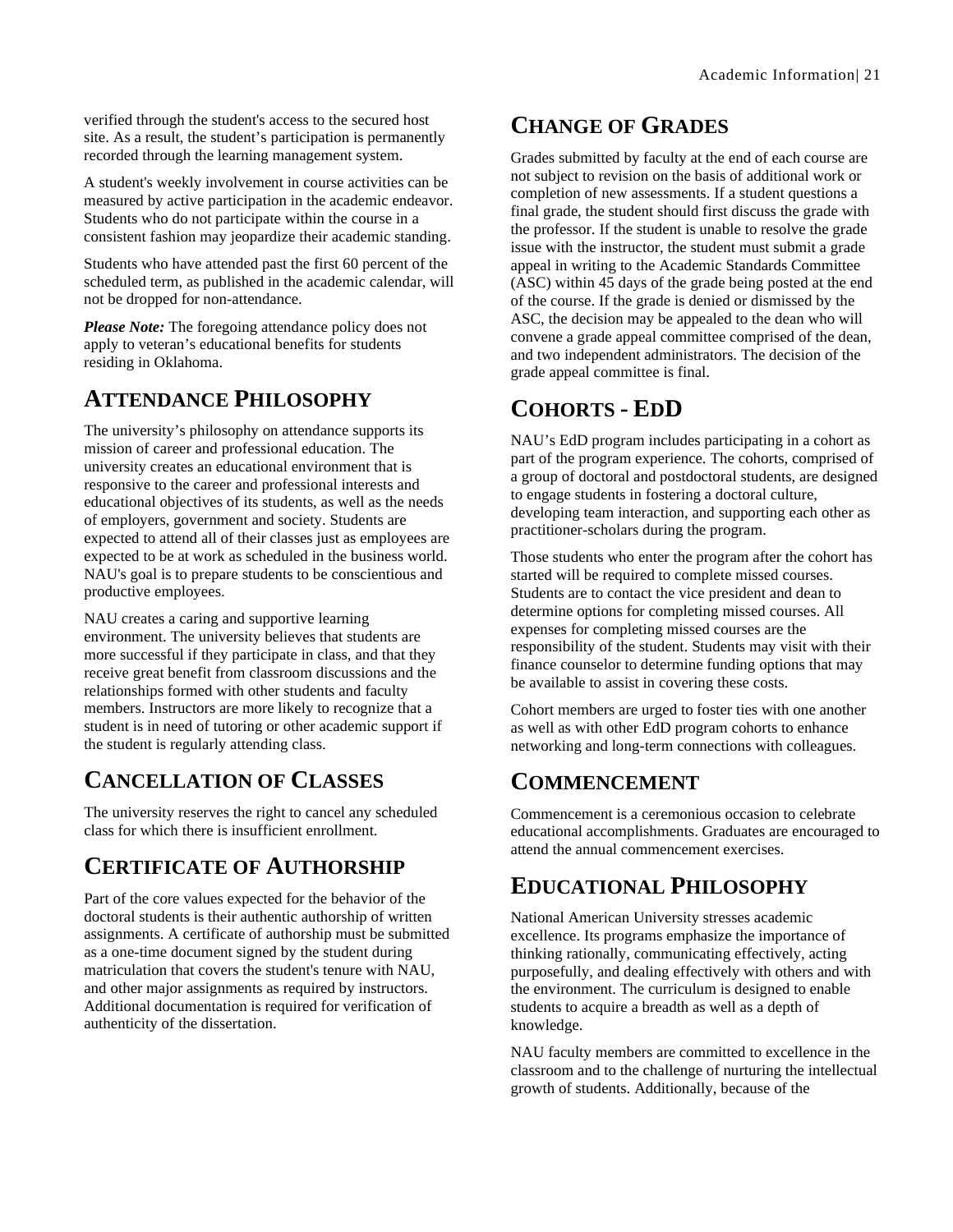commitment to a collegiate environment of caring, concern, and professional service, students at NAU have the opportunity to establish close personal and professional relationships with their professors, success coaches, and doctoral cohort colleagues.

# <span id="page-24-0"></span>**ENROLLMENT STATUS - DSS**

The following definitions are applicable to students enrolled in the DSS program:

**Full-time Student** - A doctoral student who is enrolled in 9 or more doctoral-level hours of credit in a given quarter will be considered a full-time student.

**Part-time Student** - A doctoral student who is enrolled in less than 4.5 doctoral level hours of credit in a given quarter will be considered a part-time student.

#### **Maximum Full-Time Student Load**

Students enrolled in the doctoral degree program may not take more than nine quarter units per eleven-week period without prior approval from the dean of the doctoral program.

#### **Maximum Time Frame**

The maximum time frame for the doctoral degree cannot exceed 10 years and cannot be completed in less than two years.

### <span id="page-24-1"></span>**ENROLLMENT STATUS - EDD**

The following definitions are applicable to students enrolled in the EdD program:

**Full-time Student** - A doctoral student who is enrolled in six or more doctoral-level hours of credit in a given trimester will be considered a full-time student.

**Part-time Student** - A doctoral student who is enrolled in less than six doctoral level hours of credit in a given trimester will be considered a part-time student.

# <span id="page-24-2"></span>**FALSIFICATION OF EDUCATIONAL RECORDS**

Falsifying, altering, or misrepresenting a transcript, grade report, diploma, or any other material relevant to admission, enrollment or academic performance shall be considered an overt act of academic dishonesty. This action shall result in denial of admission or enrollment into NAU, or permanent suspension from continuing as a student with the university.

# <span id="page-24-3"></span>**GRADE APPEAL POLICY**

In order to protect students' rights and maintain academic integrity, the following policy and procedure should govern grade appeals:

Grade appeals may be filed in circumstances where a student believes there is a grade entry error or mathematical error or in instances where the student believes that a grade was awarded in an arbitrary or capricious manner. Arbitrary and capricious includes but is not limited to:

- Instances in which the grade was awarded using criteria not outlined in the course syllabus or policies established for the class.
- Instances in which the grade was awarded for purposes other than academic merit, such as under favoritism, discrimination, or in instances where policies outlined in the syllabus or classroom have not been followed.

Grades submitted by faculty at the end of each quarter are not subject to revision on the basis of additional work or a new examination. Grade disputes may not be filed for sanctions imposed under the academic integrity or student conduct policy.

## <span id="page-24-4"></span>**GRADING GUIDELINES**

Typical grading guidelines follow. Each course syllabus will specify the grading policy for that course.

- Class and site-visit attendance and engagement; substantive preparation and active participation
- Teamwork and/or group leadership
- Reflective papers, case studies, written and oral reports that include attention to analysis, problem solving, innovation, summation, and evaluation which provide opportunities for continuous student and faculty feedback, mid-term, and final assessments
- Threaded online discussion groups that draw upon knowledge of historic foundations, current and emerging issues
- Classroom debates which include understanding of assigned readings and alternative perspectives

# <span id="page-24-5"></span>**GRADING STANDARDS**

Grade points are earned as follows for each credit hour:

- A 4 grade points Excellent
- B 3 grade points Good
- C 2 grade points Satisfactory

Grade designations for which grade points are not earned include: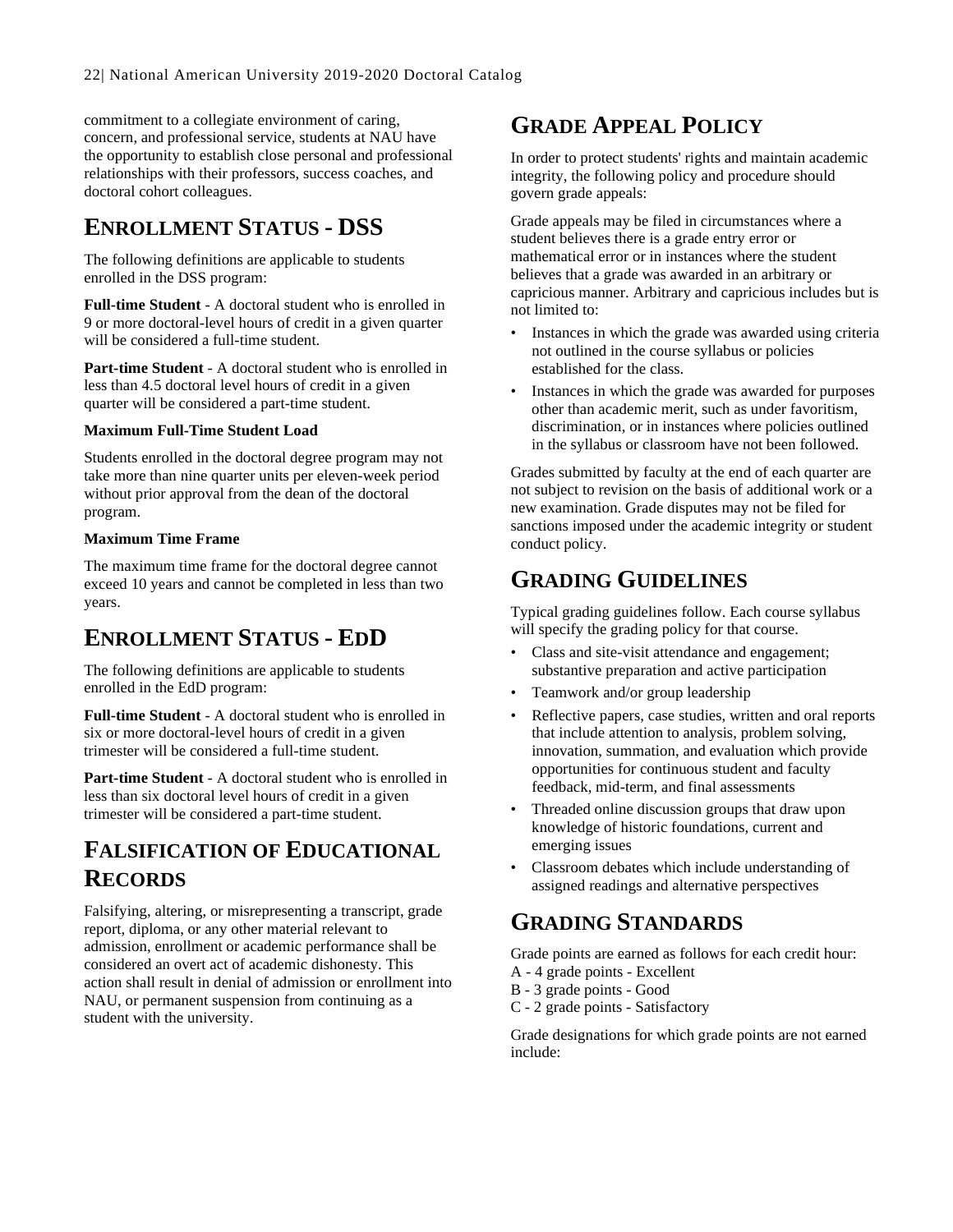- S **Satisfactory**. Used for ED9800 Dissertation Proposal, or ED9900 Dissertation Completion upon successful defense of the dissertation proposal or defense.
- NC **Not Complete**. Used for ED9800 Dissertation Proposal, ED9900 Dissertation Completion, and Dissertation extension courses if a student is unable to successfully complete the respective dissertation course during the trimester.
- F **Failure**. The student failed to meet the minimum requirements of the course.
- I **Incomplete**. The student did not complete all requirements of the course at the time of grading. Requirements must be completed within four (4) weeks of the end of the trimester.
- U **Unsatisfactory.** The student did not complete all requirements of the dissertation proposal or completion course and must retake the last extension course, after consultation with the dissertation chair.
- W **Withdrawal**. The student voluntarily withdrew from the course or was dropped from the course before completing 60 percent of the academic term. This grade has no bearing on the grade point average but may affect eligibility for financial aid.

Grade point average is determined by dividing total grade points earned by total hours attempted. GPA may be figured for each term (term GPA), for all hours attempted at the university (cumulative GPA), or for courses in a major (major GPA). Credits and grade points earned at other universities or colleges are not included in GPA calculations at NAU.

Students will be informed of their progress in each course on a regular basis by grades given on tests, papers, and other assignments.

### <span id="page-25-0"></span>**GRADUATION REQUIREMENTS - DSS**

The requirements for obtaining the Doctor of Strategic Security degree are as follows:

- A minimum of 90 quarter units (20 courses) in doctoral level university courses.
- Completion of all work products and assignments, including a written dissertation and oral defense.
- Successful completion of formal evaluations by a doctoral committee.
- Passing score on a comprehensive examination to be completed prior to beginning the dissertation
- A minimum CGPA 3.0/4.0 scale completed from the university.
- Payment of all financial obligations to the school.

The DSS degree is granted from NAU upon completion of all academic requirements for the degree and recommendation of the dissertation chair to the dean of the HPSSS. The dean forwards the recommendation for verification that all academic requirements have been met and recording of the degree, which is then awarded by mail.

## <span id="page-25-1"></span>**GRADUATION REQUIREMENTS - EDD**

The requirements for obtaining the Doctor of Education degree are as follows:

- Completion of at least 60 trimester-credits comprised of 18 courses and the successful defense of the dissertation, with an approved final dissertation document;
- Maintaining a minimum grade point average of 3.0; and,
- Receiving a grade of "C" in no more than two courses. Courses in which a "C" is received may be repeated a maximum of one time by the student at his/her discretion. However, no more than two courses in which a "C" is received as a final grade in a doctorallevel course will be approved for graduation.
- Ensuring all financial debts have been paid in full to NAU, or a payment plan has been approved by the vice president and dean.

The EdD degree is granted from NAU upon completion of all academic requirements for the degree and recommendation of the dissertation chair to the associate provost and graduate dean. The associate provost and graduate dean forwards the recommendation for verification that all academic requirements have been met and recording of the degree, which is then awarded by mail.

# <span id="page-25-2"></span>**INCOMPLETE GRADE POLICY**

A student may request an incomplete grade ("I") if the student cannot complete all requirements of the course by the end of the course. The student must demonstrate that extenuating circumstances are preventing completion of the coursework. Examples of extenuating circumstances include the death of a relative, serious injury or illness of the student, or other special circumstances.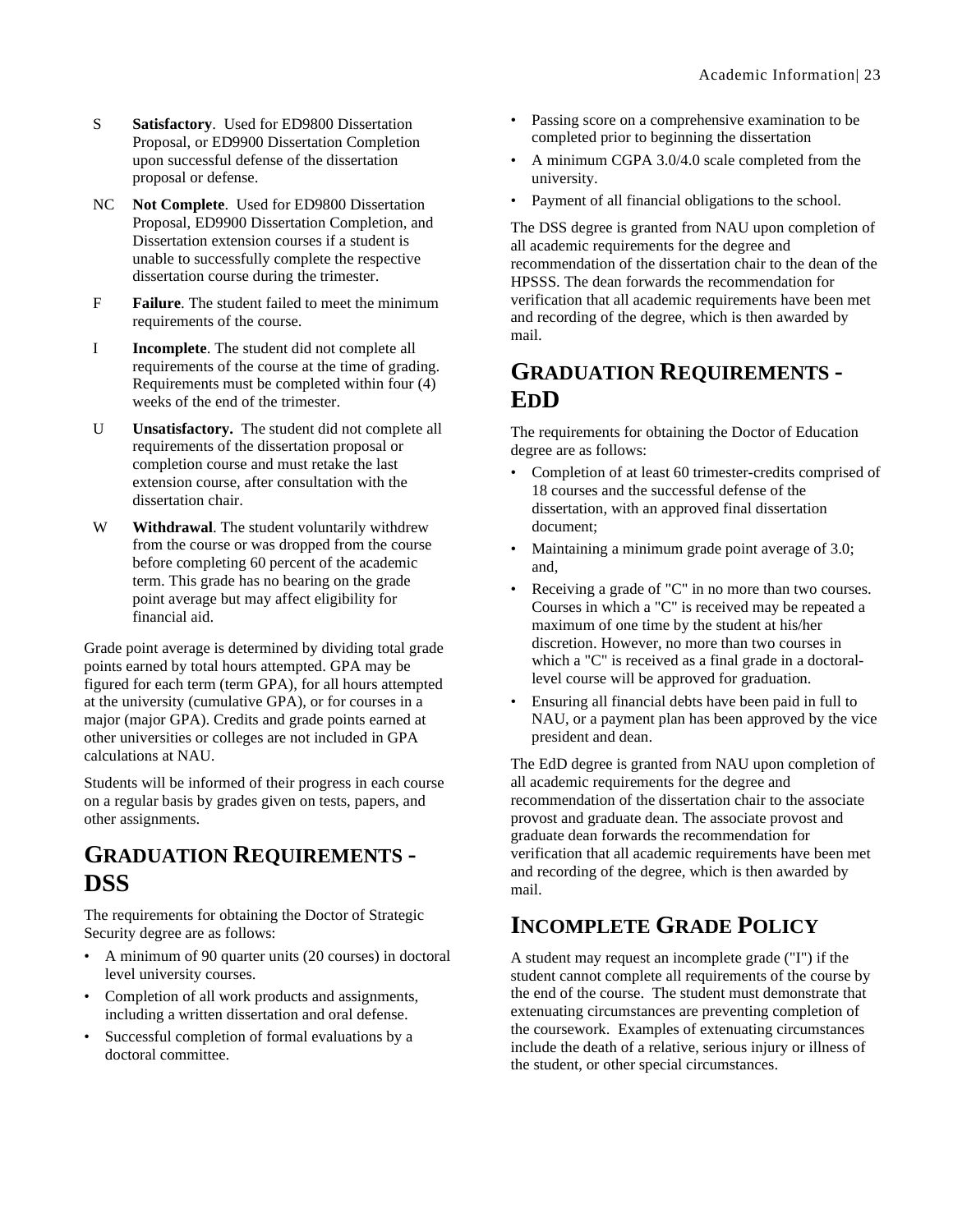Documentation may be required to verify qualifying extenuating circumstances.

Incomplete grades and arrangements for the completion of course work should be discussed by the student and the instructor prior to the end of the course. If the instructor believes the student should be eligible for an incomplete grade, the instructor will complete the Incomplete Form and forward the form requesting approval, to the related program dean for consideration. If an incomplete grade is granted, the student will be allowed a four-week extension period from the end of the course, to complete approved coursework. Once the instructor has graded all outstanding coursework, the instructor will complete and submit the Grade Change Form.

In circumstances that involve pregnancy, parenting, military deployment, or natural disasters, see the corresponding Title IX: Sex Discrimination and Sexual Misconduct, Academic Relief for U.S. Military Service/Absence, or Natural Disaster Academic Accommodation policies for more information. The student's Satisfactory Academic Progress (SAP) for the purpose of determining financial aid eligibility will not be evaluated for students who receive an incomplete grade until the incomplete grade has been converted to a final grade.

## <span id="page-26-0"></span>**INSTITUTIONAL REVIEW BOARD POLICY**

Students must comply with NAU's Institutional Review Board (IRB) policies. Students conducting research must complete the IRB process for approval of their research design prior to beginning the research.

It is morally and ethically imperative that the rights and welfare of research subjects be protected. In accordance with federal, as well as applicable state regulations, NAU has established the IRB and the following policies and procedures for research involving human subjects, or data or materials derived from humans. Safeguarding the rights and welfare of human subjects utilized in research protects not only the individual subject, but also the researcher and the institution sponsoring the research project. The IRB has the authority to approve, disapprove, or require modifications of the proposed research.

#### <span id="page-26-1"></span>**IRB Mission**

The mission of the National American University Institutional Review Board is to assure highest quality research involving human subjects conducted under the auspices of the university. In that regard, safeguarding the rights and welfare of human subjects in research is a general institutional policy delegated by the president

through the provost to the Institutional Review Board (IRB). Therefore, any research project involving human subjects which is conducted by National American University faculty, staff, students, or external persons (or that takes place on any National American University location or as a part of an academic affiliation agreement) is subject to review and approval by the IRB. The IRB's main purpose is to ensure protection of human subjects through the review, approval, modification, or disapproval of research applications submitted by faculty, staff, student, and/or external investigators. The IRB is further responsible for communication, recordkeeping, reporting, monitoring, education of the university community about ethical issues, and oversight of all research activity involving human subjects. The IRB is guided by ethical principles outlined in the Belmont Report (1979) and legal mandates outlined in the Code of Federal Regulations Title 45 Part 46 (1994).

### <span id="page-26-2"></span>**Committee Composition**

Federal regulations require that the IRB has a minimum of five members including: one member whose primary concerns are in scientific areas, one member whose primary concerns are in nonscientific areas, other members representing more than a single profession, and at least one individual not affiliated with the university.

### <span id="page-26-3"></span>**Definitions**

For purposes of this policy, "Human Subject/Participant" is defined as "a living individual about whom an investigator conducting research obtains (1) data through intervention or interaction with the individual, or (2) identifiable private information." "Research" is defined as "a systematic investigation, including research development, testing, and evaluation, designed to develop or contribute to general knowledge."

#### <span id="page-26-4"></span>**Reference**

The Institutional Review Board Guidebook, published by the federal Department of Health and Human Services, may be used by the NAU IRB to assist it in making determinations within the university's IRB policies and procedures.

### <span id="page-26-5"></span>**IRB Procedures**

In order to approve proposed research protocols, the IRB shall determine if the research is exempt or non-exempt. In the case of non-exempt research the IRB shall ensure that all of the following requirements are satisfied:

• Risks to subjects are minimized by using tests or procedures which are consistent with sound research design and which do not unnecessarily expose subjects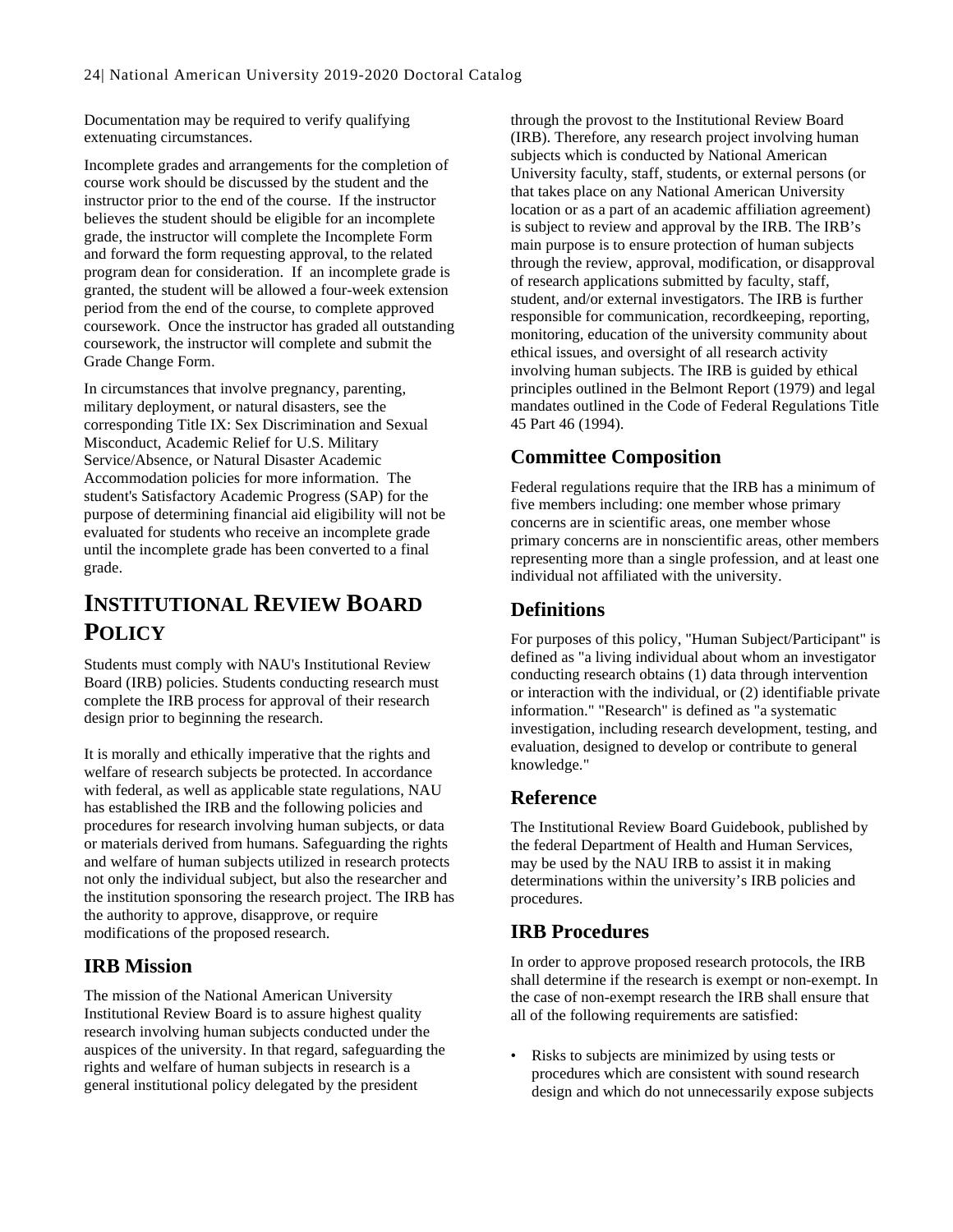to risks, and whenever appropriate, use tests or procedures already being used for learning, diagnostic, or treatment purposes.

- Risks to subjects are reasonable in relation to the anticipated benefits, if any, to subjects, and the importance of knowledge that may reasonably be expected to result. In evaluating risks and benefits, the IRB shall consider only those risks and benefits that result from the research (as distinguished from risks and benefits of interventions subjects would receive even if not participating in the research).
- Selection of the subjects is equitable. In making this assessment, the IRB shall take into account the purposes of the research and the setting in which the research will be conducted.
- Voluntary informed consent will be sought from each prospective subject or the subject's legally authorized representative, in accordance with, and to the extent required by Title 45 Code of Federal Regulations, Part 46.116.
- Informed consent will be appropriately documented in accordance with, and to the extent required by, 45 CFR 46.117.
- Where appropriate, the research plan makes adequate provision for monitoring the data collected to attempt to ensure the safety of subjects. If any serious breach in the procedure or harmful event occurs with a subject, it should be reported to the IRB as soon as possible.
- Where appropriate, there are adequate provisions to protect the privacy of subjects and to maintain the confidentiality of data. Where some or all of the subjects are likely to be vulnerable to coercion or undue influence, such as persons with acute or severe physical or mental illness, or persons who are economically or educationally disadvantaged, appropriate additional safeguards must be included in the study to protect the rights and welfare of these subjects.

In conformity with Federal Regulations, the IRB will determine which of three separate avenues for review of research involving human subjects will be utilized:

- Full IRB Review. Research involving more than minimal risk to the subject requires review by the full IRB using current scientific and ethical standards. All research using children or vulnerable populations requires review by the full IRB.
- Expedited Review. Research involving no more than minimal risk and in which the only involvement of subjects will be in one or more of the categories defined by Federal Policy 46.110 requires review by the Chair and selected members of the IRB.
- Exempt Review. Research of minimal or no risk as defined by Federal Policy 46.101b requires review by

the IRB Chair only. Some types of activities are specifically exempt from IRB review. They include:

- Non-intrusive observation of subjects in public places,
- Data-gathering from class members for classroom purposes (e.g., class exercises, course evaluations), and
- Needs assessment or evaluation data intended to remain within the university community.

All persons seeking IRB approval will utilize the same application form.

# <span id="page-27-0"></span>**INTERNET POLICY**

Open access through computers, networks, and the Internet is a privilege. NAU's goal in providing this service to students, faculty and staff is to promote educational excellence by facilitating resource sharing, innovation, and communication.

NAU's e-mail and Internet resources are provided for the sole use of NAU students, faculty, staff, and administration. E-mail and Internet records are subject to all existing laws (federal, state and local) as well as the university policies and procedures.

Internet access is coordinated through a complex association of government agencies and regional and state networks. In addition, the smooth operation of the network relies upon the proper conduct of the end users who must adhere to strict guidelines. The guidelines provided here are designed to make students, faculty, and staff aware of the responsibilities they are about to acquire. In general, this requires efficient, ethical and legal utilization of the network resources.

If an NAU user violates any of these provisions, his/her account may be terminated, and future access could be denied. Depending upon the severity of the situation, abuse of NAU's e-mail, network, or Internet systems may also result in disciplinary action including suspension from the university.

#### **Netiquette**

Users are expected to abide by the generally accepted rules of network etiquette. This includes, but is not limited to, these rules:

- 1. Be polite do not use abusive or offensive language in messages to others.
- 2. Do not reveal your personal address or phone number or those of other students, faculty or NAU employees.
- 3. Remember that electronic mail (e-mail) is not guaranteed to be private. Those who operate the system do have access to mail. Messages relating to or in support of illegal activities may be reported to the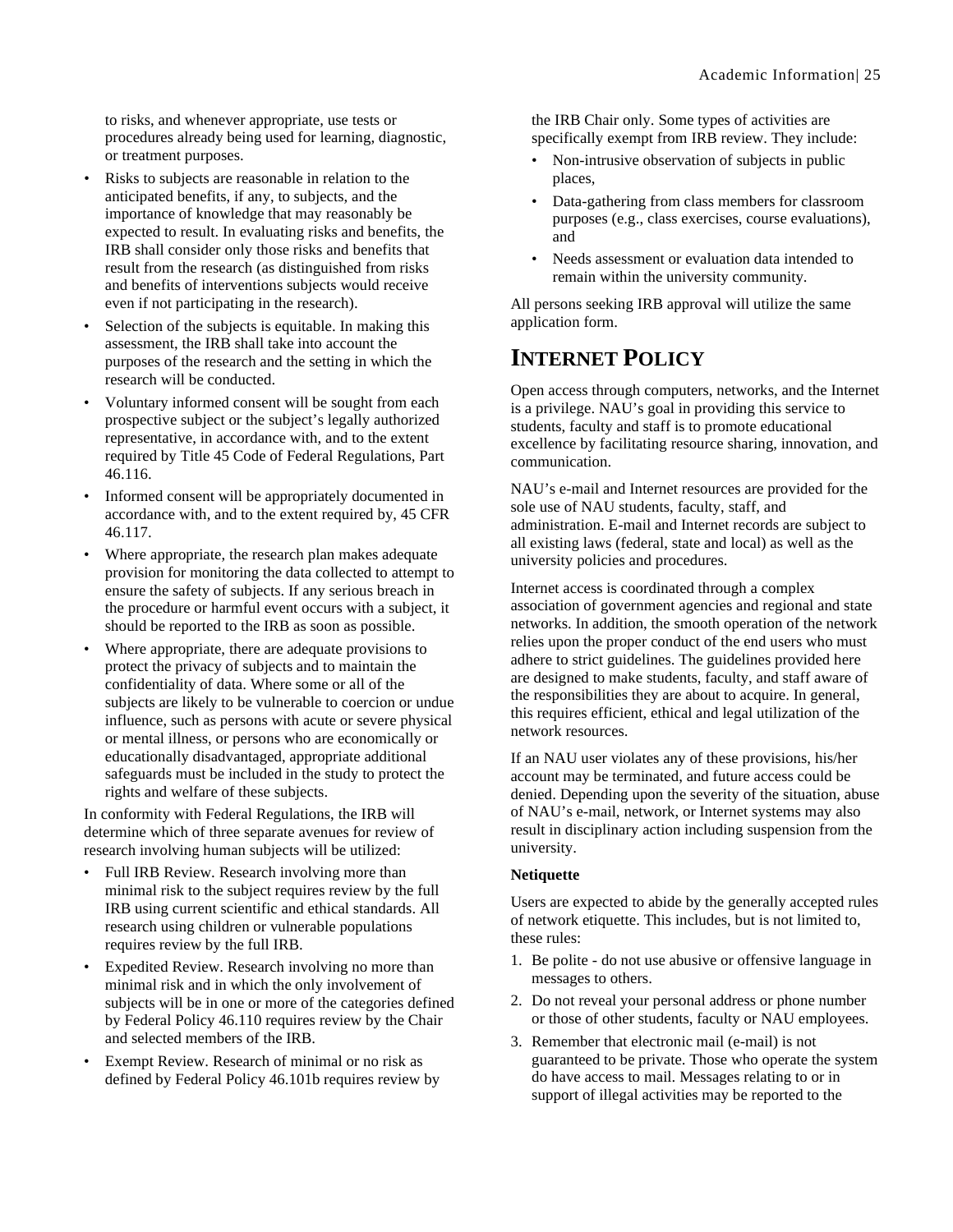authorities without notification to or permission from the student/employee sending or receiving the message.

- 4. Do not tie up the network with idle activities or game playing - remember there are many students who need to use the system.
- 5. Do not plagiarize cutting and pasting ideas and documents into your own document is very easy to do. Be sure to give credit to the author when using his/her material.

#### **Prohibited Use**

The following types of activities are specifically prohibited and may result in administrative action:

- 1. Unauthorized use of any computer account.
- 2. Unauthorized transfer of or entry into a file.
- 3. Using NAU's network to gain unauthorized access into any computer system.
- 4. Illegal copying of software protected by U.S. copyright law (may also result in civil damages and criminal penalties).
- 5. Using e-mail to threaten or harass others.
- 6. Using the university's network to access pornography or obscene material and sites displaying the same.
- 7. Activities for the purpose of personal or commercial financial gain including chain letters, solicitation of business or services, sales of personal property, etc.
- 8. Storing, processing or displaying racially offensive, gender offensive or obscene material.
- 9. Using another individual's account or identity to send or receive e-mail.
- 10.Viewing, damaging or deleting other users' files or communications without appropriate authorization.
- 11.Posting materials on electronic bulletin boards, which violate existing laws, regulations or National American University policies or codes of conduct.
- 12.Theft, misuse or abuse of computing or networking resources.
- 13.Posting of National American University confidential materials, records, policies or procedures or transmitting the same to unauthorized personnel.
- 14.Sharing of passwords with others.

#### **Vandalism**

Vandalism is defined as intentional or negligent damage to computer equipment, software and systems of the university or harming or destroying data of another user, Internet, or other networks. It includes, but is not limited to, the intentional uploading or creation of computer viruses. Vandalism will result in the cancellation of privileges and may result in suspension from the university.

## <span id="page-28-0"></span>**NATURAL DISASTER ACADEMIC ACCOMMODATION**

National American University is committed to accommodating students who are adversely affected by natural disasters. When a student suffers a loss or disruption due to a natural disaster, as defined by the U.S. Federal Emergency Management Agency (FEMA), the student may request one of four options, as described below. FEMA defines a natural disaster as "an occurrence of a natural catastrophe, technological accident, or human caused event that has resulted in severe property damage, deaths, and/or multiple injuries."

A student adversely affected by a natural disaster must submit a Natural Disaster Academic Accommodation request form to their designated success coach, within 30 days of the last date of attendance; otherwise, the Withdrawals and Refunds policy will be applied. The student may request the same option for all classes, or different options for certain classes. The options are as follows:

**Option 1** A student may request to complete classes by accelerating required coursework and completing the course prior to the end of the current term.

**Grade:** Final grades will be posted at the end of the term.

**Financial Aid:** Financial aid will be processed in accordance with university policy.

**Option 2** If the natural disaster occurs within three weeks after the start of the term and financial aid has not been disbursed, the student may request to be out of attendance from classes. All attendance and enrollment will be deleted from the system. **Grade:** The courses will not be recorded on

the student's transcript. **Financial Aid:** The student will not be

charged for the classes, and any requested financial aid will be canceled.

**Option 3** A student may request an incomplete grade in accordance with the Incomplete Grade policy. The student will have one year from the date the incomplete is granted to finish the classes. **Grade:** An incomplete grade will appear on the student's transcript until all coursework is completed or a year has passed. If the coursework is not completed within one year, the final grade will be based upon the work submitted.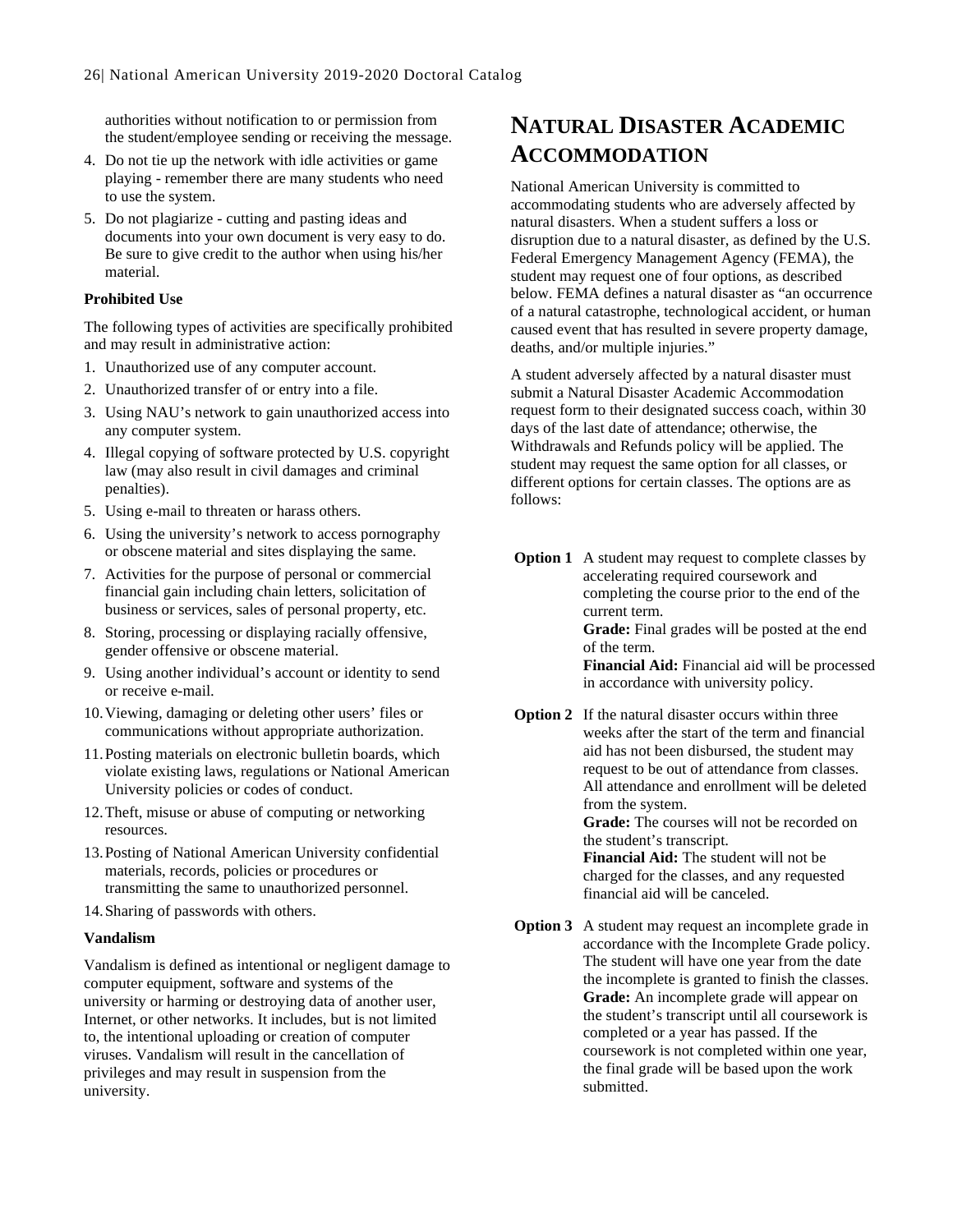**Financial Aid:** Financial aid will be processed in accordance with university policy.

**Option 4** A student may withdraw from classes in accordance with the Withdrawals and Refunds policy.

> **Grade:** A final grade of "W" will appear on the student's transcript.

> **Financial Aid:** Financial aid and any refund due will be processed in accordance with university policy.

## <span id="page-29-0"></span>**PROGRAM DELIVERY**

Upon initial enrollment, all students will take an online orientation course designed to help them master accessing the online classroom and connect to available resources. In addition, each student will be given a university email account and Microsoft applications. Students are advised that they may occasionally need to pay subscription fees to a third party for access to certain web sites or databases. In addition, appropriate software may be required to completed courses. Therefore, the student may have additional out-of-pocket costs. Students may also be obligated to pay state and or local sales taxes based on applicable state regulations.

Each student will be required to have access to a computer, printer and an Internet connection, which allows them to access all course materials such as syllabi, course outlines, assignments, resources and case studies for enrolled courses. Students should have basic computer skills and be able to read and write in the English language. All courses are delivered online through the university's learning management system (LMS) BrightSpace D2L. The student work products will be uploaded and graded through the LMS. The students' work along with the grades will be stored online and on back-up servers. Projects and other assignments are graded and returned within seven days of submission unless otherwise indicated.

# <span id="page-29-1"></span>**REGULAR AND SUBSTANTIVE INTERACTION LEARNER STATEMENT**

The learner and the instructor play a crucial role in the outcome of the online learning experience and engage in regular and substantive interactions to advance student learning and to foster persistence and completion of courses and programs. Students are expected to participate synchronously or asynchronously in regular and substantive interactions with faculty and others as required by the course syllabus.

Online learning environments integrate learner autonomy and interactive opportunities to enrich the learning experience in a caring and supportive manner. Course design and delivery promote a sense of community, contribute to students' learning and professional interests, and provide for effective assessment and documentation of student learning, persistence, and completion.

# <span id="page-29-2"></span>**REPEATING COURSES**

Students pursuing a degree, diploma, or certificate program may request to repeat one or more courses as a result of failing or withdrawing from a class.

- If required for progression to the degree, students may repeat a course one time for the purposes of improving a grade. If a student achieves a higher grade, that grade replaces the original grade. If a student receives a lower grade, the original higher grade remains on the transcript. If a student does not improve the grade as required, the dean or associate dean of the program may approve a substitute course or a second repeat of the same course. The substitute course does not replace the grade for the original required course; the original course remains on the transcript.
- Students who fail or withdraw after the Drop/Add period of a required course may repeat that course two times for the purposes of achieving a passing or the required grade. Repeating a course after a post-Drop/Add withdrawal counts as a repeat attempt. If a student fails or withdraws after the Drop/Add period from the same course on the second repeat, the failing grade or withdrawal remains on the student transcript. The dean or associate dean of the program may approve a substitute course. The substitute course does not replace the grade for the original required course; the original course remains on the transcript.

Exceptions to this policy may be granted by the provost.

This policy does not apply to students in special, nondegree status or to students auditing courses.

# <span id="page-29-3"></span>**STUDENT COURSE LOAD POLICY**

Students enrolled in the doctoral degree programs may not take more than two courses per term without prior approval from the dean of the doctoral program in which they are enrolled. Students taking two courses at a time are considered full-time.

### <span id="page-29-4"></span>**STUDENT EXPECTATIONS**

Graduate studies require a high level of commitment and motivation from both faculty and students. Students enrolled in online courses will be expected to complete a significant portion of their course work independent of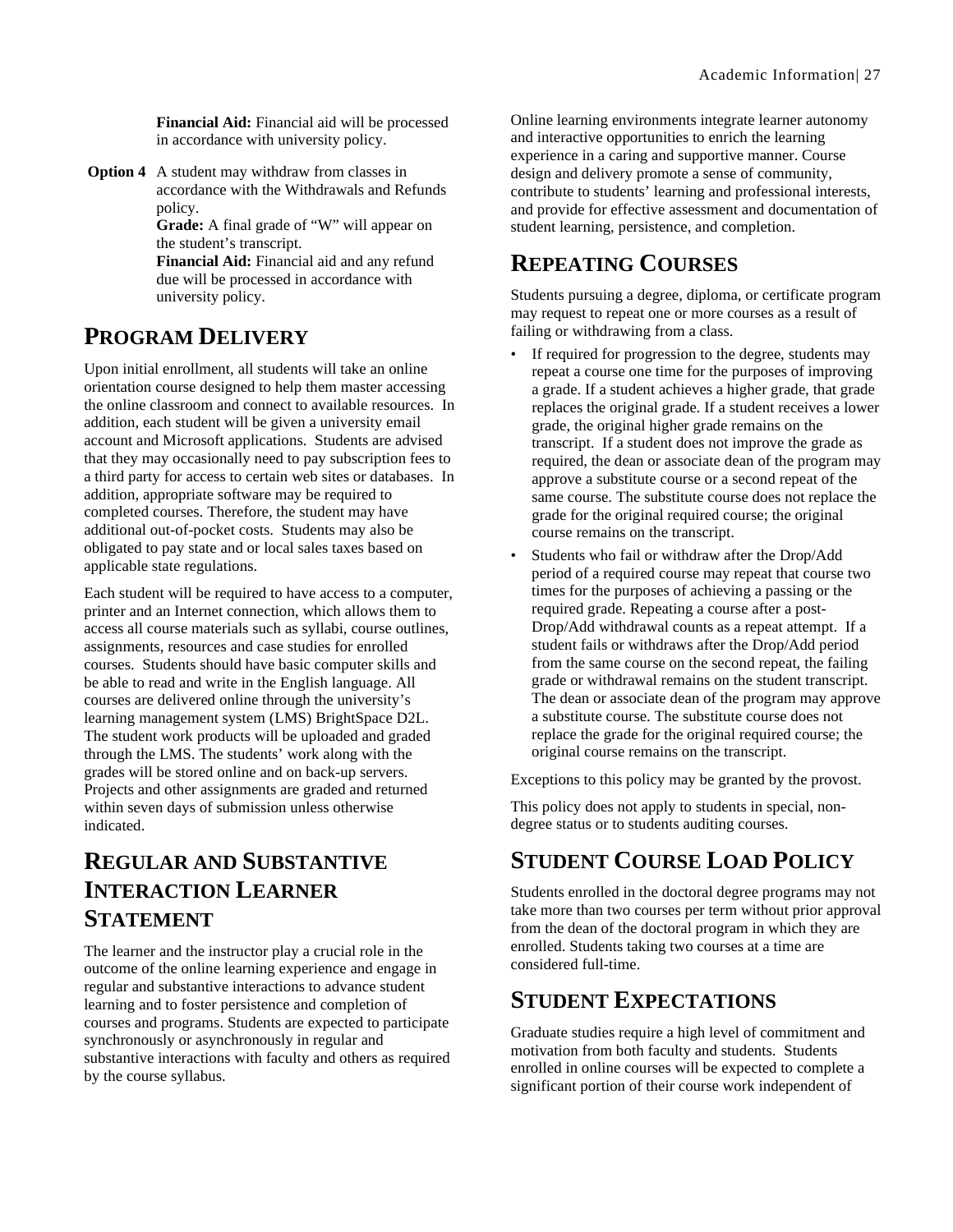direct faculty supervision. Due to the nature of online learning, the instructor's role will be that of a facilitator and guide. In that role, the instructor will provide the student with guidelines and learning activities, and will offer feedback and evaluation as the student proceeds with the course.

Success in a doctoral program depends upon the individual student's self-motivation, ability to manage time, prioritize requirements, and work in the cohort model. Experience shows that some students fail to realize the degree of effort and time that is required to complete doctoral courses successfully. Students are expected to commit to their responsibility as self-directed learners.

Doctoral studies require a high level of commitment and motivation from both faculty and students. Students are expected to hone leadership and team development skills, develop scholar-practitioner skills, and adhere to the following expectations to successfully complete the doctoral program:

### <span id="page-30-0"></span>**DSS Students**

- Attend and actively participate in the course
- Meet electronically and engage in threaded online discussions
- Be an active participant on the discussion board according to the guidelines in the "Expectations" document found in all doctorate-level classes
- Post and submit assignments that are original, substantive, follow the directions, and use proper grammar and APA conventions
- View each lesson and complete the related assessments
- Spend approximately 15 hours preparing and completing each learning plan
- Submit assignments on or before the designated dates and times
- Submit documents that are the original work of that student
- Participate in the Socratic Method of education by clarifying, debating, and questioning arguments, viewpoints, and underlying assumptions
- Participate in teamwork and group leadership activities
- Act in a professional manner in all interactions with faculty, staff, fellow students, and as a representative of NAU.

#### <span id="page-30-1"></span>**EdD Students**

- Attend and actively participate in all classes, team meetings, and on-line sessions.
- Meet electronically, in person, and outside regular class hours to prepare for team debates and to engage in threaded online discussions.
- Participate as contributing members of the cohort.
- Prepare and complete each learning plan.
- Post to the discussion board as outlined in the learning plans.
- Post and submit assignments that are original, substantive, follow the directions, and use proper grammar and APA conventions.
- Prepare for each live and online class session.
- Submit assignments on or before the designated dates and times.
- Submit documents that are the original work of the student.
- Participate in the Socratic Method of education by clarifying, debating, and questioning arguments, viewpoints, and underlying assumptions.
- Participate in teamwork and group leadership activities.
- Act in a professional manner in all interactions with professors, success coaches, staff, fellow students, and as a representative of NAU.

## <span id="page-30-2"></span>**STUDENT REENTRY**

Students who reenter the program after more than four consecutive terms will be required to enter the university under new program requirements, if any.

An exception to this requirement may be made if the student has two or fewer courses left in his or her program, the reentry is within two years, and the university still offers the program. If the program is a limited enrollment program, the student will be readmitted on a space available basis (also, refer to Cohort Participation (p. **Error! Bookmark not defined.**), regarding completing missed courses). Students who leave the university due to military deployment may request special re-admittance consideration.

If the student was in academic suspension status when he/she left the university, he/she will be required to appeal his/her status to the associate provost and graduate dean and his/her re-enrollment is conditioned upon a successful appeal with the Academic Standards Committee.

If the student was admitted on a probationary basis, the student's academic progress will be evaluated to determine acceptance into the graduate school upon reentry.

### <span id="page-30-3"></span>**SUBSTITUTION OF INSTRUCTORS**

National American University reserves the right to substitute the instructor of a class without notice.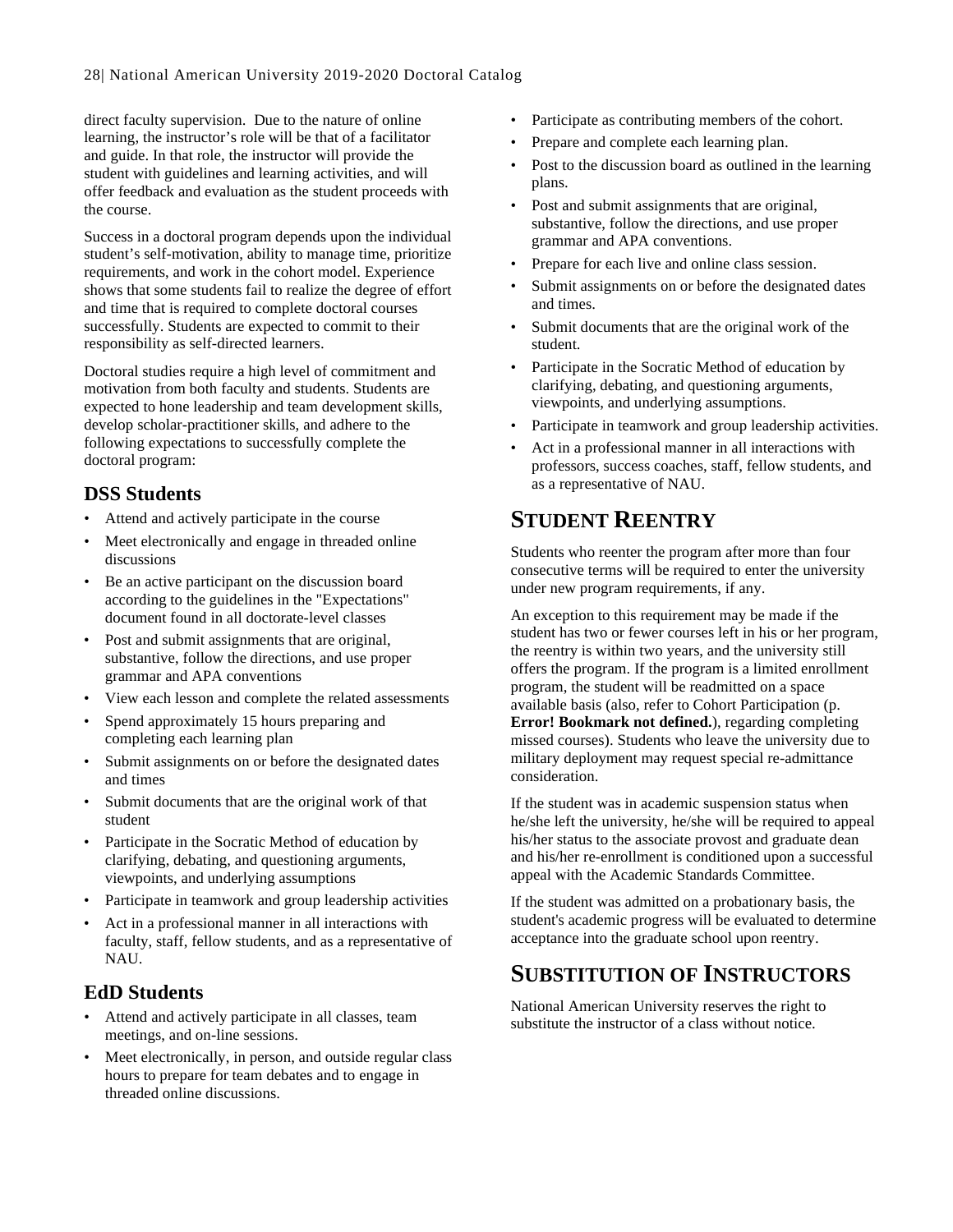### <span id="page-31-0"></span>**SUGGESTIONS FROM STUDENTS**

Students may contact academic advising to make comments about any aspect of the school. Suggestions may also be submitted on the end of course surveys provided at the end of each course. Suggestions will be responded to in a timely manner.

# <span id="page-31-1"></span>**TIME LIMITATIONS AND TERMINATION FROM THE PROGRAM**

For academic purposes, the EdD student is expected to complete the EdD degree within five years of beginning doctoral study at NAU. The time limit for the DSS program is 10 years.

Failure to complete the degree within the time limit may require the student to take additional courses to complete the dissertation. The dean will determine if any courses need to be retaken for program relevance at the time of review. If the dean does not validate a course or courses, the student must retake the appropriate course(s) as part of his/her program of study to complete the degree. The student should contact financial aid to discuss financial aid restrictions regarding time limitations.

Students must complete the additional coursework indicated within a two-year period for the student not to be terminated from the program. The student's progress toward completing the program along with his/her grades will be considered in making a determination pertaining to continuation or termination from the doctoral program. To be considered for re-admission to the program, a student may submit a written request to the dean, who will review and forward to the provost for final review and decision after consultation with the dean. Students should contact the dean for further information about termination and/or re-admission procedures and appeals.

### <span id="page-31-2"></span>**TRANSCRIPTS**

The university registrar maintains an official NAU transcript or record that shows the academic status of the student at the time of issuance, including GPA, courses, course grades, attendance, etc. A current student may request an unofficial copy of his/her transcript at no charge. An official transcript, signed and sealed by the registrar, is provided to the student at no charge upon graduation. Official transcripts may also be provided at no charge if issued directly to scholarship agencies (e.g., embassies, BIA), company/military tuition assistance, exam agencies (e.g., CPA), and prospective employers. Additional copies of a student's official transcript are available for \$10 per transcript request.

To request an official transcript, a Transcript Request Form is available through the student portal under "My Academics" and on the NAU website at http: www.national.edu/alumni/transcript-request/.

# <span id="page-31-3"></span>**TRANSFERABILITY OF CREDIT DISCLOSURE**

Credits earned at NAU may not transfer to another educational institution. Credits earned at another educational institution may not be accepted by NAU. The student should obtain confirmation that NAU will accept any credits earned at another educational institution before the student executes an enrollment contract or agreement. The student should also contact any educational institutions that they may want to transfer credits earned at NAU to determine if such institutions will accept credits earned at NAU prior to executing an enrollment contract or agreement. The ability to transfer credits from NAU to another educational institution may be very limited. The student's credits may not transfer, and the student may have to repeat courses previously taken at NAU if the student enrolls in another educational institution. The student should never assume that credits will transfer to or from any educational institution. It is highly recommended, and the student is advised to make certain that they know the transfer of credit policy of NAU and of any other educational institutions they may in the future want to transfer the credits earned at NAU before executing an enrollment contract or agreement.

### <span id="page-31-4"></span>**DSS Students**

Students wishing to transfer credits must see that an official transcript of those credits is sent to the registrar. A student may Transfer credits are subject to the university's residency requirements. Credit transfer may be restricted to that which has been completed within a recent time period. For specific articulations and agreements, the provost and the president/CEO may adapt or make exceptions to its transfer policies. A transfer credit review committee will review transcripts received with doctoral applications and transfer credit requests received from students. Credits may be awarded under exceptional circumstances. Exceptional circumstances will be based on clearly documented review by the relevant doctoral transfer credit review. Prior learning credits are subject to an assessment fee. Approved transfer credits will not be charged a tuition.

### <span id="page-31-5"></span>**EdD Students**

A total of six trimester hours of doctoral transfer credits or American Council on Education (ACE)-approved military doctoral level credits are permitted to be included in a student's program of study. A transfer credit review committee will review transcripts received with doctoral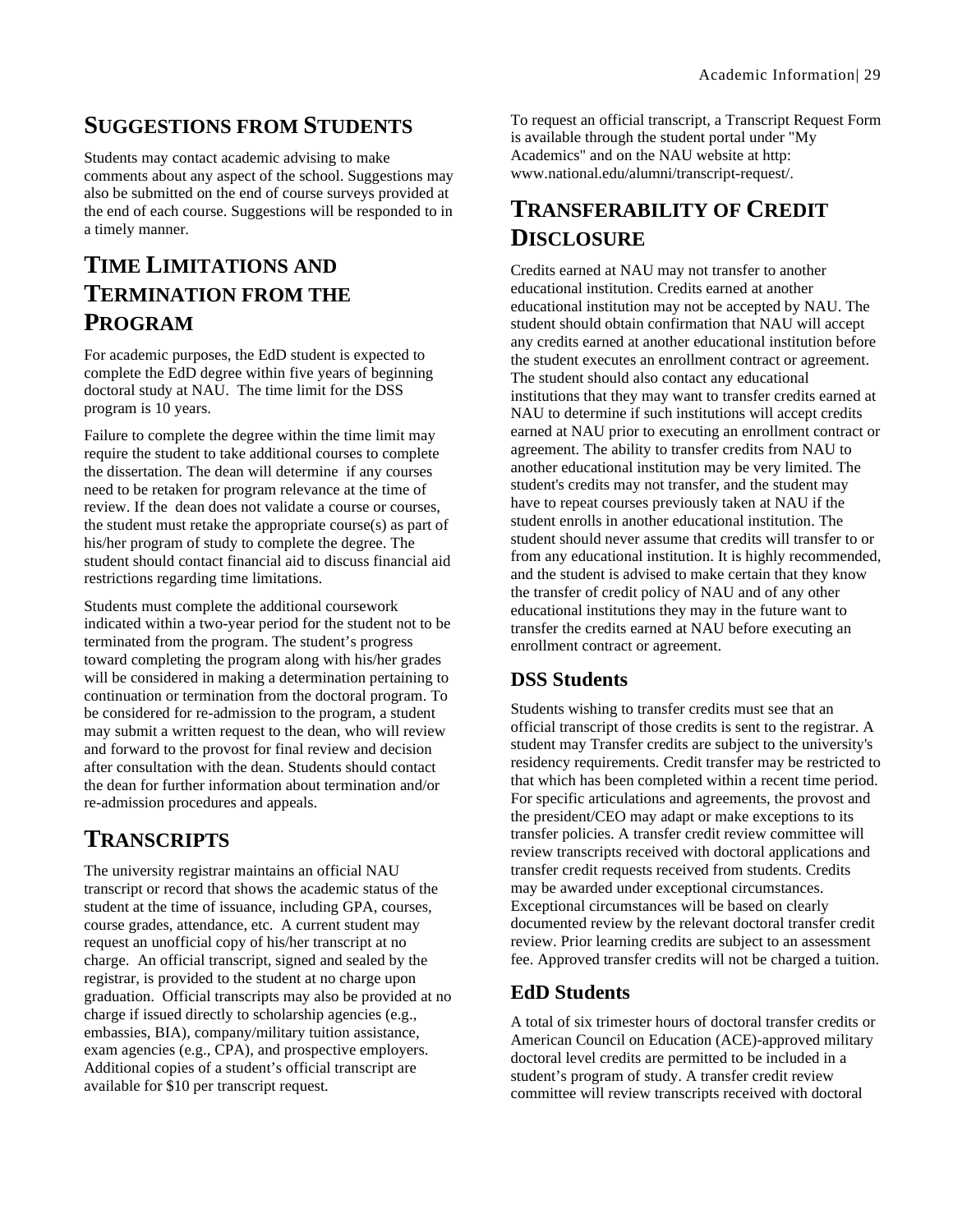applications and transfer credit requests received from students. Additional credits may be awarded under exceptional circumstances. Exceptional circumstances will be based on clearly documented review by the relevant doctoral transfer credit review committee with subsequent review by subject matter expert faculty and/or the associate provost and graduate dean as determined necessary by the review committee. Approved transfer credits will not be charged a tuition fee. The following conditions apply:

- 1. All such courses must have been completed at a regionally accredited institution of higher education, or at an international institution of higher education that is approved by the appropriate national ministry of education or recognized country equivalent. Transcripts from other organizations may be reviewed on a case-by-case basis;
- 2. All courses must be doctoral level and relevant to the student's area of study;
- 3. Courses included in a program of study, which were taken more than five years prior to admission to the program must be repeated or validated as to currency by the candidate. Contact the associate provost and graduate dean to obtain the validation procedures;
- 4. Transferred courses that replace core courses must be academically comparable to the NAU courses they are intended to replace;
- 5. Any course to be transferred into a program of study must have been completed with at least a "B" grade.

# <span id="page-32-0"></span>**WITHDRAWAL POLICY**

Students may voluntarily withdraw or be administratively withdrawn from courses. Students withdrawing before the end of the add/drop period will have the course removed from their transcript, and tuition will not be charged. Students who officially withdraw after the end of the add/drop period but before 60 percent of the academic term has elapsed will receive a "W" on their transcripts. The student's grade point average will not be affected by the "W" grade on the transcript, however the credits will count toward cumulative credits attempted.

Students who have completed more than 60 percent of the academic term may not be withdrawn from a course. Please refer to the academic calendar for withdrawal deadlines for each academic term. For additional nursing program withdrawal procedures, please refer to the school of nursing student handbook.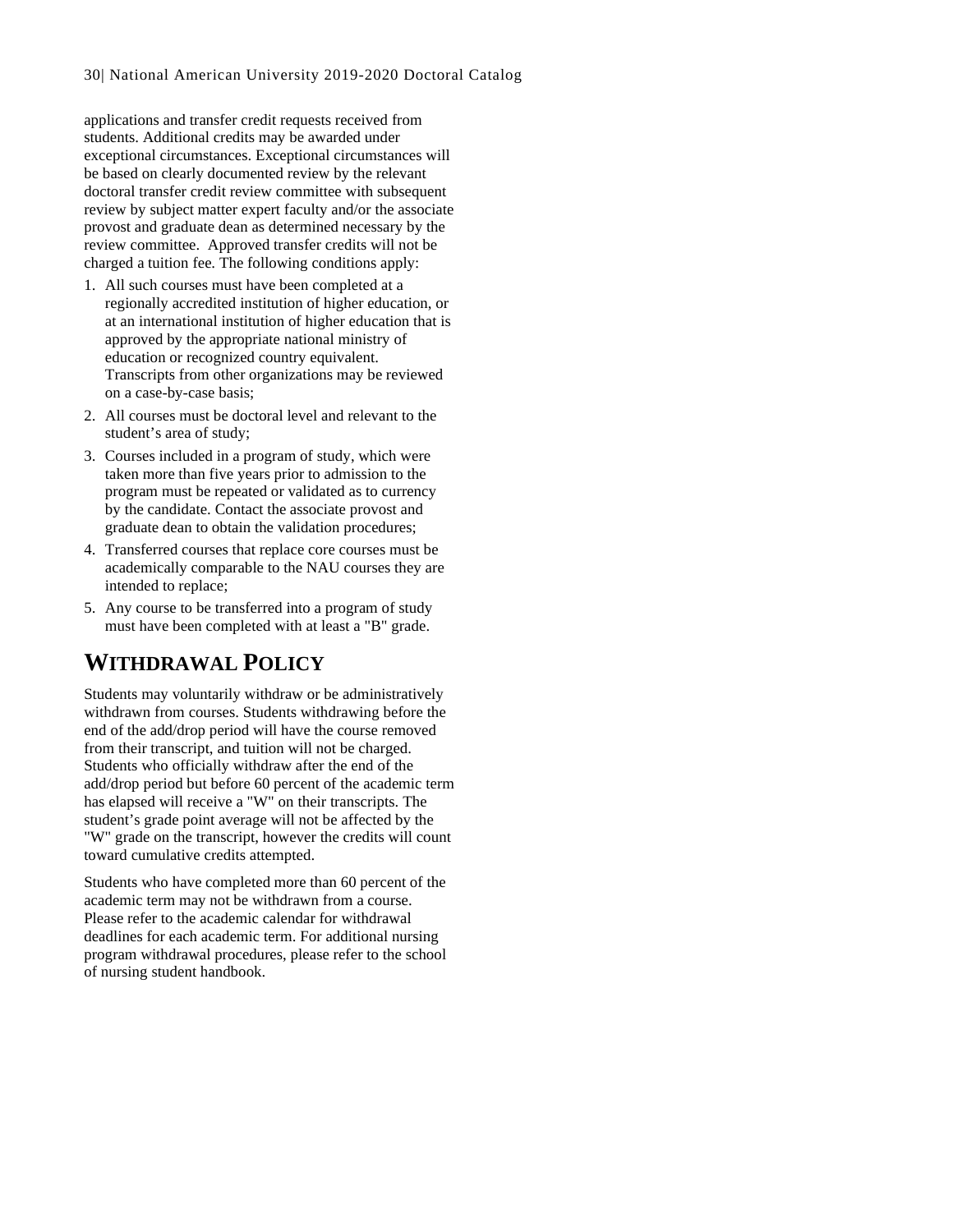# <span id="page-33-0"></span>**STUDENT AND LEARNER SERVICES**

National American University desires to foster a supportive institutional climate and minimize the effects of conditions or situations that might reduce student achievement.

Student learner services at NAU are provided through personnel, programs, practices, and procedures offered to support a student's doctoral program experience.

# <span id="page-33-1"></span>**ACADEMIC ADVISING AND NAVIGATING**

All graduate students have access to success coaches. Success coaches can be reached through email or NAU's student portal once students have been admitted to the doctoral program. The deans are also on board to answer questions about the programs, guide students through NAU's student learner services, and assist with academic advising. The EdD dean may be contacted by email at [fmoore@national.edu.](mailto:fmoore@national.edu) The DSS dean may be contacted by email at bburke@national.edu.

# <span id="page-33-2"></span>**ACADEMIC RELIEF FOR U.S. MILITARY SERVICE/ABSENCE**

NAU recognizes the sacrifices, commitment, and hardships of servicemen and women. This policy is intended to relieve academic burden during periods when military service conflicts with class attendance and course completion. This policy applies to active duty servicemen and women, their spouses, National Guard members and Reservists when orders take effect during, or intersect with, an active academic term *(Proof of orders is required and can be accomplished by visual inspection or a letter or email from the commander or 1st Sergeant)*. This policy also applies to veterans who have a documented servicerelated disability that prevents them from successfully attending and/or completing a course. *(A letter or email from an attending medical professional stating the student's disability prevents them from successfully completing the class or program at this time is required).* 

Note: In some cases, students may accept an Incomplete during a time of absence and complete the course upon return. However, be aware that military regulations governing the allowable time to replace Incomplete (I) grades differ between military branches and the service requirements take precedent over NAU's requirements. NAU strongly recommends that before choosing an option requesting an incomplete beyond the end of the current

term, students contact the military Education Office to determine the military branch's specific policy for recoupment of Tuition Assistance funds.

Students will complete the Academic Relief for U.S. Military Service/Absence Form and will elect one of the following options for each class (the same option may be used for all or different options for some classes.) For example, a student may decide to complete one class before leaving [option one] but will need to take an incomplete in the other classes [option three]. On the space provided at the end of the form, list the classes, which will be affected by this policy, the name of the instructor for each class, and the Academic Relief for Military Service option for each class. Include the last date of attendance and sign and date this form. This form must be completed within 30 days of the last date of attendance. If not, the university withdrawal and refund policy as found in the current catalog will be applied. Before signing, please speak to an NAU finance counselor and an NAU military finance coordinator.

#### **Option One:**

Elect to finish class(es) by accelerating work and completing it before the start of an absence, or by finishing the class via electronic means or special accommodations agreed to with the instructor. Please note: students wishing to complete work via e-mail or learning management system must have web access during the period of absence.

**Grade:** The grade earned for the class will be applied at the end of the current term.

**Financial Aid:** Military assistance or federal aid may be used to pay for the class(es) provided all eligibility requirements are met. If military and federal eligibility requirements are not met, the student will pay for the class(es).

#### **Option Two:**

Elect to be 'no-showed.' This option is only available if financial aid has not been disbursed and the absence is within three weeks of the start of the term. The student's attendance and enrollment will be deleted from the system.

**Grade:** The course will not be recorded on the student's transcript.

**Financial Aid:** The student will not be charged for the class(es).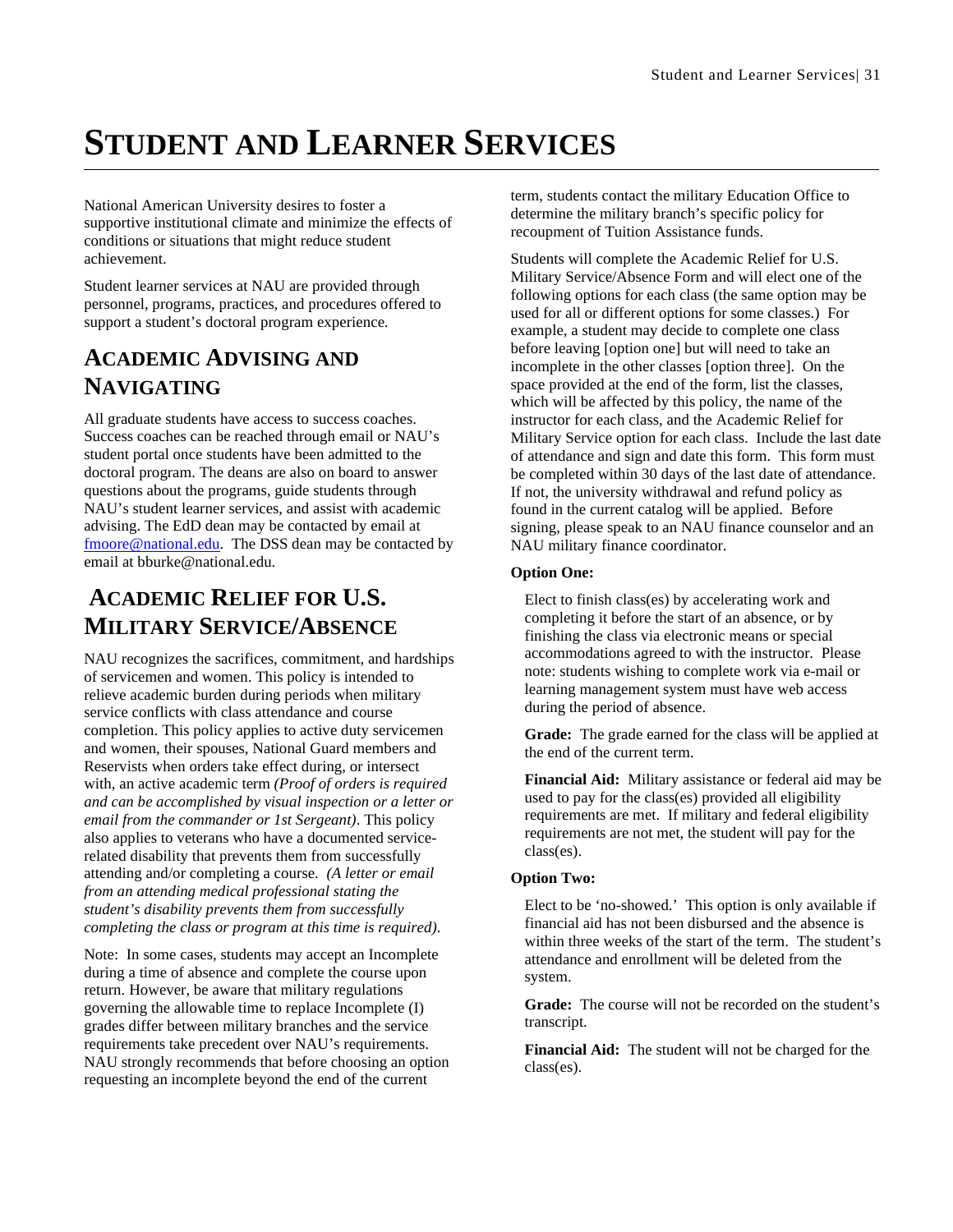#### **Option Three:**

Elect to take an incomplete for class(es). The student will then have a predetermined period of time to complete the work following the absence. The student will need to notify the instructor who will process the incomplete paperwork. If the absence is 60 days or less, the student will have 6 months from the date the absence ends to finish the class. If the absence is greater than 60 days, the student will have one year from the date the absence ends to finish the class. The Satisfactory Academic Progress (SAP) for the purpose of determining financial aid eligibility will not be evaluated for students who receive an incomplete grade in accordance with this policy until the incomplete grade has been converted to a final grade.

**Grade:** An "I" will appear on the transcript until the work is completed or the allotted time has passed. If the work is completed, the instructor will submit a grade change and award the student the grade earned. If the work is not completed within the allotted time, the instructor will award a grade based on the work completed up to the time the class was dropped.

**Financial Aid:** Military assistance and federal financial aid may be used to pay for the class(es) depending on eligibility rules. If eligibility requirements are not met, the student will pay for the class(es). **Note:** Some branches of the service will not allow an incomplete on a student's record for an extended time, therefore students should check with the education office to ensure students will not be personally billed for the class(es).

#### **Option Four:**

Elect to follow the university's normal withdrawal and refund policy and be administratively dropped from the class.

**Grade:** The student will receive a "W" on the transcript. The student will be allowed to repeat this class in the future.

**Financial Aid:** Military assistance and federal financial aid may be used to pay for the class(es) depending on eligibility rules. If eligibility requirements are not met, the student will pay for the class(es) If the last date of attendance is within the refund period, any refund will be pro-rated. If the start of the student's absence is beyond the refund period, no refund will be given.

#### **Option Five:**

Elect a waiver for the term. The student may contact the education officer to request a waiver for the term. The waiver will allow the student to retake the class at a later date and to receive military assistance for the class a

second time. If the waiver is granted the student must also request to be dropped from all classes.

**Grade:** The student will receive a "W" on the transcript for the class(es). When the student enrolls the second time, the second class will also be on the transcript along with the grade earned.

**Financial Aid:** The student will receive a pro-rated refund based on the university's refund policy from the date the class was dropped. The student will be required to pay for the class the second time with the waiver allowing the student to use military assistance for the class a second time.

### <span id="page-34-0"></span>**ALCOHOL AND DRUG USE POLICY**

National American University maintains a drug-free university. Students, instructors, and staff are strictly prohibited from misusing controlled substances, intoxicants, alcohol, and prescription drugs while working, participating in the online classroom, or other universitysponsored activities.

Violation of the alcohol and drug use policy and/or any municipal, state, or federal law or regulation may result in disciplinary action, including but not limited to a warning, a remediation plan, and up to and including dismissal of a student, even for a first time offense. In addition to the sanctions imposed by NAU, individuals who have violated local, state, and federal law regarding possession, use, and/or distribution of alcohol and other drugs may be referred by the school to the appropriate authorities for arrest and prosecution.

The above policy is distributed to students annually through the university catalogue. Employees receive the above policy annually through distribution of the employee handbook.

### <span id="page-34-1"></span>**ALUMNI**

Graduates of NAU are members of the National American University Alumni Network. The university maintains communication with graduates by way of *National News*, a quarterly print newsletter and through social media. Individual colleges and schools within NAU may also have specific web pages and other means to remain in contact with alumni.

The NAU Alumni office also seeks regular input from graduates, obtained from biennial surveys, which helps the university evaluate its programs and personnel, as well as other periodic program, initiative and needs assessment surveys.

Other free NAU alumni benefits have included *NAU Match!*, an alumni mentoring program; an alumni webinar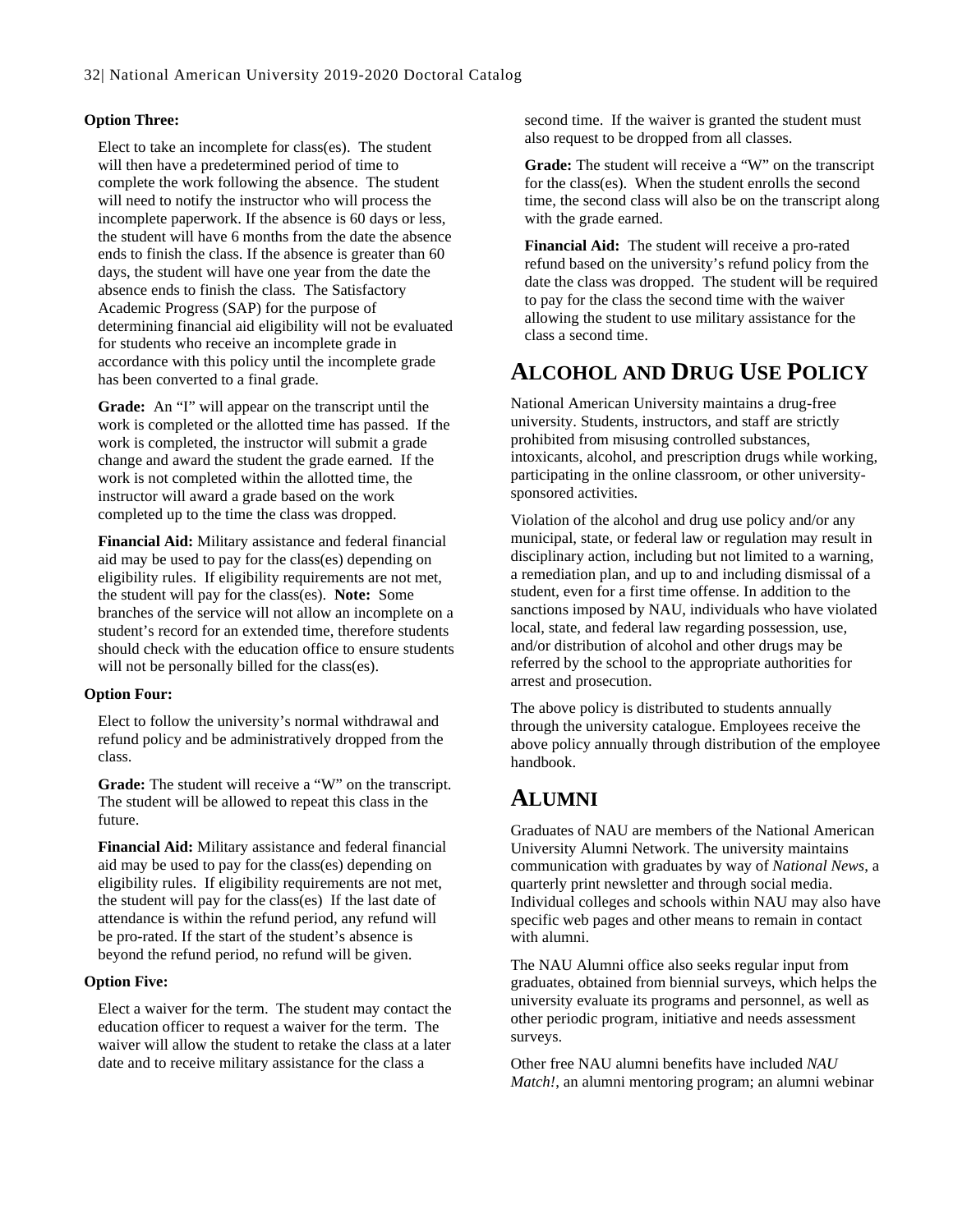series, for and by alumni; career services support; a 10% alumni tuition benefit discount for alumni who will pursue advanced degrees through NAU; and tuition free courses (alumni, to stay current in their fields may audit courses previously taken and passed at NAU).

NAU annually recognizes distinguished alumni service in terms of community involvement and/or professional accomplishment. NAU alumni are encouraged to assist fellow alumni who are seeking employment and career advancement by sharing information regarding employment opportunities with NAU's success coaches, the alumni office, or through social network platforms (NAU Alumni LinkedIn site). Job search assistance is available at no added charge to alumni through NAU success coaches.

Referral of prospective students to the university by alumni is also welcomed. Alumni may activate involvement, and begin to receive the *National News* quarterly newsletter, on the NAU website at www.national.edu/Alumni. Alumni can also share updated contact information, ask questions or share successes directly with the alumni office at alumni@national.edu. Please keep the alumni office informed of name, employment, and directory data changes through the university website and alumni link.

## <span id="page-35-0"></span>**AMERICANS WITH DISABILITIES ACT POLICY**

NAU strives to make its programs and facilities accessible to all individuals, in compliance with Section 504 of the Rehabilitation Act of 1973 and Title III of the Americans with Disabilities Act of 1990. The goal of the university is to create and maintain an environment in which students may achieve their fullest potential, limited to the least extent possible by individual disabilities.

#### **Disability**

Recognized disabilities include physical and mental impairments that substantially limit one or more of the major life activities, including walking, seeing, hearing, speaking, learning, breathing, working, taking care of oneself, and performing manual tasks. A temporary medical condition may also qualify as a disability. Examples of temporary disabilities include broken bones, other injuries, and short-term impairments following surgery or medical treatments.

A student is not required to disclose a disability. However, to be considered for an accommodation, a student must submit a request as explained below.

#### **Reasonable Accommodations**

A reasonable accommodation is a modification or adjustment to a course, program, service, activity, or facility that enables a qualified student with a disability to have an equal opportunity to attain the same level of performance or enjoy equal benefits and privileges available to students without disabilities. The accommodation sought must be related to the student's disability and cannot require the university to fundamentally alter programs or services, lower standards, or provide anything "overly burdensome." Students with disabilities are not automatically entitled to the accommodation they may prefer or have received in other educational settings.

While NAU desires that all students achieve academic success, it does not guarantee success in its offerings and activities. A student must possess the mental capabilities needed to participate in the university's academic programs and be "otherwise qualified" to meet the academic requirements of the university. A disability may not be so profound that, even with accommodations, the student is unable to perform basic requirements such as analytical reasoning or writing. Students taking online courses or courses with online components must possess the minimum computer skills and software that are required to successfully attend and complete the course. Accommodations will not be provided for the remediation of these basic skills and software.

#### **Requesting an Accommodation**

All inquiries and requests for accommodation should be submitted to the executive director of student success, who serves as a resource for students with disabilities, verifies and maintains documentation, considers accommodation requests, and determines reasonable accommodations.

Executive Director of Student Success National American University 5301 Mount Rushmore Rd. Rapid City, SD 57701 Telephone: (719) 590-8322 Fax: (605) 721-5241 sbroadus@national.edu

To request an accommodation:

#### **Step 1 –**

Contact the appropriate success coach and request an ADA Accommodation Request Form: for undergraduate, master's, and HPSSS students contact a success coach, for EdD students contact the vice president and dean.

#### **Step 2 –**

Submit a completed ADA Accommodation Request Form and all required documentation to the success coach no less than three weeks prior to the beginning of classes, or when a disability becomes known. Required documentation includes the following, provided by a licensed professional: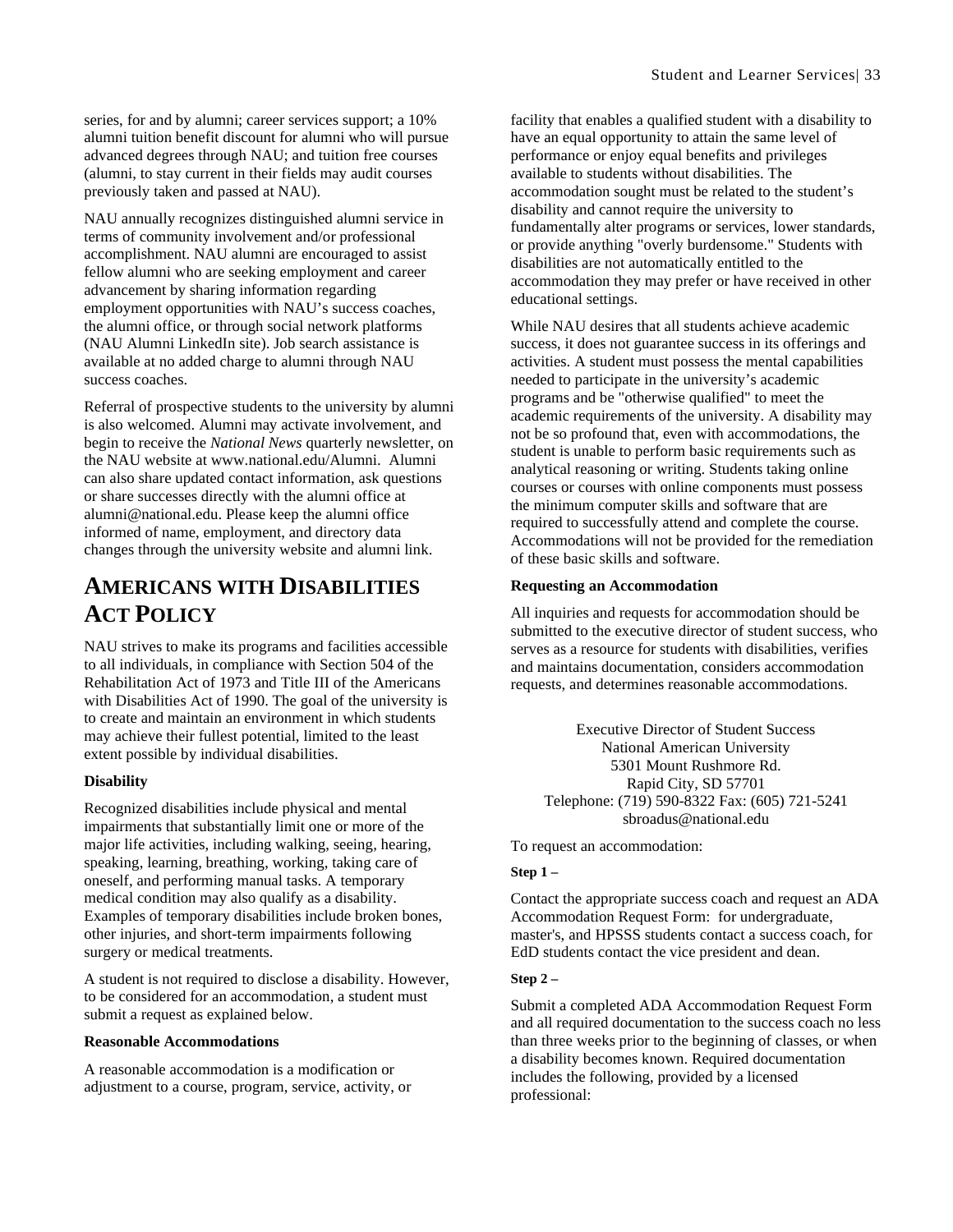- A clear statement of the diagnosed disability;
- A description of the functional limitations resulting from the disability as they pertain to the educational environment;
- The duration of the disability; and
- The recommended accommodation(s).

If a student requests an accommodation for a disability relating to learning or attention difficulties, comprehensive and diagnostic testing may be required, at the student's expense.

The executive director of student success will review the request and supporting documentation and will communicate with the student and other persons as appropriate.

If the executive director of student success determines that an accommodation is warranted, the student will receive an ADA Student Accommodation Agreement, indicating the accommodation has been granted. **Accommodations will not be applied retroactively.**

### **Step 3 –**

Provide each instructor with a copy of the ADA Student Accommodation Agreement, obtain the instructor's signature, and deliver the signed Agreement(s) to the success coach. Students need to contact uservices@national.edu prior to the start of each academic term so that the accommodations may be implemented in the online classes.

The student can contact the success coach if an accommodation is not effectively implemented, not granted, to have the matter reconsidered, or with any questions. While it is hoped that any concerns can be resolved within the university process, the student may also contact the U.S. Department of Justice, Civil Rights Division.

# **BOOKSTORE**

Students may order their textbooks from the university's online bookstore. The bookstore is accessible online at https://www.nationalamericanbookstore.com/.

# **CAREER CENTER AND SERVICES**

Career development is central to the mission and the overall purposes of the university, and the career services staff assists students and graduates in this important endeavor. Faculty, staff members, alumni, and others also contribute to this effort.

Success coaches assist students and graduates with employment or enhanced employment. Interaction with employers and alumni, participation in the career

management class, career fair sponsorships, assistance with preparation of resumes and other written materials, recruitment by employers, part-time employment, internships, and Internet utilization are some of the means used by NAU to facilitate employment and career development of students and graduates.

The Career Center is online and is accessible 24/7 to all students, alumni, and faculty. It provides detailed support for students on career exploration, enrichment, development, and decisions. NAU students and alumni are informed and empowered by the ability to link to the world's job market through the NAU career services web site: careerservices.national.edu.

# **CHANGE OF PERSONAL DATA**

Any change of name, address, email address or telephone number must be reported to the student's instructor and the success coach as soon as the change occurs. The success coach will provide students with appropriate next steps.

# **CLUBS AND ORGANIZATIONS**

The Henley-Putnam School of Strategic Security encourages students to actively engage in co-curricular clubs and organizations that promote success in obtaining a college degree.

### **Order of the Sword and Shield (OSS)**

The Order of the Sword and Shield is an academic and professional honor society solely for homeland security, intelligence, emergency management, and all protective security disciplines: "The mission of OSS shall be to promote critical thinking, high scholarship and professional development; to further enhance the ethical standards of the protective security professions; and to cultivate a high order of personal living."

In this age when the complexities of a rapidly changing security environment demand a requisite advancement in analytic, communication, and strategic leadership skills, organizations like the OSS are critical. The Order offers the opportunity to connect with fellow honor students and experienced Senior Leadership who not only understand these skills but have demonstrated them. Developing networks, fostering a current understanding of the job market, and having opportunities to show one's own expertise (visibility) are a few of the benefits of membership. HPSSS is committed to fostering student participation in the OSS and welcomes student involvement.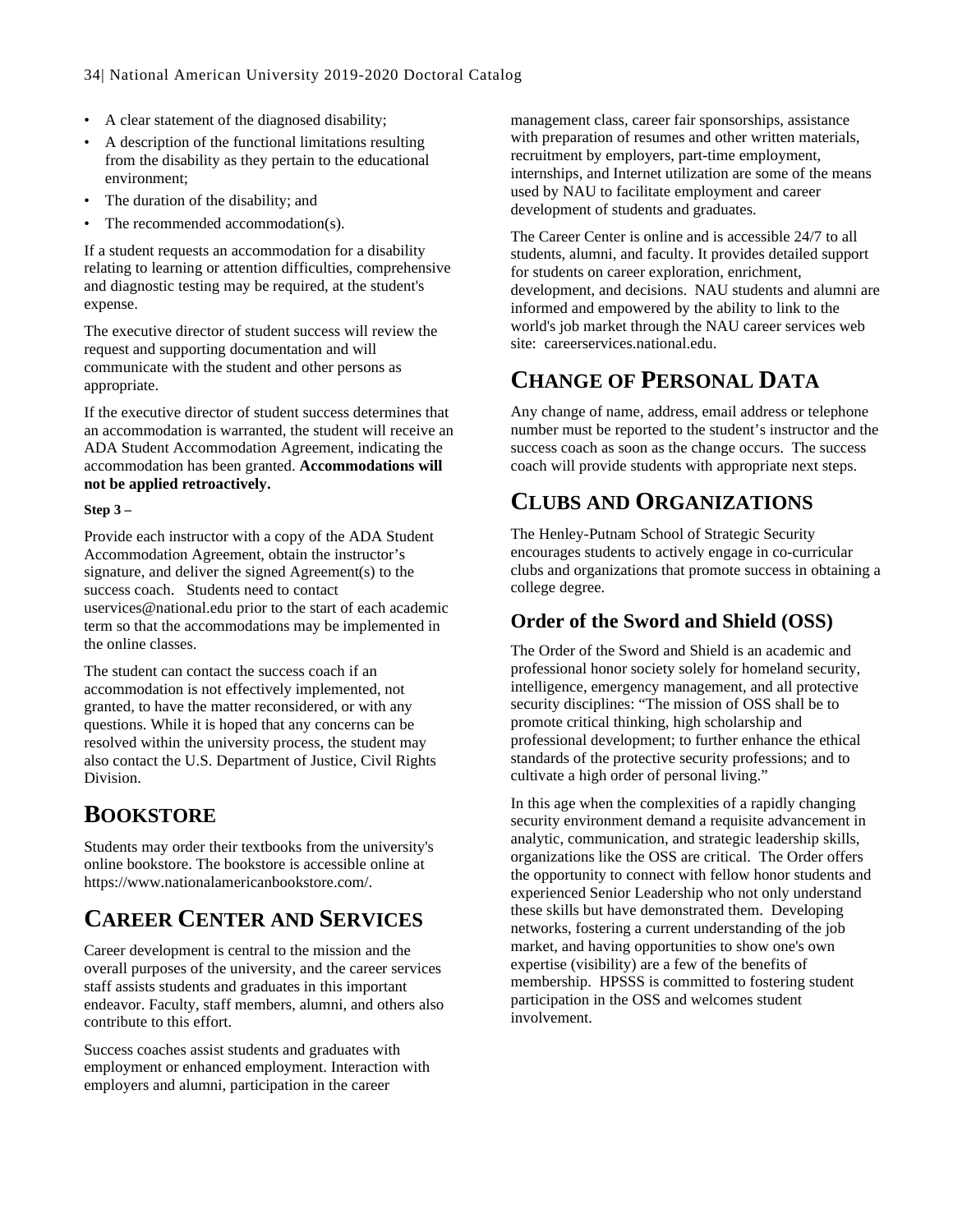### **Student Veterans Association**

The mission of the HPSSS chapter of the Student Veterans Association is to provide a safe environment for the many different student veterans' organizations to meet virtually and address the challenges of military service and transition from military service and an active engagement in the college experience. By promoting camaraderie and connecting members to resources, this organization helps all HPSSS veterans complete their educational goals and college degrees.

# **CONDUCT**

As a student at NAU, appropriate conduct and integrity are expected. In some instances of student misconduct, the university will issue a warning or will place the student on disciplinary probation, suspension, or will dismiss the student from the university. A written policy on student conduct is available from the office of the vice president and dean who has authority and responsibility for overseeing student conduct. The dean may consult with cohort coordinators.

Procedural fair play and due process will be provided in every instance. Proper safeguards for the welfare, safety and educational opportunity will be provided for all students.

Institutional obligations include, but are not limited to, upholding the law and maintenance of regulations regarding academic honesty and restricting prejudicial behavior, physical abuse or harassment, impropriety of personal behavior, or illicit use of drugs or intoxicants, especially as these relate to institutional and educational goals. Respect and tolerance are keywords in the institutional expectations of students in their interaction with each other and with other members of the university community. Legal violations will be turned over to police authorities.

# **HARASSMENT, NON-DISCRIMINATION, AND NON-RETALIATION POLICY**

National American University (NAU) employees and students should be able to work and learn in an environment free from discrimination and harassment. The mission of NAU is best accomplished in an atmosphere of professionalism, which in turn is supported by mutual respect and trust. NAU expects all employees and students to work toward this goal.

Discrimination and harassment based on a person's race, color, creed, religion, national origin, sex, sexual orientation, disability, age, genetic information, gender

identity, or any other protected class status is strictly prohibited by NAU.

This policy prohibits any form of harassment by an individual, including university managers and supervisors, employees, co-workers and third parties such as students, consultants, contractors or vendors who deal with university employees or students.

### **Definitions of Sexual and Other Forms of Harassment and Discrimination**

- 1. Discrimination consists of unequal treatment in the workplace or academic setting or in the terms and conditions of a person's employment or academic standing, when the treatment is based on a person's race, color, creed, religion, national origin, sex, sexual orientation, disability, age, genetic information, gender identity, or other protected class status.
- 2. Harassment consists of unwelcome conduct based on a person's race, color, creed, religion, national origin, sex, sexual orientation, disability, age, genetic information, gender identity, or other protected class status when submission to such conduct:
	- a. Is a condition of employment, continued employment, admission to the university, continued enrollment, or academic achievement; or
	- b. Is a basis for an employment decision affecting an employee's job or a student's ability to obtain an education; or
	- c. Interferes with an employee's job or a student's academic performance; or
	- d. Creates an intimidating, hostile, or offensive work or academic environment.
- 3. NAU prohibits such harassment in any form, including verbal, physical, and visual harassment.
- 4. Some examples of conduct that could be considered harassment include the following types of action when they are taken based on protected class status:
	- a. Abusive, intimidating, insulting or degrading remarks;
	- b. Displaying in the workplace or academic setting, objects, cartoons, pictures, or stories which may be perceived as offensive or demeaning; or
	- c. Threats, demands or suggestions that an employee's work status or a student's academic status, advancement or other terms and conditions of employment or academic achievement are contingent upon the employee's toleration of or acquiescence to unwelcome harassment.
- 5. One form of prohibited harassment is sexual harassment. Sexual harassment includes unwelcome sexual advances, requests for sexual favors, sexually motivated physical contact or other verbal or physical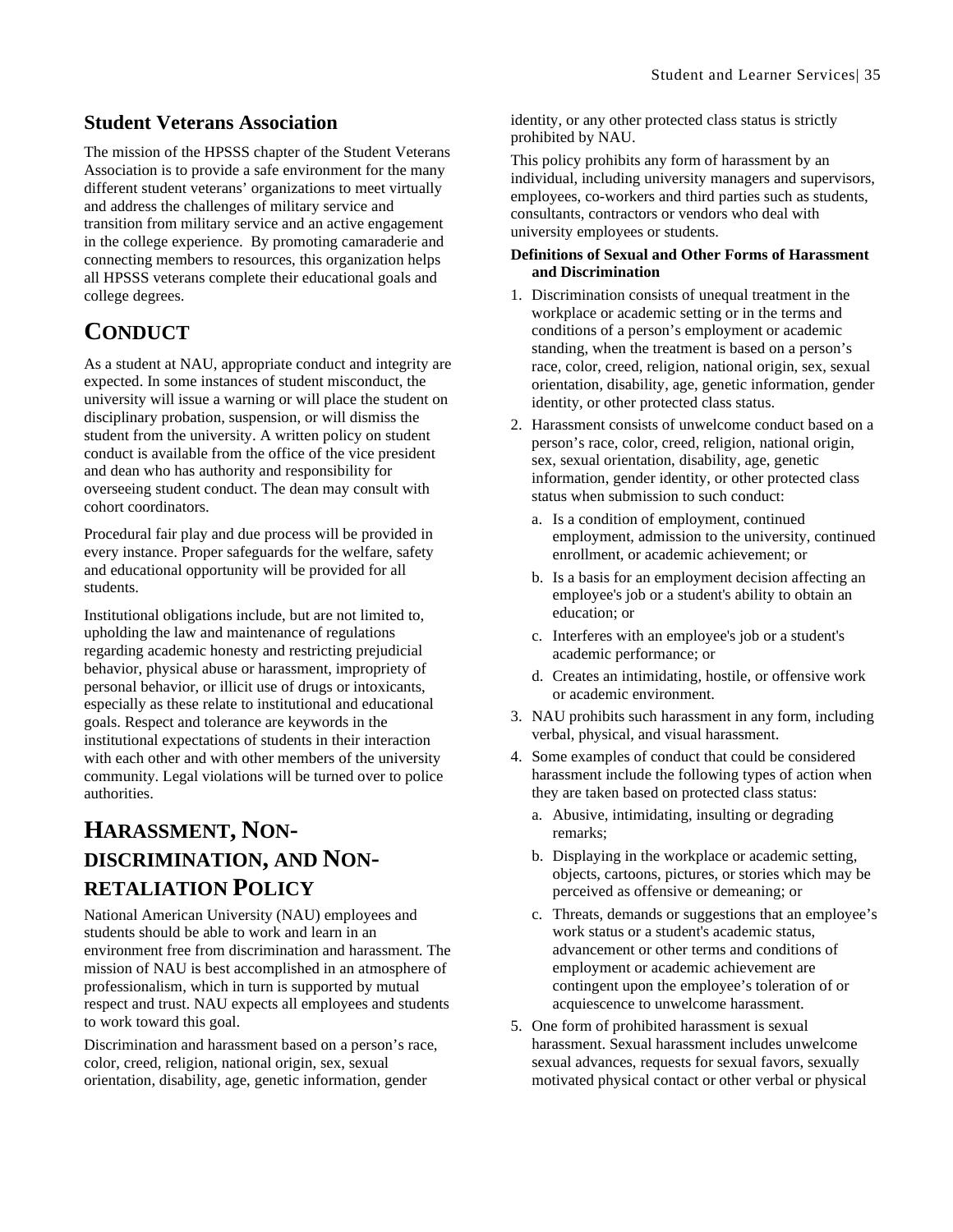conduct or communication of a sexual nature when submission to such conduct:

- a. Is a condition of employment, continued employment, admission to the university, continued enrollment, or academic achievement; or
- b. Is a basis for an employment decision affecting an employee's job or a student's ability to obtain an education; or
- c. Interferes with an employee's job or student's academic performance; or
- d. Creates an intimidating, hostile, or offensive work or academic environment.
- 6. NAU prohibits sexual harassment in any form, including verbal, physical, and visual harassment. For more information, please refer to the university's Sexual Misconduct policy.

### **Reporting Harassment**

- 1. If at any time a student feels he/she has experienced sexual or other forms of harassment, discrimination, or violence, the student should immediately contact: Title IX Coordinator, 5301 Mount Rushmore Rd., Rapid City, SD 57701, 605-809-8511[, TitleIX@national.edu.](mailto:TitleIX@national.edu) If at any time an employee feels that he/she has experienced sexual and other forms of harassment, discrimination, or violence, the employee should immediately contact: Human Resources, 5301 Mount Rushmore Rd., Rapid City, SD 57701, 605-721-5313, [hremployeerelations@national.edu](mailto:hremployeerelations@national.edu)
- 2. NAU wants to resolve any such problems, but it can do so only if it is aware of those problems. NAU encourages any individual who believes he/she is being discriminated against or harassed to report any and all incidents of perceived discrimination or harassment.
- 3. NAU will investigate discrimination and harassment complaints and take other appropriate action. Every effort will be made to ensure the confidentiality of complaints, and the results of investigation, to the extent possible. Any person who is found to have committed prohibited discrimination or harassment will be subject to appropriate corrective action, which may include discipline up to and including termination or, in the case of a student, permanent suspension.

#### **Confidentiality**

Every effort will be made to ensure the confidentiality of complaints, and the results of investigation, to the extent possible.

#### **No Retaliation**

1. Retaliation against any individual for making a complaint under this policy, for opposing harassment or discrimination, or for participating in an investigation

of any claim regarding harassment or discrimination or inappropriate behavior is strictly prohibited.

- 2. Any person who engages in retaliatory conduct or reprisals in response to a claim of harassment or discrimination will be subject to appropriate corrective action, which may include discipline up to and including termination of employment or permanent suspension of a student. If an employee or student feels that he/she has experienced such retaliation, the individual should immediately report any such retaliation to the system director of human resource.
- 3. A person who files a false or malicious complaint of discrimination or harassment may be the subject of appropriate disciplinary action.

### **Employee and Student Responsibilities**

- 1. Everyone is responsible for maintaining a working and learning environment free of harassment and discrimination.
- 2. All employees are required to complete the interactive educational training programs, Unlawful Harassment Prevention and Diversity in the Workplace upon hire and thereafter on a yearly basis. All students and employees will also be provided with Title IX, VAWA training.
- 3. It is the responsibility of ALL employees and students to:
	- a. Read and abide by this policy. Employees with questions may contact the director for human resources. Students with questions may contact the Title IX coordinator.
	- b. Refrain from engaging in acts of harassment or discrimination or acts that can be construed as harassment or discrimination.
	- c. Immediately report any acts of discrimination or harassment or acts that can be construed as such.
	- d. Cooperate with any investigation regarding discrimination, harassment, or inappropriate conduct.
	- e. Maintain the confidentiality of any complaint or information received or provided in the course of an investigation, only disclosing information to those NAU personnel or representatives with a need to know about the complaint or information. Refrain from speculation and from drawing conclusions or gossiping about the subject matter or individuals involved in claims of harassment or discrimination, or involved in the investigation of such claims.
	- f. Refrain from taking any adverse or retaliatory action against any individual who has made a claim of harassment, opposed harassment, or participated in the investigation of any claim regarding harassment or inappropriate behavior.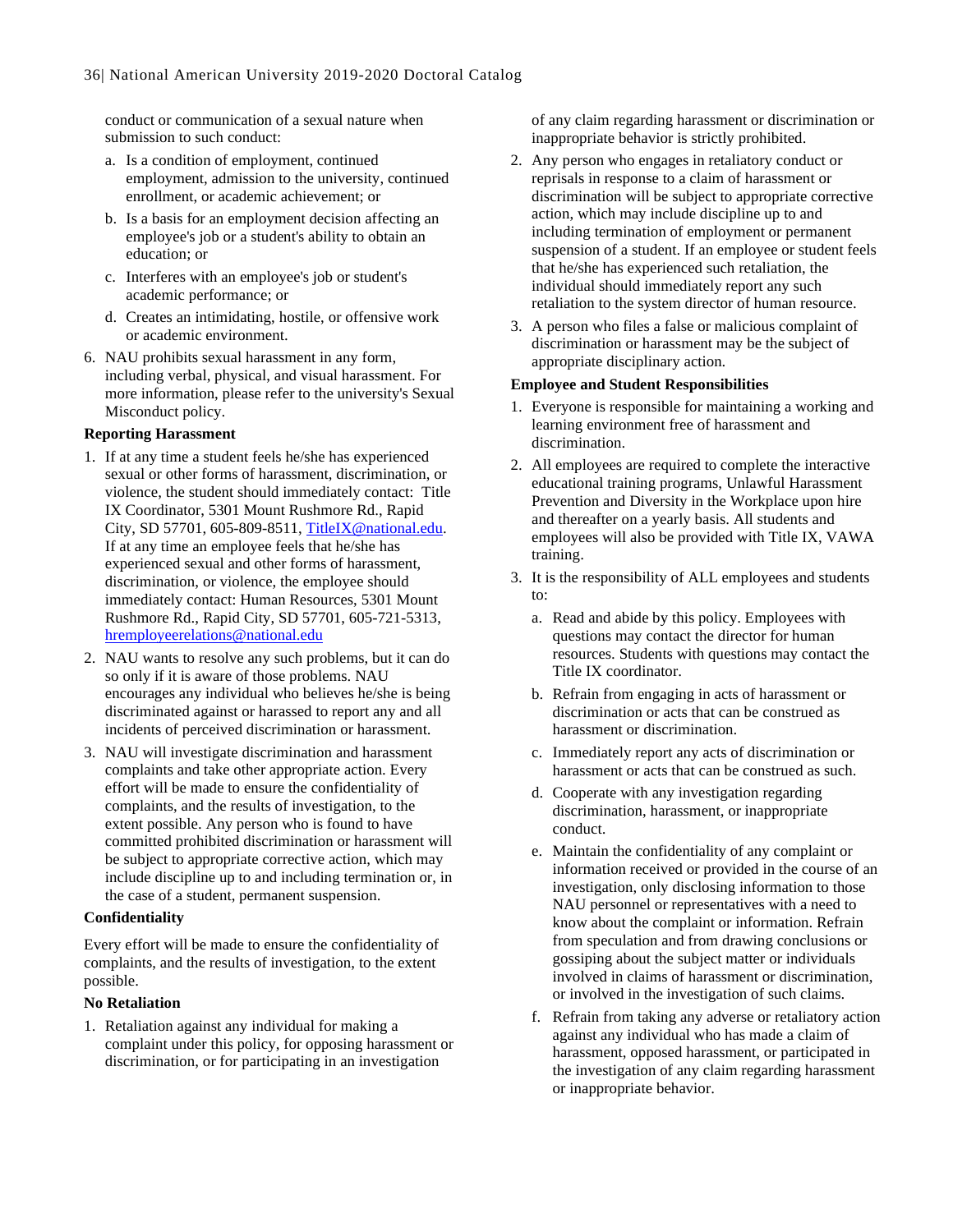# **JOURNAL OF STRATEGIC SECURITY**

The *Journal of Strategic Security* (JSS) is a double-blind peer-reviewed professional journal published quarterly by the Henley-Putnam School of Strategic Security with support from the University of South Florida libraries. The JSS provides a multi-disciplinary forum for scholarship and discussion of strategic security issues drawing from the fields of global security, international relations, intelligence, terrorism and counterterrorism studies, among others. JSS is indexed in SCOPUS, the Directory of Open Access Journals, and several EBSCOhost and ProQuest databases.

# **ONESTOP**

OneStop (https://onestop.national.edu/) provides access to nearly all of a student's resources. It is also the first step in finding answers to questions, or resolutions to issues.

# **ONLINE LIBRARY**

Library resources are chosen to assist all in achieving success in their academic programs and careers with a collection of current and timely information in a variety of formats. The online library includes the NAU catalog, ebooks, tutorials, and myriad electronic searchable databases. In addition, Ask-a-librarian email reference service is available to support student library needs.

## **ORIENTATION**

The orientation course, as well as the university's student success courses provides students with development and training in achieving online academic success. The orientation course is a valuable resource for all students to encourage them to communicate with one another, as well as their faculty and deans, and to increase academic success. Orientation includes information about the following: goals, learning outcomes, and strategies for student success, management, and academic writing refresher. The university's writing, math, and other support centers provide additional resources.

# **RIGHT TO PRIVACY - FERPA**

The Family Educational Rights and Privacy Act (FERPA) (20 U.S.C. § 1232g; 34 CFR Part 99) affords eligible students certain rights with respect to their education records. (An "eligible student" under FERPA is a student who is 18 years of age or older or who attends a postsecondary institution.) These rights include:

1. The right to inspect and review the student's education records within 45 days after the day the school receives a request for access. A student should submit a written request to the registrar or other appropriate official, that identifies the records the student wishes to inspect. The school official will make arrangements for access and notify the student of the time and place where the records may be inspected. If the records are not maintained by the school official to whom the request was submitted, that official shall advise the student of the correct official to whom the request should be addressed.

2. The right to request the amendment of the student's education records that the student believes is inaccurate, misleading, or otherwise in violation of the student's privacy rights under FERPA.

A student who wishes to ask the school to amend a record should write the school official responsible for the record, clearly identify the part of the record the student wants changed, and specify why it should be changed.

If the school decides not to amend the record as requested, the school will notify the student in writing of the decision and the student's right to a hearing re-garding the request for amendment. Additional information regarding the hearing procedures will be provided to the student when notified of the right to a hearing.

3. The right to provide written consent before the school discloses personally identifiable information (PII) from the student's education records, except to the extent that FERPA authorizes disclosure without con-sent.

The school may disclose education records without a student's prior written consent under the FERPA exception for disclosure to school officials with legitimate educational interests. A school official is a person employed by the school in an administrative, supervisory, academic, research, or support staff position (including law en-forcement unit personnel and health staff); a person serving on the governing board; or a student serving on an official committee, such as a disciplinary or grievance com-mittee. A school official also may include a volunteer or contractor outside of the school who performs an institutional service of function for which the school would otherwise use its own employees and who is under the direct control of the school with respect to the use and maintenance of PII from education records, such as an attorney, auditor, or collection agent or a student volunteering to assist another school official in performing his or her tasks. A school official has a legitimate educational interest if the official needs to review an educa-tion record in order to fulfill his or her professional responsibilities for the school.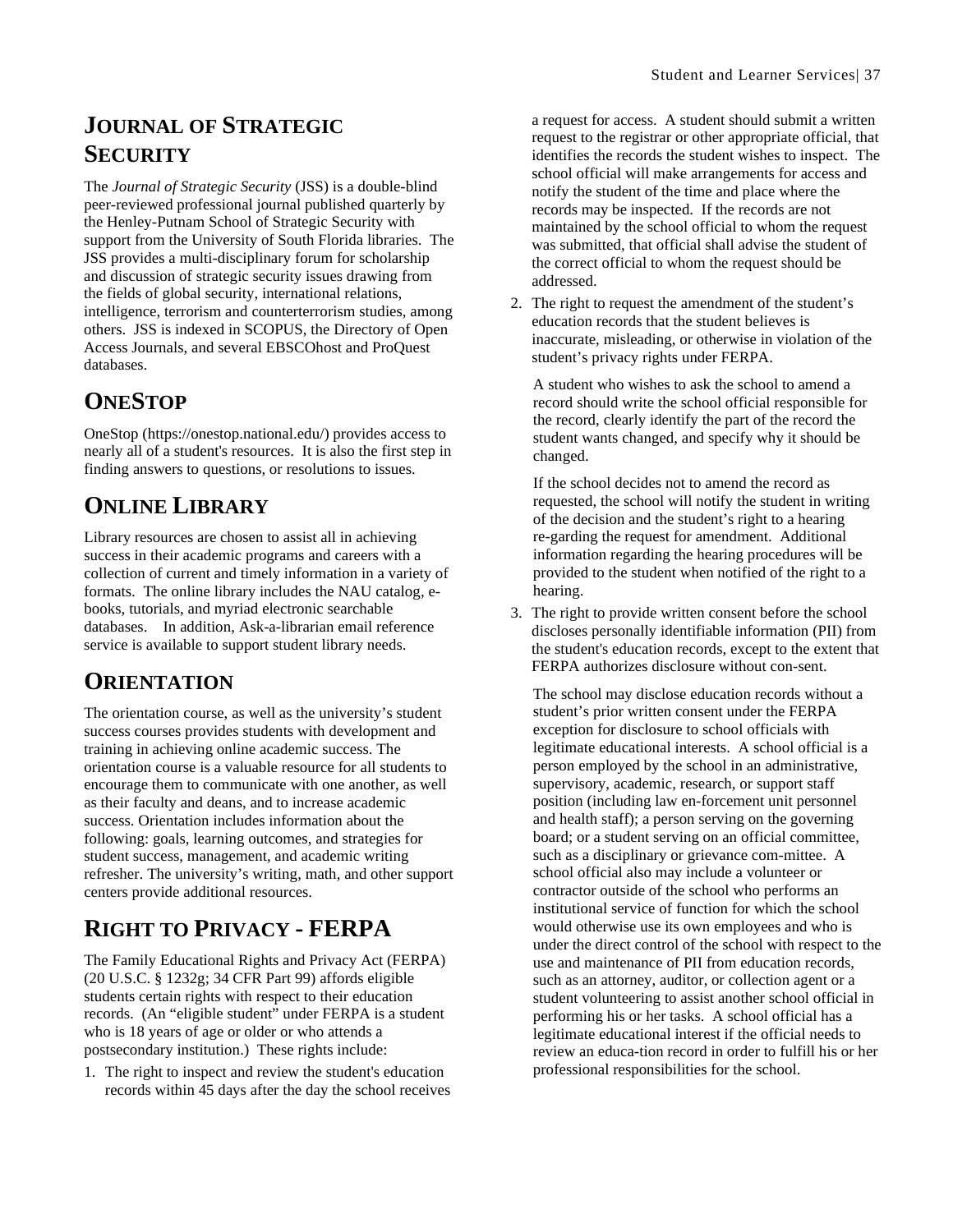Upon request, the school may disclose education records without a student's prior written consent to offi-cials of another school in which a student seeks or intends to enroll.

4. The right to file a complaint with the U.S. Department of Education concerning alleged failures by the school to comply with the requirements of FERPA. The name and address of the Office that administers FERPA is:

Family Policy Compliance Office U.S. Department of Education 400 Maryland Avenue, SW Washington, DC 20202

At its discretion, the school may disclose without the student's prior written consent the following directory information: student's name, local and permanent addresses, local and permanent telephone numbers, e-mail address, photograph, date and place of birth, major field of study, class level, enrollment status (e.g., undergraduate or graduate, full-time or part-time), dates of attendance, participation in officially recognized activities, degrees, honors, and awards received, and most recent educational agency or institution attended.

A student may withhold directory information by notifying the office of the registrar in writing no later than the 15th day after the first day of the term in which the student is enrolled. Requests for nondisclosure will be honored by the university until removed by the student.

FERPA permits the disclosure of PII from students' education records, without consent of the student, if the disclosure meets certain conditions found in §99.31 of the FERPA regulations. Except for disclosures to school officials, disclosures related to some judicial orders or lawfully issued subpoenas, disclosures of directory information, and disclosures to the student, §99.32 of FERPA regulations requires the institution to record the disclosure. Eligible students have a right to inspect and review the record of disclosures. A postsecondary institution may disclose PII from the education records without obtaining prior written consent of the student –

- To other school officials, including teachers, within the school whom the school has determined to have legitimate educational interests. This includes contractors, consultants, volunteers, or other parties to whom the school has outsourced institutional services or functions, provided that the conditions listed in 34 CFR  $§99.31(a)(1)(i)(B)(1) - (a)(1)(i)(B)(2)$  are met. (34 CFR §99.31(a)(1))
- To officials of another school where the student seeks or intends to enroll, or where the student is already enrolled if the disclosure is for purposes related to the student's enrollment or transfer, subject to the

requirements of 34 CFR §99.34. (34 CFR §99.31(a)(2))

- To authorized representatives of the U. S. Comptroller General, the U. S. Attorney General, the U.S. Secretary of Education, or State and local educational authorities, such as a State postsecondary authority that is responsible for supervising the university's Statesupported education programs. Disclosures under this provision may be made, subject to the requirements of §99.35, in connection with an audit or evaluation of Federal- or State-supported education programs, or for the enforcement of or compliance with Federal legal requirements that relate to those programs. These entities may make further disclosures of PII to outside entities that are designated by them as their authorized representatives to conduct any audit, evaluation, or enforcement or compliance activity on their behalf. (34 CFR §§99.31(a)(3) and 99.35)
- In connection with financial aid for which the student has applied or which the student has received, if the information is necessary to determine eligibility for the aid, determine the amount of the aid, determine the conditions of the aid, or enforce the terms and conditions of the aid.  $(34 \text{ CFR } \S 99.31(a)(4))$
- To organizations conducting studies for, or on behalf of, the school, in order to: (a) develop, validate, or administer predictive tests; (b) administer student aid programs; or (c) improve instruction. (34 CFR §99.31(a)(6))
- To accrediting organizations to carry out their accrediting functions. (34 CFR §99.31(a)(7))
- To parents of an eligible student if the student is a dependent for IRS tax purposes. (34 CFR §99.31(a)(8))
- To comply with a judicial order or lawfully issued subpoena. (34 CFR §99.31(a)(9))
- To appropriate officials in connection with a health or safety emergency, subject to §99.36. (34 CFR  $§99.31(a)(10)$ ) Information the school has designated as "directory information" under §99.37. (34 CFR §99.31(a)(11))
- To a victim of an alleged perpetrator of a crime of violence or a non-forcible sex offense, subject to the requirements of §99.39. The disclosure may only include the final results of the disciplinary proceeding with respect to that alleged crime or offense, regardless of the finding. (34 CFR §99.31(a)(13))
- To the general public, the final results of a disciplinary proceeding, subject to the requirements of §99.39, if the school determines the student is an alleged perpetrator of a crime of violence or non-forcible sex offense and the student has committed a violation of the school's rules or policies with respect to the allegation made against him or her. (34 CFR §99.31(a)(14))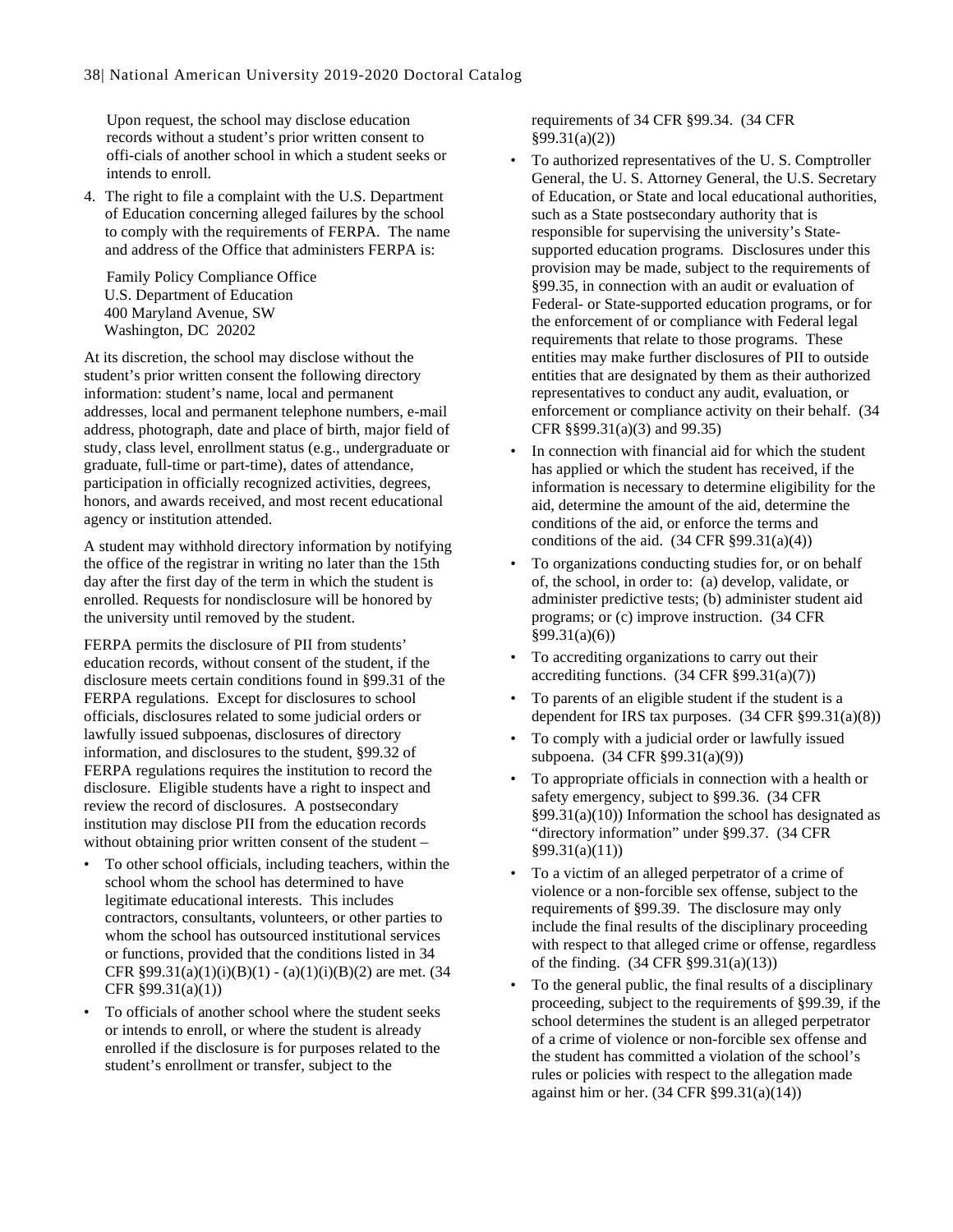• To parents of a student regarding the student's violation of any Federal, State, or local law, or of any rule or policy of the school, governing the use or possession of alcohol or a controlled substance if the school determines the student committed a disciplinary violation and the student is under the age of 21. (34 CFR §99.31(a)(15))

# **STUDENT CONCERNS**

National American University is committed to promptly addressing student concerns. No adverse action will be taken against a student for submitting a concern or complaint.

- 1. If a student has a concern or complaint, the student should first seek resolution by communicating with a success coach.
- 2. In the event the matter is not resolved after communicating with a success coach, the student is encouraged to contact the executive director of student success, who will address the student's concern in an impartial manner.

Executive Director of Student Success National American University 5301 Mount Rushmore Rd. Rapid City, SD 57701 Phone: (719) 590-8322 | Fax: (605) 394-4849 studentconcerns@national.edu

- 3. The executive director of student success will strive to respond to a student within five (5) business days and will endeavor to resolve the matter in a timely manner. The time to resolution will depend upon the nature of the concern.
- 4. The executive director of student success does not possess the authority to render final decisions, but will seek to resolve the matter by facilitating communication among the appropriate persons and departments.
- 5. In the event a student feels that the university has not adequately addressed the concern or complaint, the student may contact the appropriate state agency listed below.

### **Alabama**

Alabama Commission on Higher Education 100 North Union Street Montgomery, AL 36104-3758 Website: www.ache.state.al.us/ Phone: (334) 242-1998 Fax: (334) 242-0268

Alabama Community College System PO Box 302130 Montgomery, AL 36130-2130 Website: https://www.accs.edu/about-accs/private-schoollicensure/ Phone: (334) 293-4650

### **Alaska**

Alaska Commission on Postsecondary Education P.O. Box 110505 Juneau, AK 99811-0510 Website: acpe.alaska.gov Phone: (907) 465-2962 Fax: (907) 465-5316 Email: ACPE@alaska.gov

### **Arizona**

Arizona State Board for Private Postsecondary Education 1400 W. Washington Street Phoenix, AZ 85007 Website: http://www.azppse.gov/ Phone: (602) 542-5709 Fax: (602) 542-1253

### **Arkansas**

Arkansas Department of Higher Education 423 Main Street, Suite 400 Little Rock, AR 72201 Website: www.adhe.edu Phone: (501) 371-2000 Email: ADHE\_Info@adhe.edu

### **California**

Bureau of Private Postsecondary Education Street Address: 2535 Capitol Oaks Drive, Suite 400 Sacramento, CA 95833 Mailing Address: P.O. Box 980818 West Sacramento, CA 95798-0818 Website: www.bppe.ca.gov/ Phone: (916) 431-6959; Toll Free: (888) 370-7589 Fax: (916) 263-1897 Email: bppe@dca.ca.gov

### **Colorado**

Colorado Department of Higher Education 1560 Broadway, Suite 1600 Denver, CO 80202 Website: highered.colorado.gov/ Phone: (303) 866-2723 Fax: (303) 866-4266

#### **Connecticut**

Connecticut Board of Regents for Higher Education 39 Woodland Street Hartford, CT 06105 Website: www.ctohe.org/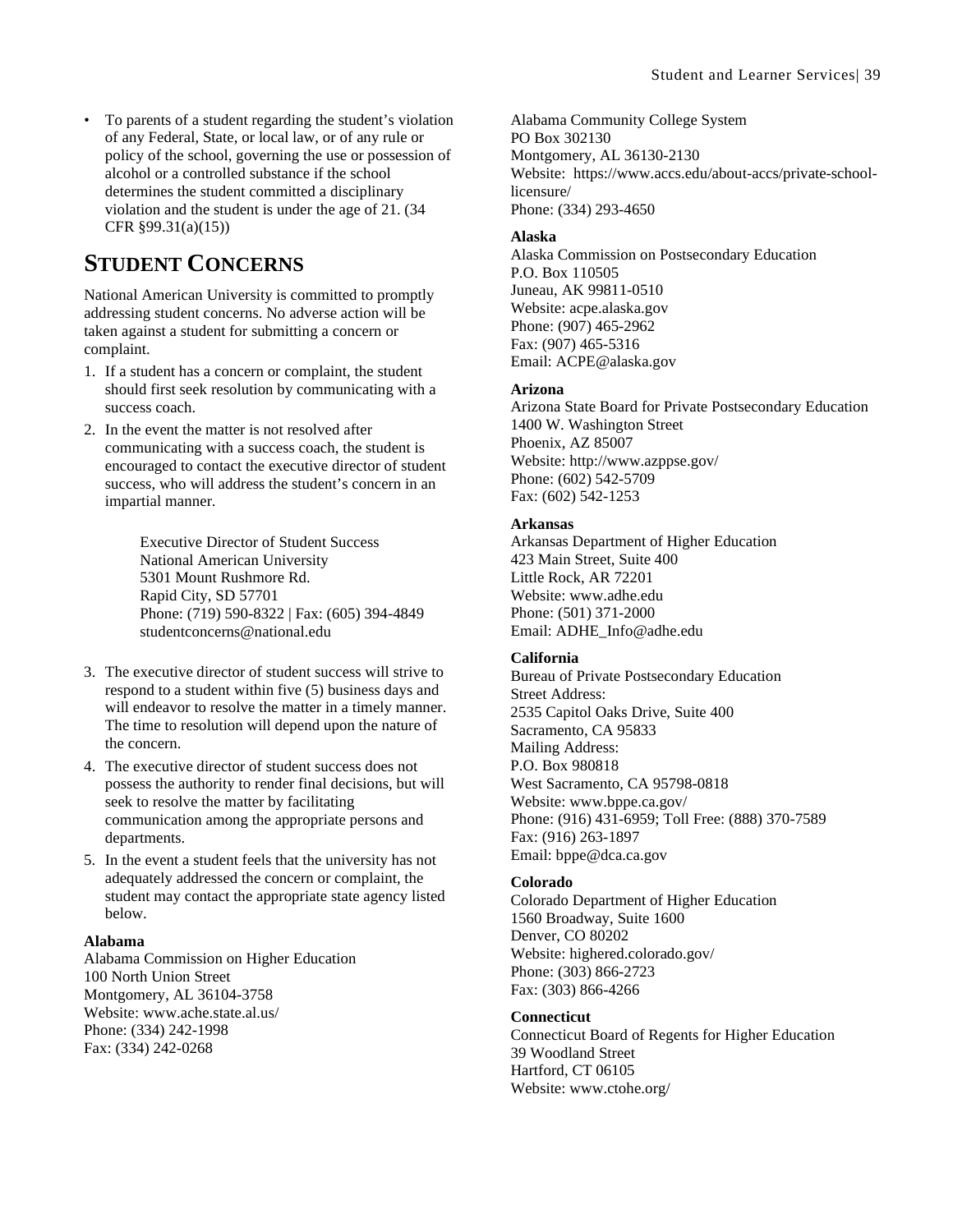#### Phone: (860) 493-0000

#### **Delaware**

Delaware Higher Education Office John G. Townsend Building 401 Federal Street Dover, DE 19901 Website: www.doe.k12.de.us/ Phone: (302) 735-4000 Fax: (302) 739-4654 Email: dedoe@doe.k12.de.us

#### **Florida**

Florida Department of Education 325 W. Gaines Street, Room 1544 Tallahassee, FL 32399-0400 Website: www.fldoe.org Phone: (850) 245-0505 Fax: (850) 245-9667 Email: Susan.Hood@fldoe.org

#### **Georgia**

Nonpublic Postsecondary Education Commission 2082 East Exchange Place, Suite 220 Tucker, GA 30084-5305 Website: www.gnpec.georgia.gov Phone: (770) 414-3300 Fax: (770) 414-3309

#### **Hawaii**

Hawaii State Department of Education 1390 Miller Street Honolulu, HI 96813 Website: www.hawaiipublicschools.org/ Phone: (808) 586-3230 Fax: (808) 586-3234

#### **Idaho**

Idaho State Board of Education Street Address: 650 West State Street, 3rd Floor Boise, ID 83702 Mailing Address: P.O. Box 83720 Boise, ID 83720-0037 Website: www.boardofed.idaho.gov/ Phone: (208) 334-2270 Fax: (208) 334-2632 Email: board@osbe.idaho.gov

#### **Illinois**

Illinois Board of Higher Education 431 East Adams, 2nd Floor Springfield, IL 62701-1404 Website: www.ibhe.org Phone: (217) 782-2551 Fax: (217) 782-8548

#### **Indiana**

Indiana Commission for Higher Education 101 West Ohio Street, Suite 550 Indianapolis, IN 46204-1984 Website: www.in.gov/che/ Phone: (317) 464-4400 Email: complaints@che.in.gov

#### **Iowa**

Iowa College Student Aid Commission 430 East Grand Avenue, FL 3 Des Moines, IA 50309-1920 Website: www.iowacollegeaid.gov Phone: (515) 725-3400 Fax: (515) 725-3401

#### **Kansas**

Board of Regents 1000 SW Jackson Street, Suite 520 Topeka, KS 66612-1368 Website: www.kansasregents.org/ Phone: (785) 430-4240

#### **Kentucky**

Kentucky Council on Postsecondary Education 1024 Capital Center Drive, Suite 320 Frankfort, KY 40601 Website: cpe.ky.gov/ Phone: (502) 573-1555 Fax: (502) 573-1535

#### **Louisiana**

Louisiana Board of Regents Street Address: 1201 N. Third Street, Suite 6-200 Baton Rouge, LA 70802 Mailing Address: P.O. Box 3677 Baton Rouge, LA 70821-3677 Website: http://regents.louisiana.gov/ Phone: (225) 342-7084 Fax: (225) 342-9318 or 6926

#### **Maine**

Maine Department of Education 23 State House Station Augusta, ME 04333-0023 Website: www.maine.gov/doe/ Phone: (207) 624-6600 Fax: (207) 624-6700

#### **Maryland**

Maryland Attorney General Consumer Protection Division 200 St. Paul St. Baltimore, MD 21202 Phone: (410) 528-8662; Toll Free (888) 743-0823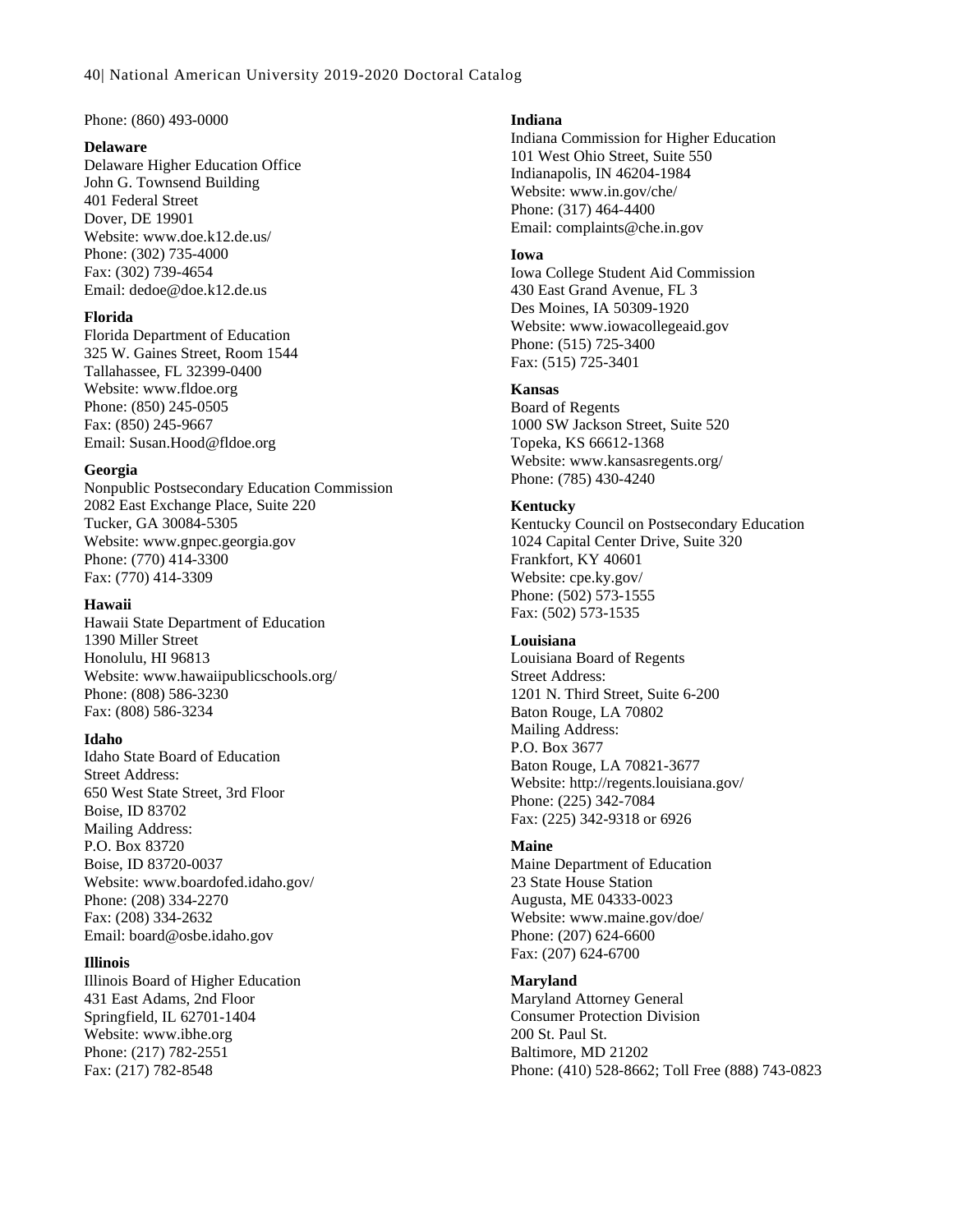### **Massachusetts**

Massachusetts Department of Higher Education One Ashburton Place, Room 1401 Boston, MA 02108 Website: www.mass.edu Phone: (617) 994-6950 Fax: (617) 727-0955 or (617) 727-6656

### **Michigan**

Michigan Department of Licensing and Regulatory Affairs Bureau of Commercial Services, Licensing Division, Private Postsecondary Schools P.O. Box 30018 Lansing, MI 48909 Website: www.michigan.gov Phone: (517) 241-9288 Fax: (517) 373-2162

### **Mississippi**

Mississippi Commission on College Accreditation 3825 Ridgewood Road Jackson, MS 39211-6453 Website: www.mississippi.edu Phone: (601) 432-6647

### **Missouri**

Missouri Department of Higher Education and Workforce Development 301 West High Street, Suite 840 Jefferson City, MO 65101 Website: www.dhe.mo.gov/ Phone: toll free: (573) 751-2361; Toll Free (800) 473-6757 Fax: (573) 751-6635

### **Montana**

Montana University System, Montana Board of Regents Office of the Commissioner of Higher Education 2500 Broadway Street, P.O. Box 203201 Helena, MT 59620-3201 Website: http://mus.edu/board/default.asp Phone: (406) 444-6570 Fax: (406) 444-1469

### **Nebraska**

Coordinating Commission for Postsecondary Education Street Address: 140 N. 8th Street, Suite 300 Lincoln, NE 68508 Mailing Address: P.O. Box 95005 Lincoln, NE 68509-5005 Website: www.ccpe.nebraska.gov Phone: (402) 471-2847 Fax: (402) 471-2886

### **Nevada**

Nevada Commission on Postsecondary Education 8778 South Maryland Parkway, Suite 115

Las Vegas, NV 89123 Website: www.cpe.state.nv.us/index.htm Phone: (702) 486-7330 Fax: (702) 486-7340

### **New Hampshire**

New Hampshire Department of Education 101 Pleasant Street Concord, NH 03301-3494 Website: www.education.nh.gov Phone: (603) 271-3494 Fax: (603) 271-1953 Email: lori.temple@doe.nh.gov

#### **New Jersey**

New Jersey Secretary of Higher Education 20 West State Street, 4th floor P.O. Box 542 Trenton, NJ 08625-0542 Website: www.state.nj.us Phone: (609) 292-4310 Fax: (609) 292-7225

### **New Mexico**

New Mexico Higher Education Department Private Post-Secondary Schools Division 2044 Galisteo Street Santa Fe, NM 87505-2100 Website: www.hed.state.nm.us/ Phone: (505) 476-8400 Fax: (505) 476-8453

### **New York**

Office of College and University Evaluation New York State Education Department 89 Washington Avenue Albany, NY 12234 Website: www.highered.nysed.gov Phone: (518) 474-2593 Fax: (518) 486-2779 Email: ocueinfo@mail.nysed.gov

### **North Carolina**

North Carolina Community College System 20 West Jones Street Raleigh, NC 27603 Website: www.nccommunitycolleges.edu/ Phone: (919) 807-7146 Fax: (919) 807-7164

### **North Dakota**

North Dakota State Board for Career and Technical Education State Capitol 15th Floor 600 East Boulevard Avenue, Dept. 270 Bismarck, ND 58505-0610 Website: www.nd.gov/ Phone: (701) 328-3180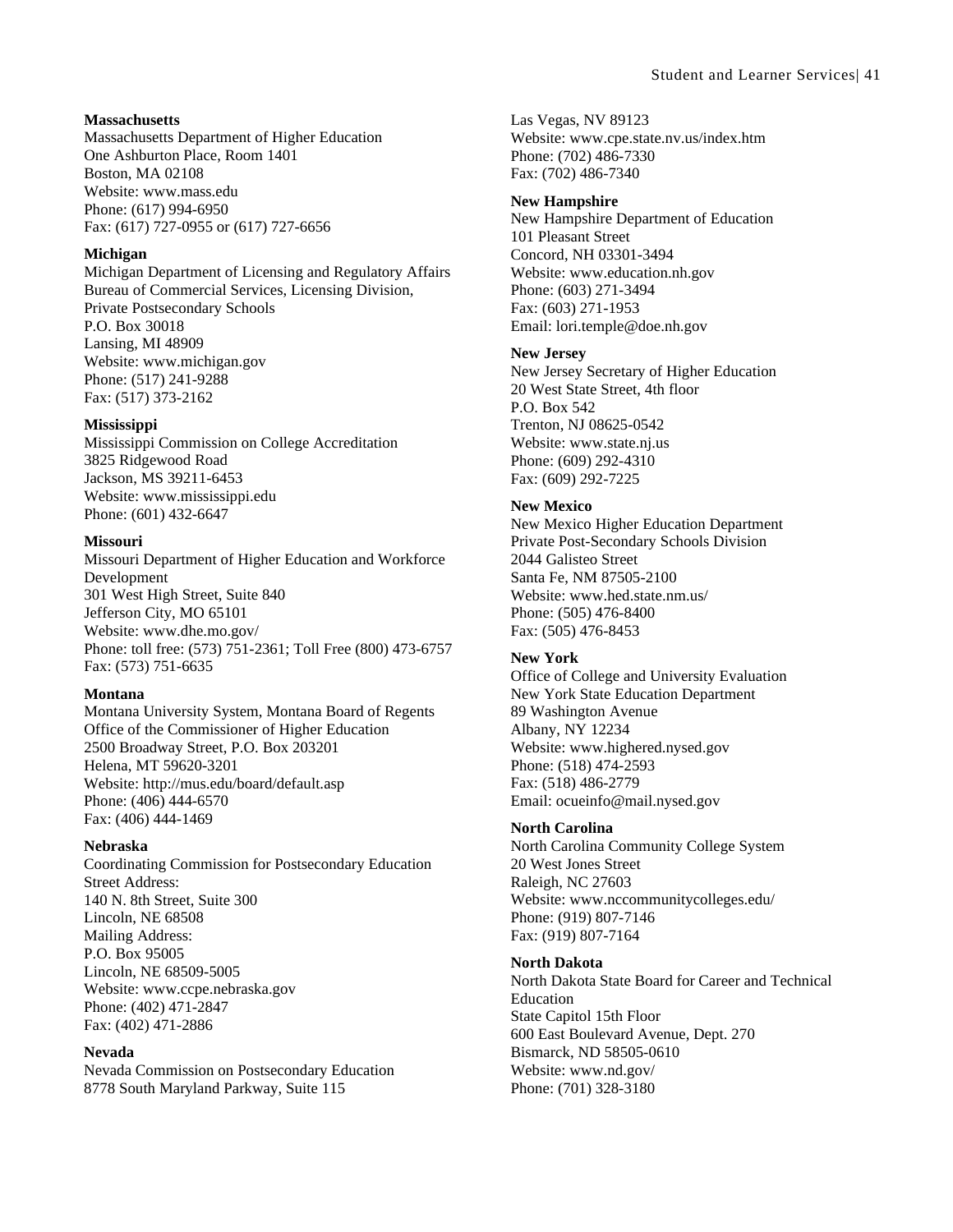Fax: (701) 328-1255 Email: cte@nd.gov

#### **Ohio**

Ohio State Board of Career Colleges and Schools 30 East Broad Street, Suite 2481 Columbus, OH 43215 Website: scr.ohio.gov/ Phone: (614) 466-2752 Fax: (614) 466-2219 Email: bpsr@scr.state.oh.us

#### **Oklahoma**

#### Oklahoma State Regents for Higher Education

655 Research Parkway, Suite 200 Oklahoma City, OK 73104 Website: www.okhighered.org/ Phone: (405) 225-9100 Email: communicationsdepartment@osrhe.edu Oklahoma Board of Private Vocations Schools 3700 N.W. Classen Boulevard, Suite 250 Oklahoma City, OK 73118 Website: http://obpvs.ok.gov/ Phone: (405) 528-3370

### **Oregon**

Oregon Department of Education 255 Capitol Street NE Salem, OR 97310-0203 Website: www.ode.state.or.us/ Phone: (503) 947-5600 Fax: (503) 378-5156 Oregon Office of Student Access and Completion (OSAC) 1500 Valley River Drive, Suite 100 Eugene, OR 97401 Website: www.oregonstudentaid.gov Phone: (541) 687-7478 Fax: (541) 687-7414

#### **Pennsylvania**

Department of Education, Division of Program Services 333 Market Street Harrisburg, PA 17126 Website: www.portal.state.pa.us Phone: (717) 783-6137 Fax: (717) 783-6139

#### **Puerto Rico**

Puerto Rico Council on Higher Education P.O. Box 19900 San Juan, Puerto Rico 00910-1900 Website: www.ce.pr.gov Phone: (787) 641-7100 Fax: (787) 641-2573

#### **South Carolina**

South Carolina Commission on Higher Education

1122 Lady Street, Suite 300 Columbia, SC 29201 Website: www.che.sc.gov/ Phone: (803) 737-2260 Fax: (803) 737-2297

#### **South Dakota**

South Dakota Board of Regents 306 East Capitol Avenue Pierre, SD 57501 Website: www.sdbor.edu/ Phone: (605) 773-3455 Fax: (605) 773-5320 Email: info@sdbor.edu

#### **Tennessee**

Tennessee Higher Education Commission Division of Postsecondary School Authorization 404 James Robertson Parkway, Suite 1900 Nashville, TN 37243 Website: www.tn.gov/ Phone: (615) 741-3605 Fax: (615) 532-8845

#### **Texas**

Texas Higher Education Coordinating Board Street Address: 1200 E. Anderson Lane Austin, TX 78752 Mailing Address: P.O. Box 12788 Austin, TX 78711-2788 Website: http://www.thecb.state.tx.us/ Phone: (512) 427-6101 Email: StudentComplaints@thecb.state.tx.us Texas Administrative Code: 19 Tex. Admin. Code §§ 1.110 – 1.120 http://texreg.sos.state.tx.us/public/readtac\$ext.ViewTAC?t ac\_view=5&ti=19&pt=1&ch=1&sch=E&rl=Y

#### **Utah**

Utah Division of Consumer Protection 160 East 300 South Salt Lake City, UT 84111 Website: www.consumerprotection.utah.gov/ Phone: (801) 530-6601; Toll Free (800) 721-7233 Fax: (801) 530-6001 Email: consumerprotection@utah.gov

#### **Vermont**

Vermont Agency of Education 219 North Main Street, Suite 402 Barre, VT 05641 Website: education.vermont.gov/ Phone: (802) 479-1030 Email: AOE.EdInfo@state.vt.us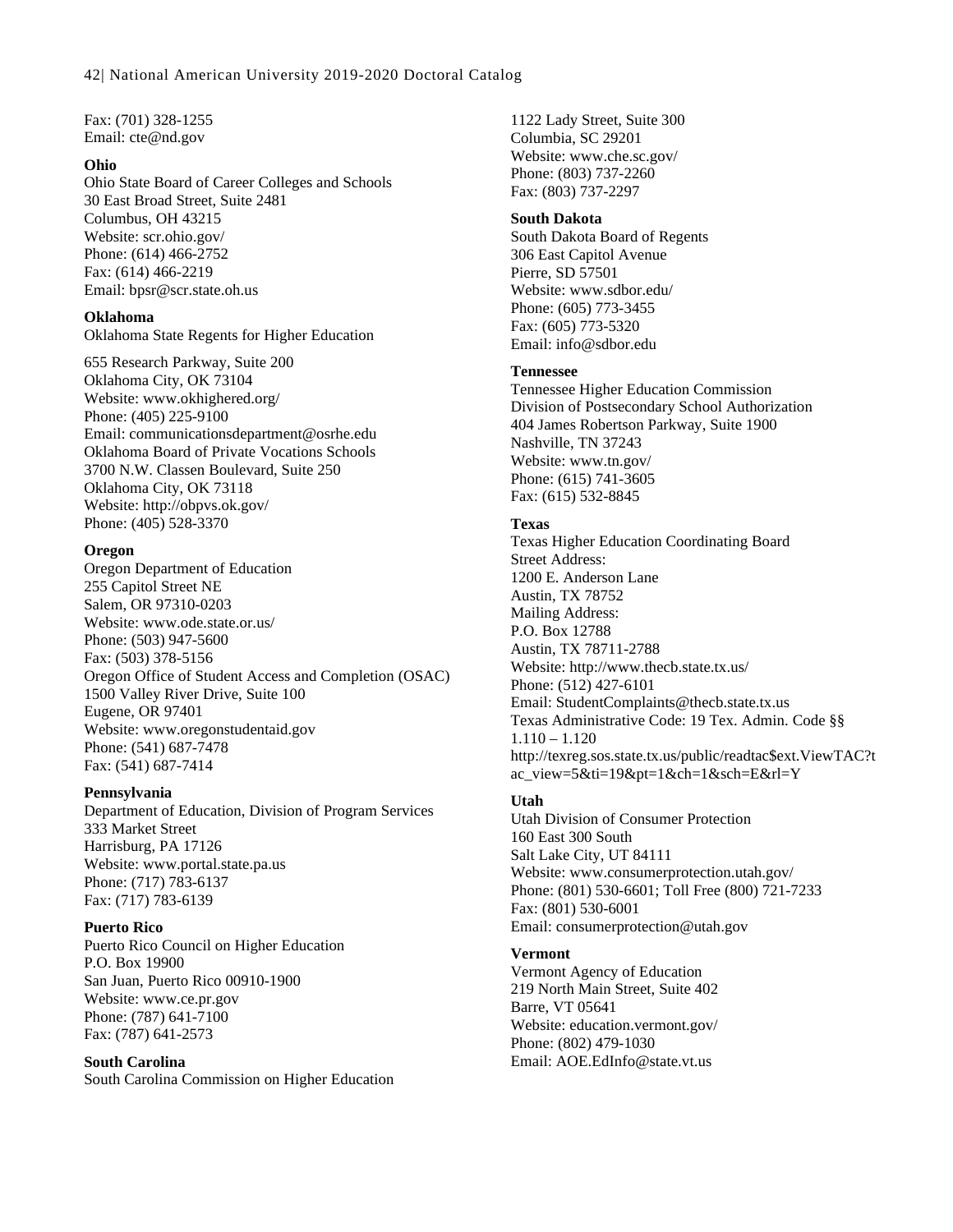### **Virginia**

State Council of Higher Education for Virginia 101 N. 14th Street, 10th Floor, James Monroe Bldg. Richmond, VA 23219 Website: www.schev.edu/ Phone: (804) 225-2600 Fax: (804) 225-2604 Email: communications@schev.edu

### **Washington**

Washington Higher Education Coordinating Board 917 Lakeridge Way SW Olympia, WA 98502 Website: www.wsac.wa.gov Phone: (360) 753-7800 Email: info@wsac.wa.gov

### **West Virginia**

West Virginia Higher Education Policy Commission 1018 Kanawha Boulevard East, Suite 700 Charleston, WV 25301-2800 Website: wvhepc.com Phone: (304) 558-4016 Fax: (304) 558-5719

### **Wisconsin**

Wisconsin Educational Approval Board 201 W. Washington Avenue, 3rd Floor Madison, WI 53708-8696 Website: eab.state.wi.us/ Phone: (608) 266-1996 Fax: (608) 264-8477 Email: eabmail@eab.wisconsin.gov

### **Wyoming**

Wyoming Department of Education Cheyenne Office: 2300 Capitol Avenue Hathaway Building, 2nd Floor Cheyenne, WY 82002-0050 Phone: (307) 777-7690 Fax: (307) 777-6234 Riverton Office: 320 West Main Riverton, WY 82501 Phone: (307) 857-9250 Fax: (307) 857-9256 Website: edu.wyoming.gov/

### **Accrediting Agency**

In the event a student wishes to bring a complaint to the attention of the Higher Learning Commission, the student may contact the Commission at the address listed below. Higher Learning Commission 230 South LaSalle Street, Suite 7-500 Chicago, IL 60604 (800) 621-7440

Website: www.hlcommission.org

# **TECHNICAL SUPPORT**

NAU's goal in providing learning management systems, internet services, and technical support to students, faculty, and staff is to promote educational excellence by facilitating resource sharing, innovation, and communication.

NAU's e-mail and Internet resources are provided for the sole use of NAU students, faculty, staff, and administration. E-mail and Internet records are subject to all existing laws (federal, state and local) as well as the university policies and procedures.

Students experiencing technical problems may access NAU's OneStop website (OneStop@national.edu) 24/7 for aid with a variety of issues and information of interest. They are also encouraged to contact UServices at (800) 548-0602 or email uservices@national.edu for technical assistance seven-days per week when classes are in session.

# **TITLE IX: SEX DISCRIMINATION AND SEXUAL MISCONDUCT**

National American University's Title IX coordinator is responsible for overseeing all reports of sexual assault, and complaints of sexual harassment and discrimination, including those involving pregnant and parenting students. The contact information for the university's Title IX coordinator is:

Ruta Tekle Title IX Coordinator 5301 Mount Rushmore Rd. Rapid City, SD 57701 605-809-8511 rtekle@national.edu

National American University's Sexual Misconduct Policy http://www.national.edu/ sexual-complaint-reporting/

### **Sexual Assault Reporting**

If a student has been sexually assaulted, the student should immediately call 911 or local law enforcement. In addition, the student should promptly report the incident to the university's Title IX coordinator in accordance with the university's Sexual Misconduct Policy.

### **Sexual Harassment and Discrimination Reporting**

Students who have experienced sexual harassment or discrimination should immediately contact the university's Title IX coordinator in accordance with the university's Sexual Misconduct Policy.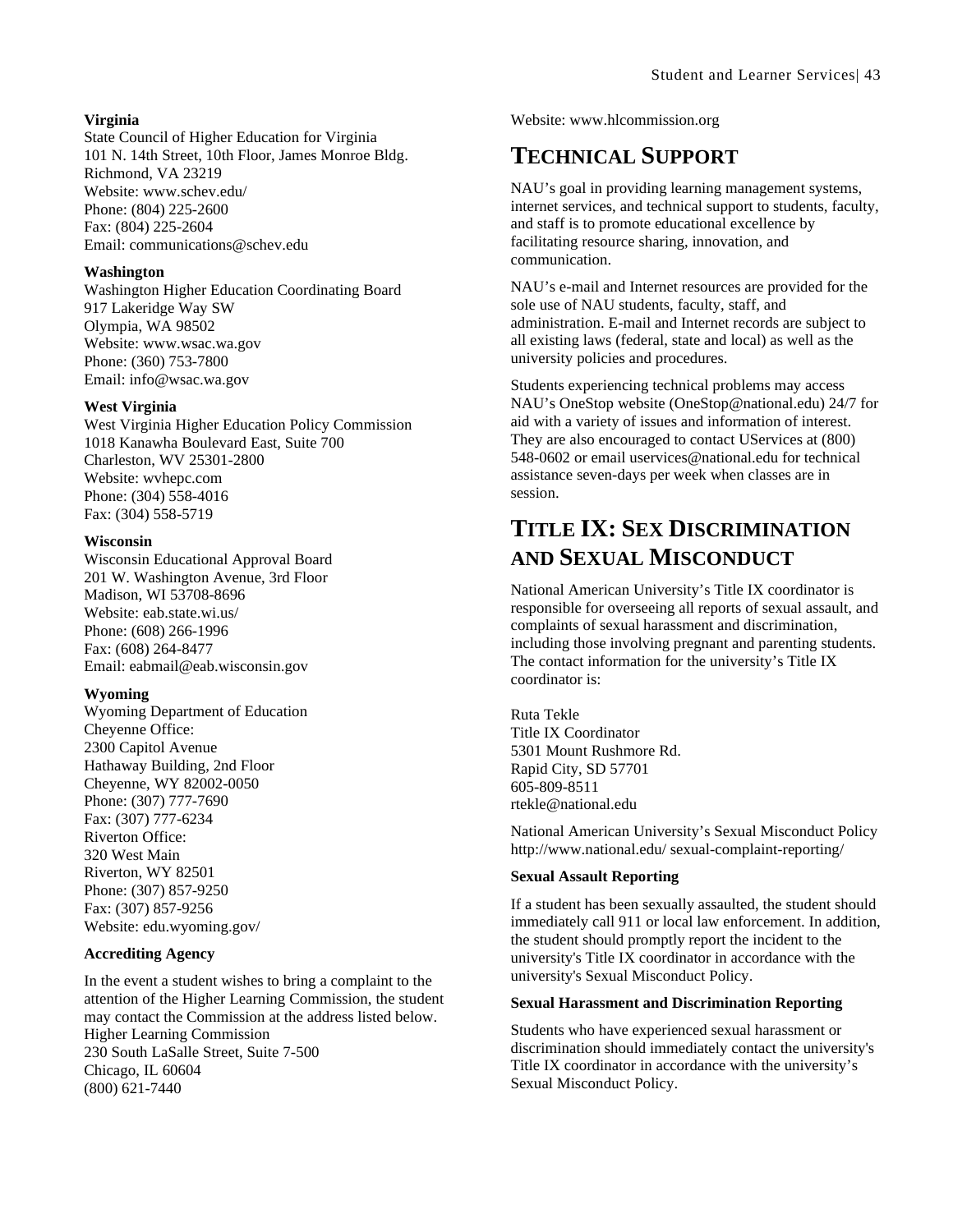### **Pregnant and Parenting Students**

Under the U.S. Department of Education's (ED's) Title IX regulations, an institution that receives federal funding "shall not discriminate against any student, or exclude any student from its education program or activity, including any class or extracurricular activity, on the basis of such student's pregnancy, childbirth, false pregnancy, termination of pregnancy, or recovery therefrom." According to the ED, pregnant and parenting students must be provided with reasonable accommodations to maintain and continue their academic pursuits.

Upon student disclosure to a university representative of a pregnancy or pregnancy-related condition, including but not limited to pregnancy, childbirth, false pregnancy, termination of pregnancy, conditions arising in connection with pregnancy, and recovery from these conditions, pregnant and parenting students will be given an opportunity to submit course work with penalty-free extended deadlines, make up missed course work wherever possible, complete alternate assignments where appropriate, and be eligible for an incomplete grade if needed. It is not necessary for the student to provide supporting documentation for the pregnancy or pregnancyrelated condition.

Title IX accommodations are retroactive to the time when the pregnancy or pregnancy-related condition began, but only apply to unsubmitted course work; that is, students cannot resubmit course work for the purpose of seeking a higher grade, though all late penalties applied to course work previously submitted after the pregnancy or pregnancy-related condition began must be removed. Students with parenting responsibilities because of the birth of a child may request Title IX accommodations for up to one year from the time the child entered the parenting student's home. Extensions may be granted when additional time is required due to medical necessity or extraordinary parenting responsibilities. Students should work directly with their course instructor to obtain Title IX accommodations and should communicate with instructor when any late course work is ready to be graded. If for any reason a pregnant or parenting student is unable to work with their course instructor to obtain the Title IX accommodations described above, then the student should immediately contact the university's Title IX coordinator for assistance.

### **External Resources**

### **Sexual Assault Hotlines**

National Sexual Assault Hotline

https://www.rainn.org/get-help/national-sexual-assaulthotline

Department of Defense Safe Helpline (Military Students)

https://www.safehelpline.org/

### **Counseling Services**

Student Assistance Counseling Program mycampus.national.edu.

### **Local Resources\***

http://www.justice.gov/ovw/local-resources

\*Additional resources may be available in the local community. Please contact the Title IX coordinator for additional resources.

### **External Complaint Filing**

Office of Civil Rights

https://www.notalone.gov/students/#how-do-i-file-acomplaint-about-my-school-and-then-what-happens

## **TUTORING SERVICES**

Tutoring services for selected courses are available for students. The SmarThinking tutoring service is available in D2L for each course. To request additional tutoring services (e.g., use of APA, improve research and writing skills) students should contact their success coach.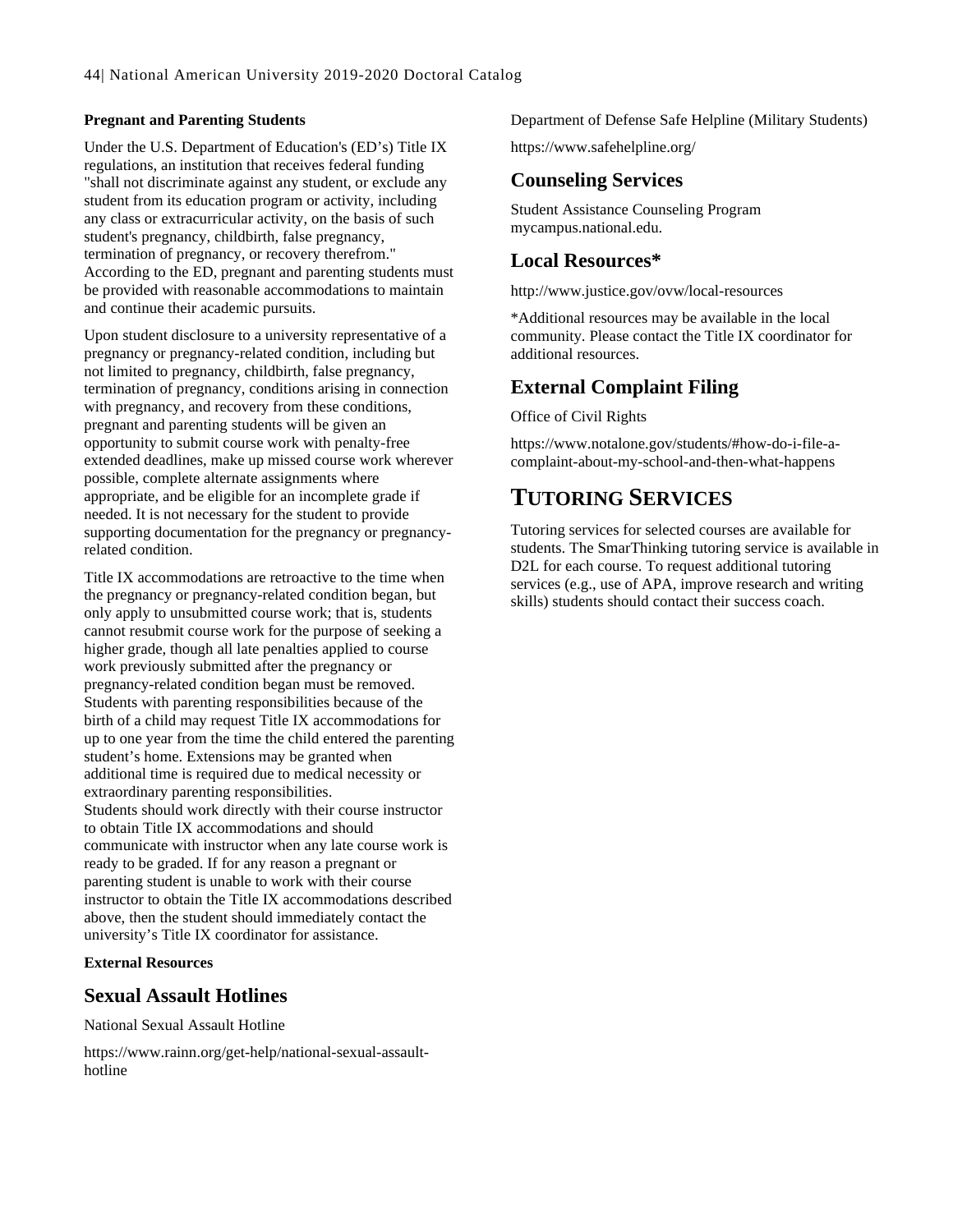# **TUITION, FEES, WITHDRAWALS, AND REFUNDS**

# **TUITION**

All tuition and fees are subject to change by notification from the university. Information about tuition and fees is available at www.national.edu/tuition-fees/.

Tuition and fees are due on the first day of each term, unless advance arrangements are made. Students may qualify for short-term financial assistance to complete their registration.

Any balance not paid in full within 30 days after a student's last date of attendance may be subject to collection and the university shall be entitled to all remedies allowed by law. The university reserves the right to report all unpaid balances to the credit bureau.

## **FEES**

| Matriculation Fee (paid once)                              | \$75.00  |
|------------------------------------------------------------|----------|
| Experiential Learning Assessment (cost per<br>credit hour) | \$50.00  |
| <b>DSS</b> Certificate Fee                                 | \$100.00 |
| <b>DSS Comprehensive Exam Fee</b>                          | \$200.00 |

Tuition does not include the cost of books or supplies.

## **REGISTRATION**

Any changes in a student's registration (including course sections and adding or dropping courses) must be prior approved by the success coach who will submit them to the registrar's office for processing.

# **WITHDRAWAL AND REFUND POLICY**

### **Definition of a Student**

The definition of "student" as used in this catalog means the student, if the student is a party to the contract, or the student's parent, guardian, or other person if the parent, guardian or other person is a party to the contract on behalf of the student.

### **Add/Drop Period**

A student may add or drop any course during the first scheduled week of a standard term of enrollment with no penalty. A student who drops individual courses during this week will receive a full refund for the credit hours

dropped. No refunds will be made for individual courses attended and then dropped following this period. The add/drop dates are posted in the academic calendar.

The university will make a full or partial refund of tuition paid by students who completely withdraw after classes begin.

### **Withdrawals and Refunds**

Students should give written notice of withdrawal to the success coach or the registrar to terminate their enrollment officially. Students who do not give written notice will be withdrawn from courses when it is determined, by the university, that the student is no longer pursuing his or her educational objective.

The period of enrollment includes all courses in the term for which the student is registered, from the first scheduled day of the term through the last scheduled day of the term for the student.

The return of Title IV funds and the tuition reduction will be calculated based on the student's last day of attendance. Refunds minus a \$75 administrative fee will be made within 45 days of when the withdrawal date (last day of attendance) is determined.

The following refund policy from NAU applies to all students in all academic programs and all student categories. The following refund policy does not apply to contract agreements or other arrangements where a separate refund policy is stated.

A prorated amount of Title IV funds must be returned to financial aid programs for students not completing 60 percent of the period of enrollment if the student was a financial aid recipient.

Students who completely withdraw from NAU during the first 60 percent of the term will have tuition and fees prorated based on the last day of attendance in accordance with the following calculation:

| <b>Last Day of Attendance</b>                                  | Percent of<br><b>Reduction</b> |
|----------------------------------------------------------------|--------------------------------|
| Withdrawal prior to the first day of<br>classes                | 100%                           |
| Last day of attendance during the<br>first week of classes     | 100%                           |
| Beyond first week but during first<br>60% of scheduled classes | daily proration*               |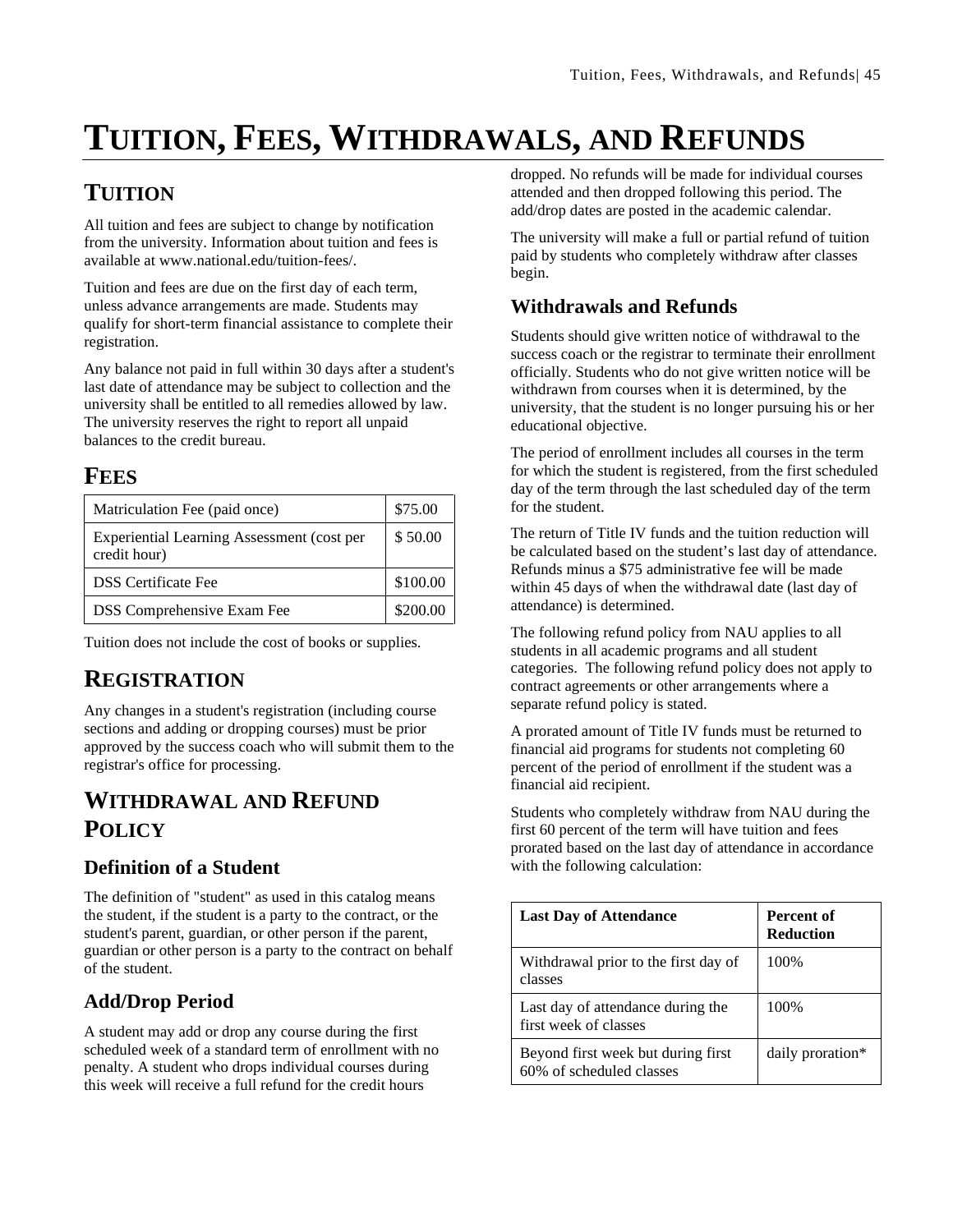Beyond 60% of scheduled classes no refund

\* Percent of term completed = Number of days from scheduled start of term through student's last day of attendance

Percent to be refunded  $= 100\%$  minus percent of term completed.

State specific information about withdrawal and refund requirements are available from Mr. Michael Trump, Associate General Counsel, 5301 Mount Rushmore Rd., Rapid City, SD 57701, via email at mtrump@national.edu or phone at (605) 721-5309.

### **Administrative Fee**

A \$75 administrative fee will be assessed against each prorated refund.

Percent to be refunded  $= 100\%$  minus percent of term completed.

# **CALIFORNIA STUDENT TUITION RECOVERY FUND**

The State of California established the Student Tuition Recovery Fund (STRF) to relieve or mitigate economic loss suffered by a student in an educational program at a qualifying institution, who is or was a California resident while enrolled, or was enrolled in a residency program, if the student enrolled in the institution, prepaid tuition, and suffered an economic loss. Unless relieved of the obligation to do so, you must pay the state-imposed assessment for the STRF, or it must be paid on your behalf, if you are a student in an educational program, who is a California resident, or are enrolled in a residency program, and prepay all or part of your tuition.

You are not eligible for protection from the STRF and you are not required to pay the STRF assessment, if you are not a California resident, or are not enrolled in a residency program.

It is important that you keep copies of your enrollment agreement, financial aid documents, receipts, or any other information that documents the amount paid to the school. Questions regarding the STRF may be directed to the Bureau for Private Postsecondary Education, 2535 Capitol Oaks Drive, Suite 400, Sacramento, CA 95833, (916) 431- 6959 or (888) 370-7589.

To be eligible for STRF, you must be a California resident or are enrolled in a residency program, prepaid tuition, paid or deemed to have paid the STRF assessment, and suffered an economic loss as a result of any of the following:

- 1. The institution, a location of the institution, or an educational program offered by the institution was closed or discontinued, and you did not choose to participate in a teach-out plan approved by the Bureau or did not complete a chosen teach-out plan approved by the Bureau.
- 2. You were enrolled at an institution or a location of the institution within the 120-day period before the closure of the institution or location of the institution, or were enrolled in an educational program within the 120-day period before the program was discontinued.
- 3. You were enrolled at an institution or a location of the institution more than 120 days before the closure of the institution or location of the institution, in an educational program offered by the institution as to which the Bureau determined there was a significant decline in the quality or value of the program more than 120 days before closure.
- 4. The institution has been ordered to pay a refund by the Bureau but has failed to do so.
- 5. The institution has failed to pay or reimburse loan proceeds under a federal student loan program as required by law, or has failed to pay or reimburse proceeds received by the institution in excess of tuition and other costs.
- 6. You have been awarded restitution, a refund, or other monetary award by an arbitrator or court, based on a violation of this chapter by an institution or representative of an institution, but have been unable to collect the award from the institution.
- 7. You sought legal counsel that resulted in the cancellation of one or more of your student loans and have an invoice for services rendered and evidence of the cancellation of the student loan or loans.

To qualify for STRF reimbursement, the application must be received within four (4) years from the date of the action or event that made the student eligible for recovery from STRF.

A student whose loan is revived by a loan holder or debt collector after a period of noncollection may, at any time, file a written application for recovery from STRF for the debt that would have otherwise been eligible for recovery. If it has been more than four (4) years since the action or event that made the student eligible, the student must have filed a written application for recovery within the original four (4) year period, unless the period has been extended by another act of law.

However, no claim can be paid to any student without a social security number or a taxpayer identification number.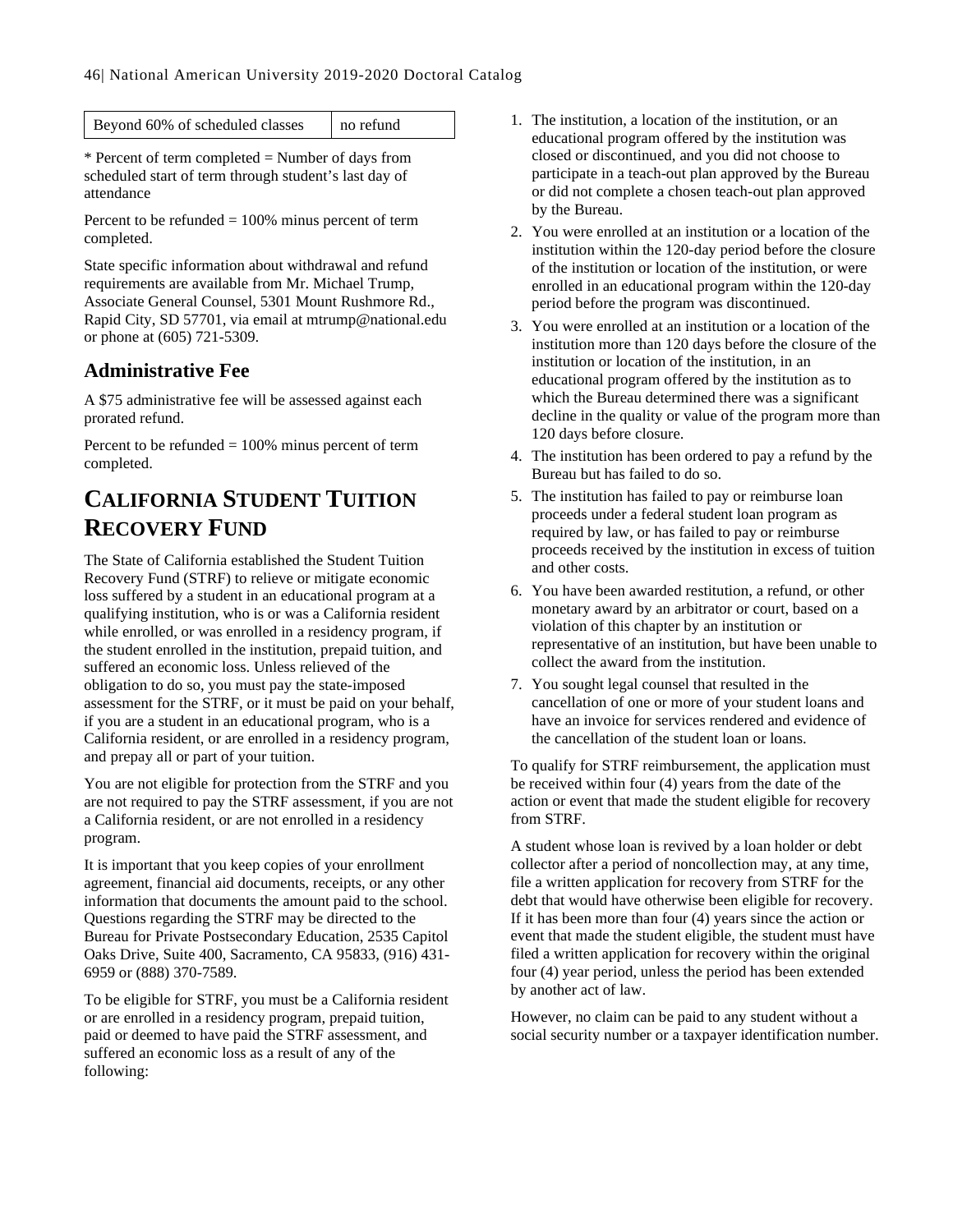### **IOWA REFUND POLICY**

### **Additional information for Iowa students (Iowa Code Section 714.23)**

The university shall make a pro rata refund of tuition charges to an Iowa resident student who terminates from any of the university's postsecondary educational programs in an amount that is not less than ninety percent of the amount of tuition charged to the student multiplied by the ratio of the number of calendar days remaining in the school period until the date equivalent to the completion of sixty percent of the calendar days in the school period to the total number of calendar days in the school period until the date equivalent to the completion of sixty percent of the calendar days in the school period.

If a terminating student has completed sixty percent or more of a school period, the university is not required to refund tuition charges to the student. However, if, at any time, a student terminates a postsecondary educational program due to the student's physical incapacity or, for a program that requires classroom instruction, due to the transfer of the student's spouse's employment to another city, the terminating student shall receive a refund of tuition charges in an amount that equals the amount of tuition charged to the student multiplied by the ratio of the remaining number of calendar days in the school period to the total number of calendar days in the school period.

If the university's cohort default rate for students under the Stafford loan program as reported by the United States department of education for the most recent federal fiscal year is more than one hundred ten percent of the national average cohort default rate of all schools for the same federal fiscal year or six percent, whichever is higher, then the university shall provide to a terminating student a refund of tuition charges in an amount that is not less than ninety percent of the amount of tuition charged to the student multiplied by the ratio of the remaining number of calendar days in the school period to the total number of calendar days in the school period.

A refund of tuition charges shall be provided to the student within forty-five days following the date of the university's determination that a student has terminated from a postsecondary educational program. A student who terminates a postsecondary educational program shall not be charged any fee or other monetary penalty for terminating the postsecondary educational program, other than a reduction in tuition refund as specified in this section.

### **REFUND DISTRIBUTION POLICY**

When a student withdraws, any Return of Title IV funds will be distributed to the Unsubsidized Direct Stafford Loan as appropriate.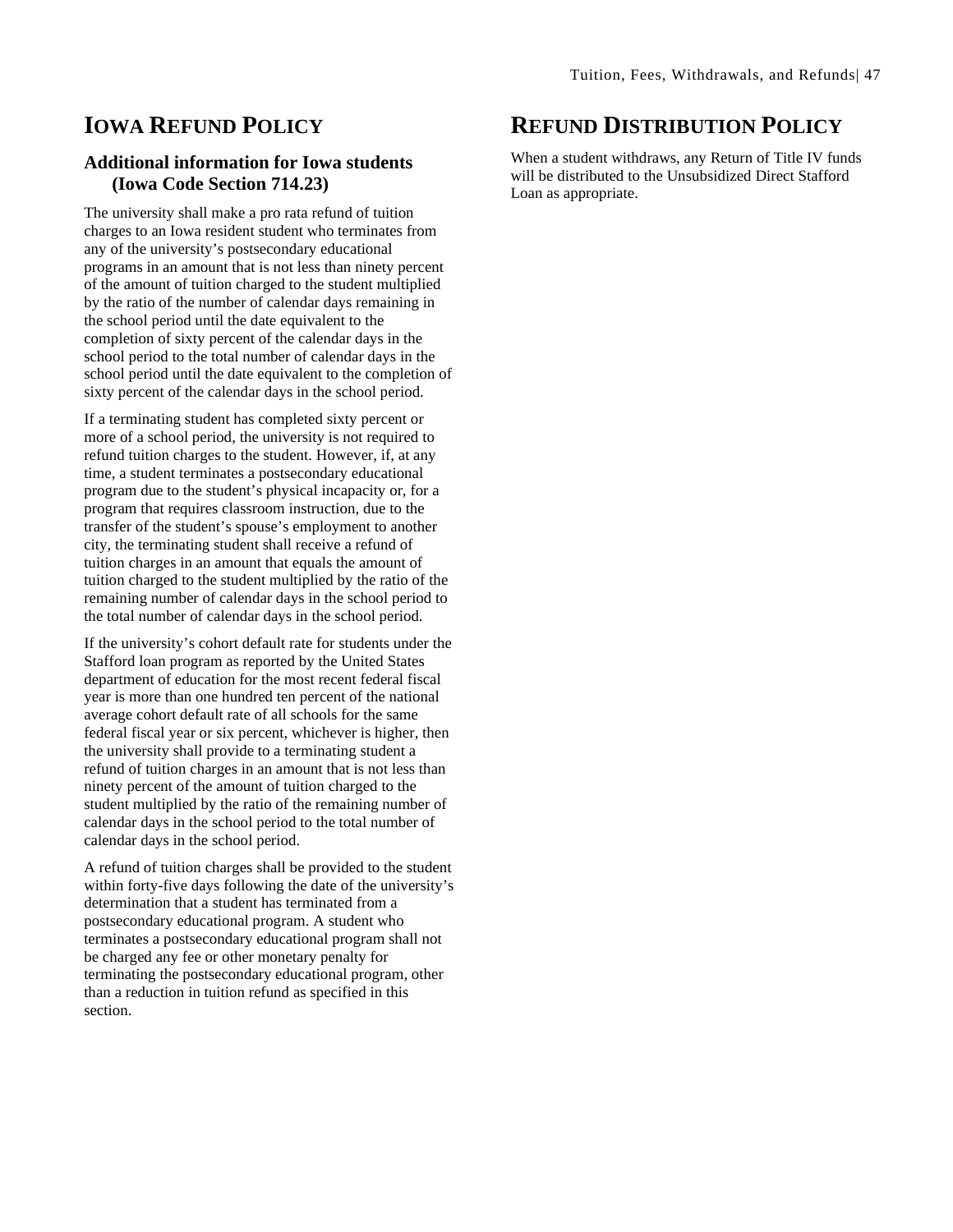# **FINANCIAL AID AND SCHOLARSHIP INFORMATION**

National American University recognizes that many students would be unable to pursue their educational goals without financial assistance. Students may be eligible for financial aid in the form of grants, scholarships, and lowinterest loan programs through federal, state, and local sources.

# **VETERAN FINANCIAL ASSISTANCE**

Veterans and/or dependents of veterans who are disabled or deceased, may qualify for educational financial assistance through the Veterans Administration. Since the regulations regarding eligibility are quite extensive, and many times need interpretation, the student is referred to the Veterans Administration Center. State Veterans Administration Office locations may be found at www.va.gov/statedva.htm. Or, you may call (888) 442- 4551, or contact your local Veterans Service Organization.

Notice to Military Service Members, Veterans, and Dependents using VA Benefits: Some VA educational programs limit the total amount of financial benefits a student may apply toward tuition, which may include cash, scholarships, and other forms of financial aid. Students using VA Chapter 31 and 33 must provide NAU with a copy of their Certificate of Eligibility (COE) as confirmation of approved benefits. Consistent with 38 US Code § 3679(e), National American University (NAU) shall permit any covered individual to attend or participate in the course of education during the period beginning on the date on which the individual provides to NAU a certificate of entitlement to educational assistance under chapter 31 or 33 of US Code Title 38 and ending on the earlier of the following dates:

- The date on which the Secretary provides payment for such course of education to NAU; or
- The date that is 90 days after the date on which NAU certifies for tuition and fees following receipt from the student such certificate of eligibility.

For purposes of this policy, a covered individual is any individual who is entitled to educational assistance under chapter 31 or 33 of US Code Title 38.

NAU will not impose any penalty, including the assessment of late fees, the denial of access to classes, libraries, or other institutional facilities, or the requirement that a covered individual borrow additional funds, on any covered individual because of the individual's inability to meet his or her financial obligations to the institution due to the delayed disbursement of a payment to be provided by the Secretary under chapter 31 or 33 of US Code Title 38.

NAU does reserve the right to unregister any student who does not provide a copy of their Certification of Eligibility during the add/drop period for the quarter in which is being reviewed. For more information please contact military@national.edu or call (877) 500-1310.

NAU is approved for veteran's training and for administering the various educational programs sponsored by state and federal agencies. Military rates are provided for qualified doctoral students.

# **OTHER LOCAL, STATE, AND FEDERAL PROGRAMS**

Benefits may be available through such government programs as State Trade Adjustment Act, Bureau of Indian Affairs (BIA), state vocational rehabilitation services (for mobility, hearing, and/or visually impaired), and military or federal tuition assistance programs. Students' employers may also offer tuition assistance or tuition reimbursement programs.

# **DIRECT STUDENT LOANS**

Federal Direct Loans are for undergraduate, graduate, and professional degree students. The student must be attending at least half-time to be eligible for a Direct Loan. Graduate and professional students are only eligible for a Direct Unsubsidized Loan. Financial need is not a requirement to obtain a Direct Unsubsidized Loan.

Annual and Aggregate (Program) Limits for Direct Unsubsidized Loans **Independent Student** Graduate Students | \$20,500 annual Graduate Aggregate limits for Loans \$138,500 aggregate (no more than \$65,500 may be subsidized)

This includes amounts received during periods of undergraduate study.

# **NAU FOUNDATION SCHOLARSHIP OPPORTUNITIES**

The nonprofit NAU Foundation recognizes and rewards academic achievement through an annual NAU Foundation Academic Excellence Award Scholarship. To be eligible to apply for an Academic Excellence Award Scholarship, the student must have attended half-time (six or more undergraduate credit hours; 4.5 or more master's or DSS credit hours, and three or more trimester credit hours in the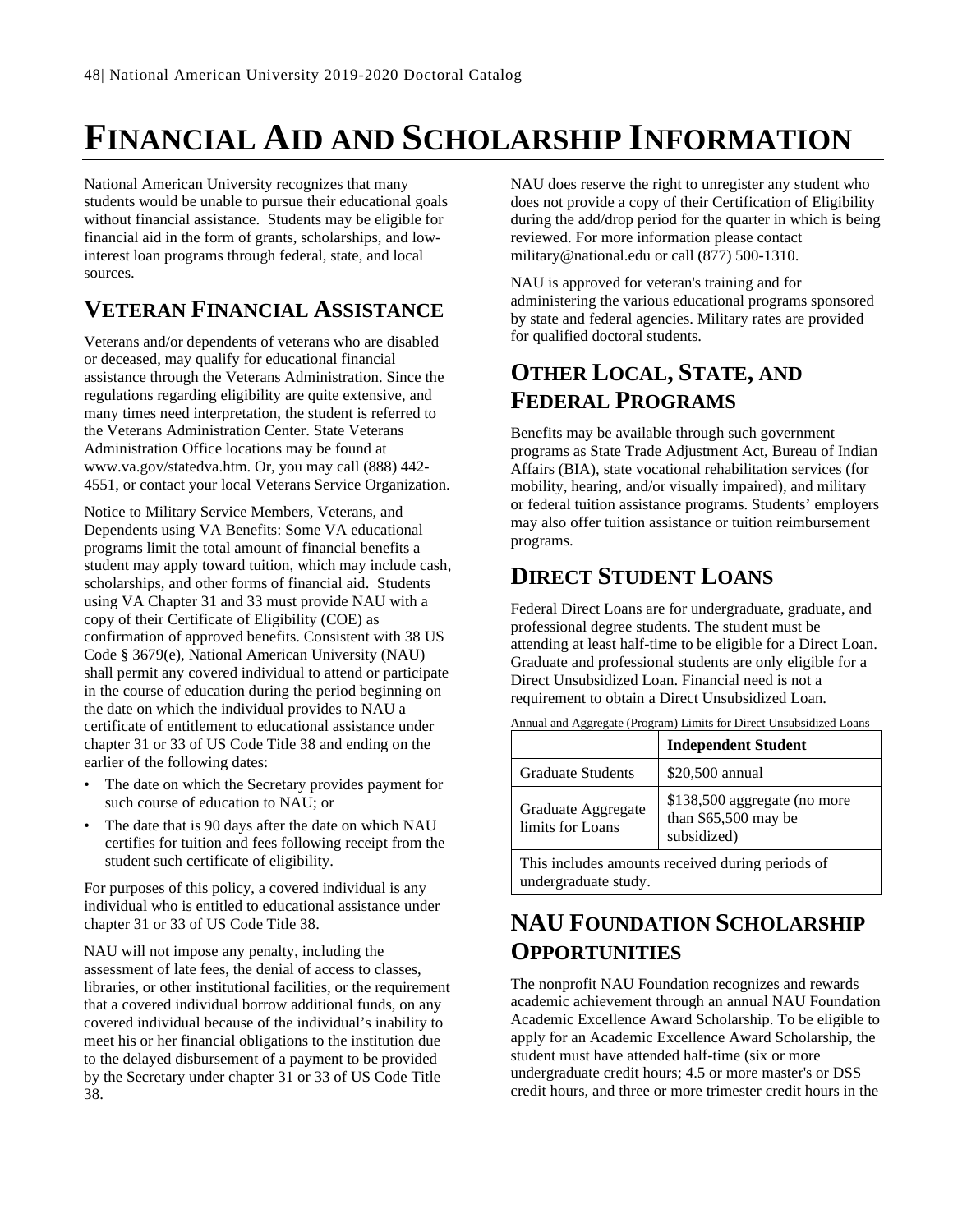EdD) at NAU fall and winter terms, or fall and spring terms in the EdD, of the last calendar year and continue on a half-time basis for the award period. The minimum cumulative GPA requirement for consideration is 3.66.

Applications are available at the foundation's website at naufoundation.org/scholarships and from student advisors. Letters of reference and a brief autobiography must be included with the application.

Academic Excellence Award Scholarship recipients are selected on the basis of the following:

- 1. Academic achievement at NAU;
- 2. Participation in institutional activities or community involvement or service while an NAU student;
- 3. Financial need.

The NAU Foundation also periodically offers targeted scholarship opportunities for NAU students as resources allow. Scholarship opportunities are posted at https://www.naufoundation.org/scholarships. Other scholarship opportunities may also be available at https://www.national.edu/scholarship-opportunities.

### **SCHOLARSHIPS**

The following sites are free scholarship searches:

- www.fastweb.com
- www.scholarships.com
- www.bigfuture.collegeboard.org/pay-for-college
- www.scholarshipexperts.com
- https://studentaid.ed.gov/sa/types/grantsscholarships/finding-scholarships
- http://careerinfonet.org/scholarshipsearch/Scholarship Category.asp?searchtype=category&nodeid=22
- https://www.scholarships.com/scholarship-search.aspx
- https://www.unigo.com/scholarships#/fromscholarship experts

Additional scholarship information, and how to apply for scholarships, can be found at

https://www.national.edu/scholarship-opportunities/.

### **Other State and Federal Programs**

Benefits may be available through such government programs as State Trade Adjustment Act, Bureau of Indian Affairs (BIA), state vocational rehabilitation services (for mobility, hearing, and/or visually impaired), and the Military or Federal Tuition Assistance Programs.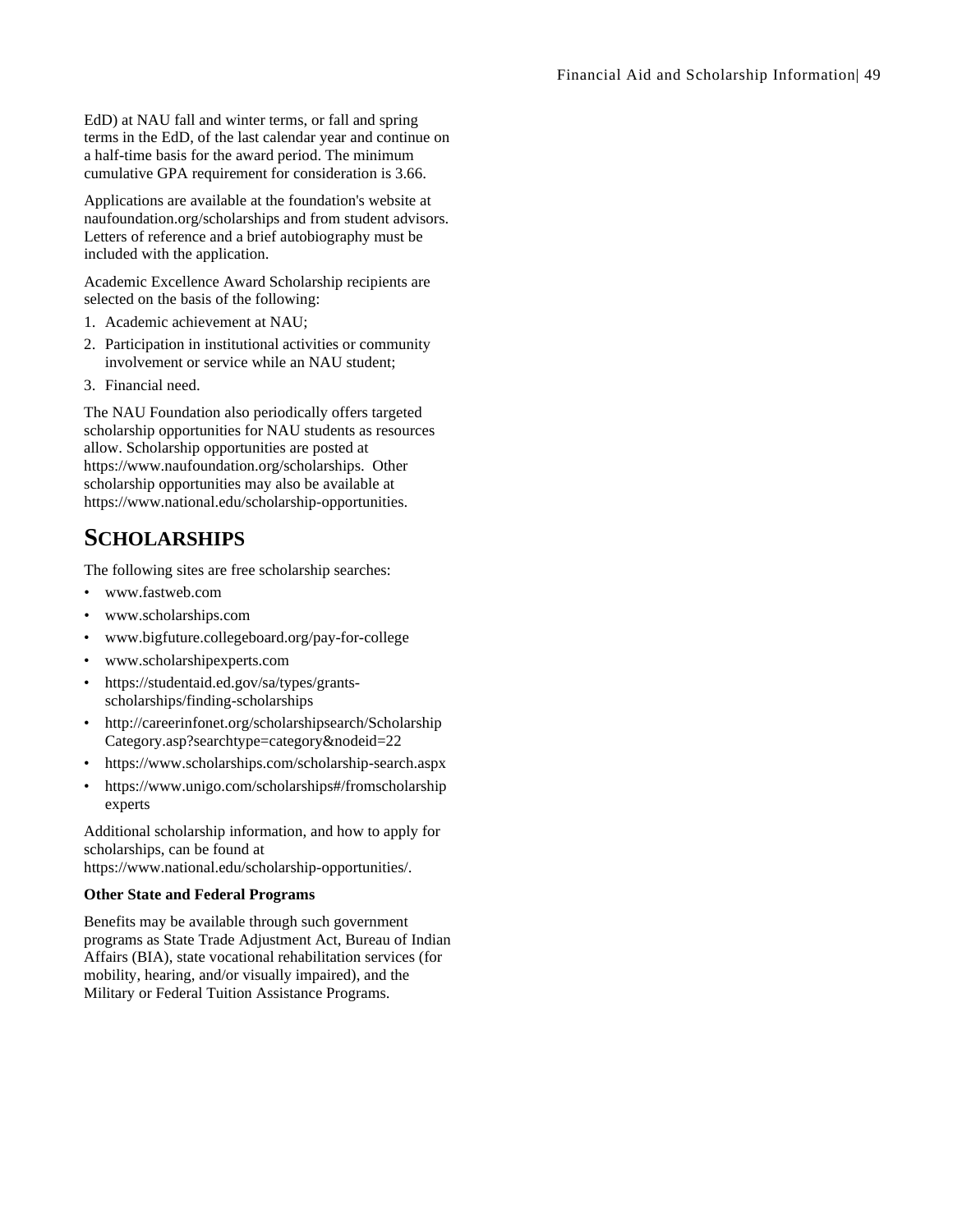# **SATISFACTORY ACADEMIC PROGRESS POLICY**

To maintain satisfactory academic progress and qualify for Title IV federal financial aid and veteran's educational benefits, a student must (1) satisfy the academic requirements of the university and specific program requirements, and (2) make satisfactory academic progress, as required by federal law. Satisfactory Academic Progress (SAP) is measured using qualitative and quantitative standards, including periods during which federal financial aid and veteran's educational benefits was not received. Qualitative progress is measured by cumulative grade point average. Quantitative progress is measured by completion rate and maximum time frame.

# **CUMULATIVE GRADE POINT AVERAGE**

- A student must maintain a minimum cumulative grade point average (CGPA) as calculated in the Satisfactory Academic Progress Tables in this policy. If a student is enrolled in an educational program of more than two academic years, the student must have a CGPA of a 2.0 or higher at the end of the second academic year.
- Incomplete (I), Satisfactory (S), Unsatisfactory (U) and Withdrawal (W) grades are not used in calculating CGPA. Credits earned by examination or transferred from another institution are also not used in calculating CGPA.
- When a student repeats an NAU course, the highest grade achieved in that course is used in calculating CGPA.

# **COMPLETION RATE**

- In addition to maintaining a minimum CGPA, a student must successfully complete a required percentage of all credit hours attempted, according to the student's total credit hours attempted, as calculated in the Satisfactory Academic Progress Tables in this policy, including those credits in remedial and English as a Second Language (ESL) courses.
- Credits transferred from another institution are included as credits attempted and completed for the purpose of calculating completion rate.

# **DOCTORAL**

- The grades of A, B, C and S indicate successful course completion for purposes of this policy.
- The grades of F, I, W and U indicate a lack of successful course completion.

• Only two grades of C are permitted for satisfactory completion in the doctoral programs.

# **MAXIMUM TIME FRAME**

- A student must complete his/her academic program within a maximum of 150 percent of the published length of the education program as measured in credit hours. For example, a student completing a degree requiring 100 credit hours may attempt 150 credit hours to complete that degree.  $(100 \times 1.5 = 150)$
- Credits transferred from another institution are included as credits attempted and completed for the purpose of calculating maximum time frame.
- Once a student reaches maximum time frame or it is determined to be mathematically impossible for the student to complete his/her academic program within the maximum time frame, the student is no longer eligible for federal financial aid. The student may continue to attend National American University but must fund his/her education without federal financial aid.
- Maximum time frame does not affect eligibility for veteran's educational benefits.

# **SATISFACTORY ACADEMIC PROGRESS STATUS**

The satisfactory academic progress (SAP) of each student is evaluated for the purpose of determining federal financial aid eligibility and veteran's educational benefits eligibility and to determine continued enrollment. The Satisfactory Academic Progress Committee evaluates SAP at the end of each academic term. Students who have received an incomplete grade will be evaluated for SAP after expiration of the incomplete grade period and the determination of a final grade.

# **GOOD STANDING STATUS**

A student is in good standing status if the student has: (1) successfully completed the required percentage of the credit hours attempted; (2) maintained at least the minimum CGPA; and (3) not exceeded the maximum time frame.

# **WARNING STATUS**

A student will be placed in warning status if the student fails to maintain the minimum CGPA requirement or fails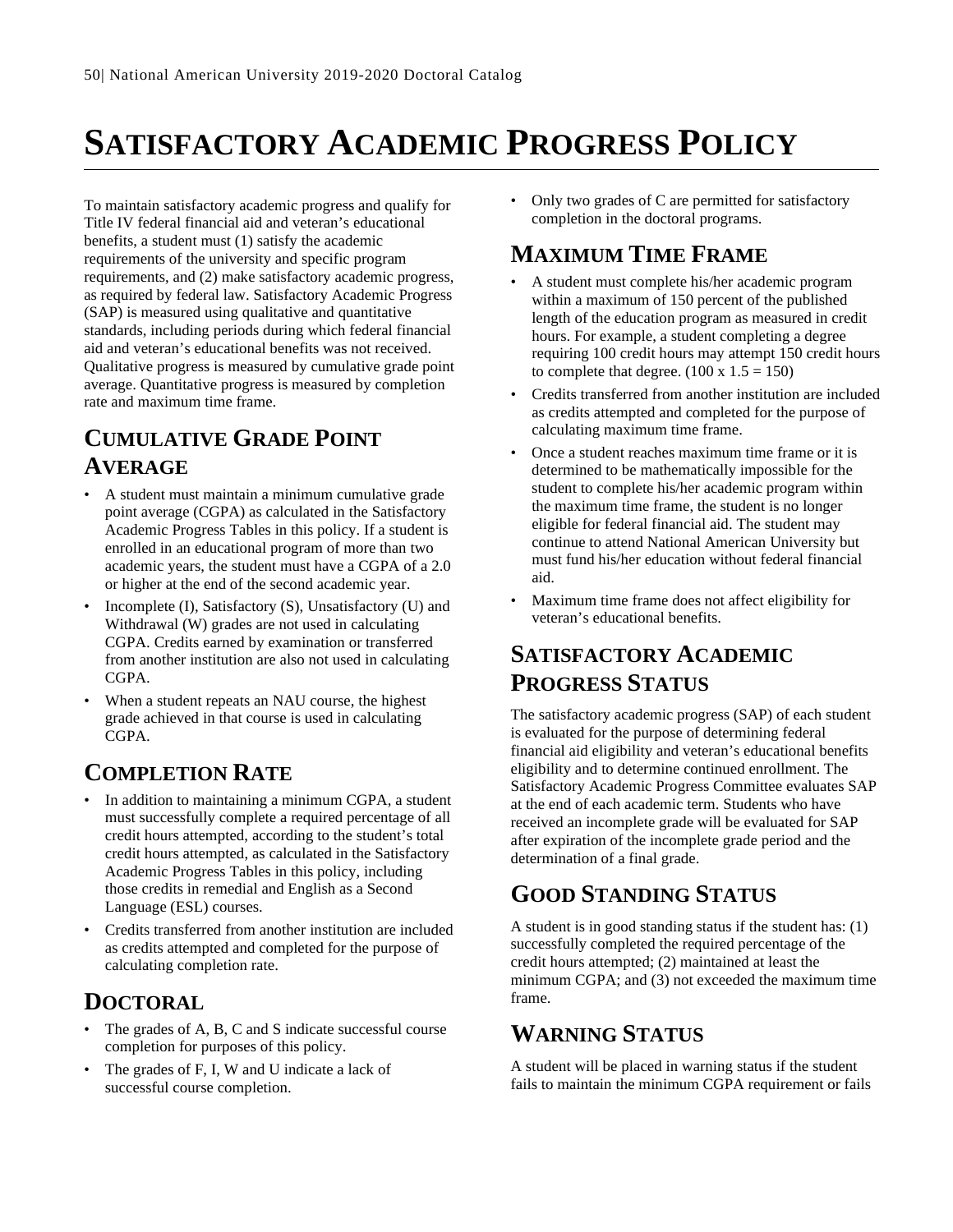to successfully complete the required percentage of the credit hours attempted. A student in warning status may continue to attend classes but must return to good standing status in one term. A student who does not return to good standing status within one term will be placed in suspension status. Federal financial aid and veteran's educational benefits are available to eligible students in warning status.

## **SUSPENSION STATUS**

A student in warning status who does not return to good standing status after one term will be placed in suspension status. A student in suspension status is not eligible to receive federal financial aid or veteran's educational benefits, but may continue to attend classes if the student makes other payment arrangements. This status continues during periods of non-enrollment.

A student may appeal suspension status by submitting an Appeal of Academic Suspension form, documentation of the extenuating circumstance and documentation of circumstance resolution no later than the stated deadline before the start of the term for which the student wishes to enroll. A student may not use the same extenuating circumstances for multiple appeals. As of January 1, 2020, any active student who is placed in academic suspension status for the first time may appeal his/her suspension no more than two times. If the student's appeal is successful, the student is placed on probation status, which may last one term or multiple terms.

## **PROBATION STATUS**

A student in probation status has been granted such status by the SAP Committee in accordance with the section below entitled Re-Establishing Federal Financial Aid Eligibility.

Federal financial aid and veteran's educational benefits are available to eligible students in probation status for one term, or longer, if the student meets the terms of an academic plan approved by the SAP Committee.

A student in probation status must have an academic plan with benchmarks approved by the SAP Committee.

- If the student meets the conditions of the academic plan but has not returned to good standing, the student remains in probation status.
- If the student meets the conditions of the academic plan and has not returned to good standing, but the academic plan has expired:
	- The student must submit a letter to the SAP Committee requesting a revised academic plan and the reasons for such request;
- The SAP Committee may allow the student to continue in probation status with a revised academic plan with an extended end term.
- If the student fails to meet the conditions of the academic plan, but successfully completed all courses for the term AND showed significant improvement in GPA:
	- The student must submit a letter to the SAP Committee requesting a revised academic plan and the reasons for such request;
	- The SAP Committee may allow the student to continue in probation status with a revised academic plan with the same plan end term as the current academic plan OR allow the student to continue in probation status with a revised academic plan with an extended end term. (A student's academic plan may be revised only once until returning to good standing).
- If the student fails to return to good standing, fails to meet the conditions of the academic plan, did not successfully complete all courses for the term AND/OR shows no significant improvement, the student will be returned to suspension status and not eligible to receive federal financial aid.

# **NOTIFICATION OF CHANGE IN SAP STATUS**

Students who have been placed on or removed from academic warning status, probation status, suspension status, or who have exceeded the maximum time frame, will be notified by email stating their academic status and their federal financial aid eligibility status.

Limited exceptions to the Satisfactory Academic Progress Policy may be approved by the provost on a student-bystudent basis.

## **RE-ESTABLISHING FEDERAL FINANCIAL AID ELIGIBILITY**

A student in suspension status may re-establish eligibility for federal financial aid and veteran's educational benefits if:

- The student continues to attend classes and improves his/her CGPA and/or completion rate to minimum standards without using federal financial aid and veteran's educational benefits, or
- The student appeals his/her suspension status and (1) demonstrates to the satisfaction of the SAP Committee that the student failed to make satisfactory academic progress because of extenuating circumstances, such as the death of a relative, serious injury or illness of the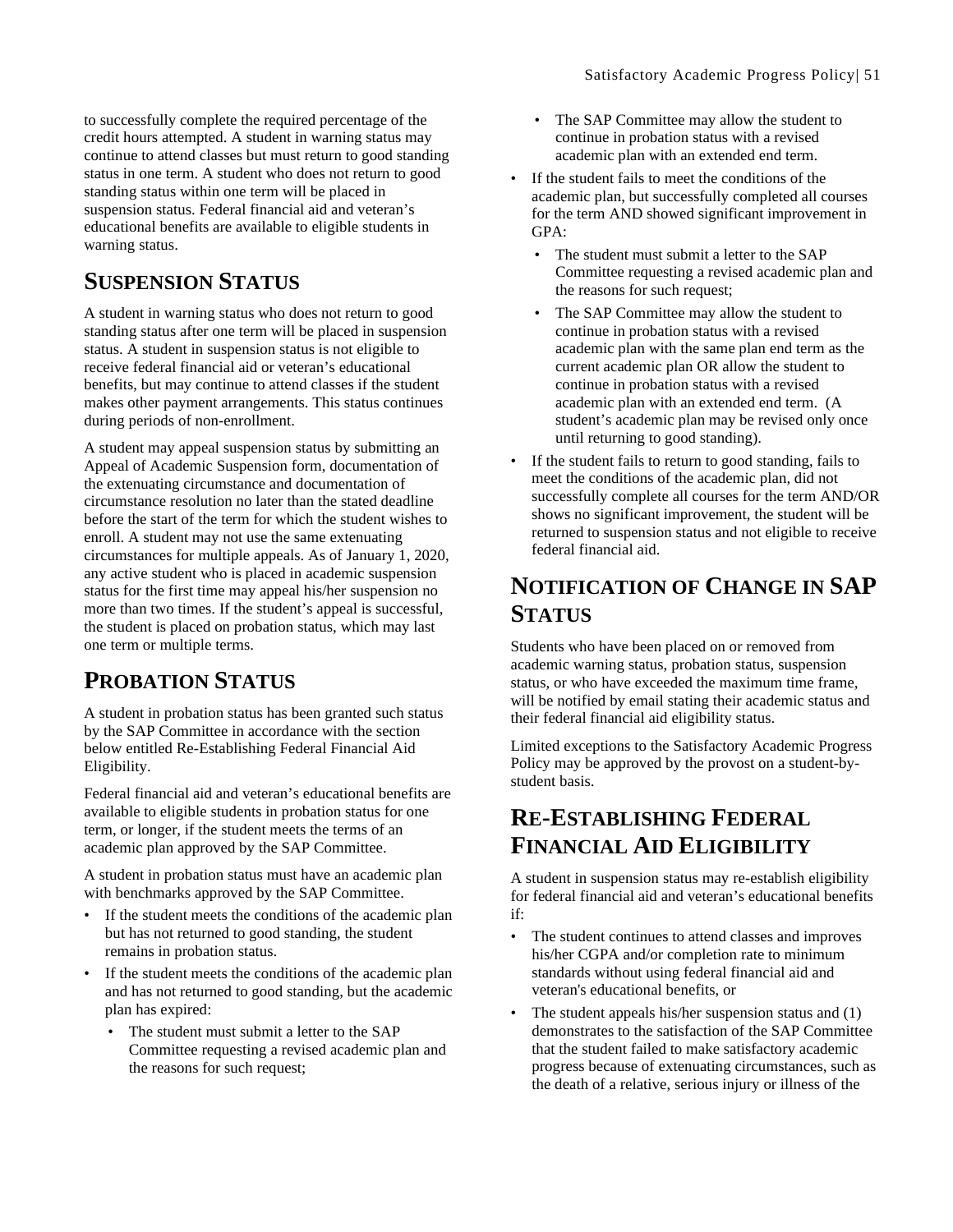student, or other special circumstances as defined by the university; (2) explains what has changed in the student's situation that will allow the student to demonstrate satisfactory academic progress at the next evaluation; and (3) develops and submits an academic plan in consultation with the student's academic support team.

A student who has exceeded maximum time frame for their program cannot re-establish eligibility for federal financial aid.

# **REFERENCES**

34 CFR 668.16(e) 34 CFR 668.32(f) 34 CFR 668.34 2019-2020 FSA Handbook

# **SATISFACTORY ACADEMIC PROGRESS TABLES**

### **Doctor of Education (EdD) (Trimester)**

| Minimum Cumulative<br><b>Grade Point Average</b><br>(CGPA) |                               | <b>Completion Rate</b>             |                    |
|------------------------------------------------------------|-------------------------------|------------------------------------|--------------------|
| <b>Credits</b><br><b>Attempted</b>                         | <b>Minimum</b><br><b>CGPA</b> | <b>Credits</b><br><b>Attempted</b> | Completion<br>Rate |
| $0 - 18.9$                                                 | 2.7                           | $0 - 40$                           | 66.67%             |
| $19 - 30.9$                                                | 2.8                           | $40.1 +$                           | 66.67%             |
| $31 - 45.9$                                                | 2.9                           |                                    |                    |
| $46 +$                                                     | 3.0                           |                                    |                    |

## **Doctor of Strategic Security (DSS)**

### **(Quarter)**

| <b>Minimum Cumulative</b><br><b>Grade Point Average</b><br>(CGPA) |                               |                                    | <b>Completion Rate</b> |
|-------------------------------------------------------------------|-------------------------------|------------------------------------|------------------------|
| <b>Credits</b><br><b>Attempted</b>                                | <b>Minimum</b><br><b>CGPA</b> | <b>Credits</b><br><b>Attempted</b> | Completion<br>Rate     |
| $0 - 27.9$                                                        | 2.6                           | $0 - 40$                           | 66.67%                 |
| $28 - 44.9$                                                       | 2.9                           | $40.1 +$                           | 66.67%                 |
| $45 +$                                                            | 3.0                           |                                    |                        |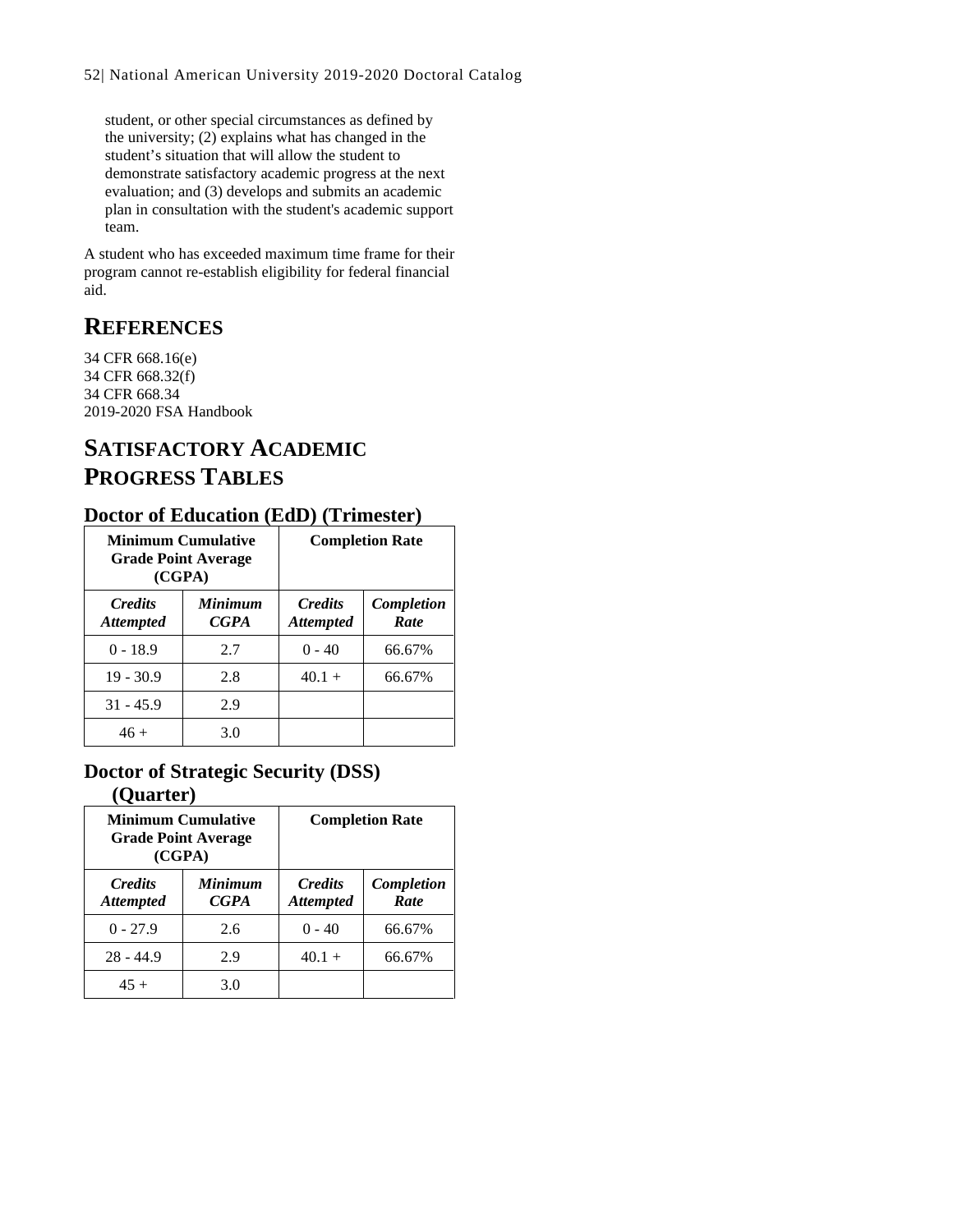# **ACADEMIC PROGRAMS**

## **EDUCATION**

National American University offers a Doctor of Education (EdD). The EdD is designed for administrators, faculty, and individuals who aspire to leadership positions in colleges, business and industry. Students enrolled in the EdD program engage with experts and educational leaders to address emerging issues in multiple educational environments including but not limited to colleges, universities, business and industry, and governmental agencies. The program prepares students to meet a wide variety of challenges in their careers as practitionerscholars.

The program's National Doctor of Education Advisory Board reviews program requirements to ensure that curriculum content and learning outcomes correspond with the needs of the field of education.

### **Program Format**

### **Format and Credit Hours**

The doctoral program is on a calendar schedule of trimesters (one of three equal-length semesters) in a calendar year.

The majority of courses are offered sequentially over two eight-week periods in a trimester so that doctoral students may focus on one course at a time. Core courses are structured with three credit hours, including 45 hours of instruction per course.

The instructional methods employed in the EdD include a 100 percent online format comprised of online instructional sessions, supplemented by online discussions, case studies, written assignments, research papers, team assignments, and a variety of interactive learning strategies. There is flexibility in the combination of sessions to achieve maximum student-faculty engagement and technology-assisted instruction.

One example of the instructional format for NAU's EdD courses includes:

- Three Zoom sessions of 12 hours during a course
- 12 hours  $x$  3 sessions = 36 direct instructional hours per course via Zoom

The additional nine hours of instruction may include a combination of:

- Supervised and/or structured organizational or industry visits
- Zoom sessions
- Teleconference with local, state, and national leaders
- Interactive online using a variety of technologies
- Interactive team work and practical applications

In addition to 45 instructional hours, there are approximately two hours of student and group work for each one-hour of instruction assigned; or, 90 hours of outof-class student work for a course. This commitment represents approximately 16-18 hours per week for each eight-week 3-credit-hour course.

### **EdD Learning Outcomes**

The EdD learning outcomes include to:

- Apply best practices in management, leadership, organizational development, and institutional transformation.
- Analyze and synthesize institutional data, and interpret, apply, and communicate data for problem solving and decision making at the institution, program, and course levels.
- Develop strategic and master plans, including strategic partnerships and alliances that align with mission and goals.
- Demonstrate the ability to plan, execute, evaluate, and improve programs through transformational initiatives.
- Demonstrate the professional oral, behavioral, written, and listening communication skills required of executive-level leaders operating in different religious, political, and legal systems.
- Apply decision-making models in collaboration with key stakeholders to address ethical issues and related policy creation, program development, and operational practices.
- Analyze and evaluate the dynamics of an institution/organization governing board and its relationship with the president/CEO in implementing and sustaining an effective governance structure; policies consistent with local, state, and federal regulations; and operational procedures.
- Evaluate the effectiveness of an institution operating in local, district, state, national, and global environments.
- Communicate and advocate effectively with media and local, state, and federal policy makers.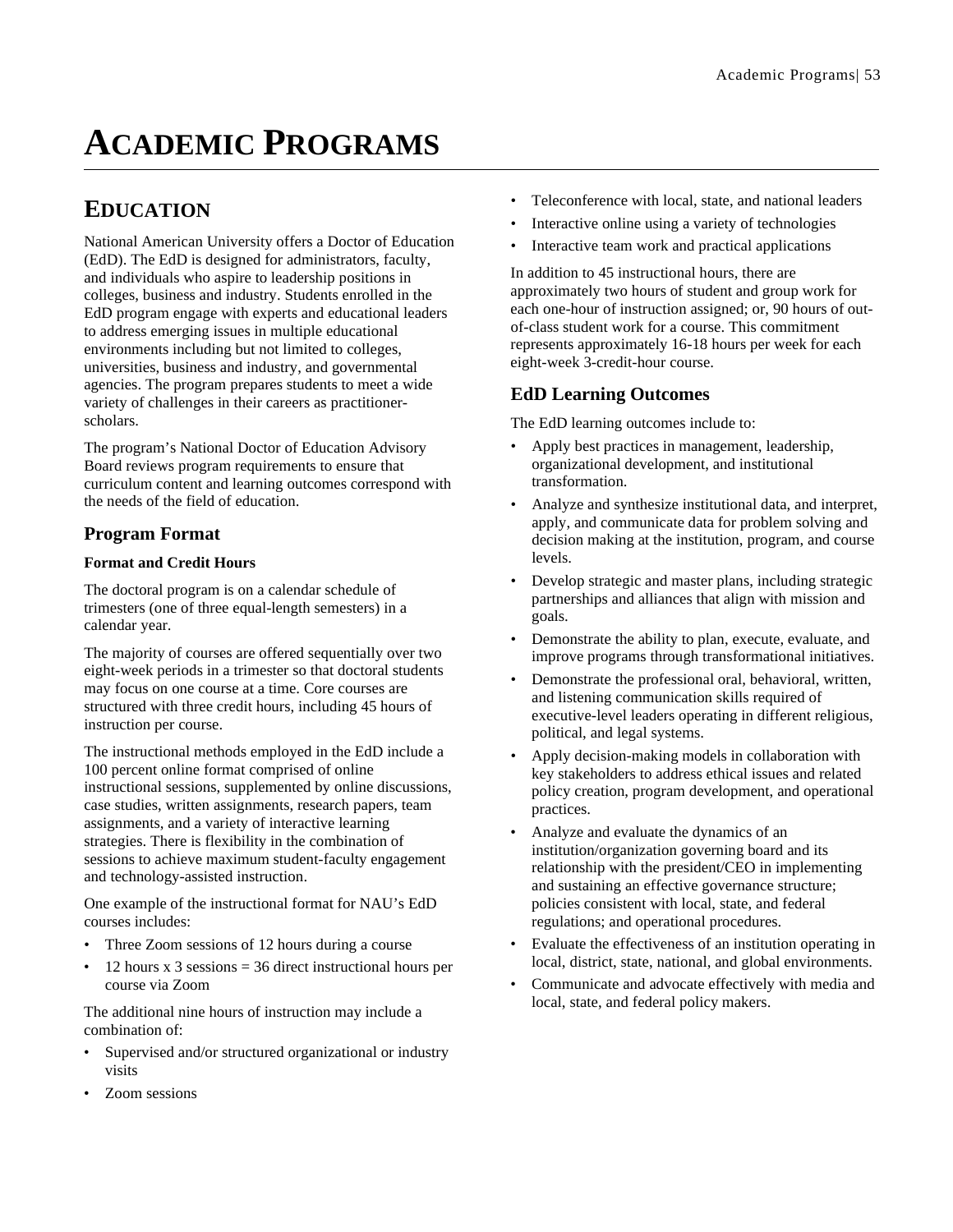### **DOCTOR OF EDUCATION (EDD)**

### **EdD Requirements**

The EdD degree consists of the following academic requirements:

- Completion of 60 credit hours of doctoral studies comprised of:
	- 33 credit hours of core coursework
	- 12 credit hours of research and culminating capstone coursework
	- 9 credit hours of advanced doctoral practice (including a practicum and advanced leadership institute)
	- 6 credit hours of dissertation preparation
- Successful completion and defense of a dissertation

Students are expected to complete the doctoral degree within five years of beginning the program at NAU (refer to Time Limitations (p. [28\)](#page-30-0)).

### **EdD Program Core Courses**

Core courses are to be completed prior to taking the capstone course, the advanced doctoral practice courses (i.e., practicum and advanced leadership institute), or, defending the dissertation. The core EdD courses include:

|               | erending the dissertation. The core East courses ment |   |
|---------------|-------------------------------------------------------|---|
| ED8000        | College History, Mission, and                         | 3 |
|               | <b>Emerging Issues</b>                                |   |
| ED8106        | Leadership Development                                | 6 |
| ED8200        | Managing Change - Leading                             | 3 |
|               | <b>Institutional Transformation</b>                   |   |
| ED8300        | Organization Design and Development                   | 3 |
| ED8400        | Ethics and Values                                     | 3 |
| ED8500        | Governance and Administration                         | 3 |
| ED8600        | Planning, Finance, and Resource                       | 3 |
|               | Development                                           |   |
| ED8700        | Policy, Politics, and Public Affairs                  | 3 |
| <b>ED8800</b> | <b>Education Analytics</b>                            | 3 |
| ED8900        | Understanding the Contemporary                        | 3 |
|               | College Student                                       |   |
|               |                                                       |   |

#### **EdD Research and Culmination Courses**

Research and culmination courses include: ED9000 Introduction to Research Methodology 3

|                                           | ED 2000 HRTOGROUGH to Research Methodology    | ັ |  |
|-------------------------------------------|-----------------------------------------------|---|--|
|                                           | ED9043 Capstone                               | 3 |  |
|                                           | ED9020 Designing and Shaping the Dissertation | 6 |  |
| <b>Advanced Doctoral Practice Courses</b> |                                               |   |  |
| ___                                       |                                               |   |  |

|        | The advanced doctoral practice courses include: |   |
|--------|-------------------------------------------------|---|
|        | ED9600 Project and Program Introduction I       | 3 |
|        | $ED9601$ Project II                             | 3 |
| ED9700 | <b>Advanced Leadership Institute</b>            | 3 |
|        |                                                 |   |

### **The Dissertation**

The dissertation at NAU is a major applied research project that is the culmination of a rigorous program of study leading to the EdD. It is "applied" meaning that it has practical use and value; it is "research" meaning that it is conducted in an established framework of scientific analysis.

### **Requirements List**

|        | ED9800 Dissertation Proposal             | 3 |
|--------|------------------------------------------|---|
| ED9801 | <b>Dissertation Proposal Extension</b>   | 3 |
| ED9802 | <b>Dissertation Proposal Extension</b>   | 3 |
|        | ED9900 Dissertation Completion           | 3 |
| ED9901 | <b>Dissertation Completion Extension</b> | 3 |
| ED9902 | <b>Dissertation Completion Extension</b> | 3 |

### **Dissertation Purpose**

The EdD degree is designed for those whose goal is to be an educational leader in an institution or organization. The focus of the EdD dissertation is on problems and issues of practice as seen through the lens of a scholar-practitioner. Accordingly, it should address a specific problem, issue, or program in a particular context, such as specific issues pertinent to an institution or organization. The purpose of the dissertation is for the student to produce a project or product, under the guidance of a highly qualified advisor, which contributes to the body of research in the field of education by providing a solution to an institutional or organizational issue or by improving the overall quality of professional practice.

### **Dissertation Process**

The dissertation is an essential component of the doctoral program and an opportunity for students to examine a topic, become subject matter experts, and contribute to scholarly and practitioner knowledge. The dissertation process includes:

- 1. Selecting a topic worthy of study for the dissertation proposal
- 2. Selecting a chair and a committee
- 3. Choosing an appropriate methodology
- 4. Obtaining proposal approval
- 5. Completing the Institutional Review Board process for approval of the research design
- 6. Completing the research and preparing the final dissertation
- 7. Obtaining dissertation committee approval
- 8. Submitting required dissertation and graduation documents.

#### **Dissertation Requirements**

If a student is unable to complete ED9800 or ED9900 within a trimester, the student may sign up for a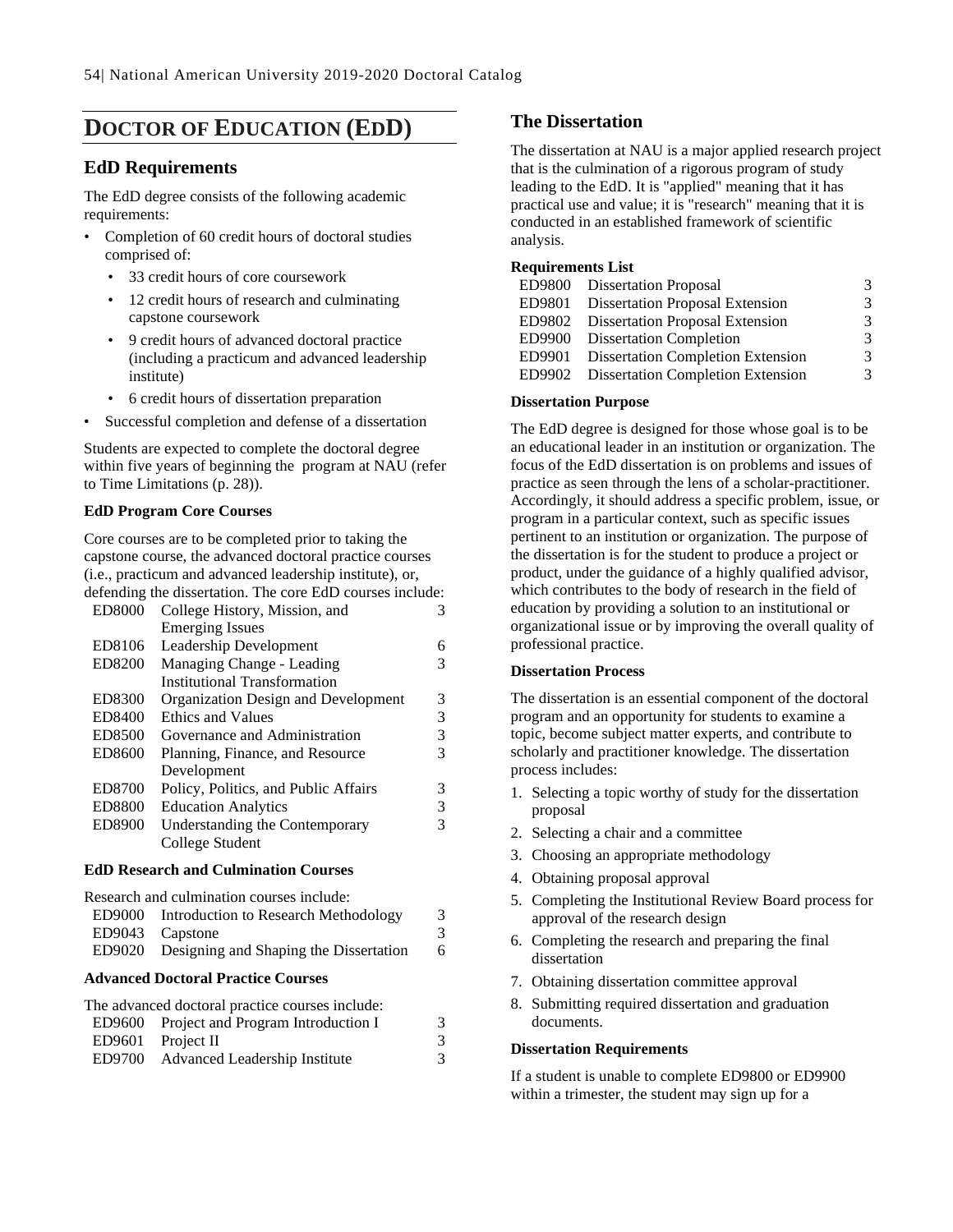Dissertation Proposal Extension (ED9801 or ED9802), or for a Dissertation Completion Extension (ED9901 or ED9902) course.

In order for students to fulfill dissertation requirements, students are to complete researching, writing, proposing, and defending the dissertation. Students are encouraged to complete dissertation work within two consecutive courses: ED9800 Dissertation Proposal and ED9900 Dissertation Completion. Students must stay continuously enrolled in ED9800, ED9801, or ED9802 (Dissertation Proposal); or, ED9900, ED9901, or ED9902 (Dissertation Completion) until completion of the proposal or the dissertation.

Students may register for the relevant dissertation course(s) after receiving a grade of "S" (Satisfactory) for a dissertation proposal or completion course. The vice president and dean will advise students regarding available options (regarding corresponding dissertation completion courses (p. [63\)](#page-65-0)) financial implications, or exigencies. The student must continue to be enrolled each trimester for dissertation credit until completion of the dissertation.

### **CERTIFICATE IN COMMUNITY COLLEGE LEADERSHIP**

This certificate is designed to give the professional in the community college administration field or the student who is considering getting into the field of community college administration or management, a comprehensive understanding of the leadership, and practical application of concepts required for effective community college administration. Students will learn the current challenges facing administrators along with best practices in leadership and management to best address change and future trends. Students taking these courses will practice the management skills required in leadership positions. And, equally important, students will learn how to effectively communicate with a wide-range of stakeholders, both internal and external to the college.

### **Outcomes**

Upon completion of this certificate, students will be able to do the following:

- Demonstrate the ability to integrate knowledge of emerging issues, leadership, organizational development, and institutional transformation
- Gain knowledge about assessing institutional readiness, improving outcomes, cultivating public awareness and political commitment, and developing institutional capacity and commitment to introduce, foster, and sustain a student learning, equity, success, and completion agenda
- Demonstrate the professional oral, behavioral, written, and listening communication skills required of executive-level leaders operating in different religious, political, and legal systems
- Demonstrate an understanding about involving key stakeholders in addressing ethical issues and creating policies, programs, and practices to enhance multicultural diversity in the faculty and in the student population
- Demonstrate the ability to plan, confer about, execute, and assess programs and major initiatives
- Demonstrate an understanding of human relations issues, including employment, goal-setting, evaluation, discipline, and professional development
- Demonstrate the ability to communicate and advocate effectively with media and local, state, and federal policy makers

### **Mastery I in Community College Leadership**

EdD Courses: Select three courses from list below (9 credit hours required)

### **Mastery II in Community College Leadership**

EdD Courses: Select five courses from the list below (15 credit hours required)

| ED8000        | College History, Mission, and        | 3 |
|---------------|--------------------------------------|---|
|               | <b>Emerging Issues</b>               |   |
| ED8200        | Managing Change - Leading            | 3 |
|               | <b>Institutional Transformation</b>  |   |
| ED8300        | Organization Design and Development  | 3 |
| ED8400        | Ethics and Values                    | 3 |
| ED8500        | Governance and Administration        | 3 |
| ED8600        | Planning, Finance, and Resource      | 3 |
|               | Development                          |   |
| ED8700        | Policy, Politics, and Public Affairs | 3 |
| <b>ED8800</b> | <b>Education Analytics</b>           | 3 |
| ED8900        | Understanding the Contemporary       | 3 |
|               | College Student                      |   |
|               |                                      |   |



Henley-Putnar

**SCHOOL OF STRATEGIC SECURITY** 

NATIONAL AMERICAN UNIVERSITY

### **STRATEGIC SECURITY**

The Henley-Putnam School of Strategic Security (HPSSS) is designed to contribute to the establishment of higher education standards in the areas of strategic security. Designed for board of director level leaders and managers or their military equivalent, the ultimate purpose of the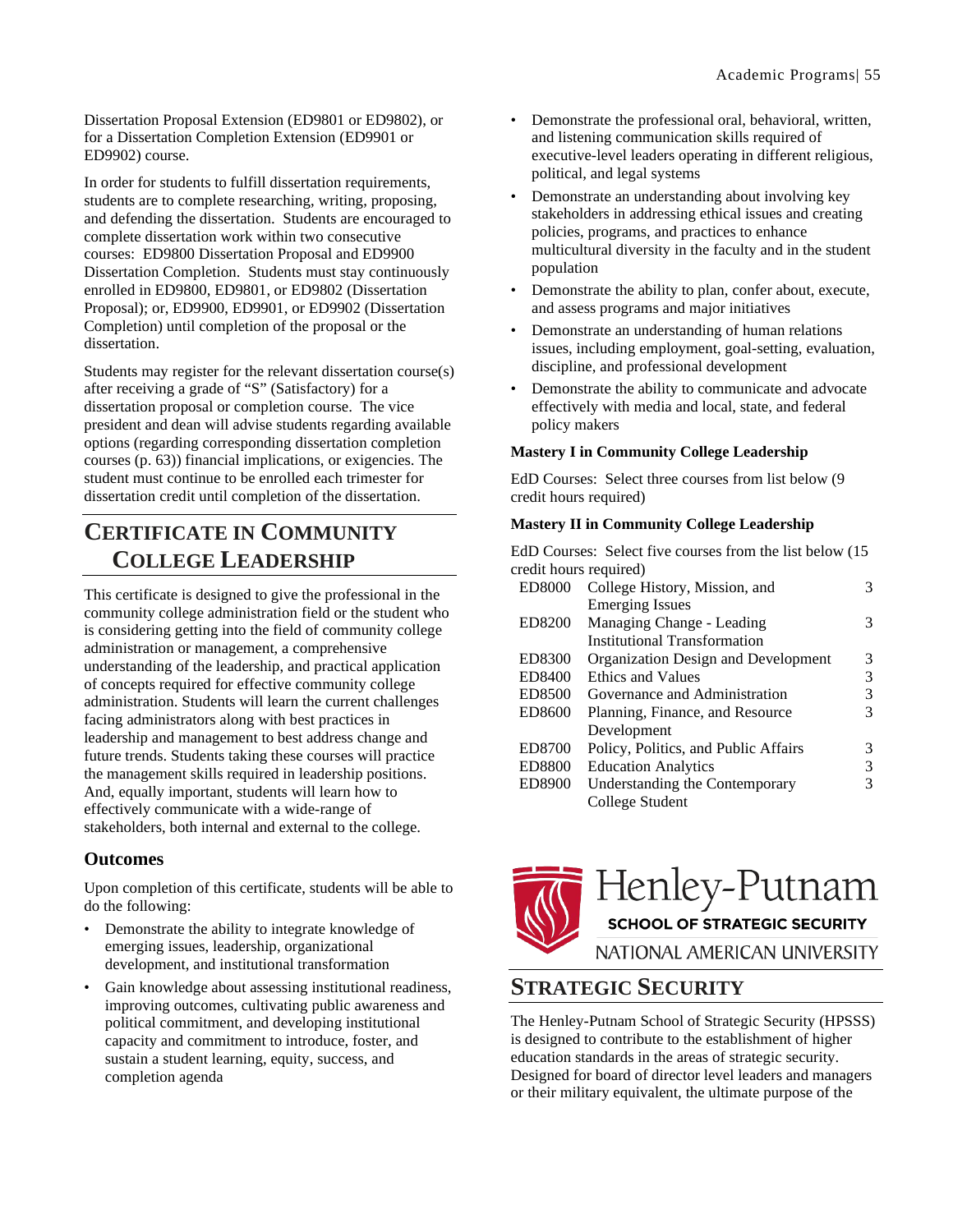Doctor of Strategic Security (DSS) is to enhance the knowledge and skills of professionals. The definition of strategic security is the study of the interaction of application of tradecrafts and ongoing behaviors designed to forestall reasonable or probable threats. Unlike the traditional security studies or strategic studies programs, strategic security studies are a step back from the study of political and military strategies to influence the spectrum of peace and conflict. Rather, strategic security is the application of objective information on the personal, local, and organizational developments that can deter and prevent conflict.

Graduates will be able to coordinate effectively a wide range of strategic security resources and personnel, across multiple agencies if necessary, to apply tradecrafts designed to forestall reasonable or probable threats and prepare those choosing to protect others, organizations, and the nations of the world.

### **Program Learning Outcomes**

Graduates of the doctorate program will be able to:

- DSS-PLO1: Produce quantitative and qualitative research at the theoretical, strategic, operational, and tactical levels.
- DSS PLO2: Develop a conceptual framework that incorporates the key variables of the security environment in order to prevent and forestall emerging threats.
- DSS PLO3: Assess information, approaches, criticality, viability, systems, resources, and cultures necessary for engaging issues in strategic security.
- DSS PLO4: Appraise the character, communications, organizations, influences, and technologies associated with strategic management leadership relevant to promoting effective security outcomes.
- DSS PLO5: Effectively communicate key concepts and ideas in verbal, non-verbal, and written forms to influence diverse audiences and decision-makers in strategic security.

### **Doctor of Strategic Security**

### **Strategic Security Major Core (90)**

| <b>DSS700</b> | Advanced Strategic Security Analysis and       | 4.5 |
|---------------|------------------------------------------------|-----|
|               | Critique                                       |     |
| <b>DSS710</b> | <b>Advanced Counterterrorism Research</b>      | 4.5 |
|               | Methods                                        |     |
| <b>DSS720</b> | <b>Strategic Security Information Literacy</b> | 4.5 |
| <b>DSS730</b> | <b>Applied Research Methodology</b>            | 4.5 |
| <b>DSS740</b> | Topics in the History of Strategic             | 4.5 |
|               | Security                                       |     |
| <b>DSS750</b> | Briefings, De-briefings, and Presentations     | 4.5 |
| <b>DSS760</b> | Advanced Leadership and Management             | 4.5 |
|               |                                                |     |

| <b>DSS770</b> | Case Studies in Intelligence Regulation | 4.5 |
|---------------|-----------------------------------------|-----|
|               | and Reform                              |     |
| <b>DSS780</b> | The Strategic Intelligence Process and  | 4.5 |
|               | Policy                                  |     |
| <b>DSS790</b> | The Strategic Security Community        | 4.5 |
| <b>DSS800</b> | Protection and Operations Management    | 4.5 |
| <b>DSS810</b> | <b>Advanced Business Communications</b> | 4.5 |
| <b>DSS820</b> | Advanced Research in                    | 4.5 |
|               | Terrorism/Counterterrorism              |     |
| <b>DSS830</b> | Intelligence Practicum                  | 4.5 |
| <b>DSS840</b> | <b>Protection Practicum</b>             | 4.5 |
| <b>DSS851</b> | Directed Dissertation Research I        | 4.5 |
| <b>DSS852</b> | Directed Dissertation Research II       | 4.5 |
| <b>DSS853</b> | Directed Dissertation Research III      | 4.5 |
| <b>DSS854</b> | Directed Dissertation Research IV       | 4.5 |
| <b>DSS855</b> | Directed Dissertation Research V        | 4.5 |

Doctoral practicum courses DSS830 Intelligence Practicum and DSS840 Protection Practicum may be substituted for upcoming internship work or upcoming student-employee projects related to strategic security. The substitution must be coordinated ahead of time with the dean of the Doctor of Strategic Security program. A substitution will not be granted for regular work duties, past internships, or past experience. An upcoming time period and scenario may only apply towards substituting one practicum: substituting both practicum requires two different, applicable scenarios (such as both an intelligence internship and a protection internship). The arrangement will include writing a paper that includes tying the student's work to the DSS program's learning outcomes. The dean and the DSS student will set the length of time, the related work, the documentation goals, and the paper goals.

(Average estimated full-time completion rate is five years. This includes two years for completion of the dissertation.)

### **CERTIFICATE IN STRATEGIC SECURITY MANAGEMENT**

This certificate is designed to give the professional in the security field or the student who is considering getting into the corporate, government or law enforcement security field, a comprehensive understanding of the leadership and management of the security organization. Students will learn the nuances of strategic level leadership positions along with best practices in leadership and management. Students taking this certificate will practice the literacy skills needed in leadership positions. And, equally important, students will learn how to evaluate and write intelligence briefings and how to create effective intelligence-related presentations.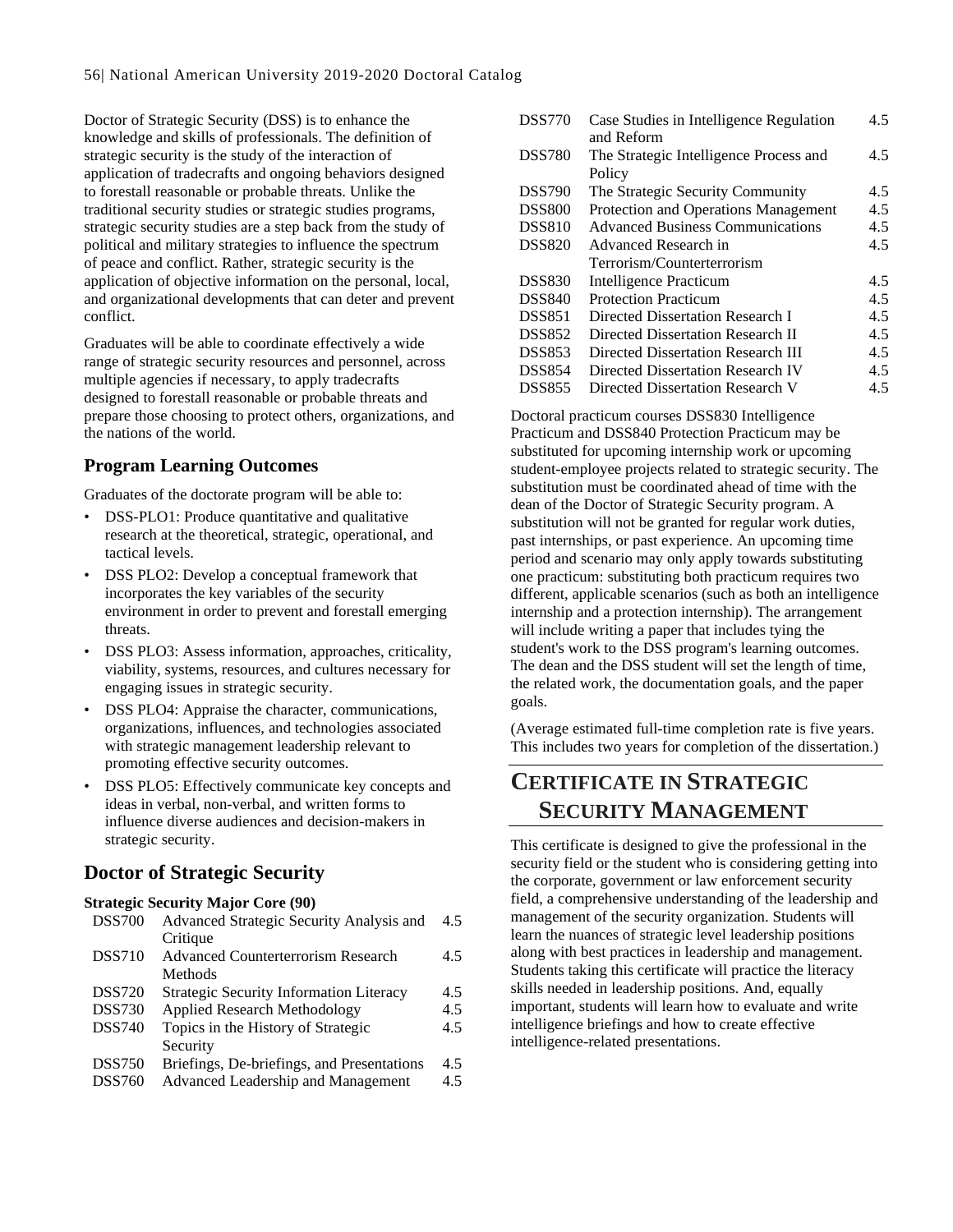### **Outcomes**

Upon completion of this certificate, students will be able to do the following:

- Compare strategies and pitfalls for evaluating the reliability, credibility, and validity of information and the relationship to intelligence products.
- Analyze and assess strategic level leadership positions and current organizational and systemic programs within the national security structure.
- Evaluate organizational theory methodologies and systems to analyze the national security structure.
- Interpret a "common leadership vision" and demonstrate effective communication within the context of strategic security leadership to stakeholders at all levels.
- Write strategic security documents with recommendations for action.

### **Required Courses**

|               | Certificate (13.5 Credits)            |     |
|---------------|---------------------------------------|-----|
| <b>DSS720</b> | <b>Strategic Security Information</b> | 45  |
|               | Literacy                              |     |
| <b>DSS750</b> | Briefings, De-briefings, and          | 4.5 |
|               | Presentations                         |     |
| <b>DSS760</b> | Advanced Leadership and               | 45  |
|               | Management                            |     |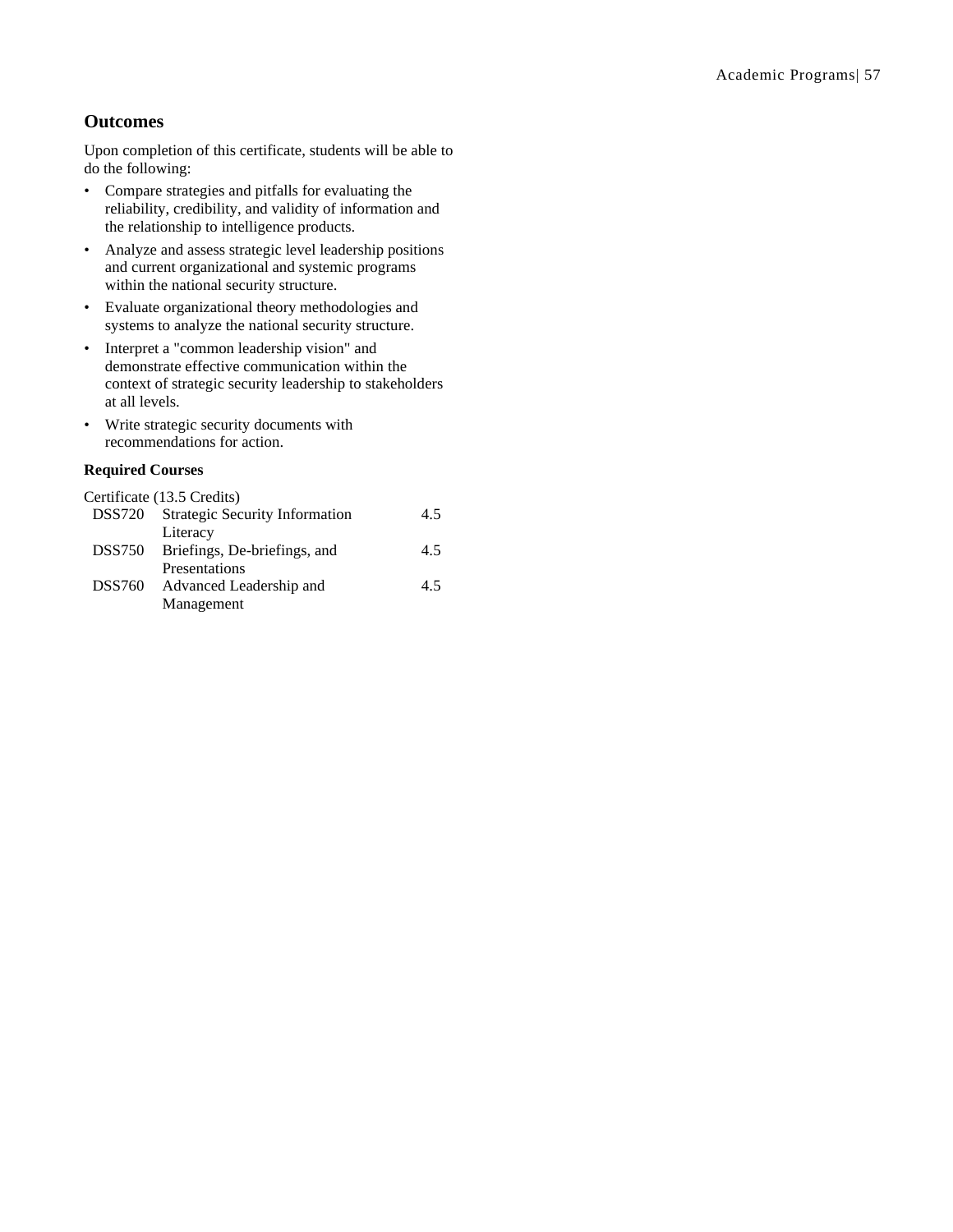# **COURSE DESCRIPTIONS**

# **DSS - DOCTOR OF STRATEGIC SECURITY**

### **DSS700 - Advanced Strategic Security Analysis and Critique (4.5)**

This course is designed to introduce various advanced analytical social science methods and theories applicable to the human intelligence field. It challenges the student to critique analyses by well-known scholars. A number of classic studies will be examined in detail with the intent of assisting the student in understanding the strengths and weaknesses of analytical methods used.

### **DSS710 - Advanced Counterterrorism Research Methods (4.5)**

This course provides a survey of the literature on terrorism and counterterrorism and develops the students' ability to judge the value of written materials from books, journal articles, and official documents. It develops analytical and evaluation skills at different levels of abstraction as well as challenging the student to develop an expansive annotated bibliography on the topic.

Prerequisite: DSS700. Corequisite: DSS700.

### **DSS720 - Strategic Security Information Literacy (4.5)**

This course provides instruction in the acquisition of accurate, relevant, and timely information. This course will equip the student to find, categorize, evaluate, and synthesize the kinds of information germane to strategic security, and to test information sources' reliability, credibility, and validity. Upon completion of the course, students will be able to use and manage standard open information sources, and implement sound strategies for dealing with information needs created by dynamic and rapidly evolving security situations.

Prerequisite: DSS710. Corequisite: DSS710.

### **DSS730 - Applied Research Methodology (4.5)**

This course is an introduction to applied research methods for conducting doctoral-level inquiry, with emphasis on methods for studying mass movements and social networks. It covers general qualitative and quantitative frameworks for research design, data collection, analysis, quality control, verification, and data presentation. The course focuses on classic research traditions such as biography, phenomenology, grounded theory, ethnography, and case study. In addition, it provides

methodological frameworks for survey research, mathematical modeling, and social networks analysis.

Prerequisite: DSS720. Corequisite: DSS720.

### **DSS740 - Topics in the History of Strategic Security (4.5)**

This course will use historical examples to explore recurring issues, problems, and approaches in the component sub-disciplines of strategic security, namely personal protection, intelligence management, and counterterrorism. Students will use case studies from ancient, medieval, Enlightenment, and modern history to distinguish sound operating and administrative principles for the individual sub-disciplines of strategic security and for the field at large.

### **DSS750 - Briefings, De-briefings, and Presentations (4.5)**

High-level strategic security requires particularly refined communications skills. This course covers advanced techniques of communication, with emphasis on skills germane to the strategic security environment. A major premise of this course is that effective written, visual, and oral communication requires an ability to read and evaluate written, visual, and oral communication. Students will study and apply principles of effective communication as used in preparing and conducting effective briefings. They will acquire and apply expertise in the technical and visual aspects of effective presentations. Students will also learn how to handle briefings and presentations for politically, intellectually, and culturally diverse audiences; how to work with an interpreter; and how to handle biased, indifferent, or hostile listeners. Finally, the course will outline effective methods for managing conflicting opinions and resolving differences while maintaining an open intellectual atmosphere.

### **DSS760 - Advanced Leadership and Management (4.5)**

This course is designed to give students an advanced understanding of strategic management concepts, research, and theories as applied in a strategic security environment. Students completing this course will be able to identify central issues/problems in these cases and present wellsupported recommendations for future actions in support of organizational objectives. They will be able to coordinate and manage projects drawing upon a wide range of agency and disciplinary cultures and outlooks, while providing senior decision- and policy- makers with objective, timely information as well as sound recommendations and options. Students will develop strategies to keep teams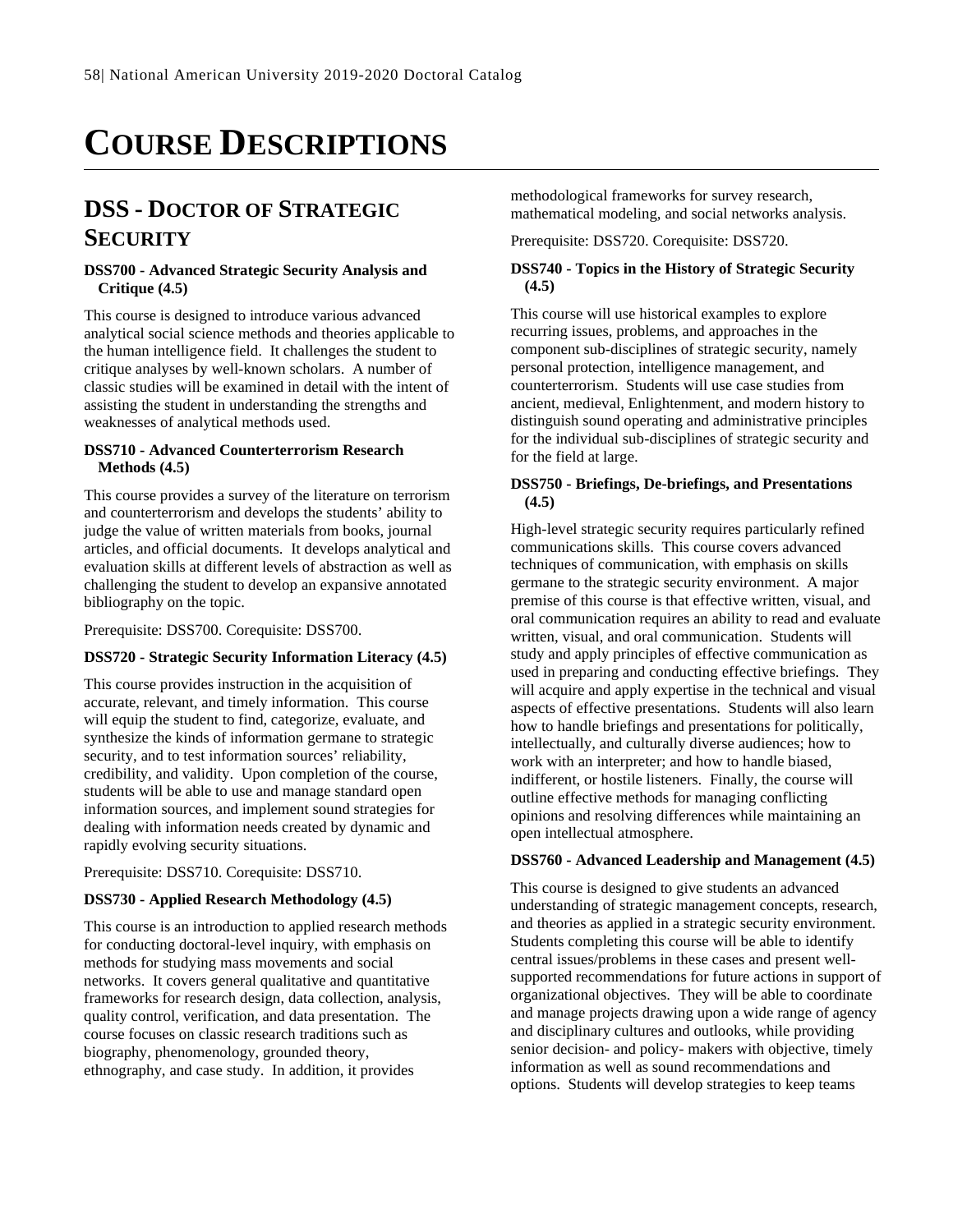highly motivated, and enhance leadership skills through interpersonal communication and time management.

### **DSS770 - Case Studies in Intelligence Regulation and Reform (4.5)**

By means of case studies, this course applies legal and ethical principles of accountability and integrity to the operational and political realities of intelligence collection and production, and assesses contemporary proposals for intelligence reform. Through individual research projects, students will derive principles and criteria for evaluating and implementing intelligence reform policies, and apply them to the dynamic environment of security threats and challenges.

### **DSS780 - The Strategic Intelligence Process and Policy (4.5)**

This course prepares the student to manage and coordinate large-scale intelligence collection and analysis operations involving a variety of intelligence types. The student will prepare a model collection plan and analysis procedure, and specify the design to communicate the findings of the operation for three different kinds of client. The student will demonstrate the ability to exploit conflicting views among team members to disclose unstated assumptions on each side in order to arrive at consensus. Finally, the student will develop short- and long-term strategies to counter attempts by outside parties to politicize the intelligence collection and analysis process.

### **DSS790 - The Strategic Security Community (4.5)**

This course studies the interactions of the principal intelligence, counterterrorism, and protection agencies of the United States. This includes their organizational structures and select operational successes and failures. Students will review the structure and working philosophies of the major intelligence, counterterrorism, and protection agencies in the United States and her allies. The students will evaluate case studies of interaction between these organizations in order to identify the inherent strengths and weaknesses of their interaction.

### **DSS800 - Protection and Operations Management (4.5)**

This course covers the planning and conduct of protection operations at the senior management level. Students will explore the preparation, planning, personnel selection, and conduct of both short- and long- term protection operations, both domestic and overseas. They will learn methods for coordinating with local law enforcement, corporate security, and local business entities in the planning and conduct of protection operations. This course will distinguish intelligence gathering and threat assessment methods used in protection from those seen in other intelligence and counterterrorism applications. Students will learn how to integrate protection assets into

multi-faceted strategic security operations with maximum efficiency.

### **DSS810 - Advanced Business Communications (4.5)**

This course is an exploration of advanced concepts in general communication theory that are particularly applicable to strategic security. The course will examine the use of language and how to identify and evaluate semantic, logical, conscious and unconscious nonverbal communication channels, and what can be learned thereby about the speaker's view of reality. These concepts will give students the ability to "read" individuals with considerable accuracy, and enhance their ability to persuade and negotiate with others. The course will give students an opportunity to evaluate their own personal communication style in light of their newly acquired skills, and make the adjustments needed to become more effective communicators.

### **DSS820 - Advanced Research in Terrorism/Counterterrorism (4.5)**

This course examines current critical issues in the field of Terrorism and Counterterrorism. It develops advanced analytical and writing skills and provides a basis for dissertation research and writing. It requires the student to research information from other disciplines and integrate it into current research and applied decision making on Terrorism and Counterterrorism.

### **DSS830 - Intelligence Practicum (4.5)**

This course focuses on that segment of the intelligence community that performs intelligence analysis and produces finished intelligence. Students will learn about the sources of intelligence information. In addition, they will learn how analysts use that information in the analysis process. The course discusses analytic tradecraft, as well as some associated pitfalls. The student will also learn about the types of analytic products. The course will discuss how the analysts produce those products to inform decision makers, operational units, and policy makers. Finally, the course will investigate some current issues of national intelligence concern, such as intelligence reform, information sharing, relationships with law enforcement, a theory of intelligence, and the increase in single-source analysis.

### **DSS840 - Protection Practicum (4.5)**

This course examines current critical issues in the field of Personal Protection. It develops advanced analytical and writing skills and provides a basis for dissertation research and writing. It requires the student to research information from other disciplines and integrate it into current research and applied decision making on Personal Protection.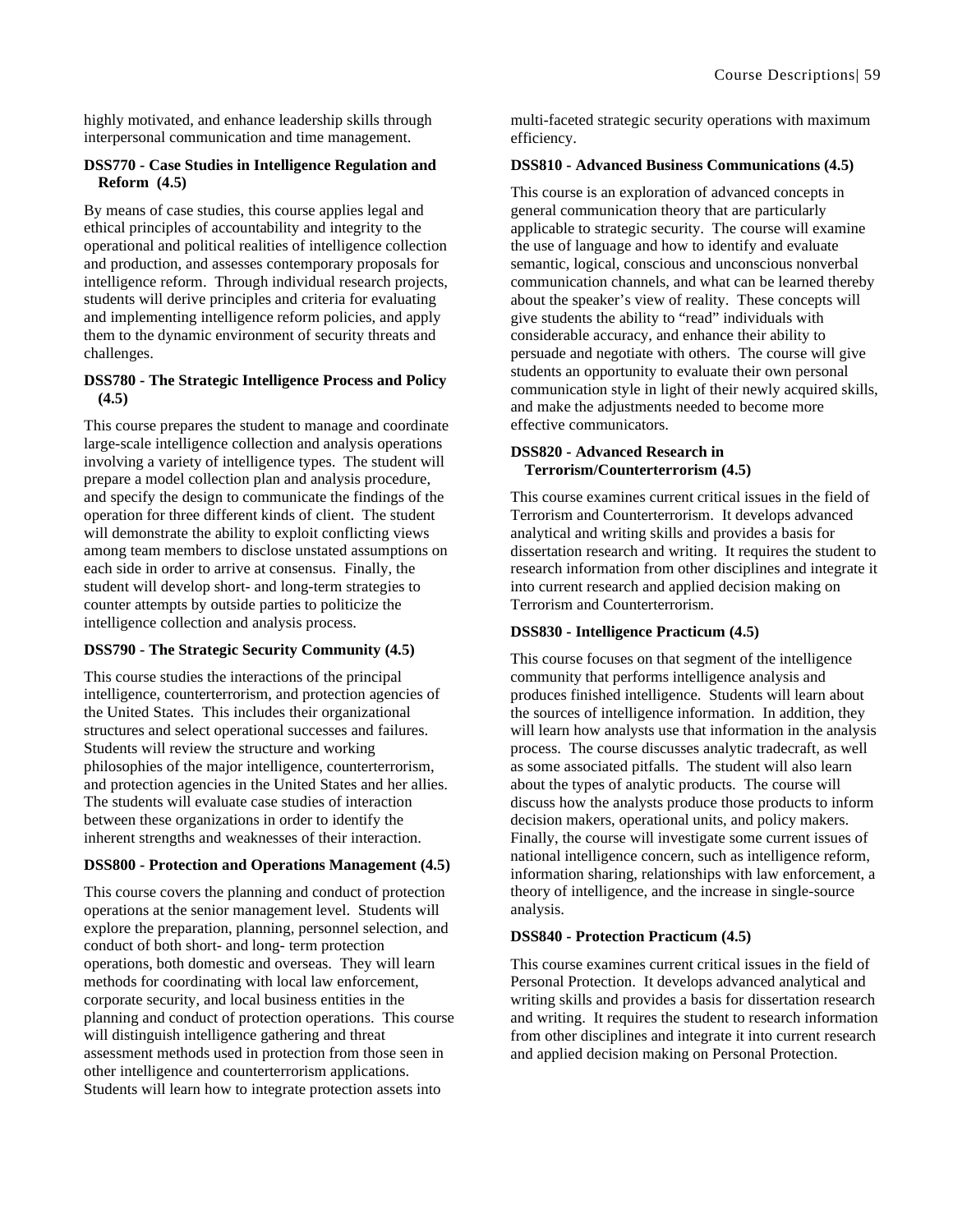### **DSS851 - Directed Dissertation Research I (4.5)**

This course begins the dissertation process. Typically, during this course, the student will take the doctoral comprehensive exams. Upon passing the exams, the student will gain the status of doctoral candidate. The student will then select a possible research topic for his or her dissertation. The student will formulate a research problem, purpose, and questions. The student will consider a possible research design. Finally, the student will complete Chapter One, the dissertation's introduction.

Prerequisite: All course from DSS700 to DSS840 and Doctoral Comprehensive Exam.

### **DSS852 - Directed Dissertation Research II (4.5)**

This is the second course in the dissertation process for the doctoral candidate. Typically, during this course, the student will complete Chapter Two of the dissertation, an extensive review of the related literature. This chapter establishes a conceptual framework - a research philosophy and foundation upon which the student's study may be constructed.

Prerequisite: DSS851

### **DSS853 - Directed Dissertation Research III (4.5)**

This is the third course in the dissertation process for the doctoral candidate. Typically, during this course, the student will complete Chapter Three, the methodology chapter. Combining completed Chapters One, Two, and Three, the student will submit file as the dissertation proposal to his or her dissertation committee for approval. Upon committee approval, the student will then submit the dissertation proposal, along with a research application, to the school's Institutional Review Board (IRB) for IRB approval.

Prerequisite: DSS851

### **DSS854 - Directed Dissertation Research IV (4.5)**

This is the fourth course in the dissertation process for the doctoral candidate. Typically, during this course, the student will conduct the study, analyze the results, and write up the results in narrative form for the results chapter, Chapter Four.

Prerequisite: DSS851

### **DSS855 - Directed Dissertation Research V (4.5)**

This is the fifth course in the dissertation process for the doctoral candidate. Typically, during this course, the student will write Chapter Five, the conclusion chapter of the dissertation. Chapter Five covers how the study compared to what had been expected from the related literature, as well as what implications the study might have for policy, practice, and future research. The student

will create PowerPoint slides and orally defend the dissertation, via the web, live before his or her dissertation committee.

Prerequisite: DSS851

### **DSS856 - Directed Dissertation Research VI (4.5)**

This is the sixth course in the dissertation process for the doctoral candidate. The graded activities in the dissertation guide the dissertation candidates towards completion in a typical timeline. However, the candidate can continue directed dissertation research that was not previously completed in this course. Candidates who need additional time to complete the dissertation can continue in FRP806.

Prerequisite: DSS851, DSS852, DSS853, DSS854, DSS855

### **DSS857 - Directed Dissertation Research VII (4.5)**

This is the seventh course in the dissertation process for the doctoral candidate. With the concurrence of the dissertation chair that sufficient progress is being made on the graded activities of the dissertation the candidate can continue directed dissertation research that was not previously completed. Candidates who need additional time to complete the dissertation can continue in FRP807.

Prerequisite: DSS856. Corequisite: DSS856

### **DSS858 - Directed Dissertation Research VIII (4.5)**

This is the eighth and final course in the dissertation process for the doctoral candidate. The candidate can continue directed dissertation research to finish the dissertation. Students who show sufficient progress may be allowed an incomplete if they can reasonably be expected to complete the dissertation defense within the time period. Candidates must successfully complete all dissertation phase requirements by the end of FRP808 or they will be dropped from the program without receiving the degree.

Prerequisite: DSS857. Corequisite: DSS857

### **ED - DOCTOR OF EDUCATION**

### **ED8000 - College History, Mission, and Emerging Issues (3)**

This course offers students the opportunity to identify and analyze emerging local, state, national, and global issues impacting colleges in the context of the historical development of the college and the events that shaped its evolving mission.

### **ED8106 - Leadership Development (6)**

The Leadership Development course provides an introduction to individual, interpersonal, group, and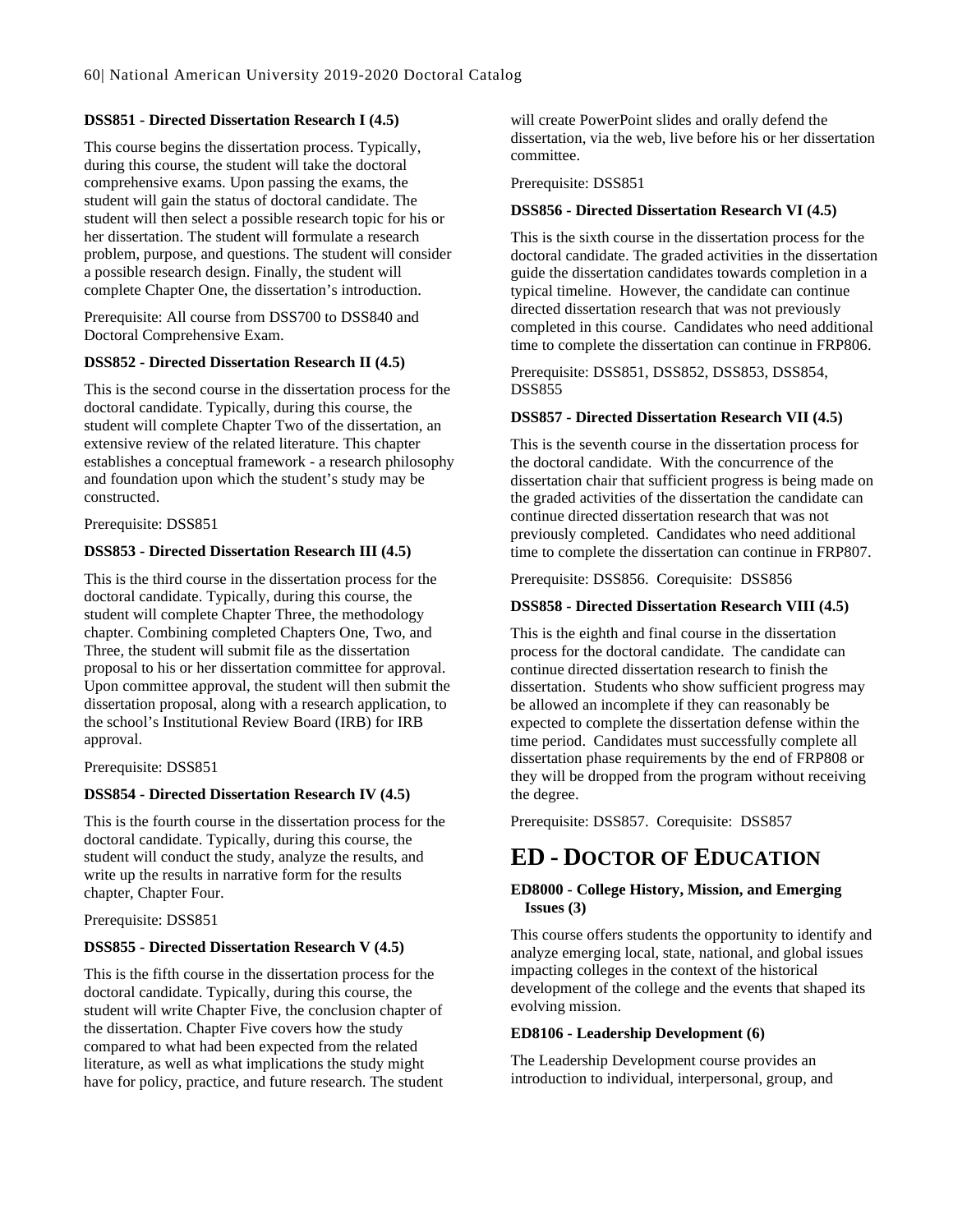organizational leadership theory, and includes practical applications. Because the field of leadership behavior is emerging and continues to grow, relevant concepts, models, and theories come from a variety of research studies and case studies. A residency will convene during which students will take a leadership self-assessment and meet with educational leaders to discuss leadership issues.

### **ED8200 - Managing Change - Leading Institutional Transformation (3)**

Leaders at all levels of the organization must become adept at responding to rapid and systematic change in the coming decades. "Managing Change: Leading Institutional Transformation" provides students with an introduction to principles of managing change in colleges and organizations within the real context of change and institutional transformation efforts. The course includes the practical application of principles to complex change processes and working with individuals, teams, and organizations to lead institutional transformation.

### **ED8300 - Organization Design and Development (3)**

This course is designed to compare traditional organizations developed for production and manufacturing (e.g., Taylor and hierarchical structures) with contemporary models that have evolved (e.g., virtual organizations that include open systems with continuous learning, involvement, and information transfer). The course will provide relevant practical experience for applying theory pertaining to organization design and development, with opportunities for team planning, presentations, and analytical reports.

### **ED8400 - Ethics and Values (3)**

The purpose of this course is to help students become aware of ethical issues confronting leaders and educational value choices and, to systematically apply theory and morality lenses to the analysis of real-world issues through case studies of leadership and organizational issues, writing, team discussions, and reflection.

### **ED8500 - Governance and Administration (3)**

This course addresses the respective roles of institutional and organizational leaders, CEOs, faculty, and other stakeholders; the principles and practices of good governance; the use of data, inquiry, and stakeholder involvement to inform policy/decision making and improve effectiveness. Doctoral students will be exposed to current issues and leadership strategies pertaining to governance and administration. Learning experiences will include a combination of virtual instructor-facilitated sessions, attendance at organizational board and executive team meetings, teleconferences and interaction with nationally renowned speakers, structured team interaction, and organizational analyses and report and/or case study writing.

### **ED8600 - Planning, Finance, and Resource Development (3)**

The course will address the elements of strategic and master planning, resource allocation, funding issues, and resource development through analyses of organizational or system case studies, group projects and presentations that are tailored to explore critical issues at the institution or organization. Students will be exposed to aligning mission, strategic plan, goals, budget and resource development endeavors.

### **ED8700 - Policy, Politics, and Public Affairs (3)**

This course is about the politics of higher education, educational agencies, educational institutions, and other organizations. The course focuses on six key ideas that are central to political thought, policy, and public affairs. It applies these ideas to contemporary and historical cases in order to develop students' understanding, analytic skill, and capacity for effective action in leading higher education institutions and other organizations. The six key ideas are: (1) Politics as a means for transforming individual interests into collective goods; (2) Institutions as the expression of political interests in society and as incentives that structure individual and group behavior; (3) Policy as an expression of collective interests, and policymaking as a process for aggregating and shaping individual and group interests; (4) Power as it is constructed in political relationships and expressed in institutions and political processes; (5) Public affairs as a process in shaping individual and group behavior; and (6) Analysis as a deliberative, data-driven decision making process.

### **ED8800 - Education Analytics (3)**

Students will learn how to present, analyze, and interpret institutional data; and, communicate about and apply data for decision making at the institutional, program, and course levels. They will be asked to identify barriers to institutional effectiveness, student learning, equity, success, and completion. Students will work in teams to: analyze identified gaps and dropout/or "leakage points" – based on data – in student progression and achievement at their home institutions; evaluate the effectiveness of a current intervention strategy; and assess the institutional culture for fostering a culture of evidence and inquiry. Students will learn about the use of data for strategic planning, policy development, and resource allocation. They will be required to write team reports and make team presentations for improving student outcomes.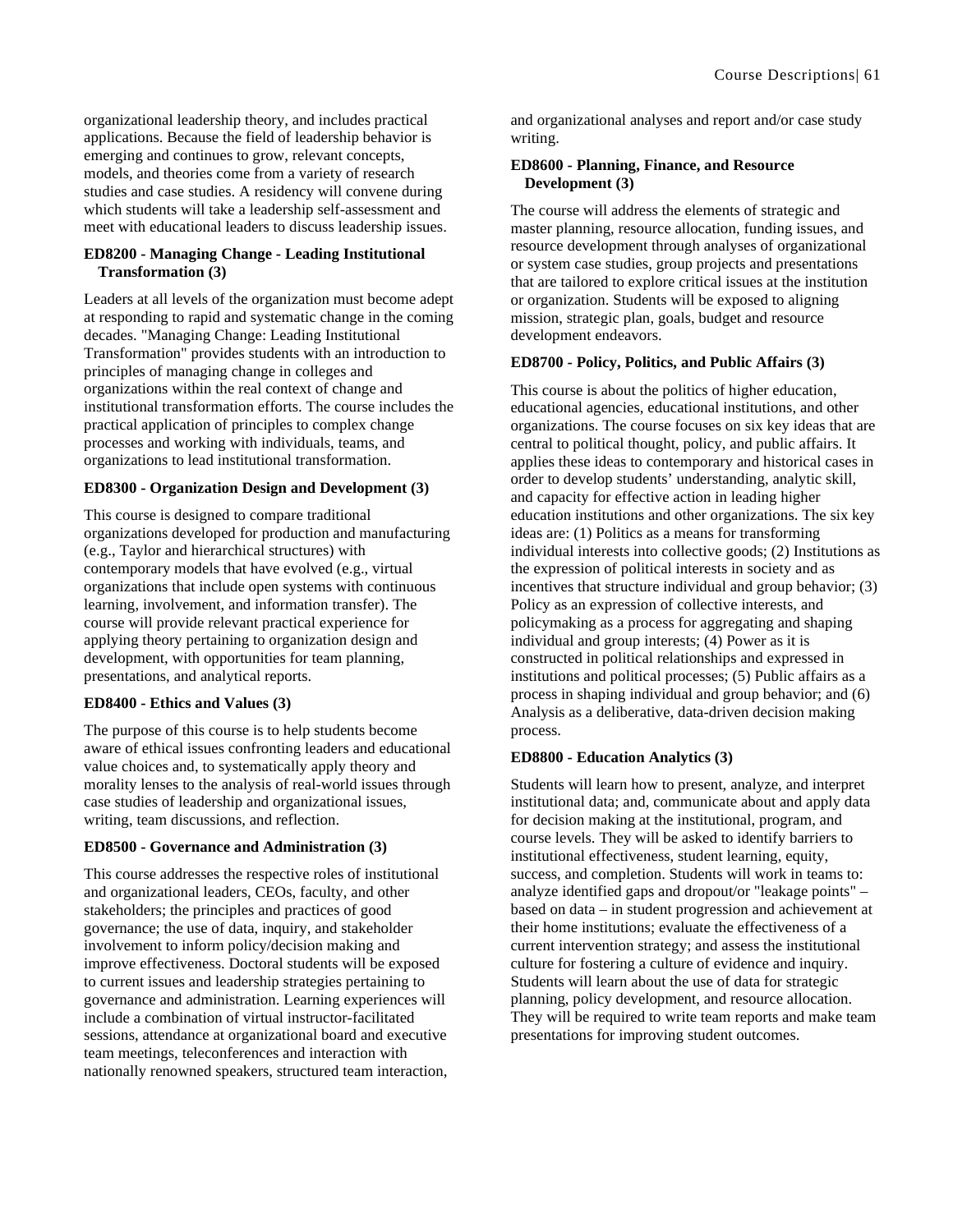### **ED8900 - Understanding the Contemporary College Student (3)**

This course is designed to provide students an understanding of the characteristics of the contemporary college student. It draws upon a broad range of research documenting the experiences of the diverse student populations in the American college. This course provides an overview of theories, research, practices, and other issues relevant to creating institutional environments for college success.

### **ED9000 - Introduction to Research Methodology (3)**

This course is designed to present the major research approaches in education, including inherent assumptions, key concepts, and central procedures associated with research approaches. Through a combined focus on qualitative, quantitative, and mixed methods research perspectives, students will gain a broad understanding of the diversity of research approaches. Students will apply their understanding of these fundamentals to the critical interpretation of the design and conduct of educational research and educational research reports. The course will also provide a foundation for further specialized study in research methods by offering multiple opportunities for students to collaborate in authentic research activities. It is the intention of this course, as others in the program, that both a theoretical and practical interpretation of research is achieved by the students in this class.

### **ED9020 - Designing and Shaping the Dissertation (6)**

This course provides an immersion in scholarly inquiry for students to identify and further explore quantitative, qualitative, and mixed methodologies for application in their dissertation. Students will discuss when to use different kinds of research, how to frame research questions, and formulate and refine initial thoughts on dissertation development. Through supervised research and writing, students will learn about and prepare for the rigor involved in proposing to committee members in the third year of the program. By the end of the course, students will have: affirmed the dissertation topic and initial research questions and approach; developed a dissertation prospectus; developed a dissertation outline, a proposalready literature review (chapter two), and drafts of chapters one and three; become familiar with IRB policies and procedures; and initiated committee member contact. (rev. 12/5/2017)

Prerequisite: All courses with the exception of ED9600, ED9601, ED9700, ED9800, ED9801, ED9802, ED9900, ED9901 and ED9902.

### **ED9043 - Capstone (3)**

The capstone is designed to build upon the knowledge gleaned from previous courses. It is designed to integrate concepts, theories, and skills learned in other doctoral core courses. Students will learn what is involved in developing a constituency base and garnering its support to foster and improve strategic partnerships, college readiness and success, resource development, community services, economic and workforce development, and other priorities of the colleges or organizations. Students will be asked to develop plans to renew or reinvent a college or organization and to engage internal and external stakeholders who are critical to achieving targeted goals. Students will work in teams to develop executive reports and presentations. These are to include in-depth institutional or organizational analyses of complex issues, and provide recommendations for systemic improvements.

Prerequisite: All core courses.

### **ED9600 - Project and Program Introduction I (3)**

The project is a critical aspect of the doctoral students' experience. It offers an opportunity for students to communicate with a CEO or leadership team at a designated college or organization to examine a significant problem, with structured deliverables. Students will be required to develop proposed plans for their own learning outcomes for the project which will culminate in a comprehensive presentation or report for the college or organization, the focus of which will be developed by the doctoral student with approval of the course instructor. The project plan may include participation in short leadership institutes as part of the proposed learning plan worth of three credit hours of doctoral studies. The course will include an introduction to the EdD program.

### **ED9601 - Project II (3)**

The project is a critical aspect of the doctoral students' experience. It offers an opportunity for students to communicate with a CEO or leadership team at a designated college or organization to examine a significant problem, with structured deliverables. Students will be required to develop proposed plans for their own learning outcomes for the project which will culminate in a comprehensive project or report for the college or organization, the focus of which will be developed by the doctoral student with approval of the course instructor. The practicum plan may include participation in short leadership institutes as part of the proposed learning plan worth of three credit hours of doctoral studies.

### **ED9700 - Advanced Leadership Institute (3)**

The culmination of the EdD is a residency, an opportunity for cohorts to convene at a location for a week or virtually to attend the Advanced Leadership Institute (ALI). The ALI provides a time to reflect on many of the topics that have been covered during their doctoral studies and to help formulate final thoughts for the dissertation research.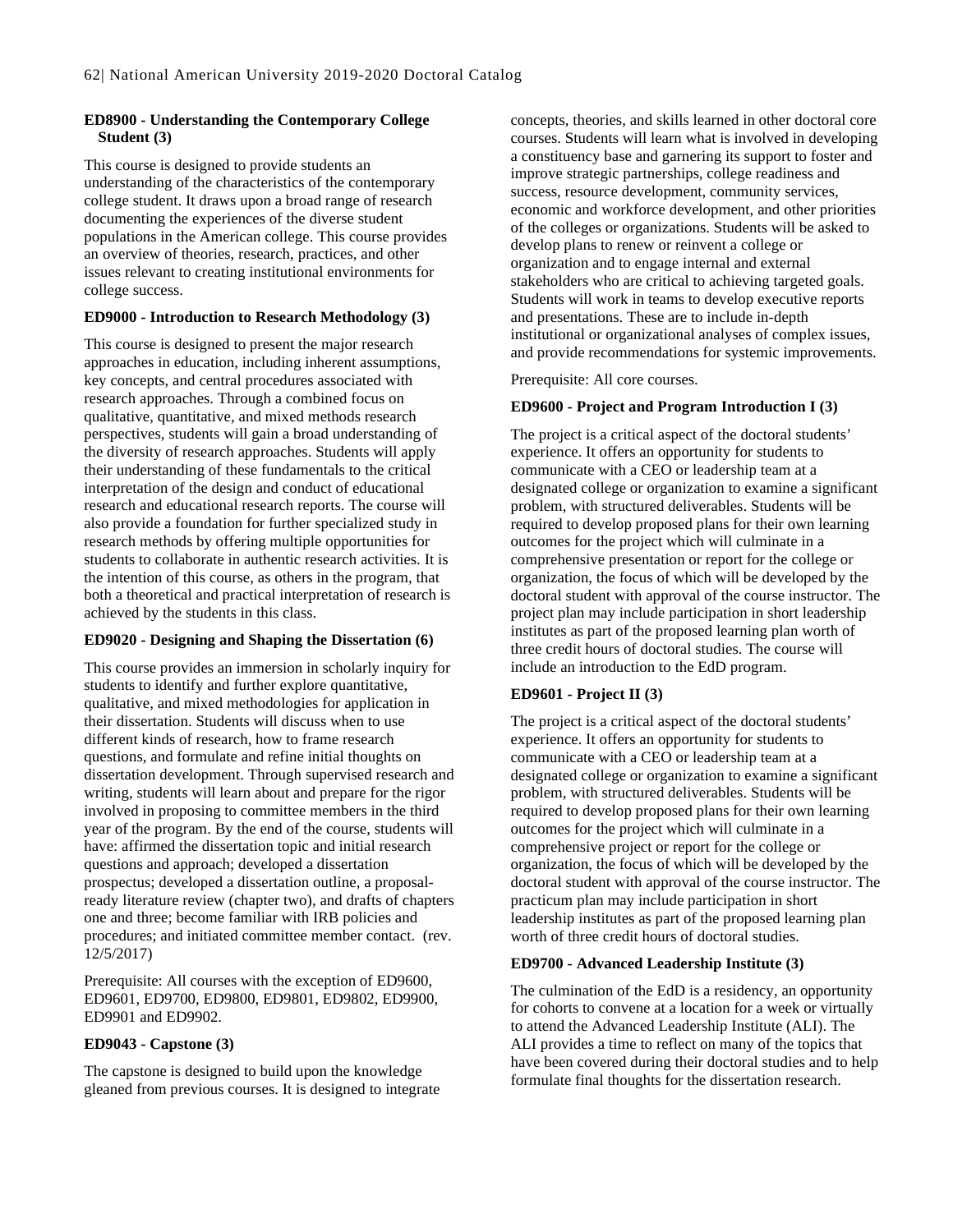### **ED9800 - Dissertation Proposal (3)**

The primary goal of this course is for the student to develop a proposal of the key elements of the dissertation to be used as a road map to guide the dissertation. Successful completion of the course will require the approval of the proposal by the dissertation chair and the dissertation committee.

### <span id="page-65-0"></span>**ED9801 - Dissertation Proposal Extension (3)**

The primary goal of the extension courses is for the student to finalize development of a proposal of the key elements of the dissertation to be used as a road map to guide the dissertation. If a student is unable to complete ED9800, Dissertation Proposal, within one trimester, a student may subsequently register for ED9801 or ED9802. Successful completion of either of these courses will require the approval of the proposal by the dissertation chair and the dissertation committee.

### **ED9802 - Dissertation Proposal Extension (3)**

The primary goal of the extension courses is for the student to finalize development of a proposal of the key elements of the dissertation to be used as a road map to guide the dissertation. If a student is unable to complete ED9800, Dissertation Proposal, within one trimester, a student may subsequently register for ED9801 or ED9802. Successful completion of either of these courses will require the approval of the proposal by the dissertation chair and the dissertation committee. If a student has not completed an approved proposal after completing ED9802, the student must meet with the dissertation chair for further instructions.

### **ED9900 - Dissertation Completion (3)**

Students whose proposals have been approved are required to enroll in a dissertation completion course each trimester to work with the dissertation chair and committee on a continuing basis until the final dissertation has been completed and approved. The primary goal of this course is for the student to proceed with research, finalize, and successfully defend the dissertation.

### **ED9901 - Dissertation Completion Extension (3)**

The primary goal of ED9901 and ED9902, Dissertation Completion Extension, is for the student to finalize and successfully defend the dissertation. If a student is unable to complete ED9900, Dissertation Completion, within one trimester, a student may subsequently register for ED9901 or ED9902. Successful completion of either of these courses will require the approval of the proposal by the dissertation chair and the dissertation committee.

### **ED9902 - Dissertation Completion Extension (3)**

The primary goal of ED9901 and ED9902, Dissertation Completion Extension, is for the student to finalize and successfully defend the dissertation. If a student is unable to complete ED9900, Dissertation Completion, within one trimester, a student may subsequently register for ED9901 or ED9902. Successful completion of either of these courses will require the approval of the proposal by the dissertation chair and the dissertation committee. If a student has not completed an approved dissertation after completing ED9902, the student must meet with the dissertation chair for further instructions.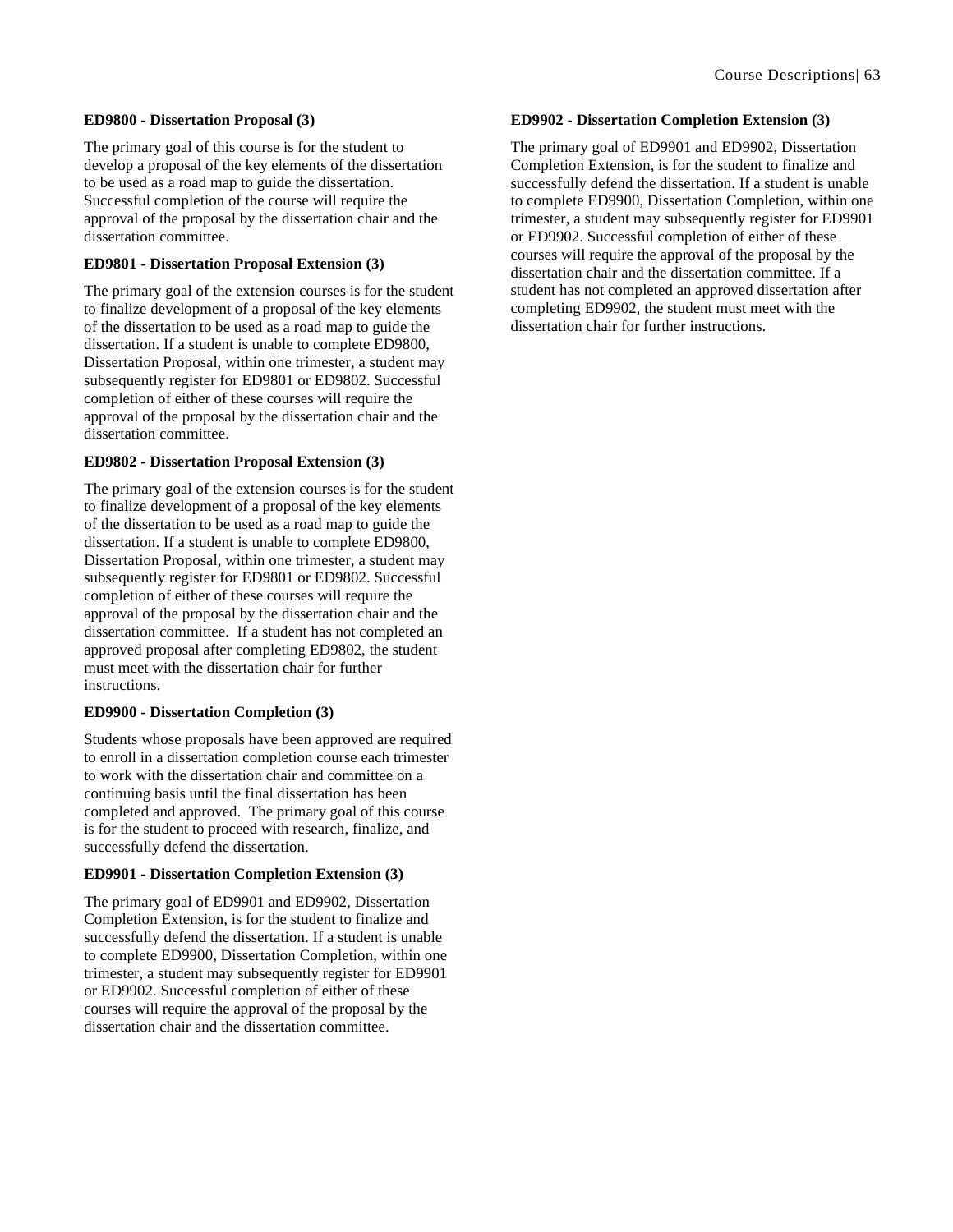# **DIRECTORY**

### **BOARD OF GOVERNORS**

| Dr. David Wendler       | Chair             |
|-------------------------|-------------------|
| Dr. Michael Westerfield | Vice Chair        |
| Dr. Rachelle Agatha     | Member            |
| Dr. Ed Buckingham       | Member            |
| Dr. Blake Faulkner      | Member            |
| Mr. Richard Halbert     | Member            |
| Dr. Michael Hillyard    | Member            |
| Dr. Susan Murphy        | Member            |
| Dr. Joe Pace            | Member            |
| Dr. Ronald Shape        | Ex-Officio Member |

# **OWNERSHIP**

National American University is owned and operated by Dlorah, Inc., a South Dakota corporation, which is a wholly owned subsidiary of National American University Holdings, Inc., a Delaware corporation. National American University Holdings, Inc. is a publicly traded company with its principal office located at 5301 Mount Rushmore Rd., Rapid City, SD 57701.

### **National American University Holdings, Inc. Board of Directors**

| Dr. Edward Buckingham  | Chairman |
|------------------------|----------|
| Mr. Richard L. Halbert | Director |
| Dr. Michael Hillyard   | Director |

### **National American University Holdings, Inc. Officers**

| Dr. Ronald L. Shape | President and Chief Executive Officer |
|---------------------|---------------------------------------|
| Mr. Tom Bickart     | <b>Chief Financial Officer</b>        |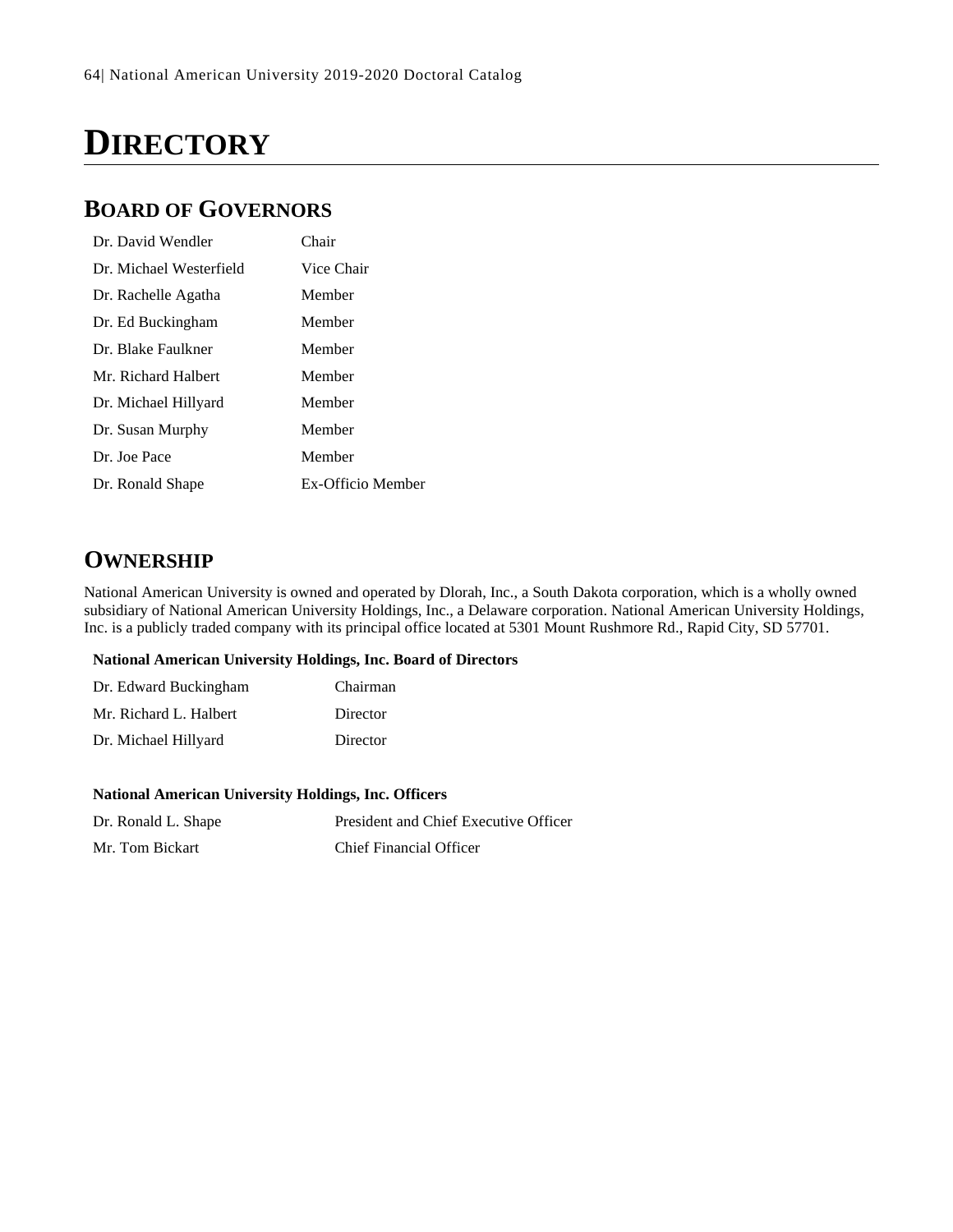### **CENTRAL ADMINISTRATION**

### **University President**

Ronald Shape, BA, Dakota Wesleyan (1991); MBA, University of South Dakota (1996); EdD, University of South Dakota (2001)

### **Executive Advisor and Provost Emeritus**

Lynn Priddy, BA, State University of New York (1982); MA, University of Minnesota-Twin Cities (1992); PhD, Capella University (2002)

### **Provost**

Cindy Mathena, BS, Medical University of South Carolina (1986); MS, Old Dominion University (1990); PhD, Walden University (2004)

### **Chief Financial Officer**

Tom Bickart, BS, DePaul University (1987); MBA, Pepperdine University, (1997)

### **Chief Operating Officer**

Mark Mendoza, BA, University of Central Oklahoma (2003); MA, University of Oklahoma (2005); MBA, University of Phoenix (2007)

### **General Counsel**

Paul Sedlacek, BS, Business Administration, University of Nebraska (1977); JD, University of Nebraska (1980)

### **Executive VP for Marketing, Enrollment, and Analytics**

Jared Parlette, BS, University of Central Missouri (2004); MS, Grantham University (2012)

#### **Senior Accreditation Officer and Academic Regulatory Counsel**

Michael Trump, BS, Black Hills State University (1990); MA, University of Wyoming (1994); JD, University of South Dakota (1999)

### **Interim Dean, College of Business, Technology, and Health Management**

Steven Balke, BBA, Eastern Michigan University (1983); MBA, University of Phoenix (2002)

### **Associate Dean, Online Allied Health Programs**

LaShunda Smith, BS, Alabama State University (2003); MSM, Troy University (2004); PhD, Capella University, (2014)

### **Associate Dean, IT Programs**

Vincent Tran, BS, Florida Atlantic University (1995); MS, Florida Atlantic University (1997)

### **Associate Provost and Graduate Dean**

F. Lynn Moore, BS, University of Phoenix (1999); MBA, Baker College (2002); PhD, The University of Texas at Austin (2004)

#### **Associate Dean, General Education**

Autumn Miller, M.A., Wake Forest University (2004)

#### **Associate Dean, Henley-Putnam School of Strategic Security**

Susie Kuilan, BA, Henderson State University (1988); MA, Northwestern State University (2000); MS, Army War College (2011); PhD, Louisiana State University (2010)

### **Dean, Henley-Putnam School of Strategic Security**

Barbara Burke, BS, University of the State of New York (1991); MSHS, Touro University (2004); MSS, US Army War College (2005); PhD, Capella University (2016)

### **Director of Online Education and Associate Dean, Criminal Justice**

Ben Straight, BA, Radford University (2001); MA, University of South Florida (2003); JD, University of Florida (2008); PhD, Criminal Justice, Nova Southeastern University (2019)

### **Acting Dean, School of Nursing and Graduate Nursing Studies**

Rhonda Winegar, ADN, Redlands Community College (1991); BSN, Northwestern Oklahoma State University (1994); MSN, Texas A&M, Corpus Christi (2000); DNP, Saint Louis University (2014)

### **Associate Dean, Curriculum and Assessment**

Brigit McGuire, BA, St. Olaf College (2005); MA, Columbia University (2006); MPHIL, Columbia University (2009); PhD, Columbia University (2015)

### **Executive Director of Human Resources**

Gordon Brooks, BA, Chadron State College (2003); MM, National American University (2008)

## **Executive Director of Financial Aid**

Cheryl Bullinger

### **Executive Director of Student Accounts**

Linda Pottorff, BS, National American University (1995)

### **Director of Alumni and Foundation Services**

Murray Lee, BS, South Dakota State University (2012); MS, South Dakota State University (2019)

### **University Librarian**

Marilyn Miller, BS, Clarion University (1977); MSLS, University of Tennessee (1978)

### **Director of Accreditation Services**

Toni Brumbaugh, BA, University of Minnesota-Twin Cities (1985)

### **Director of Strategic Partnerships**

Amanda Oppel, BA, William Jewell College (2008); MM, National American University (2012)

### **Director of Student Success**

Stacy Broadus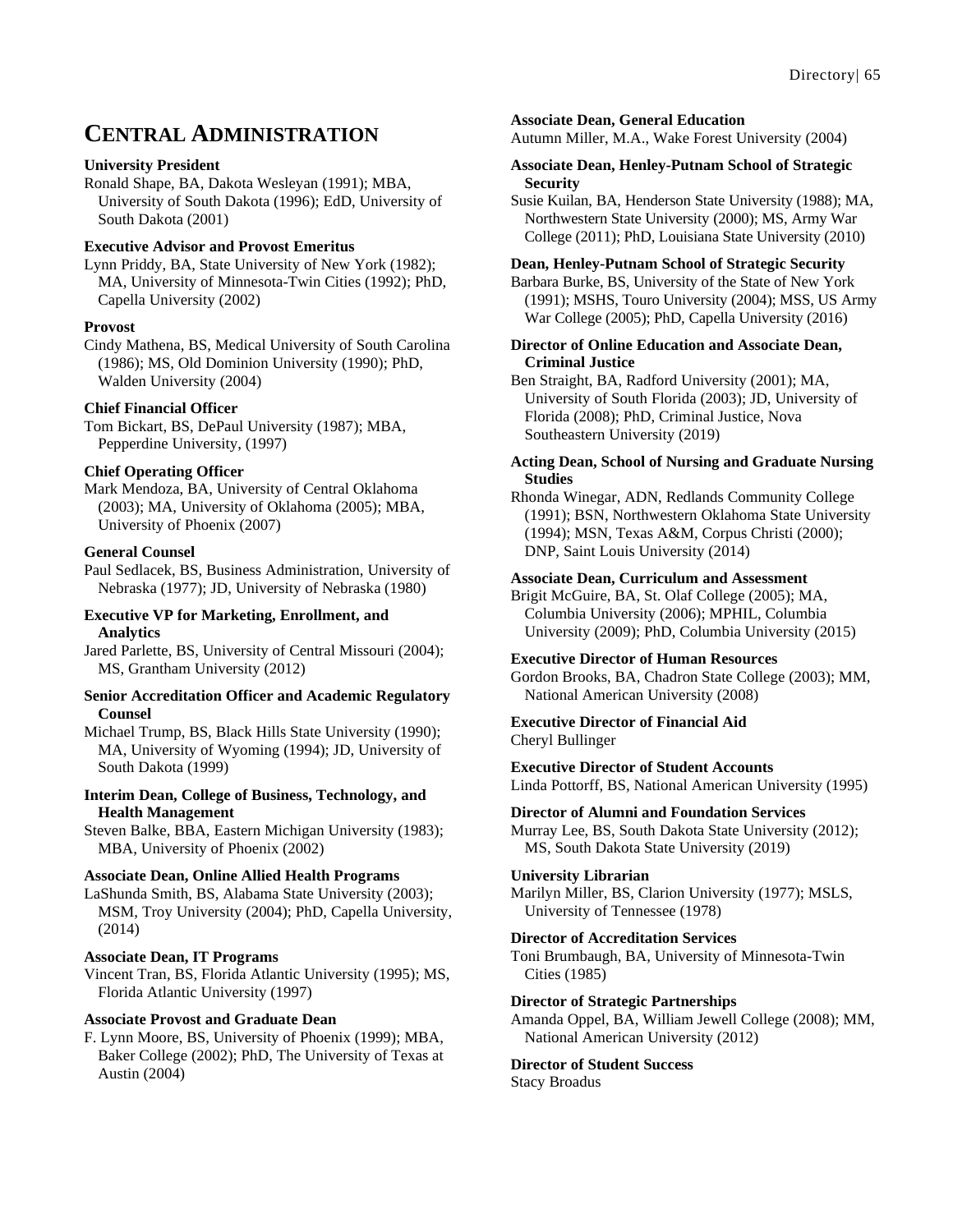# **DSS FACULTY AND DISSERTATION MEMBERS**

- Bowser, Gary, BS, United States Naval Academy (1961); MS Aeronautics and Astronautics, Massachusetts Institute of Technology (1963); MPS, Auburn University Montgomery (1972)
- Curts, Raymond, BS, Aeronautical and Astronautical Engineering, University of Illinois (1970); MA, Business Administration and Management, Webster College (1977); PhD, George Mason University, Information Technology (1994)
- Drew, Christopher, BS, Criminal Justice/Fire Safety/Security Administration, New Jersey City University (1996); MEd, Administration and Supervision, Seton Hall University (1999). DSc, New Jersey City University, Civil Security Leadership (2016)
- Eisenfeld, Beth, BLA, Landscape Architecture, Michigan State University (1980); MUP, Urban, Technological and Environmental Planning, University of Michigan (1981); Certificate, Computer Career Program, DePaul University (1986); Graduate Certificate in Intelligence Analysis, American Military University (2013); DSS, Henley-Putnam University, Strategic Studies (2016)
- Flores, Ruben BS, Criminal Justice, University of Texas Pan American (1988), MPA, University of Texas Pan American (2008), MBA, Our Lady of the Lake University (2016), PhD, Leadership Studies, Our Lady of the Lake University (2016)
- Greaves, Denise, BA, Music, Brigham Young University (1979); MA, Classics, Brigham Young University (1985); PhD, Classics, Stanford University (1994)
- Grier, Sean, BS, Religion, Liberty University (2007); MA, Theological Studies, Liberty University (2009); MDiv, Church Ministries, Liberty University (2010); MRE, Religious Education, Liberty University (2010); MS, Criminal Justice, University of Cincinnati (2012); PhD, Criminal Justice, Nova Southeastern University (2018)
- Guggenberger, Bruce, PhD, Indiana State University, Education Technology (2008)
- Kemp, Herb, BA, Political Science, West Virginia University (1973); MS, Systems Management, University of Southern California (1981); PhD, Capella University, Organization and Management (2014)
- Lucas, Susan, BA, English, St. Catherine University (1988); MA, Teaching English as a Second Language, Saint Michael's College (1992); PhD, Instructional Leadership, University of Alabama (2005)
- Martinez, Eduardo, BA, International Studies, University of Texas (1978); MA, Legal Studies, Antioch University (1983); JD, Law, Mississippi College

(1990); MSS, Strategic Studies, United States Army War College (2003)

- Nimon, Harry, AAS, Criminal Justice Technology, University of Akron (1976); BS, Technical Education, University of Akron (1976); MA, Management and Supervision, Central Michigan University (1980); DBA, University of Phoenix, Business Administration (2008)
- Richey-Lopez, Amber, BA, Journalism, University of Montana (1993); JD, University of Montana (1997)
- Schillinger, Thomas, BS, Interdisciplinary Studies, SUNY Empire State College (2007); MJA, Justice Administration, Norwich University (2008); PhD, Walden University, Public Policy and Administration (2014)
- Wenger, Anthony, BS, Pennsylvania State University (1984); MS, Criminal Justice Admin, University of Central Texas (1989); MEd, Educational Psychology, University of Oklahoma (1992); DM, Colorado Technical University, Management (2014)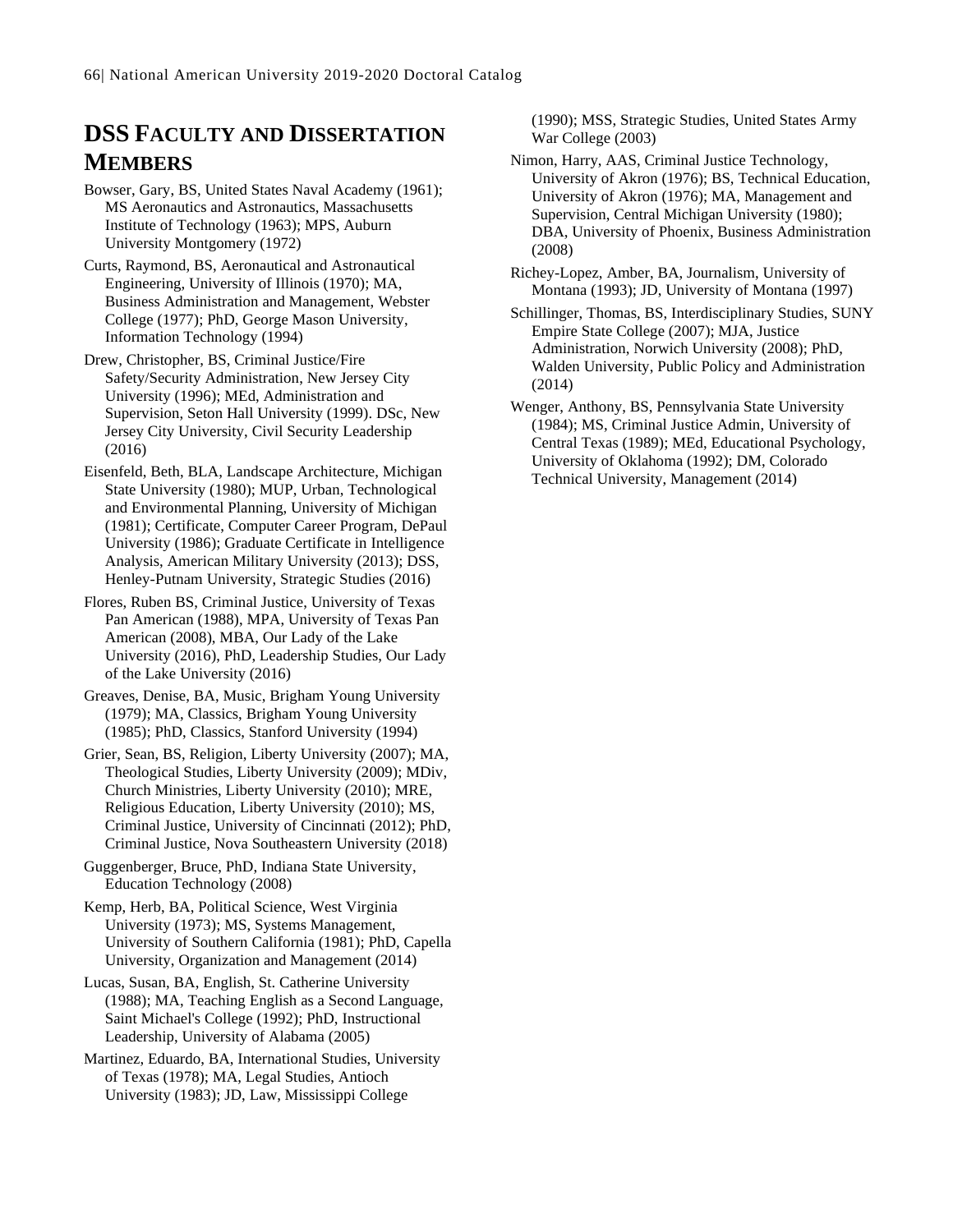# **EDD FACULTY AND DISSERTATION MEMBERS**

Catanzaro, Jim, B.A. Philosophy, Barrington College; PhD, Philosophy of Religion, Claremont Graduate University

Clos, Karen, BA, Sociology, Trinity University; MA, Adult Education, University of Incarnate Word; MA, Counseling, University of Texas at San Antonio; EdD, Educational Administration, University of Texas at Austin

Crowe, William, BS, Marketing and Management, University of Texas at Austin, MBA, Management, University of Texas at Tyler, PhD, Community College Leadership, University of Texas at Austin

Ferrell, Ben, AAS, Trinidad State Junior College; BBA, Accounting, University of Texas at Tyler; MA, Student Development, St. Edward's University; PhD, Community College Leadership, The University of Texas at Austin

Fifield, Mary, BA, Art, Clark College; MFA, Pratt Institute; PhD, Higher Education Administration, St. Louis University

Garcia, Linda, BJ Journalism, The University of Texas at Austin; MAIS Sociology, University of Texas at Brownsville; PhD, Community College Leadership, The University of Texas at Austin

Jovanovich, Donna M., BA, Mathematics, Lake Forest College, MST., Mathematics, University of Wisconsin, PhD, Education, Research and Evaluation, Virginia Commonwealth University

Kovac, Jason, MS, Library and Information Science, The University of Illinois-Champaign-Urbana; PhD, Educational Administration, Community College Leadership, The University of Texas at Austin

Martinez, Rose, BA Texas A&M University-Corpus Christi; MPA, Public Affairs; The University of Texas at Austin; Ph.D., Educational Administration, The University of Texas at Austin

McCall, Michael, BS, Physics/Mathematics, University of North Carolina; MS, Physics, Virginia Polytechnic Institute; EdD, Educational Administration, Virginia Polytechnic Institute

McClure, Beverlee, AS, Grayson County College; BS, Business Administration, Texas A&M University Commerce; EdD, Educational Administration, The University of Texas at Austin

McLaughlin, Keith D., BA, Political Science, State University of New York at Albany; MM, Roberts Wesleyan College; PhD, Higher Education Administration, Community College Leadership and a concentration in public affairs, Lyndon B. Johnson School of Public Affairs, University of Texas at Austin

McMillan, Tyson, BBA, Computer Information Systems, West Texas A&M University; MS, Information Technologies, The University of North Texas; PhD, Information Science, The University of North Texas

Moore, F. Lynn, BS, Business Management, University of Phoenix; MBA, Baker College; PhD, Higher Education Administration with concentration in Community College Leadership, The University of Texas at Austin

Persson, Katherine B., BS, Biology, Southwest Texas University; MS, Biology, Texas Women's University; PhD, Educational Administration, Community College Leadership, The University of Texas at Austin

Proudfit, Ann, BA, Sociology, Washington and Jefferson College; MA, Sociology, Ohio State University, PhD, Higher Education Administration, University of Toledo

Silva, Rito, BBA, Finance, Texas A&M University; MS, Guidance and Counseling, Texas A&M University-Kingsville; PhD, Human Resource Development, Texas A&M-College Station

Thomas, Noreen, BS, Management, Daemen College; MEd, Educational Leadership, Eastern Michigan University; EdD, Community College Leadership, University of Texas at Austin

Troyer, Diane, MEd, Health Education, The University of Texas at El Paso; PhD, Educational Administration, Community College Leadership, The University of Texas at Austin

Voorhees, Richard A., BS, Elementary Education, University of North Dakota; MA, Counseling and Guidance, University of North Dakota; PhD, Higher and Adult Education, Arizona State University

Zeiss, Tony, BA, Speech Education, Indiana State University; MA, Speech (Radio and Television), Indiana State University; PhD, Community College Administration, Nova University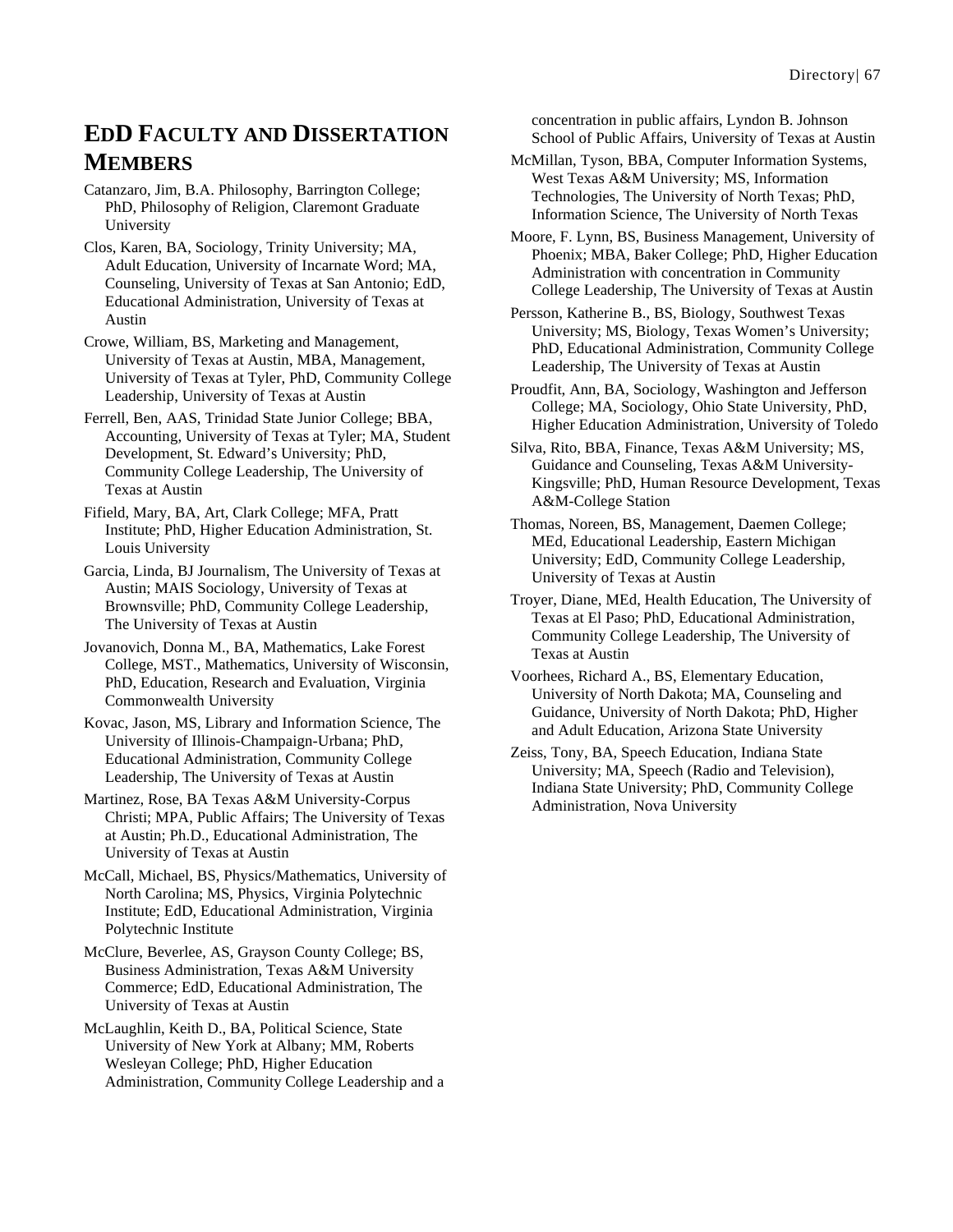# **INDEX**

| Academic Advising and Navigating 31                      |  |
|----------------------------------------------------------|--|
|                                                          |  |
|                                                          |  |
|                                                          |  |
| Academic Relief for U.S. Military Service/Absence 31     |  |
| Accreditations - Authorizations - Approvals 3            |  |
|                                                          |  |
|                                                          |  |
|                                                          |  |
|                                                          |  |
|                                                          |  |
|                                                          |  |
|                                                          |  |
|                                                          |  |
|                                                          |  |
| Americans with Disabilities Act Policy 33                |  |
|                                                          |  |
|                                                          |  |
|                                                          |  |
|                                                          |  |
|                                                          |  |
|                                                          |  |
| California Student Tuition Recovery Fund46               |  |
|                                                          |  |
|                                                          |  |
|                                                          |  |
| Certificate in Community College Leadership55            |  |
| Certificate in Strategic Security Management 56          |  |
|                                                          |  |
|                                                          |  |
|                                                          |  |
|                                                          |  |
|                                                          |  |
|                                                          |  |
|                                                          |  |
|                                                          |  |
|                                                          |  |
| Conversion of Students Admitted on a Probationary        |  |
| Admission Status to Regular Admission Status18           |  |
|                                                          |  |
|                                                          |  |
|                                                          |  |
|                                                          |  |
|                                                          |  |
|                                                          |  |
|                                                          |  |
|                                                          |  |
| Doctor of Education (EdD) - Academic Calendar  10        |  |
| Doctor of Education (EdD) (Trimester)52                  |  |
|                                                          |  |
| Doctor of Strategic Security (DSS) - Academic Calendar 5 |  |
| Doctor of Strategic Security (DSS) (Quarter)52           |  |
|                                                          |  |
|                                                          |  |
|                                                          |  |
|                                                          |  |
|                                                          |  |
|                                                          |  |
|                                                          |  |
|                                                          |  |

| EdD Faculty and Dissertation Members 67             |  |
|-----------------------------------------------------|--|
|                                                     |  |
|                                                     |  |
|                                                     |  |
|                                                     |  |
|                                                     |  |
|                                                     |  |
|                                                     |  |
|                                                     |  |
|                                                     |  |
|                                                     |  |
|                                                     |  |
|                                                     |  |
| Financial Aid and Scholarship Information 48        |  |
|                                                     |  |
|                                                     |  |
|                                                     |  |
|                                                     |  |
|                                                     |  |
|                                                     |  |
|                                                     |  |
|                                                     |  |
|                                                     |  |
|                                                     |  |
| Harassment, Non-discrimination, and Non-retaliation |  |
|                                                     |  |
|                                                     |  |
|                                                     |  |
|                                                     |  |
| International Student Admission Requirements  16    |  |
|                                                     |  |
|                                                     |  |
|                                                     |  |
|                                                     |  |
|                                                     |  |
|                                                     |  |
| Master's to Doctor of Strategic Security 17         |  |
|                                                     |  |
|                                                     |  |
| National American University Locations  1           |  |
|                                                     |  |
| NAU Foundation Scholarship Opportunities 48         |  |
|                                                     |  |
|                                                     |  |
|                                                     |  |
|                                                     |  |
|                                                     |  |
|                                                     |  |
| Other Local, State, and Federal Programs 48         |  |
|                                                     |  |
|                                                     |  |
|                                                     |  |
|                                                     |  |
|                                                     |  |